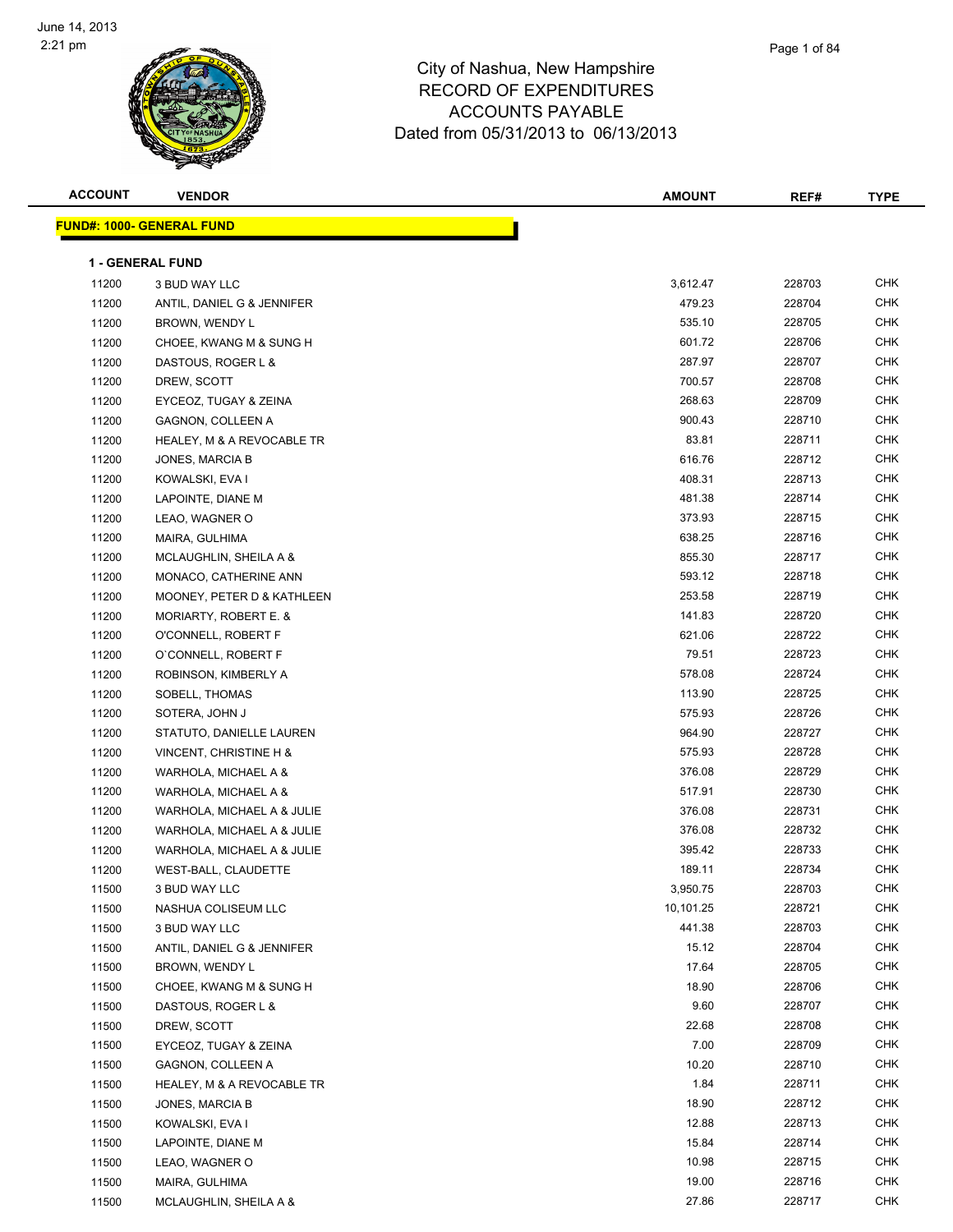

| Page 2 of 84 |
|--------------|
|              |

| <b>ACCOUNT</b> | <b>VENDOR</b>                    | <b>AMOUNT</b> | REF#   | <b>TYPE</b> |
|----------------|----------------------------------|---------------|--------|-------------|
|                | <b>FUND#: 1000- GENERAL FUND</b> |               |        |             |
|                |                                  |               |        |             |
|                | 1 - GENERAL FUND                 |               |        |             |
| 11500          | MONACO, CATHERINE ANN            | 19.90         | 228718 | <b>CHK</b>  |
| 11500          | MOONEY, PETER D & KATHLEEN       | 7.56          | 228719 | <b>CHK</b>  |
| 11500          | MORIARTY, ROBERT E. &            | 4.14          | 228720 | <b>CHK</b>  |
| 11500          | NASHUA COLISEUM LLC              | 934.58        | 228721 | <b>CHK</b>  |
| 11500          | O'CONNELL, ROBERT F              | 7.40          | 228722 | <b>CHK</b>  |
| 11500          | O'CONNELL, ROBERT F              | 1.89          | 228723 | <b>CHK</b>  |
| 11500          | ROBINSON, KIMBERLY A             | 18.90         | 228724 | <b>CHK</b>  |
| 11500          | SOBELL, THOMAS                   | 3.78          | 228725 | <b>CHK</b>  |
| 11500          | SOTERA, JOHN J                   | 16.47         | 228726 | <b>CHK</b>  |
| 11500          | STATUTO, DANIELLE LAUREN         | 31.84         | 228727 | <b>CHK</b>  |
| 11500          | VINCENT, CHRISTINE H &           | 16.38         | 228728 | <b>CHK</b>  |
| 11500          | WARHOLA, MICHAEL A &             | 11.34         | 228729 | <b>CHK</b>  |
| 11500          | WARHOLA, MICHAEL A &             | 17.01         | 228730 | <b>CHK</b>  |
| 11500          | WARHOLA, MICHAEL A & JULIE       | 10.98         | 228731 | <b>CHK</b>  |
| 11500          | WARHOLA, MICHAEL A & JULIE       | 10.98         | 228732 | <b>CHK</b>  |
| 11500          | WARHOLA, MICHAEL A & JULIE       | 11.34         | 228733 | <b>CHK</b>  |
| 11500          | WEST-BALL, CLAUDETTE             | 6.21          | 228734 | <b>CHK</b>  |
| 14121          | MUSEUM OF SCIENCE                | 2,499.67      | 228150 | <b>CHK</b>  |
| 14300          | NEW ENGLAND PAPER & SUPPLY       | 1,141.58      | 228631 | <b>CHK</b>  |
| 21418          | NH RETIREMENT SYSTEM             | 810,441.04    | 13711  | <b>ACH</b>  |
| 21420          | NH RETIREMENT SYSTEM             | 382,579.83    | 13711  | <b>ACH</b>  |
| 21422          | NH RETIREMENT SYSTEM             | 417,712.55    | 13711  | <b>ACH</b>  |
| 21425          | NH RETIREMENT SYSTEM             | 409,540.70    | 13711  | <b>ACH</b>  |
| 21432          | <b>TSA CONSULTING GROUP</b>      | 71,788.67     | 13677  | <b>ACH</b>  |
| 21432          | <b>TSA CONSULTING GROUP</b>      | 1,991.64      | 13707  | <b>ACH</b>  |
| 21440          | HARTFORD LIFE IPD GROUP ANNUIT   | 34,550.98     | 13663  | <b>ACH</b>  |
| 21440          | HARTFORD LIFE IPD GROUP ANNUIT   | 28,764.83     | 13694  | <b>ACH</b>  |
| 21467          | <b>BENEFIT STRATEGIES INC</b>    | 8,030.77      | 13682  | <b>ACH</b>  |
| 21485          | AFSCME COUNCIL 93/LOCAL 365 SC   | 2,076.62      | 13660  | <b>ACH</b>  |
| 21485          | <b>FIREFIGHTERS LOCAL 789</b>    | 3,832.00      | 13662  | <b>ACH</b>  |
| 21485          | IAFF LOCAL 789                   | 229.00        | 13664  | <b>ACH</b>  |
| 21485          | NASHUA POLICE COMMUNICATIONS U   | 154.00        | 13668  | ACH         |
| 21485          | NASHUA POLICE PATROLMANS ASSOC   | 920.00        | 13669  | <b>ACH</b>  |
| 21485          | NASHUA POLICE RELIEF ASSOCIATI   | 803.50        | 13670  | <b>ACH</b>  |
| 21485          | NASHUA POLICE SUPERVISORS ASSO   | 403.00        | 13671  | <b>ACH</b>  |
| 21485          | NPLE-LOCAL 4831                  | 237.58        | 13673  | <b>ACH</b>  |
| 21485          | TEAMSTERS UNION LOCAL 633        | 197.22        | 13675  | <b>ACH</b>  |
| 21485          | TREAS NASHUA TEACHERS UNION 10   | 28,728.15     | 13676  | <b>ACH</b>  |
| 21485          | UAW LOCAL 2232                   | 722.48        | 13678  | <b>ACH</b>  |
| 21485          | AFSCME COUNCIL 93/LOCAL 365 SC   | 1,989.00      | 13691  | <b>ACH</b>  |
| 21485          | FIREFIGHTERS LOCAL 789           | 3,832.00      | 13693  | <b>ACH</b>  |
| 21485          | IAFF LOCAL 789                   | 228.00        | 13695  | <b>ACH</b>  |
| 21485          | NASHUA POLICE COMMUNICATIONS U   | 154.00        | 13698  | <b>ACH</b>  |
| 21485          | NASHUA POLICE PATROLMANS ASSOC   | 912.00        | 13699  | <b>ACH</b>  |
| 21485          | NASHUA POLICE RELIEF ASSOCIATI   | 799.00        | 13700  | <b>ACH</b>  |
| 21485          | NASHUA POLICE SUPERVISORS ASSO   | 403.00        | 13701  | <b>ACH</b>  |
| 21485          | NPLE-LOCAL 4831                  | 237.58        | 13703  | <b>ACH</b>  |
| 21485          | TEAMSTERS UNION LOCAL 633        | 197.22        | 13705  | <b>ACH</b>  |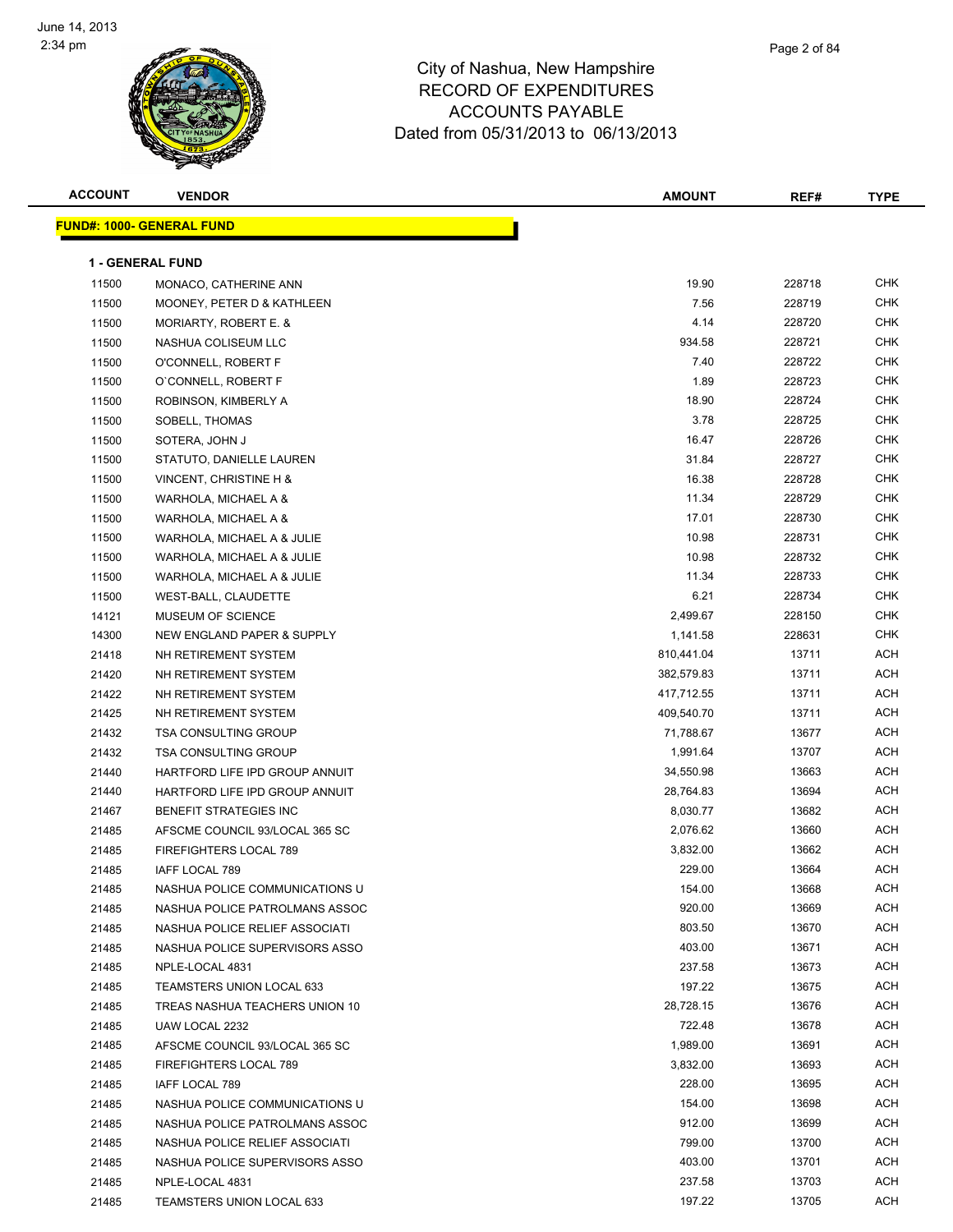

| Page 3 of 84 |
|--------------|
|              |

| <b>ACCOUNT</b> | <b>VENDOR</b>                    | <b>AMOUNT</b> | REF#   | <b>TYPE</b> |
|----------------|----------------------------------|---------------|--------|-------------|
|                | <b>FUND#: 1000- GENERAL FUND</b> |               |        |             |
|                |                                  |               |        |             |
|                | 1 - GENERAL FUND                 |               |        |             |
| 21485          | TREAS NASHUA TEACHERS UNION 10   | 937.07        | 13706  | ACH         |
| 21485          | UAW LOCAL 2232                   | 730.32        | 13708  | <b>ACH</b>  |
| 21485          | AMERICAN FEDERATION OF TEACHER   | 212.50        | 227806 | <b>CHK</b>  |
| 21485          | AMERICAN FEDERATION OF TEACHER   | 2.00          | 228260 | <b>CHK</b>  |
| 21490          | UNITED WAY OF GREATER NASHUA     | 897.46        | 227819 | <b>CHK</b>  |
| 21490          | UNITED WAY OF GREATER NASHUA     | 227.56        | 228271 | <b>CHK</b>  |
| 21495          | <b>WAGE ASSIGNMENT</b>           | 175.00        | 13661  | ACH         |
| 21495          | <b>WAGE ASSIGNMENT</b>           | 184.75        | 13665  | <b>ACH</b>  |
| 21495          | <b>WAGE ASSIGNMENT</b>           | 180.00        | 13666  | <b>ACH</b>  |
| 21495          | <b>WAGE ASSIGNMENT</b>           | 318.00        | 13667  | <b>ACH</b>  |
| 21495          | <b>WAGE ASSIGNMENT</b>           | 259.00        | 13674  | <b>ACH</b>  |
| 21495          | <b>WAGE ASSIGNMENT</b>           | 219.23        | 13679  | <b>ACH</b>  |
| 21495          | <b>WAGE ASSIGNMENT</b>           | 175.00        | 13692  | ACH         |
| 21495          | <b>WAGE ASSIGNMENT</b>           | 184.75        | 13696  | <b>ACH</b>  |
| 21495          | <b>WAGE ASSIGNMENT</b>           | 318.00        | 13697  | <b>ACH</b>  |
| 21495          | <b>WAGE ASSIGNMENT</b>           | 259.00        | 13704  | ACH         |
| 21495          | <b>WAGE ASSIGNMENT</b>           | 219.23        | 13709  | ACH         |
| 21495          | <b>WAGE ASSIGNMENT</b>           | 137.67        | 227807 | <b>CHK</b>  |
| 21495          | <b>WAGE ASSIGNMENT</b>           | 1,253.34      | 227808 | <b>CHK</b>  |
| 21495          | <b>WAGE ASSIGNMENT</b>           | 1.15          | 227809 | <b>CHK</b>  |
| 21495          | <b>WAGE ASSIGNMENT</b>           | 75.00         | 227810 | <b>CHK</b>  |
| 21495          | <b>WAGE ASSIGNMENT</b>           | 71.95         | 227811 | <b>CHK</b>  |
| 21495          | <b>WAGE ASSIGNMENT</b>           | 51.08         | 227812 | <b>CHK</b>  |
| 21495          | <b>WAGE ASSIGNMENT</b>           | 1,334.88      | 227813 | <b>CHK</b>  |
| 21495          | <b>WAGE ASSIGNMENT</b>           | 103.61        | 227814 | <b>CHK</b>  |
| 21495          | <b>WAGE ASSIGNMENT</b>           | 11.54         | 227815 | <b>CHK</b>  |
| 21495          | <b>WAGE ASSIGNMENT</b>           | 103.50        | 227816 | <b>CHK</b>  |
| 21495          | <b>WAGE ASSIGNMENT</b>           | 408.21        | 227817 | <b>CHK</b>  |
| 21495          | <b>WAGE ASSIGNMENT</b>           | 237.00        | 227818 | <b>CHK</b>  |
| 21495          | <b>WAGE ASSIGNMENT</b>           | 202.78        | 227820 | <b>CHK</b>  |
| 21495          | <b>WAGE ASSIGNMENT</b>           | 142.57        | 227821 | <b>CHK</b>  |
| 21495          | <b>WAGE ASSIGNMENT</b>           | 1,264.07      | 228261 | <b>CHK</b>  |
| 21495          | <b>WAGE ASSIGNMENT</b>           | 1.15          | 228262 | <b>CHK</b>  |
| 21495          | WAGE ASSIGNMENT                  | 25.00         | 228263 | <b>CHK</b>  |
| 21495          | <b>WAGE ASSIGNMENT</b>           | 71.95         | 228264 | <b>CHK</b>  |
| 21495          | <b>WAGE ASSIGNMENT</b>           | 50.05         | 228265 | CHK         |
| 21495          | <b>WAGE ASSIGNMENT</b>           | 1,239.14      | 228266 | <b>CHK</b>  |
| 21495          | WAGE ASSIGNMENT                  | 87.72         | 228267 | <b>CHK</b>  |
| 21495          | <b>WAGE ASSIGNMENT</b>           | 11.54         | 228268 | <b>CHK</b>  |
| 21495          | <b>WAGE ASSIGNMENT</b>           | 103.50        | 228269 | <b>CHK</b>  |
| 21495          | <b>WAGE ASSIGNMENT</b>           | 237.00        | 228270 | CHK         |
| 21538          | NASHUA TEACHERS UNION            | 4,766.87      | 13672  | ACH         |
| 21538          | NASHUA TEACHERS UNION            | 84.56         | 13702  | ACH         |
| 21921          | STATE OF NH                      | 31,822.10     | 13651  | ACH         |
| 21921          | STATE OF NH                      | 28,911.61     | 13652  | ACH         |
| 21921          | STATE OF NH                      | 17,386.32     | 13654  | ACH         |
| 21921          | STATE OF NH                      | 22,661.60     | 13655  | ACH         |
| 21921          | STATE OF NH                      | 16,511.91     | 13680  | <b>ACH</b>  |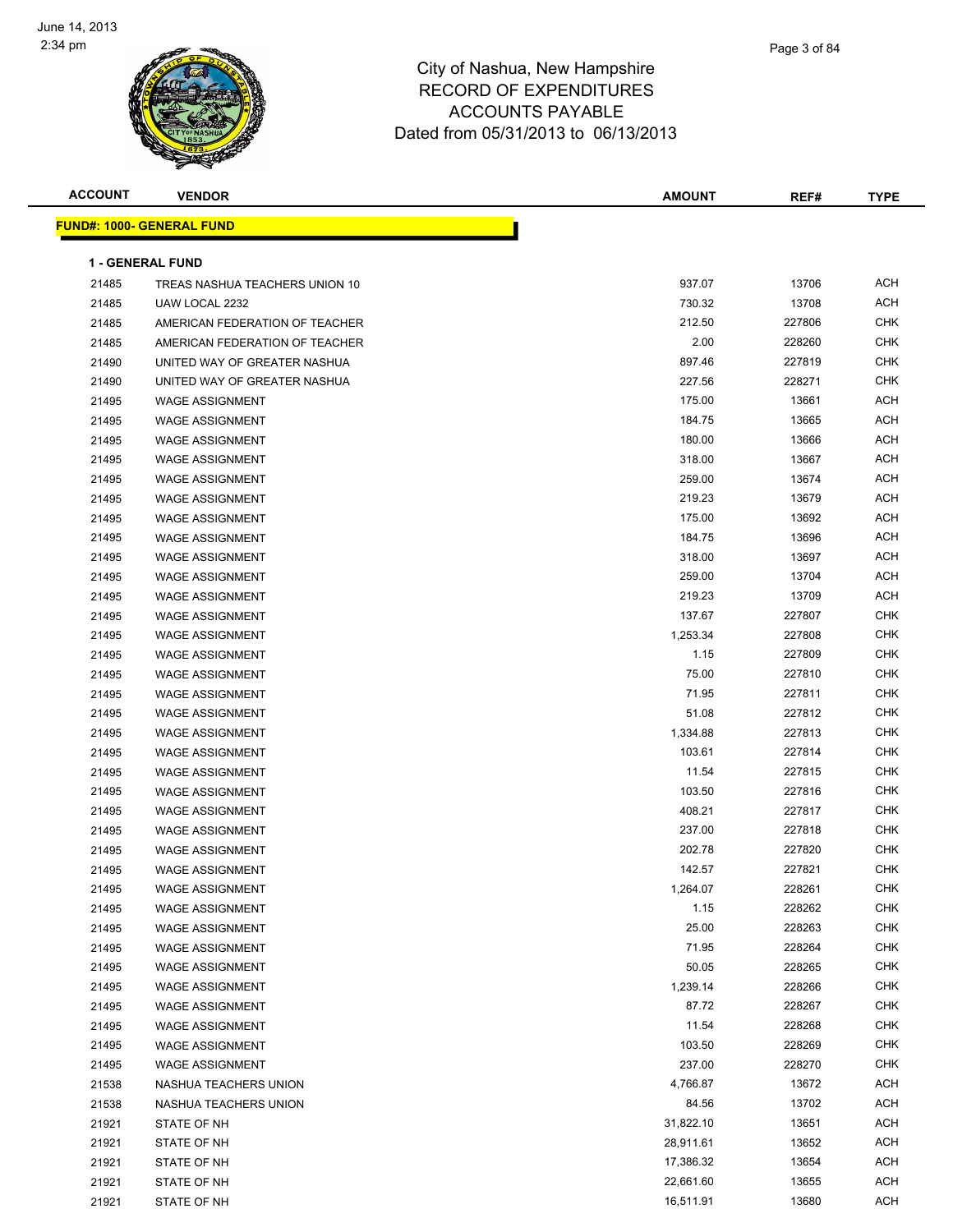

| <b>ACCOUNT</b>          | <b>VENDOR</b>                                       | <b>AMOUNT</b>  | REF#   | <b>TYPE</b> |
|-------------------------|-----------------------------------------------------|----------------|--------|-------------|
|                         | <u> FUND#: 1000- GENERAL FUND</u>                   |                |        |             |
|                         | <b>1 - GENERAL FUND</b>                             |                |        |             |
| 21921                   | STATE OF NH                                         | 20,587.67      | 13685  | <b>ACH</b>  |
| 21921                   | STATE OF NH                                         | 15,916.66      | 13687  | <b>ACH</b>  |
| 21921                   | STATE OF NH                                         | 15,909.00      | 13689  | <b>ACH</b>  |
| 21921                   | STATE OF NH                                         | 15,861.25      | 13690  | <b>ACH</b>  |
| 21921                   | STATE OF NH                                         | 15,542.41      | 13710  | <b>ACH</b>  |
| 21922                   | <b>STATE OF NH</b>                                  | 16.50          | 228494 | <b>CHK</b>  |
| 21922                   | STATE OF NH DEPT OF SAFETY                          | 16.50          | 228495 | <b>CHK</b>  |
| 21984                   | <b>DONNA MCKINLEY</b>                               | 200.00         | 228378 | <b>CHK</b>  |
|                         | <b>TOTAL 1 - GENERAL FUND</b>                       | \$2,468,421.74 |        |             |
| <b>101 - MAYOR</b>      |                                                     |                |        |             |
| 55200                   | <b>SAM'S CLUB</b>                                   | 15.00          | 228020 | <b>CHK</b>  |
| 61910                   | PETTY CASH                                          | 24.99          | 228259 | <b>CHK</b>  |
|                         | <b>TOTAL 101 - MAYOR</b>                            | \$39.99        |        |             |
|                         | <b>102 - BOARD OF ALDERMEN</b>                      |                |        |             |
| 53428                   | DONNA GRAHAM                                        | 880.00         | 228560 | <b>CHK</b>  |
|                         | TOTAL 102 - BOARD OF ALDERMEN                       | \$880.00       |        |             |
| <b>103 - LEGAL</b>      |                                                     |                |        |             |
| 55200                   | NEW HAMPSHIRE BAR ASSOC                             | 310.00         | 228482 | <b>CHK</b>  |
| 55200                   | NEW HAMPSHIRE BAR ASSOC                             | 310.00         | 228483 | <b>CHK</b>  |
| 55200                   | NHBA COURT FEES SERVICE                             | 210.00         | 228484 | <b>CHK</b>  |
| 55200                   | NHBA COURT FEES SERVICE                             | 210.00         | 228485 | <b>CHK</b>  |
| 55300                   | PETTY CASH                                          | 96.40          | 228259 | <b>CHK</b>  |
| 55614                   | HILLSBOROUGH COUNTY REGISTRY O                      | 38.46          | 228572 | <b>CHK</b>  |
|                         | <b>TOTAL 103 - LEGAL</b>                            | \$1,174.86     |        |             |
| <b>107 - CITY CLERK</b> |                                                     |                |        |             |
| 55607                   | PETTY CASH                                          | 20.00          | 228259 | CHK         |
| 55607                   | TREASURER STATE OF NH                               | 154.00         | 228498 | <b>CHK</b>  |
| 55699                   | <b>CBCINNOVIS INC</b>                               | 69.00          | 227875 | <b>CHK</b>  |
|                         | <b>TOTAL 107 - CITY CLERK</b>                       | \$243.00       |        |             |
|                         | <b>109 - CIVIC &amp; COMMUNITY ACTIVITIES</b>       |                |        |             |
| 56200                   | AMERICAN CANCER SOCIETY INC                         | 1,500.00       | 228439 | CHK         |
| 56228                   | NASHUA SENIORS MEAL PROGRAM                         | 1,669.07       | 228627 | <b>CHK</b>  |
|                         | <b>TOTAL 109 - CIVIC &amp; COMMUNITY ACTIVITIES</b> | \$3,169.07     |        |             |
|                         | <b>111 - HUMAN RESOURCES</b>                        |                |        |             |
| 55425                   | <b>ALEXA MACK</b>                                   | 25.00          | 227909 | <b>CHK</b>  |

55425 SAM O'BRIEN 25.00 228003 CHK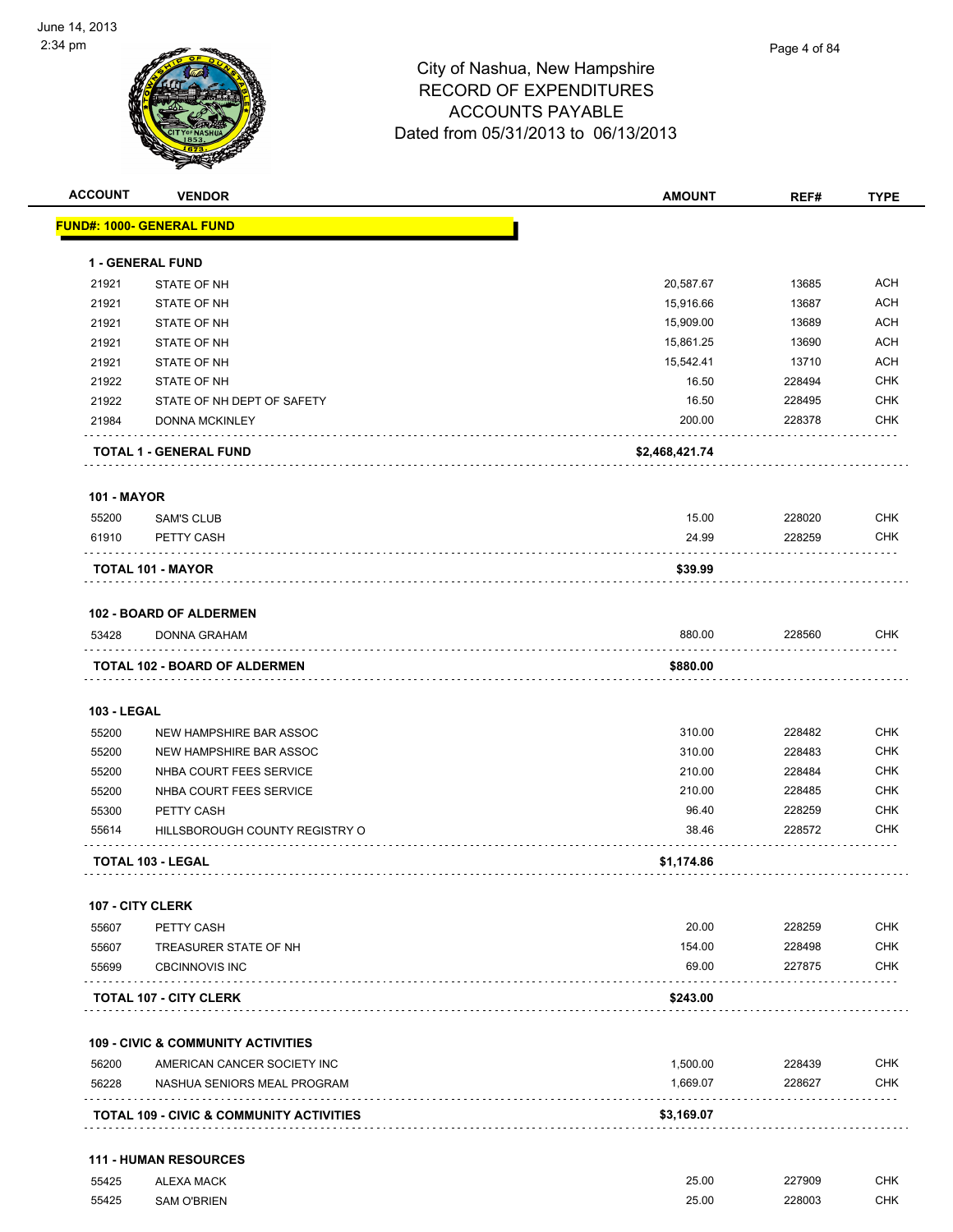

| <b>ACCOUNT</b> | <b>VENDOR</b>                         | <b>AMOUNT</b>      | REF#             | <b>TYPE</b> |
|----------------|---------------------------------------|--------------------|------------------|-------------|
|                | <u> FUND#: 1000- GENERAL FUND</u>     |                    |                  |             |
|                | <b>111 - HUMAN RESOURCES</b>          |                    |                  |             |
| 55425          | <b>REBECCA PATENAUDE</b>              | 25.00              | 228005           | <b>CHK</b>  |
| 55425          | ELIZABETH PROLMAN                     | 25.00              | 228012           | <b>CHK</b>  |
| 55425          | <b>LAUREN FLANAGAN</b>                | 25.00              | 228548           | <b>CHK</b>  |
| 55425          | <b>MATTHEW GREGG</b>                  | 25.00              | 228566           | <b>CHK</b>  |
| 55425          | <b>KATHRYN RICH</b>                   | 25.00              | 228589           | <b>CHK</b>  |
| 55425          | <b>JARED LIAMOS</b>                   | 25.00              | 228596           | <b>CHK</b>  |
| 55425          | <b>SYDNEY LITTLE</b>                  | 25.00              | 228599           | <b>CHK</b>  |
| 61100          | CONWAY OFFICE PRODUCTS LLC            | 9.45               | 228536           | <b>CHK</b>  |
|                | <b>TOTAL 111 - HUMAN RESOURCES</b>    | \$234.45           |                  |             |
|                | <b>115 - CITYWIDE PENSIONS</b>        |                    |                  |             |
| 52150          | NH RETIREMENT SYSTEM                  | 9,186.53           | 228258           | <b>CHK</b>  |
|                | <b>TOTAL 115 - CITYWIDE PENSIONS</b>  | \$9,186.53         |                  |             |
|                |                                       |                    |                  |             |
|                | <b>118 - OTHER GENERAL GOV'T</b>      |                    |                  |             |
| 45910          | NH RETIREMENT SYSTEM                  | 2,098.99           | 13658            | <b>ACH</b>  |
| 45960          | STAPLES BUSINESS ADVANTAGE            | $-68.73$           | 228025           | <b>CHK</b>  |
|                | TOTAL 118 - OTHER GENERAL GOV'T       | \$2,030.26         |                  |             |
|                | <b>120 - TELECOMMUNICATIONS</b>       |                    |                  |             |
| 55109          |                                       | 33.00              | 227848           | <b>CHK</b>  |
|                | <b>SUSAN LOVERING</b>                 | 472.05             |                  | <b>CHK</b>  |
| 55109          | <b>FAIRPOINT COMMUNICATIONS</b>       |                    | 227877           | <b>CHK</b>  |
| 55109<br>55109 | PACIFIC TELEMANAGEMENT SERVICE        | 75.00              | 228004<br>228472 | CHK         |
|                | <b>BAYRING COMMUNICATIONS</b>         | 2,222.45<br>758.05 |                  | <b>CHK</b>  |
| 55109          | <b>FAIRPOINT COMMUNICATIONS</b>       |                    | 228474           |             |
| 55109          | <b>LANGUAGE LINE SERVICES</b>         | 81.55              | 228594           | CHK         |
|                | <b>TOTAL 120 - TELECOMMUNICATIONS</b> | \$3,642.10         |                  |             |
|                | <b>122 - INFORMATION TECHNOLOGY</b>   |                    |                  |             |
| 54407          | INFOR (US), INC                       | 144,463.34         | 13686            | <b>ACH</b>  |
| 54407          | CDW GOVERNMENT INC                    | 5,145.18           | 227929           | <b>CHK</b>  |
| 54407          | <b>KRONOS INC</b>                     | 8,786.03           | 227977           | <b>CHK</b>  |
| 54407          | SYN-TECH SYSTEMS/FUELMASTER           | 6,095.25           | 228028           | <b>CHK</b>  |
| 54407          | <b>VIKING CONTROLS</b>                | 654.95             | 228036           | <b>CHK</b>  |
| 54414          | J LAWRENCE HALL INC                   | 442.22             | 227971           | <b>CHK</b>  |
| 54414          | SHI INTERNATIONAL CORP                | 3,667.55           | 228023           | <b>CHK</b>  |
| 54414          | HEWLETT PACKARD CO                    | 4,383.12           | 228571           | <b>CHK</b>  |
| 54414          | <b>MILTON CAT</b>                     | 422.75             | 228659           | <b>CHK</b>  |
| 54428          | AFFILIATED COMPUTER SERVICES I        | 20,242.00          | 228504           | <b>CHK</b>  |
| 55118          | <b>VERIZON WIRELESS</b>               | 40.01              | 228501           | <b>CHK</b>  |
| 55300          | <b>JAMES MOLONY</b>                   | 47.46              | 228461           | <b>CHK</b>  |
| 71221          | J LAWRENCE HALL INC                   | 694.88             | 228582           | <b>CHK</b>  |
| 71228          | ADMIN ARSENAL CORP                    | 626.40             | 227905           | <b>CHK</b>  |
| 71228          | <b>CDW GOVERNMENT INC</b>             | 156.74             | 227929           | <b>CHK</b>  |
|                |                                       |                    |                  |             |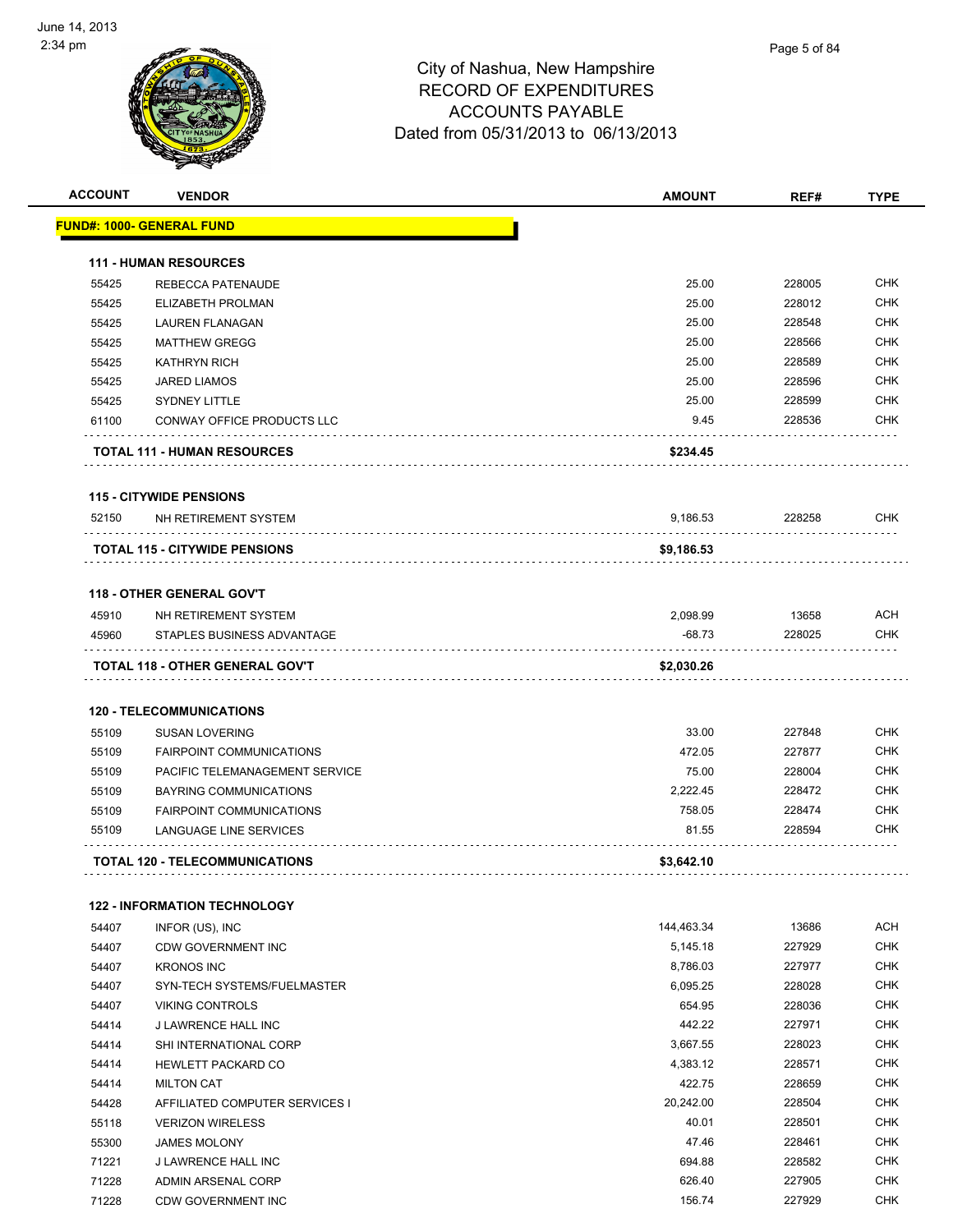

| <b>ACCOUNT</b> | <b>VENDOR</b>                             | <b>AMOUNT</b> | REF#   | <b>TYPE</b> |
|----------------|-------------------------------------------|---------------|--------|-------------|
|                | <u> FUND#: 1000- GENERAL FUND</u>         |               |        |             |
|                | <b>TOTAL 122 - INFORMATION TECHNOLOGY</b> | \$195,867.88  |        |             |
|                | <b>126 - FINANCIAL SERVICES</b>           |               |        |             |
| 41307          | HILLSBOROUGH COUNTY REGISTRY O            | 112.30        | 228572 | <b>CHK</b>  |
| 53452          | <b>KBW FINANCIAL STAFFING/RECRUIT</b>     | 1,649.60      | 227976 | <b>CHK</b>  |
| 53452          | <b>KBW FINANCIAL STAFFING/RECRUIT</b>     | 659.84        | 228592 | <b>CHK</b>  |
| 53467          | <b>MAILINGS UNLIMITED</b>                 | 6,709.50      | 228604 | <b>CHK</b>  |
| 54828          | <b>US BANK</b>                            | 26.55         | 227899 | <b>CHK</b>  |
| 55307          | <b>CINDY BIELAWSKI</b>                    | 23.47         | 228440 | <b>CHK</b>  |
| 55607          | <b>MAILINGS UNLIMITED</b>                 | 875.00        | 13688  | <b>ACH</b>  |
| 55607          | <b>MAILINGS UNLIMITED</b>                 | 21.99         | 228604 | <b>CHK</b>  |
| 61100          | STAPLES BUSINESS ADVANTAGE                | 49.30         | 228661 | <b>CHK</b>  |
| 61235          | <b>FREEDOM PRINTERS LLC</b>               | 1,962.72      | 228550 | <b>CHK</b>  |
| 61830          | THE TELEGRAPH                             | 195.50        | 227895 | <b>CHK</b>  |
|                | <b>TOTAL 126 - FINANCIAL SERVICES</b>     | \$12,285.77   |        |             |
|                | <b>129 - CITY BUILDINGS</b>               |               |        |             |
| 54100          | <b>PSNH</b>                               | 1,954.61      | 228489 | <b>CHK</b>  |
| 54114          | <b>LIBERTY UTILITIES</b>                  | 167.59        | 227883 | <b>CHK</b>  |
| 54114          | <b>LIBERTY UTILITIES</b>                  | 206.03        | 228480 | <b>CHK</b>  |
| 54243          | HEATING SPECIALTIES OF NH INC             | 161.36        | 227964 | <b>CHK</b>  |
| 54280          | <b>B &amp; S LOCKSMITHS INC</b>           | 37.50         | 227917 | <b>CHK</b>  |
| 54280          | <b>HEATING SPECIALTIES OF NH INC</b>      | 178.31        | 227964 | <b>CHK</b>  |
| 54280          | M & M ELECTRICAL SUPPLY CO INC            | 188.45        | 227980 | <b>CHK</b>  |
| 54280          | PEABODY SUPPLY CO                         | 98.01         | 228006 | <b>CHK</b>  |
| 54280          | <b>B &amp; S LOCKSMITHS INC</b>           | 2,579.00      | 228514 | <b>CHK</b>  |
| 54280          | <b>HEATING SPECIALTIES OF NH INC</b>      | 26.16         | 228569 | <b>CHK</b>  |

**TOTAL 129 - CITY BUILDINGS \$5,669.48** . . . . . . . . . . . . . . . . . . .

#### **130 - PURCHASING**

 $\sim$   $\sim$   $\sim$ 

| 55200 | SAM'S CLUB                    | 45.00   | 228020 | <b>CHK</b> |
|-------|-------------------------------|---------|--------|------------|
| 55200 | PETTY CASH                    | 15.00   | 228259 | CHK        |
| 61100 | PETTY CASH                    | 2.99    | 228259 | CHK        |
|       | <b>TOTAL 130 - PURCHASING</b> | \$62.99 |        |            |

 PETTY CASH 13.96 228259 CHK etia and the Miller Services of the Services of the Services of the Services of the Services of the Services of the Services of the Services of the Services of the Services of the Services of the Services of the Services o

#### **132 - ASSESSING**

| 55200 | <b>NNEREN</b>                 | 54.00    | 228635 | <b>CHK</b> |
|-------|-------------------------------|----------|--------|------------|
| 55307 | ANDREW G LEMAY                | 45.20    | 227846 | <b>CHK</b> |
| 55307 | <b>GREG TURGISS</b>           | 192.10   | 227871 | <b>CHK</b> |
| 55307 | <b>GARY TURGISS</b>           | 141.82   | 228033 | <b>CHK</b> |
| 55400 | SAN DIEGO MARRIOTT MARQUIS    | 2.119.32 | 227892 | <b>CHK</b> |
| 55400 | PETTY CASH                    | 5.00     | 228259 | <b>CHK</b> |
| 61299 | LEXISNEXIS RISK DATA MGMT INC | .560.00  | 228595 | <b>CHK</b> |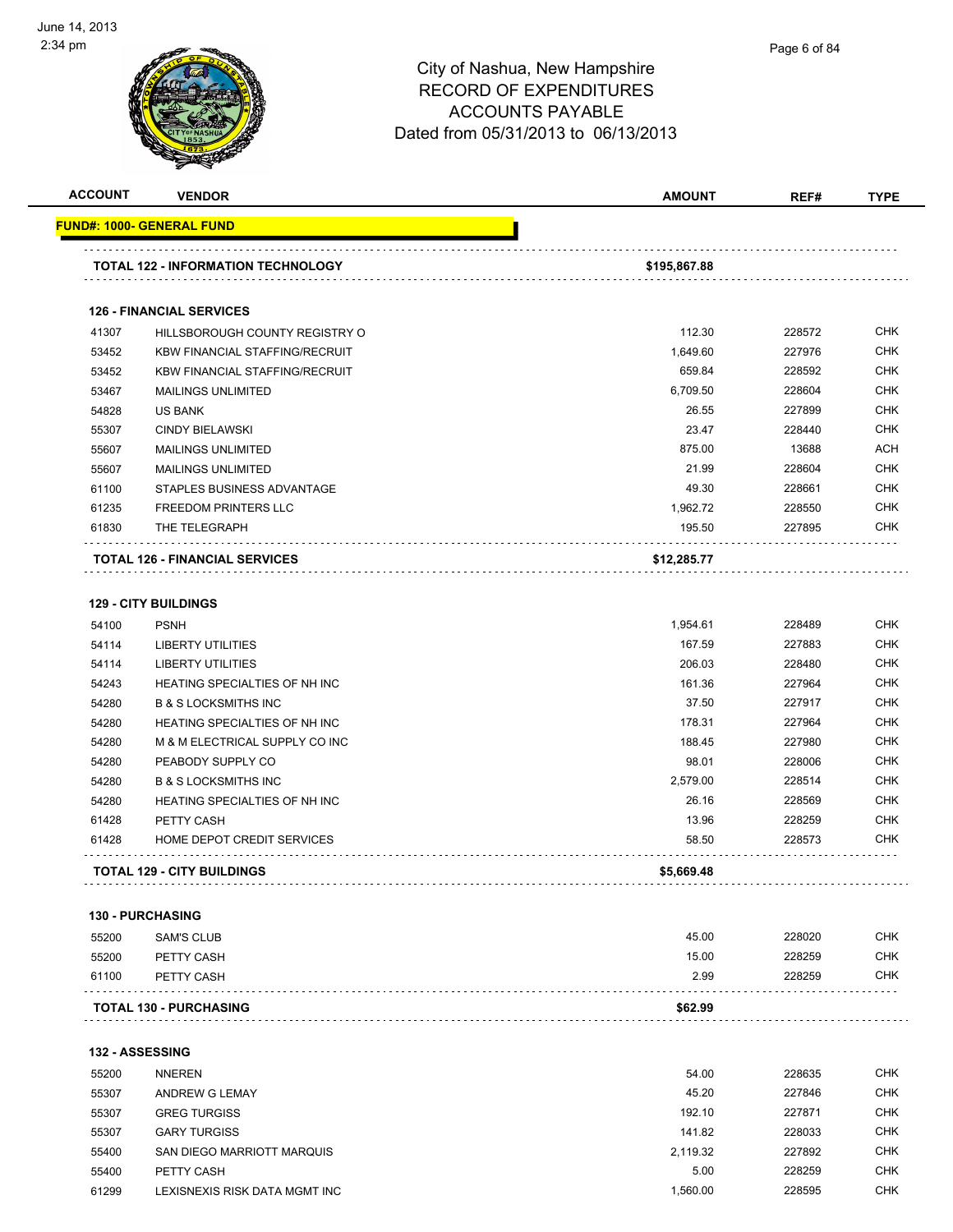

| <b>ACCOUNT</b> | <b>VENDOR</b>                        | <b>AMOUNT</b> | REF#   | <b>TYPE</b> |
|----------------|--------------------------------------|---------------|--------|-------------|
|                | <u> FUND#: 1000- GENERAL FUND</u>    |               |        |             |
|                | <b>TOTAL 132 - ASSESSING</b>         | \$4,117.44    |        |             |
|                | <b>140 - PINEWOOD CEMETERY</b>       |               |        |             |
| 55699          | MARK K COULOMBE & SONS LLC           | 1,400.00      | 227984 | <b>CHK</b>  |
|                | <b>TOTAL 140 - PINEWOOD CEMETERY</b> | \$1,400.00    |        |             |
|                |                                      |               |        |             |
|                | <b>142 - WOODLAWN CEMETERY</b>       |               |        |             |
| 54100          | <b>PSNH</b>                          | 314.37        | 228489 | <b>CHK</b>  |
| 54280          | HUFF & GAUTHIER INC                  | 720.25        | 227968 | <b>CHK</b>  |
| 54280          | JOHN DEERE LANDSCAPES                | 90.29         | 227974 | CHK         |
| 54280          | PETTY CASH                           | 30.75         | 228259 | <b>CHK</b>  |
| 54487          | <b>GRANZ POWER EQUIPMENT</b>         | 132.77        | 227956 | <b>CHK</b>  |
| 54487          | SANEL AUTO PARTS CO                  | 90.99         | 228655 | <b>CHK</b>  |
| 61100          | STAPLES BUSINESS ADVANTAGE           | 44.77         | 228025 | <b>CHK</b>  |
| 61100          | STAPLES BUSINESS ADVANTAGE           | 21.48         | 228661 | <b>CHK</b>  |
| 61499          | HOME DEPOT CREDIT SERVICES           | 9.97          | 227967 | <b>CHK</b>  |
| 61499          | PETTY CASH                           | 37.94         | 228259 | CHK         |
|                | TOTAL 142 - WOODLAWN CEMETERY        | \$1,493.58    |        |             |
|                |                                      |               |        |             |
|                | <b>144 - EDGEWOOD CEMETERY</b>       |               |        |             |
| 54100          | <b>PSNH</b>                          | 112.91        | 228489 | <b>CHK</b>  |
| 54280          | HOME DEPOT CREDIT SERVICES           | 112.03        | 228573 | <b>CHK</b>  |
| 54487          | NASHUA OUTDOOR POWER EQUIPMENT       | 22.36         | 227995 | <b>CHK</b>  |
| 54487          | CARPARTS OF NASHUA                   | 67.50         | 228527 | <b>CHK</b>  |
| 55699          | PIONEER TREE SERVICE LLC             | 250.00        | 228008 | CHK         |
| 61499          | HOME DEPOT CREDIT SERVICES           | 157.50        | 228573 | <b>CHK</b>  |
| 61499          | NASHUA WALLPAPER & PAINT CO          | 256.62        | 228628 | CHK         |
| 61705          | <b>MAYNARD &amp; LESIEUR INC</b>     | 36.50         | 228611 | CHK         |
| 71000          | NASHUA OUTDOOR POWER EQUIPMENT       | 787.00        | 228626 | CHK         |
|                | <b>TOTAL 144 - EDGEWOOD CEMETERY</b> | \$1,802.42    |        |             |
|                |                                      |               |        |             |
| 150 - POLICE   |                                      |               |        | <b>CHK</b>  |
| 44184          | NASHUA POLICE DEPARTMENT             | 6.99          | 228462 |             |
| 52800          | JEFFREY BUKUNT                       | 900.00        | 228441 | <b>CHK</b>  |
| 52809          | <b>STEVEN BERRY</b>                  | 199.40        | 227827 | <b>CHK</b>  |
| 52809          | <b>ANDREW LAVOIE</b>                 | 229.00        | 227844 | <b>CHK</b>  |
| 52809          | <b>SCOTT HAMMOND</b>                 | 239.40        | 228448 | <b>CHK</b>  |
| 52809          | <b>SCOTT HOWE</b>                    | 239.40        | 228453 | <b>CHK</b>  |
| 52809          | MIKE WELCH                           | 200.00        | 228470 | <b>CHK</b>  |
| 53450          | <b>IPMA</b>                          | 2,974.50      | 227970 | <b>CHK</b>  |
| 54100          | <b>PSNH</b>                          | 314.54        | 227891 | <b>CHK</b>  |
| 54100          | <b>PSNH</b>                          | 142.80        | 228489 | CHK         |
| 54100          | <b>PSNH</b>                          | 10,949.20     | 228490 | <b>CHK</b>  |
| 54114          | <b>G H BERLIN OIL CO</b>             | $-2,003.16$   | 227950 | <b>CHK</b>  |

HESS CORPORATION 29.41 227965 CHK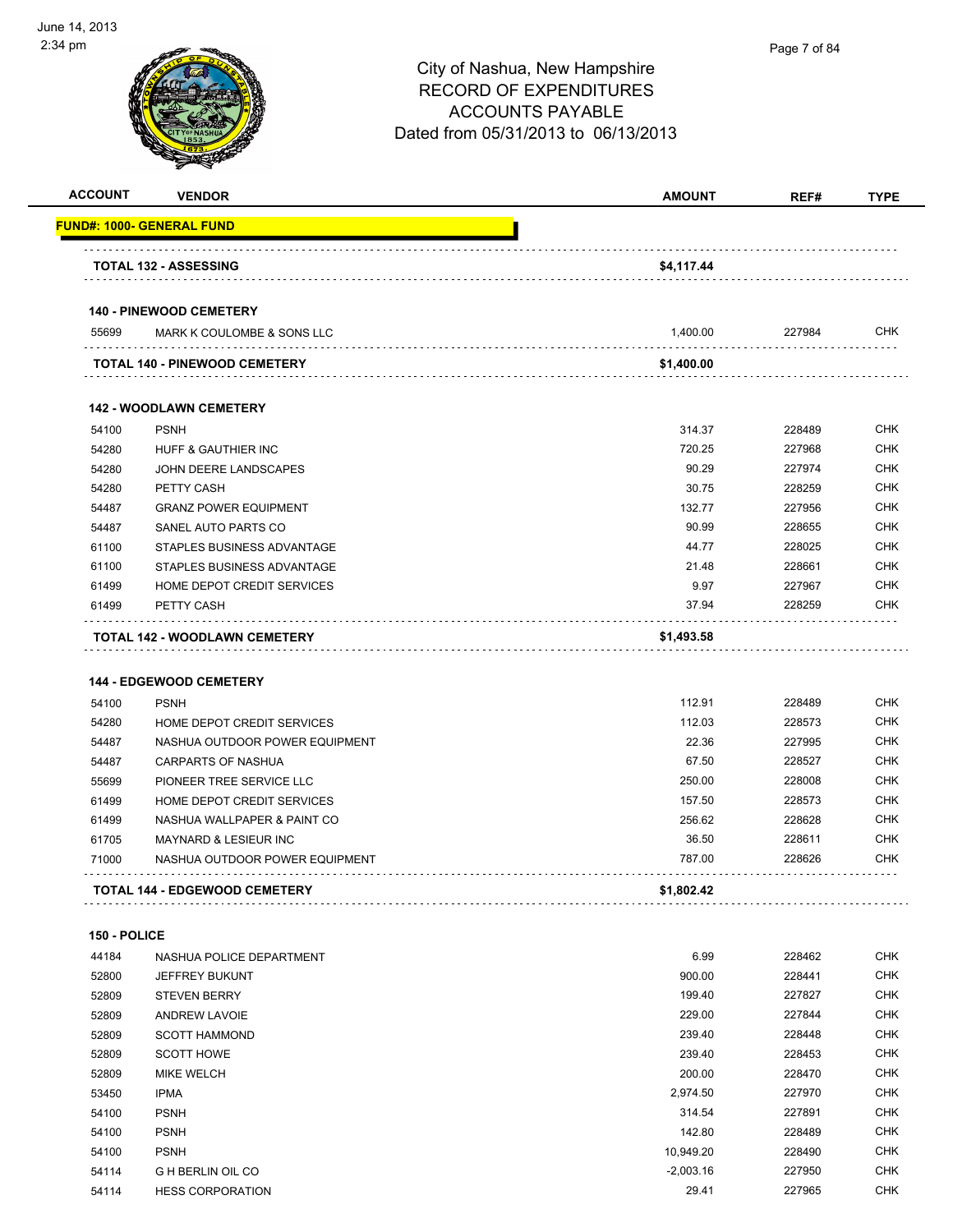

| <b>ACCOUNT</b> | <b>VENDOR</b>                    | <b>AMOUNT</b> | REF#   | <b>TYPE</b> |
|----------------|----------------------------------|---------------|--------|-------------|
|                | <b>FUND#: 1000- GENERAL FUND</b> |               |        |             |
|                |                                  |               |        |             |
| 150 - POLICE   |                                  |               |        |             |
| 54141          | PENNICHUCK WATER WORKS INC       | 20.34         | 227890 | <b>CHK</b>  |
| 54141          | PENNICHUCK WATER WORKS INC       | 699.15        | 228488 | <b>CHK</b>  |
| 54243          | J LAWRENCE HALL INC              | 2,129.82      | 227971 | <b>CHK</b>  |
| 54243          | AIREX FILTER CORPORATION         | 336.12        | 228506 | <b>CHK</b>  |
| 54280          | THE METRO GROUP                  | 183.00        | 227988 | <b>CHK</b>  |
| 54487          | TREASURER STATE OF NH            | 30.00         | 227896 | <b>CHK</b>  |
| 54487          | TREASURER STATE OF NH            | 60.00         | 228496 | <b>CHK</b>  |
| 54600          | AMERICAN AUTO SEAT COVER INC     | 75.00         | 227911 | <b>CHK</b>  |
| 54600          | DAVE ILLGS COLLISION REPAIR CE   | 831.27        | 227938 | <b>CHK</b>  |
| 54600          | SULLIVAN TIRE INC                | 42.00         | 228665 | <b>CHK</b>  |
| 54849          | COMCAST CABLE COMMUNICATIONS I   | 329.85        | 227876 | <b>CHK</b>  |
| 54849          | <b>FAIRPOINT COMMUNICATIONS</b>  | 32.02         | 227877 | <b>CHK</b>  |
| 54849          | <b>VERIZON WIRELESS</b>          | 1,192.76      | 227900 | <b>CHK</b>  |
| 54849          | <b>JOSHUA ST ONGE</b>            | 45.96         | 228465 | <b>CHK</b>  |
| 54849          | <b>FAIRPOINT COMMUNICATIONS</b>  | 230.93        | 228474 | CHK         |
| 55200          | <b>SAM'S CLUB</b>                | 15.00         | 228020 | <b>CHK</b>  |
| 55200          | <b>EVELYN KING</b>               | 75.00         | 228455 | <b>CHK</b>  |
| 55307          | <b>MATTHEW HALL</b>              | 45.20         | 227840 | CHK         |
| 55307          | <b>MATTHEW HALL</b>              | 45.20         | 228447 | <b>CHK</b>  |
| 55307          | <b>DON WEISS</b>                 | 45.20         | 228469 | CHK         |
| 55400          | FORENSIC COMPARATIVE SCIENCE     | 1,190.00      | 228477 | <b>CHK</b>  |
| 55699          | <b>METRO PCS WIRELESS INC</b>    | 50.00         | 228613 | CHK         |
| 55699          | NASHUA MILLYARD ASSOC INC        | 703.46        | 228625 | CHK         |
| 61100          | CONWAY OFFICE PRODUCTS LLC       | 522.83        | 227935 | <b>CHK</b>  |
| 61100          | STAPLES BUSINESS ADVANTAGE       | 1,610.60      | 228025 | CHK         |
| 61107          | <b>CRAIG ALLARD</b>              | 100.00        | 227824 | CHK         |
| 61107          | DANIEL ARCHAMBAULT               | 660.00        | 227825 | <b>CHK</b>  |
| 61107          | DAVID BAILEY                     | 64.98         | 227826 | <b>CHK</b>  |
| 61107          | ROSS DESMET                      | 304.15        | 227833 | CHK         |
| 61107          | <b>JOSEPH DEWITT</b>             | 29.98         | 227834 | <b>CHK</b>  |
| 61107          | <b>CLARK GAPHARDT</b>            | 296.75        | 227838 | <b>CHK</b>  |
| 61107          | <b>ADALBERTO GARCIA</b>          | 78.89         | 227839 | <b>CHK</b>  |
| 61107          | PATRICK HANNON                   | 242.98        | 227841 | <b>CHK</b>  |
| 61107          | <b>SCOTT HOWE</b>                | 69.97         | 227842 | <b>CHK</b>  |
| 61107          | <b>SCOTT HUDON</b>               | 166.79        | 227843 | <b>CHK</b>  |
| 61107          | <b>JONATHAN LEHTO</b>            | 675.90        | 227845 | <b>CHK</b>  |
| 61107          | <b>DENIS LINEHAN</b>             | 231.54        | 227847 | <b>CHK</b>  |
| 61107          | <b>TIMOTHY MACISAAC</b>          | 19.99         | 227849 | <b>CHK</b>  |
| 61107          | <b>JAMES MALONEY</b>             | 428.03        | 227851 | <b>CHK</b>  |
| 61107          | TODD MARTYNY                     | 800.00        | 227853 | <b>CHK</b>  |
| 61107          | <b>DANIEL MEDEROS</b>            | 393.80        | 227854 | <b>CHK</b>  |
| 61107          | MICHAEL MOUSHEGIAN               | 63.98         | 227857 | <b>CHK</b>  |
| 61107          | <b>CHRISTOPHER MURPHY</b>        | 254.23        | 227858 | <b>CHK</b>  |
| 61107          | LAKEISHA PHELPS                  | 103.96        | 227861 | <b>CHK</b>  |
| 61107          | TIMOTHY ROACH                    | 148.97        | 227863 | <b>CHK</b>  |
| 61107          | RYAN ROONEY                      | 99.96         | 227864 | <b>CHK</b>  |
| 61107          | <b>JOSEPH ROUSSEAU</b>           | 163.95        | 227865 | <b>CHK</b>  |
| 61107          | <b>SCOTT SEROLL</b>              | 51.80         | 227866 | <b>CHK</b>  |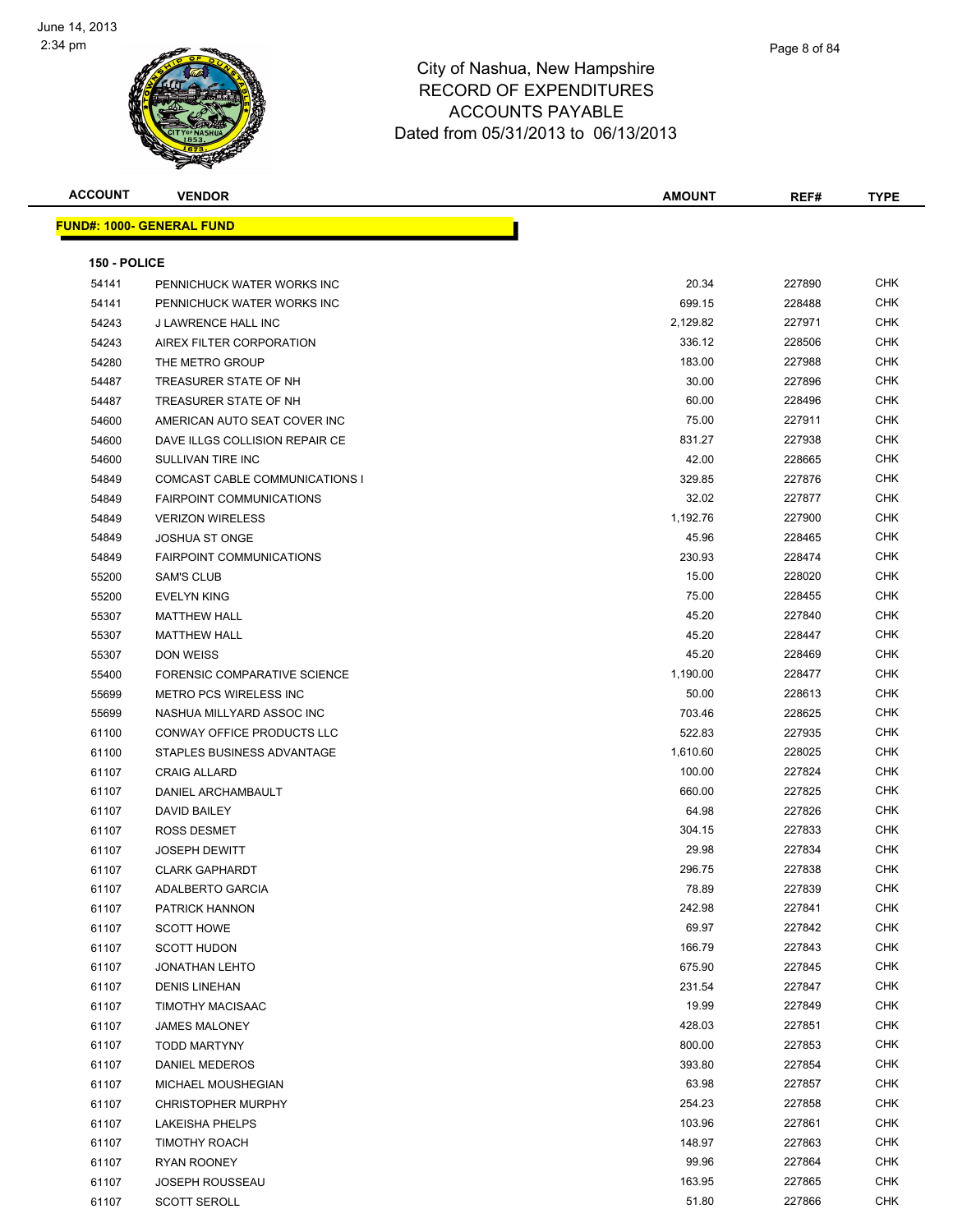

Т

| Page 9 of 84 |
|--------------|
|              |

**ACCOUNT VENDOR AMOUNT REF# TYPE**

|  | <b>FUND#: 1000- GENERAL FUND</b> |  |
|--|----------------------------------|--|

| <b>150 - POLICE</b> |                                   |          |        |            |
|---------------------|-----------------------------------|----------|--------|------------|
| 61107               | <b>JAMES STONE</b>                | 415.05   | 227868 | CHK        |
| 61107               | <b>JAMES TESTAVERDE</b>           | 569.31   | 227869 | CHK        |
| 61107               | DON WEISS                         | 237.05   | 227873 | CHK        |
| 61107               | <b>HEATHER WEST</b>               | 20.76    | 227874 | CHK        |
| 61107               | <b>BENS UNIFORMS</b>              | 2,302.31 | 227923 | CHK        |
| 61107               | <b>GEORGE'S APPAREL</b>           | 847.60   | 227952 | CHK        |
| 61107               | <b>THOMAS DURDEN</b>              | 179.97   | 228444 | CHK        |
| 61107               | DANIEL HAYDEN                     | 83.97    | 228450 | CHK        |
| 61107               | <b>DANIEL HODGES</b>              | 150.94   | 228451 | CHK        |
| 61107               | <b>DENIS LINEHAN</b>              | 352.45   | 228457 | CHK        |
| 61107               | <b>GEORGE MCCARTHY</b>            | 423.89   | 228458 | CHK        |
| 61107               | <b>GREGORY MILLER</b>             | 100.00   | 228460 | CHK        |
| 61107               | MIKE WELCH                        | 86.02    | 228470 | CHK        |
| 61107               | <b>HEATHER WEST</b>               | 94.48    | 228471 | CHK        |
| 61107               | <b>BENS UNIFORMS</b>              | 2,444.97 | 228519 | CHK        |
| 61107               | <b>GEORGE'S APPAREL</b>           | 350.00   | 228558 | CHK        |
| 61110               | <b>BENS UNIFORMS</b>              | 1,500.00 | 227923 | CHK        |
| 61110               | RILEYS SPORT SHOP INC             | 1,562.50 | 228019 | CHK        |
| 61110               | RILEYS SPORT SHOP INC             | 1,875.00 | 228652 | CHK        |
| 61110               | STAR PACKER BADGES                | 697.23   | 228662 | CHK        |
| 61121               | LAW ENFORCEMENT TARGETS INC       | 199.50   | 227978 | CHK        |
| 61121               | <b>SMITH &amp; WESSON</b>         | 109.70   | 228658 | CHK        |
| 61185               | NATIONAL LAW ENFORCEMENT SUP      | 109.05   | 228629 | CHK        |
| 61299               | CENTRAL EQUIPMENT CO INC          | 115.00   | 228529 | CHK        |
| 61300               | <b>FLEET SERVICES</b>             | 941.90   | 228549 | CHK        |
| 61428               | THE DURKIN CO INC                 | 366.53   | 227941 | CHK        |
| 61607               | STAPLES BUSINESS ADVANTAGE        | 79.99    | 228025 | CHK        |
| 61650               | STAPLES BUSINESS ADVANTAGE        | 680.40   | 228025 | CHK        |
| 61799               | <b>BEST FORD</b>                  | 136.24   | 227925 | CHK        |
| 61799               | <b>CARPARTS OF NASHUA</b>         | 134.85   | 227928 | CHK        |
| 61799               | <b>EASTERN SPECIALTY PRODUCTS</b> | 210.80   | 227942 | CHK        |
| 61799               | MACMULKIN CHEVROLET INC           | 243.83   | 227982 | CHK        |
| 61799               | NORTHERN FOREIGN CAR PARTS INC    | 346.18   | 228002 | CHK        |
| 61799               | AHC CORP                          | 1,257.50 | 228505 | CHK        |
| 61799               | <b>BEST FORD</b>                  | 325.87   | 228521 | CHK        |
| 61799               | FISHER AUTO PARTS INC             | 84.57    | 228547 | <b>CHK</b> |
| 61799               | <b>GRAPPONE AUTOMOTIVE GROUP</b>  | 13.18    | 228564 | <b>CHK</b> |
| 61799               | MACMULKIN CHEVROLET INC           | 40.03    | 228603 | <b>CHK</b> |
| 61799               | NYTECH SUPPLY CO                  | 128.53   | 228639 | <b>CHK</b> |
| 61799               | QUIRK GM PARTS DEPOT              | 115.14   | 228647 | <b>CHK</b> |
| 61799               | <b>TOWERS MOTOR PARTS CORP</b>    | 22.11    | 228670 | CHK        |
| 61907               | <b>SAM'S CLUB</b>                 | 137.50   | 228020 | <b>CHK</b> |
| 71400               | FIRE TECH & SAFETY OF NEW ENGL    | 190.00   | 227946 | CHK        |
|                     | RESCUE PHONE INC                  | 1,495.00 | 228650 | CHK        |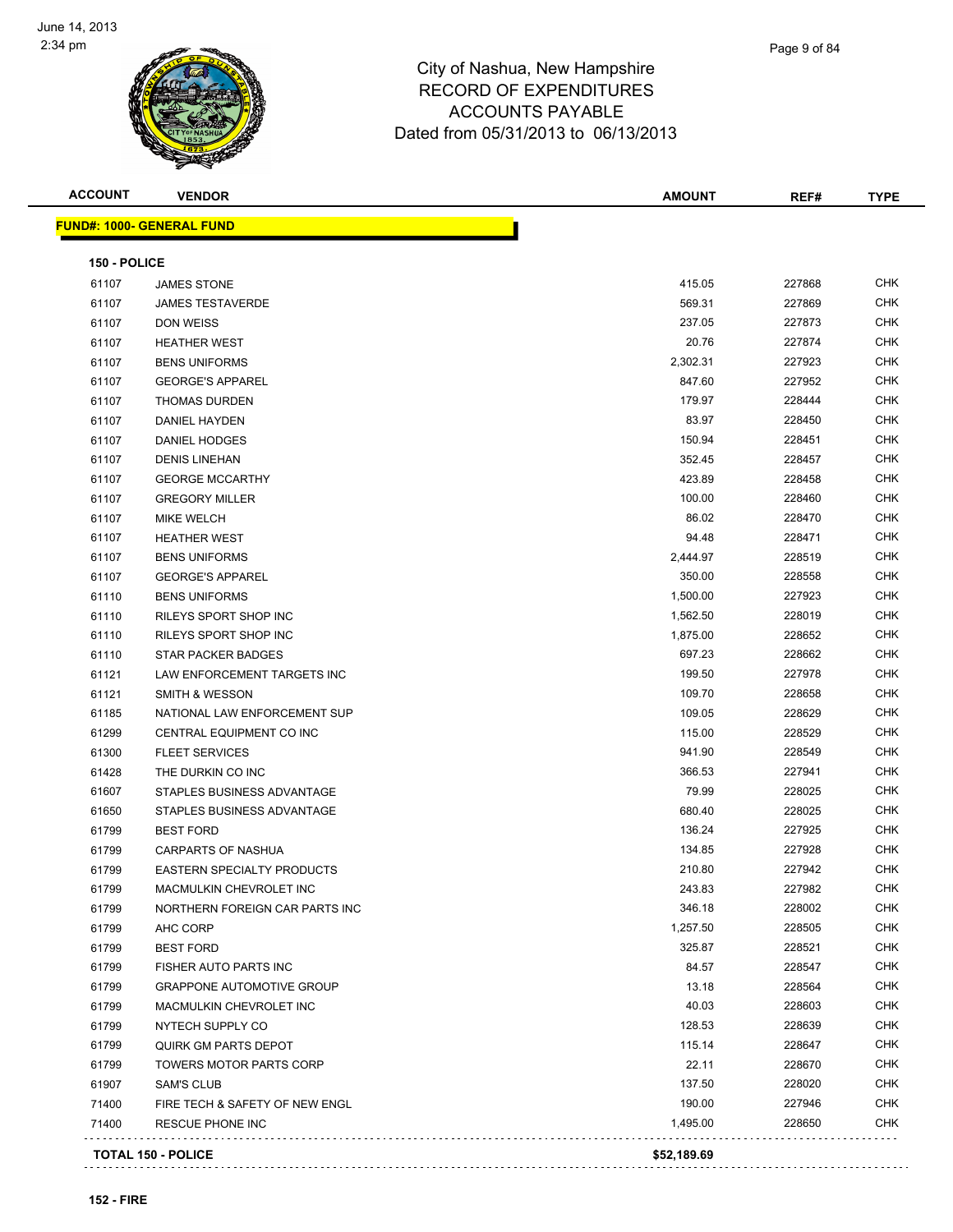

**ACCOUNT VENDOR AMOUNT REF# TYPE FUND#: 1000- GENERAL FUND 152 - FIRE** MARK HAYNES 130.00 227962 CHK PSNH 6,007.46 228489 CHK LIBERTY UTILITIES 112.30 227880 CHK LIBERTY UTILITIES 207.78 227885 CHK LIBERTY UTILITIES 132.36 227887 CHK HESS CORPORATION 1,133.71 227965 CHK 54141 PENNICHUCK WATER WORKS INC **1.2.27890 CHK** 55.88 227890 CHK PENNICHUCK WATER WORKS INC 216.47 228488 CHK AE MECHANICAL INC 1,798.75 227906 CHK AE MECHANICAL INC 4,065.54 227906 CHK BATTERIES PLUS 157.26 227920 CHK CHICK BEAULIEU INC 5,200.00 227932 CHK M & M ELECTRICAL SUPPLY CO INC 62.20 227980 CHK AE MECHANICAL INC 647.40 228503 CHK HOME DEPOT CREDIT SERVICES 89.70 228573 CHK INDUSTRIAL PROTECTION SERVICES 324.00 228576 CHK 54600 BEARINGS SPECIALTY CO INC 59.96 227921 CHK JACK YOUNG CO INC 44.95 227972 CHK TST HYDRAULICS INC 153.50 228032 CHK BEARINGS SPECIALTY CO INC 263.52 228517 CHK CHELMSFORD AUTO ELECTRIC 2,398.99 228531 CHK GEORGE GAGNON 35.00 228554 CHK GRANITE STATE GLASS 27.00 228563 CHK 54600 THE HOPE GROUP 228574 CHK MINUTEMAN TRUCKS INC 266.29 228618 CHK SAM'S CLUB 15.00 228020 CHK NATIONAL REGISTRY OF EMTS 130.00 227859 CHK BERGERON PROTECTIVE CLOTHING 490.00 227924 CHK JEFFREY ALLISON 188.00 228438 CHK 61107 BERGERON PROTECTIVE CLOTHING **811.47** 228520 CHK BRIAN MORRISSEY 145.00 228619 CHK NEW ENGLAND PAPER & SUPPLY 618.97 227998 CHK NEW ENGLAND PAPER & SUPPLY 171.38 228631 CHK BIRCH HILL LANDSCAPING 526.00 228522 CHK M & M ELECTRICAL SUPPLY CO INC 108.00 227980 CHK RADIO SHACK 7.48 228648 CHK INTERNATIONAL CODE COUNCIL INC 225.00 228478 CHK **TOTAL 152 - FIRE \$27,187.02**

**153 - BUILDING INSPECTION**

| 55200 | <b>HOME BUILDERS &amp; REMOLDERS</b> | 485.00 | 227879 | <b>CHK</b> |
|-------|--------------------------------------|--------|--------|------------|
| 55200 | <b>EDM PUBLISHERS</b>                | 99.00  | 228473 | <b>CHK</b> |
| 55200 | INTERNATIONAL CODE COUNCIL INC       | 225.00 | 228478 | <b>CHK</b> |
| 55307 | <b>WILLIAM CONDRA</b>                | 214.70 | 227832 | <b>CHK</b> |
| 55307 | TIMOTHY DUPONT                       | 480.82 | 227836 | <b>CHK</b> |
| 55307 | RUSS MARCUM                          | 430.36 | 227852 | <b>CHK</b> |
| 55307 | <b>WILLIAM MCKINNEY</b>              | 121.53 | 228459 | <b>CHK</b> |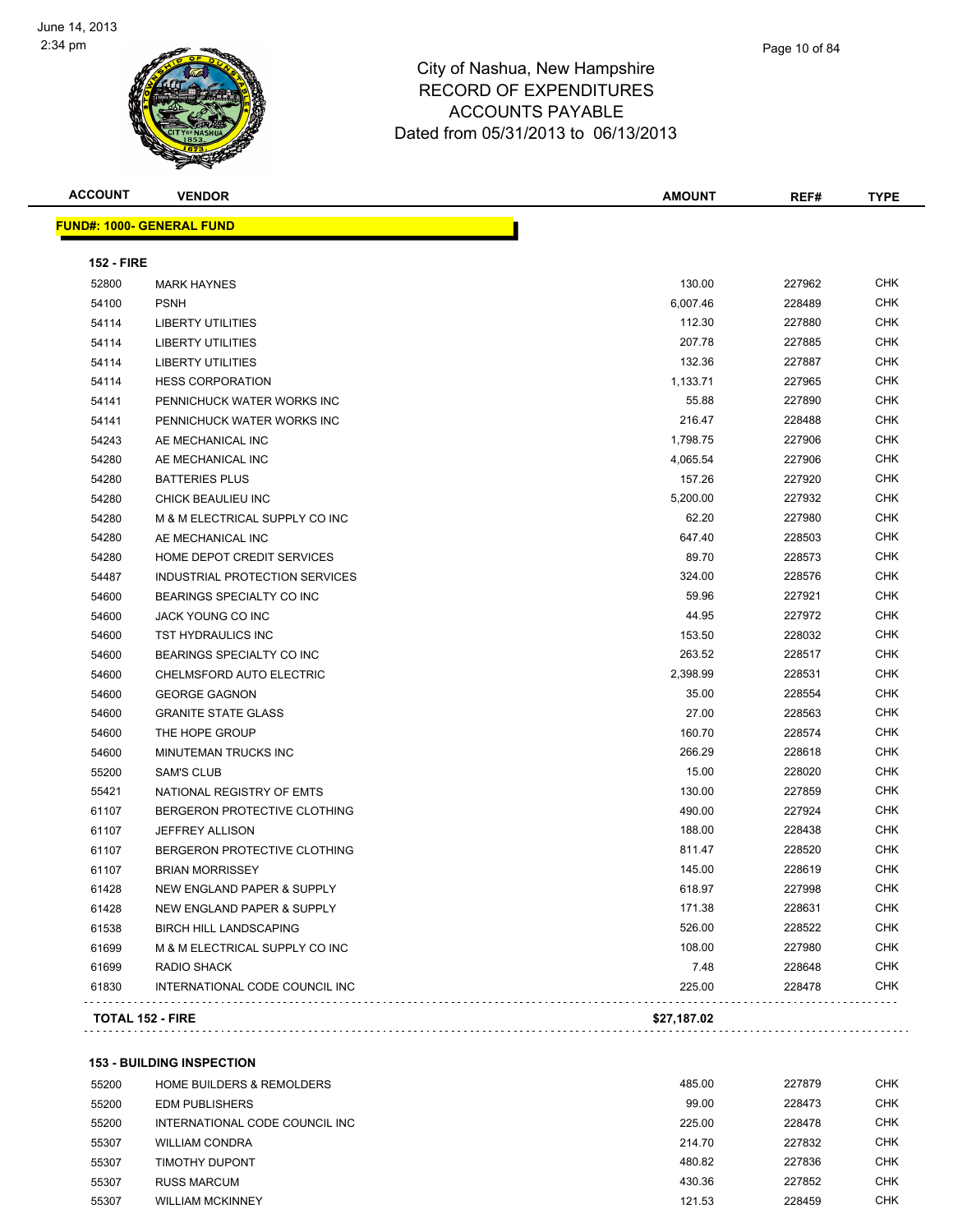

| <b>ACCOUNT</b> | <b>VENDOR</b>                               | <b>AMOUNT</b> | REF#   | <b>TYPE</b> |
|----------------|---------------------------------------------|---------------|--------|-------------|
|                | <u> FUND#: 1000- GENERAL FUND</u>           |               |        |             |
|                | <b>153 - BUILDING INSPECTION</b>            |               |        |             |
| 55421          | <b>WILLIAM MCKINNEY</b>                     | 135.00        | 228459 | <b>CHK</b>  |
| 55421          | <b>NHBOA</b>                                | 375.00        | 228634 | <b>CHK</b>  |
|                | <b>TOTAL 153 - BUILDING INSPECTION</b>      | \$2,566.41    |        |             |
|                | <b>155 - CODE ENFORCEMENT</b>               |               |        |             |
| 55307          | ROBERT SOUSA                                | 367.82        | 227867 | <b>CHK</b>  |
|                | <b>TOTAL 155 - CODE ENFORCEMENT</b>         | \$367.82      |        |             |
|                | <b>156 - EMERGENCY MANAGEMENT</b>           |               |        |             |
| 55421          | <b>JUSTIN KATES</b>                         | 228.68        | 228454 | <b>CHK</b>  |
| 55600          | <b>FLASH</b>                                | 78.00         | 227947 | <b>CHK</b>  |
| 61100          | NASHUA WALLPAPER & PAINT CO                 | 346.35        | 228628 | <b>CHK</b>  |
| 61142          | MEDICAL WAREHOUSE INC                       | 959.25        | 227987 | <b>CHK</b>  |
|                | <b>TOTAL 156 - EMERGENCY MANAGEMENT</b>     | \$1,612.28    |        |             |
|                | <b>157 - CITYWIDE COMMUNICATIONS</b>        |               |        |             |
| 54100          | <b>PSNH</b>                                 | 310.39        | 227891 | <b>CHK</b>  |
| 54243          | J LAWRENCE HALL INC                         | 491.07        | 227971 | <b>CHK</b>  |
| 61799          | <b>CARPARTS OF NASHUA</b>                   | 66.45         | 228527 | <b>CHK</b>  |
| 71207          | MOTOROLA SOLUTIONS INC                      | 11,069.96     | 228620 | <b>CHK</b>  |
| 71999          | <b>MOTOROLA SOLUTIONS INC</b>               | 150.00        | 228620 | <b>CHK</b>  |
|                | TOTAL 157 - CITYWIDE COMMUNICATIONS         | \$12,087.87   |        |             |
|                | <b>159 - OTHER PUBLIC SAFETY</b>            |               |        |             |
| 54835          | PENNICHUCK WATER WORKS INC                  | 214,137.06    | 227890 | <b>CHK</b>  |
|                | <b>TOTAL 159 - OTHER PUBLIC SAFETY</b>      | \$214,137.06  |        |             |
|                | <b>160 - PUBLIC WORKS-ADMIN/ENGINEERING</b> |               |        |             |
| 54100          | <b>PSNH</b>                                 | 666.08        | 227891 | <b>CHK</b>  |
| 54141          | PENNICHUCK WATER WORKS INC                  | 73.62         | 227890 | <b>CHK</b>  |
| 55307          | <b>ROBERT MEUNIER</b>                       | 177.98        | 227856 | <b>CHK</b>  |
| 55307          | <b>WILLIAM TOOMEY</b>                       | 292.11        | 227870 | <b>CHK</b>  |
| 55307          | <b>STEPHEN DOOKRAN</b>                      | 95.49         | 228442 | <b>CHK</b>  |
| 55699          | JAN PRO CLEANING SYSTEMS NORTH              | 665.00        | 227973 | <b>CHK</b>  |
| 55699          | ASAP SPRINKLER LLC                          | 403.00        | 228512 | <b>CHK</b>  |
| 61100          | STAPLES BUSINESS ADVANTAGE                  | 125.04        | 228025 | <b>CHK</b>  |
|                | TOTAL 160 - PUBLIC WORKS-ADMIN/ENGINEERING  | \$2,498.32    |        |             |
|                |                                             |               |        |             |

#### **161 - STREETS**

| 54100 | <b>PSNH</b> | 928.98   | 227891 | СНК        |
|-------|-------------|----------|--------|------------|
| 54100 | <b>PSNH</b> | 3.027.83 | 228489 | СНК        |
| 54100 | <b>PSNH</b> | 2.060.82 | 228490 | <b>CHK</b> |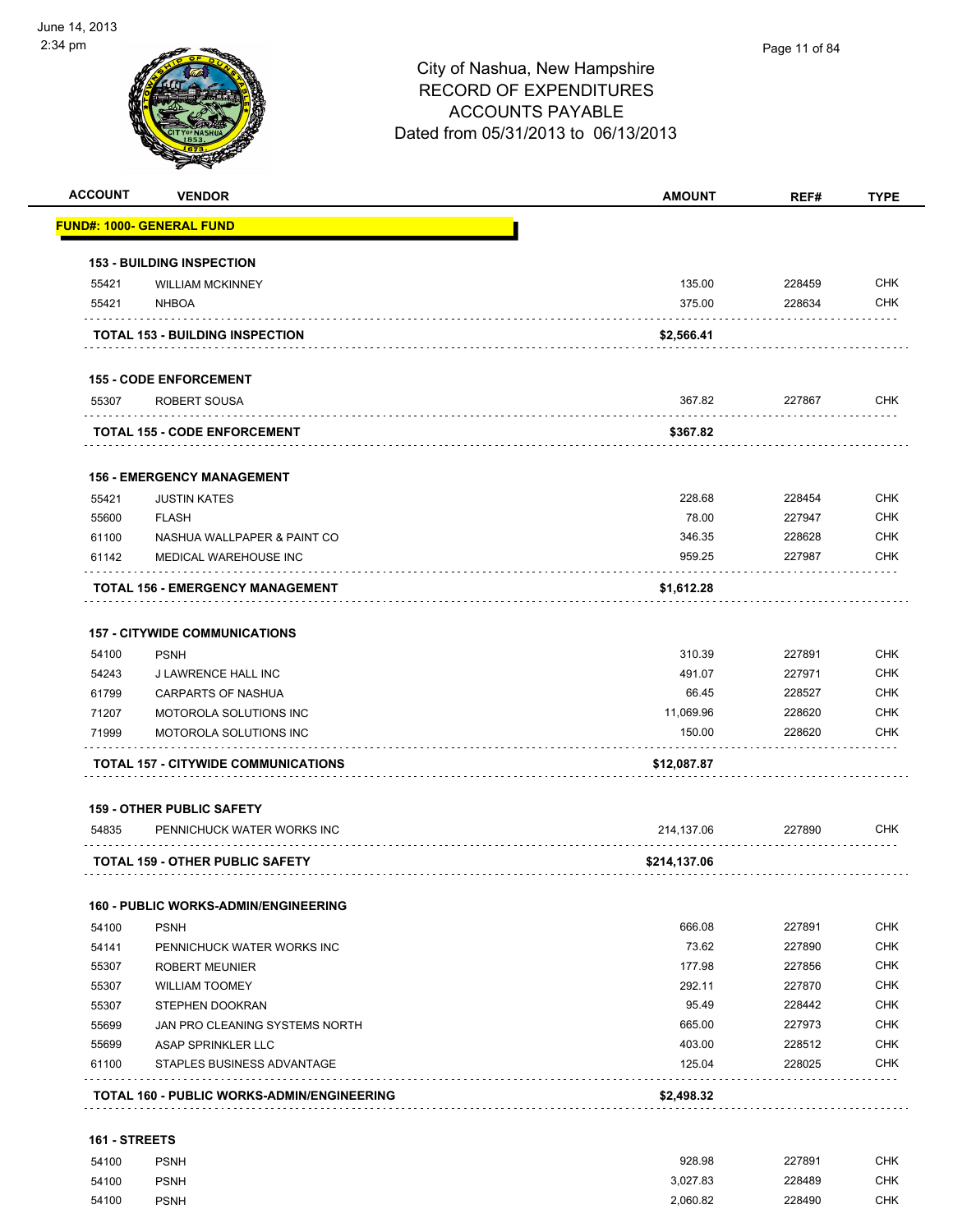

| <b>ACCOUNT</b> | <b>VENDOR</b>                         | <b>AMOUNT</b> | REF#   | <b>TYPE</b> |
|----------------|---------------------------------------|---------------|--------|-------------|
|                | <b>FUND#: 1000- GENERAL FUND</b>      |               |        |             |
|                |                                       |               |        |             |
| 161 - STREETS  |                                       |               |        |             |
| 54141          | PENNICHUCK WATER WORKS INC            | 376.24        | 227890 | CHK         |
| 54200          | JAN PRO CLEANING SYSTEMS NORTH        | 855.00        | 228583 | <b>CHK</b>  |
| 54243          | <b>G H PHILBRICK SONS INC</b>         | 692.00        | 228553 | <b>CHK</b>  |
| 54280          | <b>BELLETETES INC</b>                 | 8.99          | 228518 | CHK         |
| 54305          | <b>PSNH</b>                           | 257.57        | 228491 | <b>CHK</b>  |
| 54600          | <b>CARPARTS OF NASHUA</b>             | $-104.02$     | 228527 | <b>CHK</b>  |
| 54600          | DONOVAN EQUIPMENT CO INC              | 673.52        | 228540 | CHK         |
| 54600          | HOWARD P FAIRFIELD LLC                | 218.92        | 228575 | CHK         |
| 54600          | LIBERTY INTNL TRUCKS OF NH LLC        | 720.17        | 228597 | CHK         |
| 54600          | MILL METALS CORP                      | 242.00        | 228617 | CHK         |
| 54600          | NAPA AUTO PARTS                       | 20.04         | 228622 | CHK         |
| 54600          | NORTHLAND INDUSTRIAL TRUCK CO         | 597.55        | 228637 | <b>CHK</b>  |
| 54600          | SWEEPER PARTS SALES                   | 3,742.90      | 228667 | <b>CHK</b>  |
| 54600          | WOODS CRW CORP OF NH                  | 769.31        | 228677 | <b>CHK</b>  |
| 61107          | UNIFIRST CORPORATION                  | 1,151.48      | 228034 | CHK         |
| 61107          | UNIFIRST CORPORATION                  | 281.04        | 228672 | CHK         |
| 61166          | <b>AIRGAS EAST</b>                    | 118.72        | 227907 | CHK         |
| 61166          | <b>AIRGAS EAST</b>                    | 223.33        | 228507 | CHK         |
| 61299          | MILL METALS CORP                      | 473.20        | 227992 | CHK         |
| 61299          | <b>BELLETETES INC</b>                 | 152.57        | 228518 | <b>CHK</b>  |
| 61299          | <b>CARPARTS OF NASHUA</b>             | 248.81        | 228527 | <b>CHK</b>  |
| 61299          | FREIGHTLINER OF NH INC                | 217.08        | 228551 | CHK         |
| 61299          | HOWARD P FAIRFIELD LLC                | 908.00        | 228575 | <b>CHK</b>  |
| 61299          | LIBERTY INTNL TRUCKS OF NH LLC        | 55.11         | 228597 | <b>CHK</b>  |
| 61299          | <b>MAYNARD &amp; LESIEUR INC</b>      | 200.00        | 228610 | <b>CHK</b>  |
| 61299          | NAPA AUTO PARTS                       | 85.03         | 228622 | <b>CHK</b>  |
| 61300          | DENNIS K BURKE INC                    | 19,469.76     | 227939 | <b>CHK</b>  |
| 61428          | <b>BANNER SYSTEMS OF MASSACHUSETT</b> | 163.20        | 227919 | <b>CHK</b>  |
| 61428          | NH BRAGG & SONS INC                   | 184.73        | 227999 | CHK         |
| 61507          | <b>BROX INDUSTRIES INC</b>            | 671.56        | 228525 | <b>CHK</b>  |
| 61542          | AUBUCHON HARDWARE                     | 9.97          | 228523 | <b>CHK</b>  |
| 61542          | PERMA LINE CORP OF NEW ENGLAND        | 2,290.30      | 228643 | <b>CHK</b>  |
| 61560          | <b>BELLETETES INC</b>                 | 30.00         | 228518 | CHK         |
| 61560          | AUBUCHON HARDWARE                     | 44.98         | 228523 | CHK         |
| 61560          | CORRIVEAU ROUTHIER INC                | 117.00        | 228537 | <b>CHK</b>  |
| 61560          | HOME DEPOT CREDIT SERVICES            | 463.92        | 228573 | <b>CHK</b>  |
| 61705          | <b>MAYNARD &amp; LESIEUR INC</b>      | 565.65        | 228609 | CHK         |
| 61705          | MAYNARD & LESIEUR INC                 | 210.00        | 228610 | <b>CHK</b>  |
| 61709          | G H BERLIN OIL CO                     | 283.29        | 227950 | CHK         |
| 61709          | G H BERLIN OIL CO                     | 719.12        | 228552 | CHK         |
| 61799          | <b>CARPARTS OF NASHUA</b>             | 50.00         | 228527 | <b>CHK</b>  |
| 61799          | MAYNARD & LESIEUR INC                 | 125.00        | 228610 | <b>CHK</b>  |
| 61799          | WILDCO - PES                          | 250.95        | 228676 | <b>CHK</b>  |
| 61900          | PETTY CASH                            | 16.80         | 228259 | CHK         |
| 71025          | A H HARRIS & SONS INC                 | 1,400.00      | 227902 | CHK         |
| 71025          | HOME DEPOT CREDIT SERVICES            | 454.91        | 227967 | <b>CHK</b>  |
| 71025          | NH BRAGG & SONS INC                   | 105.05        | 227999 | <b>CHK</b>  |
| 71999          | HOME DEPOT CREDIT SERVICES            | 16.38         | 228573 | CHK         |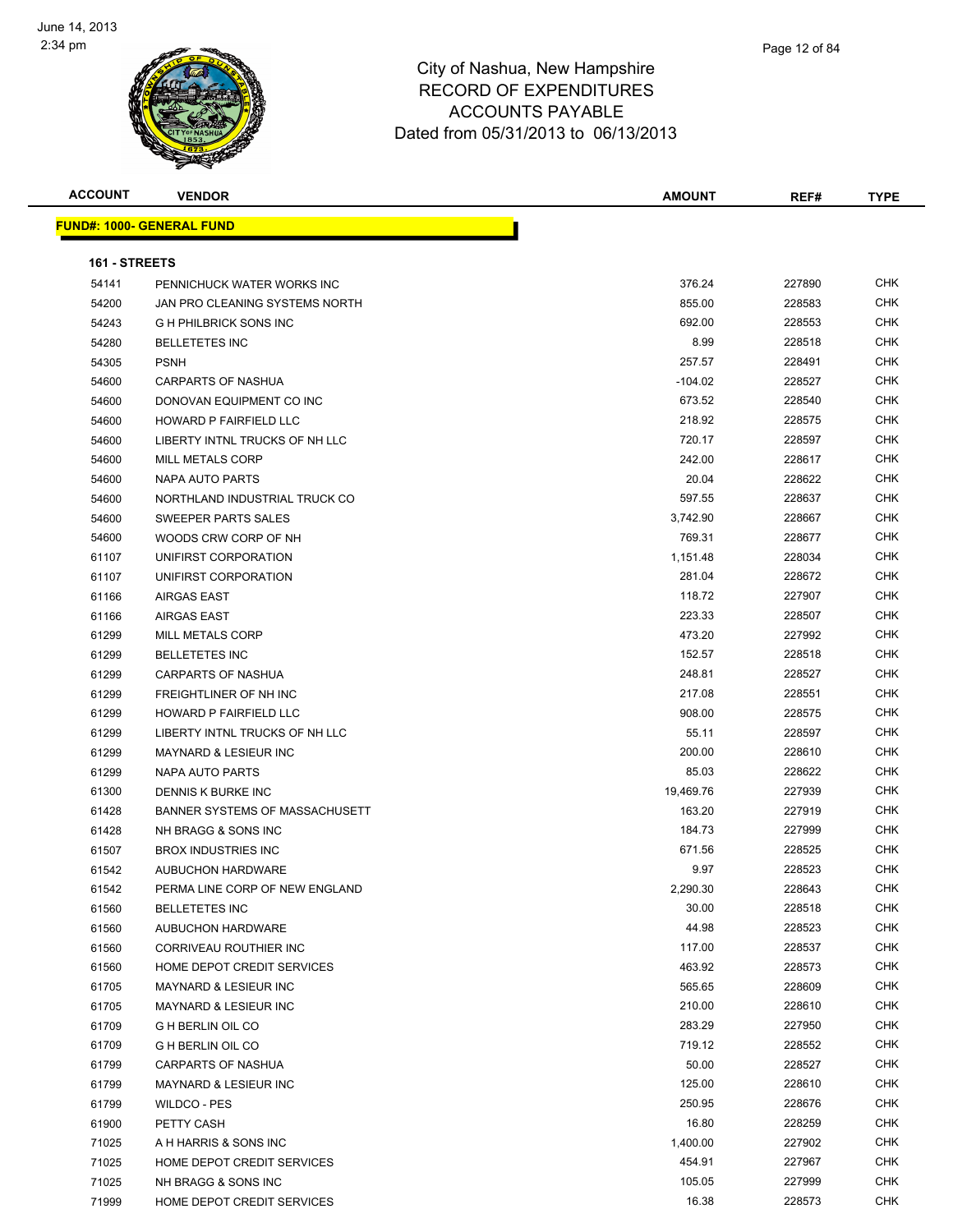

| <b>ACCOUNT</b> | <b>VENDOR</b>                                            | <b>AMOUNT</b> | REF#             | <b>TYPE</b> |
|----------------|----------------------------------------------------------|---------------|------------------|-------------|
|                | <u> FUND#: 1000- GENERAL FUND</u>                        |               |                  |             |
| 161 - STREETS  |                                                          |               |                  |             |
| 71999          | NUERA TRANSPORT INC                                      | 82.50         | 228638           | <b>CHK</b>  |
|                | TOTAL 161 - STREETS                                      | \$46,927.26   |                  |             |
|                | <b>162 - STREET LIGHTING</b>                             |               |                  |             |
| 54100          | <b>PSNH</b>                                              | 266.91        | 227891           | <b>CHK</b>  |
| 54100          | <b>PSNH</b>                                              | 57,089.92     | 228490           | <b>CHK</b>  |
|                | <b>TOTAL 162 - STREET LIGHTING</b>                       | \$57,356.83   |                  |             |
|                | <b>166 - PARKING LOTS</b>                                |               |                  |             |
| 54100          | <b>PSNH</b>                                              | 560.94        | 227891           | <b>CHK</b>  |
| 54487          | <b>NAPA AUTO PARTS</b>                                   | 39.00         | 227994           | <b>CHK</b>  |
| 55600          | POM INC                                                  | 420.00        | 228009           | <b>CHK</b>  |
| 55607          | POM INC                                                  | 12.14         | 228009           | <b>CHK</b>  |
| 61428          | NEW ENGLAND PAPER & SUPPLY                               | 70.59         | 228631           | <b>CHK</b>  |
|                | TOTAL 166 - PARKING LOTS                                 | \$1,102.67    |                  |             |
|                | <b>171 - COMMUNITY SERVICES</b>                          |               |                  |             |
| 54107          | SHATTUCK MALONE OIL CO                                   | 658.26        | 227894           | <b>CHK</b>  |
| 55307          | <b>BEVERLY DOOLAN</b>                                    | 45.20         | 227835           | <b>CHK</b>  |
| 55307          | <b>KERRAN VIGROUX</b>                                    | 58.76         | 227872           | <b>CHK</b>  |
| 61100          | <b>SAM'S CLUB</b>                                        | 349.74        | 228654           | <b>CHK</b>  |
|                | <b>TOTAL 171 - COMMUNITY SERVICES</b>                    | \$1,111.96    |                  |             |
|                | <b>172 - COMMUNITY HEALTH</b>                            |               |                  |             |
| 61135          | PUBLIC HEALTH FOUNDATION                                 | 87.50         | 228015           | <b>CHK</b>  |
| 61144          | <b>JANE BOYD</b>                                         | 29.41         | 227828           | CHK         |
|                | <b>TOTAL 172 - COMMUNITY HEALTH</b>                      | \$116.91      |                  |             |
|                |                                                          |               |                  |             |
| 55307          | <b>173 - ENVIRONMENTAL HEALTH</b><br><b>HOWARD PRICE</b> | 94.36         | 228463           | <b>CHK</b>  |
| 61110          | L.L.BEAN INC                                             | 249.50        | 228593           | <b>CHK</b>  |
| 61299          | L.L.BEAN INC                                             | 11.95         | 228593           | <b>CHK</b>  |
|                | TOTAL 173 - ENVIRONMENTAL HEALTH                         | \$355.81      | .                |             |
|                |                                                          |               |                  |             |
|                | <b>174 - WELFARE ADMINISTRATION</b>                      | 50.00         |                  | <b>CHK</b>  |
| 55200<br>55400 | NHLWAA<br>NH MUNICIPAL ASSOCIATION LLC                   | 95.00         | 228486<br>227889 | <b>CHK</b>  |
|                |                                                          |               |                  |             |
|                |                                                          |               |                  |             |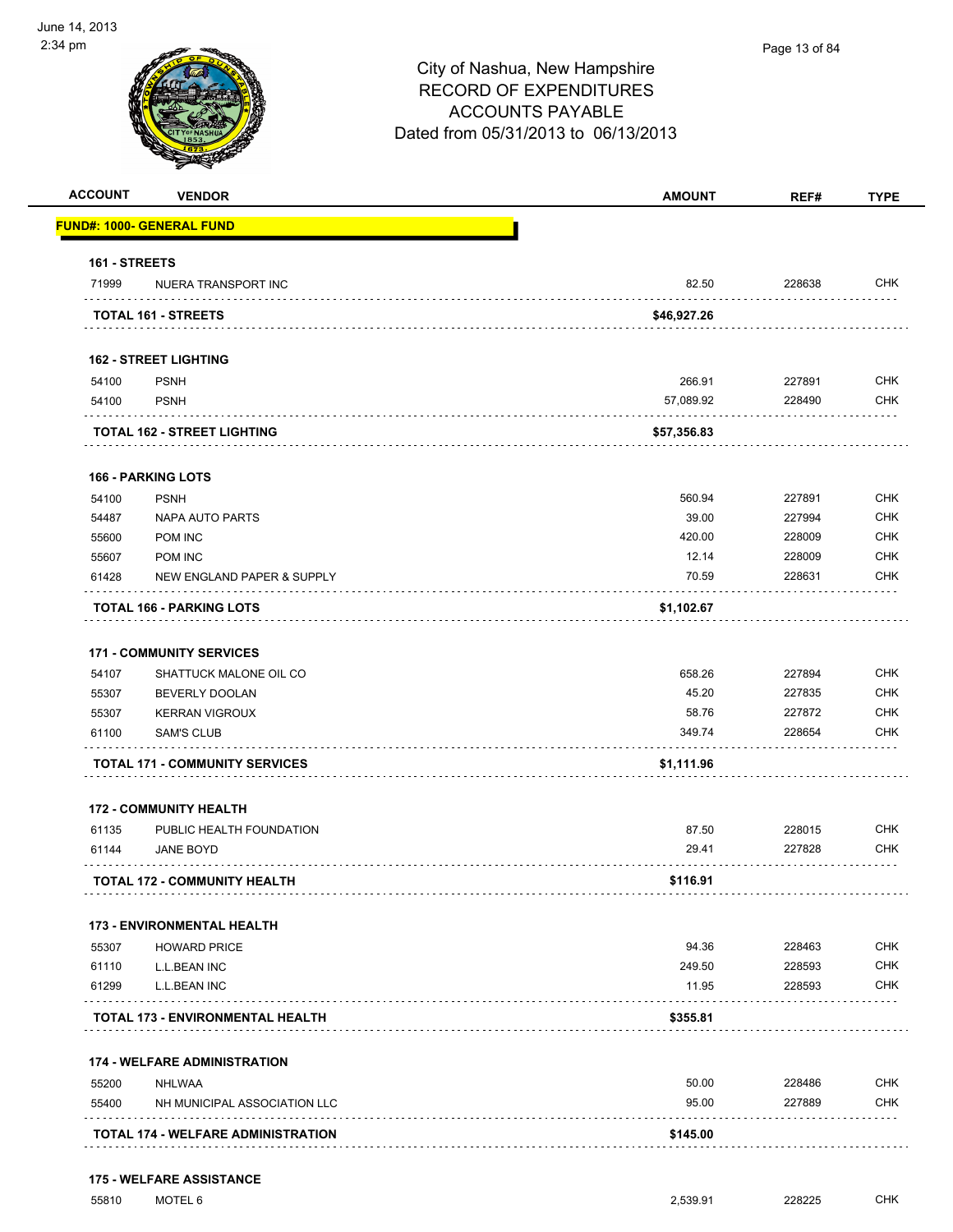

| Page 14 of 84 |
|---------------|
|               |

| <b>ACCOUNT</b> | <b>VENDOR</b>                         | <b>AMOUNT</b> | REF#   | <b>TYPE</b> |
|----------------|---------------------------------------|---------------|--------|-------------|
|                | <u> FUND#: 1000- GENERAL FUND</u>     |               |        |             |
|                | <b>175 - WELFARE ASSISTANCE</b>       |               |        |             |
| 55810          | <b>JOSEPH E ANCTIL SR</b>             | 368.47        | 228227 | <b>CHK</b>  |
| 55810          | <b>KENNETH CONSTANT</b>               | 505.45        | 228228 | <b>CHK</b>  |
| 55810          | SNEHAL DESAI                          | 990.08        | 228229 | <b>CHK</b>  |
| 55810          | <b>DEVAC LLC</b>                      | 900.97        | 228230 | <b>CHK</b>  |
| 55810          | ROBERT O JUNGKMAN                     | 850.00        | 228231 | <b>CHK</b>  |
| 55810          | ROBERT LACHANCE JR                    | 500.00        | 228232 | <b>CHK</b>  |
| 55810          | MAURICE J LAFLOTTE                    | 216.30        | 228233 | <b>CHK</b>  |
| 55810          | ANDRE E LALIBERTE                     | 480.46        | 228234 | <b>CHK</b>  |
| 55810          | LOPUS LAKE LLC                        | 900.00        | 228235 | <b>CHK</b>  |
| 55810          | <b>WARREN J. MEDEIROS</b>             | 320.00        | 228236 | <b>CHK</b>  |
| 55810          | OTD REALTY LLC                        | 233.04        | 228237 | <b>CHK</b>  |
| 55810          | MOTEL 6                               | 637.98        | 228683 | <b>CHK</b>  |
| 55810          | 23-25 TEMPLE ST REALTY LLC            | 720.00        | 228685 | <b>CHK</b>  |
| 55810          | AMHERST PARK APARTMENTS LLC           | 501.00        | 228686 | <b>CHK</b>  |
| 55810          | <b>KERRY D BROWN</b>                  | 700.00        | 228687 | <b>CHK</b>  |
| 55810          | <b>CLYDE COOPER</b>                   | 400.00        | 228688 | <b>CHK</b>  |
| 55810          | <b>ANIL D'SILVA</b>                   | 650.00        | 228689 | <b>CHK</b>  |
| 55810          | FIRST LEDGE ST ASSOC LLC              | 742.25        | 228690 | <b>CHK</b>  |
| 55810          | <b>LEO J GAGNON</b>                   | 900.00        | 228691 | <b>CHK</b>  |
| 55810          | <b>GANDER PROP MANAGEMENT LLC</b>     | 445.36        | 228692 | <b>CHK</b>  |
| 55810          | <b>CONRAD J GAUTHIER</b>              | 1,000.00      | 228693 | <b>CHK</b>  |
| 55810          | PEDRO INFANTE                         | 212.00        | 228694 | <b>CHK</b>  |
| 55810          | <b>IVON BOYER</b>                     | 600.48        | 228695 | <b>CHK</b>  |
| 55810          | OLIVER & MARIE LAPOINTE ETAL          | 427.39        | 228696 | <b>CHK</b>  |
| 55810          | <b>FREDERICK J MCMANUS</b>            | 819.00        | 228697 | <b>CHK</b>  |
| 55810          | <b>ANTONIO MENA</b>                   | 179.81        | 228698 | <b>CHK</b>  |
| 55810          | MILE HIGH REAL ESTATE MGT LLC         | 370.00        | 228699 | <b>CHK</b>  |
| 55810          | NASHUA HOUSING AUTHORITY              | 500.00        | 228700 | <b>CHK</b>  |
| 55810          | <b>JUAN NEGRON</b>                    | 500.00        | 228701 | <b>CHK</b>  |
| 55810          | <b>LISE TREMBLAY</b>                  | 331.58        | 228702 | <b>CHK</b>  |
| 55814          | <b>LIBERTY UTILITIES</b>              | 347.00        | 228224 | <b>CHK</b>  |
| 55814          | <b>PSNH</b>                           | 1,742.80      | 228226 | <b>CHK</b>  |
| 55814          | <b>LIBERTY UTILITIES</b>              | 64.94         | 228682 | <b>CHK</b>  |
| 55814          | <b>PSNH</b>                           | 338.86        | 228684 | <b>CHK</b>  |
|                | <b>TOTAL 175 - WELFARE ASSISTANCE</b> | \$21,935.13   |        |             |
|                |                                       |               |        |             |

**177 - PARKS & RECREATION**

| 45999 | <b>BEN ANDKEN</b>            | 100.00   | 228679 | <b>CHK</b> |
|-------|------------------------------|----------|--------|------------|
| 53999 | CLD CONSULTING ENGINEERS INC | 387.54   | 227934 | <b>CHK</b> |
| 54100 | <b>PSNH</b>                  | 7.339.21 | 227891 | <b>CHK</b> |
| 54100 | <b>PSNH</b>                  | 5.303.78 | 228489 | <b>CHK</b> |
| 54100 | <b>PSNH</b>                  | 3.378.62 | 228490 | <b>CHK</b> |
| 54114 | LIBERTY UTILITIES            | 52.84    | 227882 | <b>CHK</b> |
| 54114 | LIBERTY UTILITIES            | 91.82    | 227886 | <b>CHK</b> |
| 54114 | <b>HESS CORPORATION</b>      | 130.17   | 227965 | <b>CHK</b> |
| 54114 | <b>HESS CORPORATION</b>      | 905.34   | 228570 | <b>CHK</b> |
| 54141 | PENNICHUCK WATER WORKS INC   | 308.38   | 227890 | <b>CHK</b> |
|       |                              |          |        |            |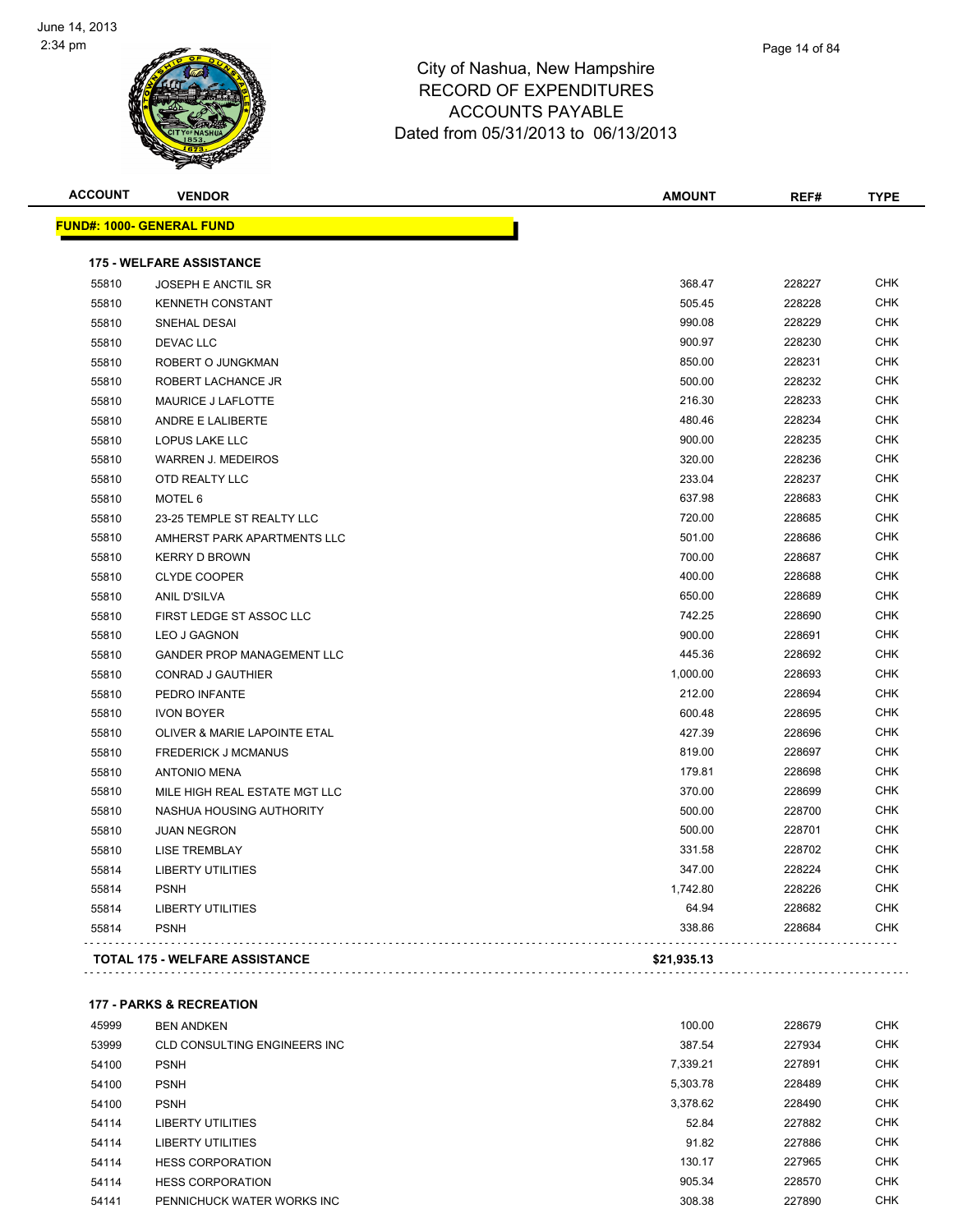

| Page 15 of 84 |
|---------------|
|               |

| <b>ACCOUNT</b> | <b>VENDOR</b>                       | <b>AMOUNT</b> | REF#   | <b>TYPE</b> |
|----------------|-------------------------------------|---------------|--------|-------------|
|                | <b>FUND#: 1000- GENERAL FUND</b>    |               |        |             |
|                |                                     |               |        |             |
|                | <b>177 - PARKS &amp; RECREATION</b> |               |        |             |
| 54141          | PENNICHUCK WATER WORKS INC          | 256.91        | 228488 | <b>CHK</b>  |
| 54250          | STREAMLINE AQUATICS LLC             | 1,254.50      | 228027 | <b>CHK</b>  |
| 54250          | HOME DEPOT CREDIT SERVICES          | 152.67        | 228573 | <b>CHK</b>  |
| 54280          | BANNER SYSTEMS OF MASSACHUSETT      | 442.61        | 227919 | <b>CHK</b>  |
| 54280          | <b>BELLETETES INC</b>               | 170.37        | 227922 | <b>CHK</b>  |
| 54280          | HOME DEPOT CREDIT SERVICES          | 1,254.42      | 227967 | <b>CHK</b>  |
| 54280          | JAN PRO CLEANING SYSTEMS NORTH      | 300.00        | 227973 | <b>CHK</b>  |
| 54280          | JOHN DEERE LANDSCAPES               | 2,289.89      | 227974 | <b>CHK</b>  |
| 54280          | JOHNSONS ELECTRIC INC               | 124.48        | 227975 | <b>CHK</b>  |
| 54280          | M & M ELECTRICAL SUPPLY CO INC      | 37.34         | 227980 | <b>CHK</b>  |
| 54280          | NASHUA OUTDOOR POWER EQUIPMENT      | 43.72         | 227995 | <b>CHK</b>  |
| 54280          | NORTHEAST NURSERY INC               | 804.00        | 228000 | <b>CHK</b>  |
| 54280          | <b>B &amp; S LOCKSMITHS INC</b>     | 31.80         | 228514 | <b>CHK</b>  |
| 54280          | <b>BROX INDUSTRIES INC</b>          | 413.71        | 228524 | <b>CHK</b>  |
| 54280          | GATE CITY FENCE CO INC              | 800.00        | 228556 | <b>CHK</b>  |
| 54280          | <b>HAMPDEN ENGINEERING CORP</b>     | 1,442.03      | 228568 | <b>CHK</b>  |
| 54280          | HOME DEPOT CREDIT SERVICES          | 755.43        | 228573 | <b>CHK</b>  |
| 54280          | JOHN DEERE LANDSCAPES               | 317.14        | 228586 | <b>CHK</b>  |
| 54280          | JOHNSONS ELECTRIC INC               | 273.84        | 228588 | <b>CHK</b>  |
| 54280          | LOWES                               | 70.21         | 228600 | CHK         |
| 54280          | NASHUA WALLPAPER & PAINT CO         | 478.65        | 228628 | <b>CHK</b>  |
| 54280          | PEABODY SUPPLY CO                   | 70.45         | 228642 | CHK         |
| 54280          | STATELINE IRRIGATION                | 361.63        | 228663 | <b>CHK</b>  |
| 55200          | <b>SAM'S CLUB</b>                   | 15.00         | 228020 | CHK         |
| 55400          | <b>JENNIFER BURNETTE</b>            | 97.12         | 227830 | CHK         |
| 55400          | <b>NESTMA</b>                       | 150.00        | 227888 | CHK         |
| 55642          | <b>KEVIN COYLE</b>                  | 400.00        | 228201 | CHK         |
| 55642          | DANIEL DUPRANT                      | 380.00        | 228202 | CHK         |
| 55642          | SAMANTHA DURKEE                     | 190.00        | 228203 | <b>CHK</b>  |
| 55642          | <b>CHRISTIAN FERLAN</b>             | 180.00        | 228204 | <b>CHK</b>  |
| 55642          | <b>JOHN FERLAN</b>                  | 40.00         | 228205 | <b>CHK</b>  |
| 55642          | <b>KYLE FINVER</b>                  | 160.00        | 228206 | <b>CHK</b>  |
| 55642          | <b>KYLIE PERKINS</b>                | 125.00        | 228207 | <b>CHK</b>  |
| 55642          | <b>TAYLOR SACCO</b>                 | 280.00        | 228208 | <b>CHK</b>  |
| 55642          | <b>BRUCE SMITH</b>                  | 200.00        | 228209 | <b>CHK</b>  |
| 61100          | <b>CONWAY OFFICE PRODUCTS LLC</b>   | 9.35          | 227935 | <b>CHK</b>  |
| 61100          | STAPLES BUSINESS ADVANTAGE          | 169.99        | 228025 | <b>CHK</b>  |
| 61107          | SWIMOUTLET.COM                      | 728.64        | 228668 | <b>CHK</b>  |
| 61110          | <b>GRAINGER</b>                     | 249.12        | 228561 | <b>CHK</b>  |
| 61114          | SEASONAL SPECIALTY STORES           | 598.84        | 228657 | <b>CHK</b>  |
| 61114          | STREAMLINE AQUATICS LLC             | 3,026.75      | 228664 | <b>CHK</b>  |
| 61128          | <b>M &amp; N SPORTS LLC</b>         | 759.00        | 227981 | <b>CHK</b>  |
| 61705          | MAYNARD & LESIEUR INC               | 18.05         | 228608 | <b>CHK</b>  |
| 61799          | UNIVERSAL SIGNWORKS INC             | $-310.00$     | 227898 | <b>CHK</b>  |
| 61799          | CARPARTS OF NASHUA                  | 11.05         | 227928 | <b>CHK</b>  |
| 61799          | SANEL AUTO PARTS CO                 | 4.86          | 228022 | <b>CHK</b>  |
| 61799          | HOWARD P FAIRFIELD LLC              | 177.46        | 228575 | <b>CHK</b>  |
| 61799          | MOFFETT TURF EQUIPMENT INC          | 654.18        | 228621 | <b>CHK</b>  |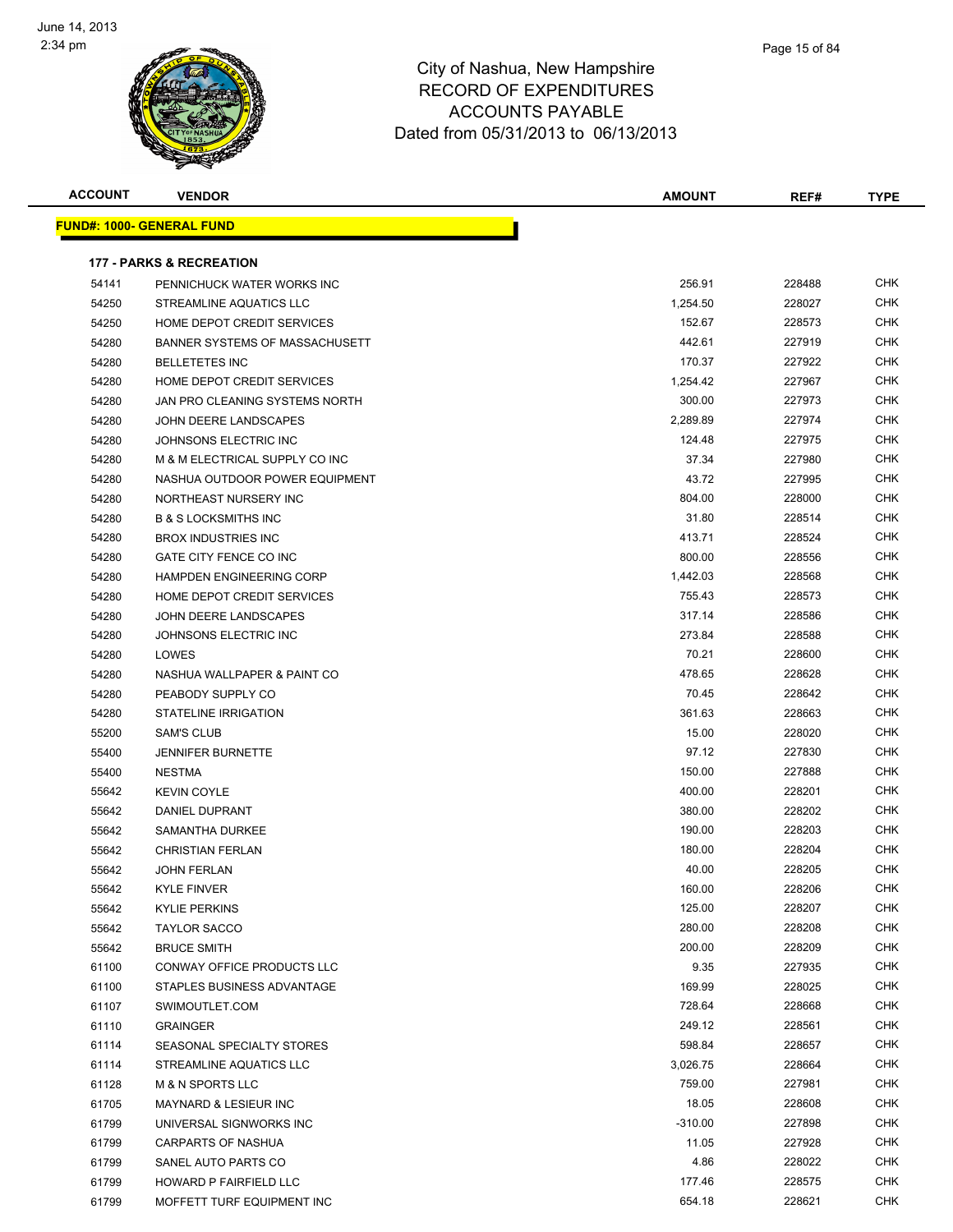

| <b>ACCOUNT</b> | <b>VENDOR</b>                       | <b>AMOUNT</b> | REF#   | <b>TYPE</b>  |
|----------------|-------------------------------------|---------------|--------|--------------|
|                | <b>FUND#: 1000- GENERAL FUND</b>    |               |        |              |
|                | <b>177 - PARKS &amp; RECREATION</b> |               |        |              |
| 61799          | SANEL AUTO PARTS CO                 | 109.74        | 228656 | <b>CHK</b>   |
|                | TOTAL 177 - PARKS & RECREATION      | \$38,567.65   |        |              |
| 179 - LIBRARY  |                                     |               |        |              |
| 52800          | <b>JULIE ANDREWS</b>                | 1,422.00      | 227913 | CHK          |
| 54100          | <b>PSNH</b>                         | 4,650.74      | 228490 | <b>CHK</b>   |
| 54114          | <b>LIBERTY UTILITIES</b>            | 196.07        | 228481 | <b>CHK</b>   |
| 54243          | JOHNSON CONTROLS INC                | 550.00        | 228587 | CHK          |
| 54280          | HOME DEPOT CREDIT SERVICES          | 47.48         | 228573 | <b>CHK</b>   |
| 55200          | SEE SCIENCE CENTER                  | 15.00         | 227893 | <b>CHK</b>   |
| 55200          | <b>SAM'S CLUB</b>                   | 15.00         | 228020 | <b>CHK</b>   |
| 55200          | <b>NHTLA</b>                        | 180.00        | 228487 | <b>CHK</b>   |
| 55200          | <b>NHTLA</b>                        | 30.00         | 228751 | CHK          |
| 55699          | SYMPHONY NEW HAMPSHIRE              | 2,000.00      | 228467 | <b>CHK</b>   |
| 55699          | LILIBETH CASTILLO                   | 280.00        | 228528 | CHK          |
| 61299          | <b>ALPHAGRAPHICS</b>                | 45.23         | 227910 | CHK          |
| 61428          | <b>REXEL CLS</b>                    | 75.43         | 228018 | CHK          |
| 61428          | <b>REXEL CLS</b>                    | 16.25         | 228651 | CHK          |
| 61807          | <b>GALE GROUP INC</b>               | 264.95        | 227951 | CHK          |
| 61807          | <b>RANDOM HOUSE INC</b>             | 75.00         | 228016 | <b>CHK</b>   |
| 61807          | <b>ACTRACE</b>                      | 660.00        | 228502 | <b>CHK</b>   |
| 61807          | <b>GALE GROUP INC</b>               | 58.72         | 228555 | <b>CHK</b>   |
| 61807          | INFORMATION TODAY INC               | 254.45        | 228577 | <b>CHK</b>   |
| 61814          | MICRO MARKETING ASSOCIATES          | 51.45         | 227989 | <b>CHK</b>   |
| 61814          | RECORDED BOOKS LLC                  | 146.12        | 228017 | <b>CHK</b>   |
| 61814          | MICRO MARKETING ASSOCIATES          | 399.07        | 228615 | CHK          |
| 61816          | PROSOURCE SPECIALTIES               | 131.98        | 228014 | CHK          |
| 61816          | <b>RANDOM HOUSE INC</b>             | 808.50        | 228016 | <b>CHK</b>   |
| 61816          | <b>RANDOM HOUSE INC</b>             | 22.50         | 228649 | <b>CHK</b>   |
|                | <b>TOTAL 179 - LIBRARY</b>          | \$12,395.94   |        |              |
|                | <b>181 - COMMUNITY DEVELOPMENT</b>  |               |        |              |
| 61100          | STAPLES BUSINESS ADVANTAGE          | 11.08         | 228025 | <b>CHK</b>   |
| 61100          | PETTY CASH                          | 4.19          | 228259 | <b>CHK</b>   |
|                |                                     |               | 00000  | $\sim$ $\mu$ |

|       | <b>TOTAL 181 - COMMUNITY DEVELOPMENT</b> | \$547.18 |        |            |
|-------|------------------------------------------|----------|--------|------------|
| 61650 | STAPLES BUSINESS ADVANTAGE               | 32.40    | 228025 | CHK        |
| 61299 | NASHUA WALLPAPER & PAINT CO              | 350.00   | 227997 | <b>CHK</b> |
| 61100 | STAPLES BUSINESS ADVANTAGE               | 149.51   | 228661 | <b>CHK</b> |

#### **182 - PLANNING & ZONING**

| 55307 | PETTY CASH                     | 95.49  | 228259 | CHK        |
|-------|--------------------------------|--------|--------|------------|
| 55307 | CARTER FALK                    | 81.93  | 228445 | <b>CHK</b> |
| 55307 | ROGER HOUSTON                  | 249.74 | 228452 | <b>CHK</b> |
| 55614 | HILLSBOROUGH COUNTY REGISTRY O | 12.46  | 228572 | <b>CHK</b> |
| 61299 | STAPLES BUSINESS ADVANTAGE     | 56.94  | 228661 | <b>CHK</b> |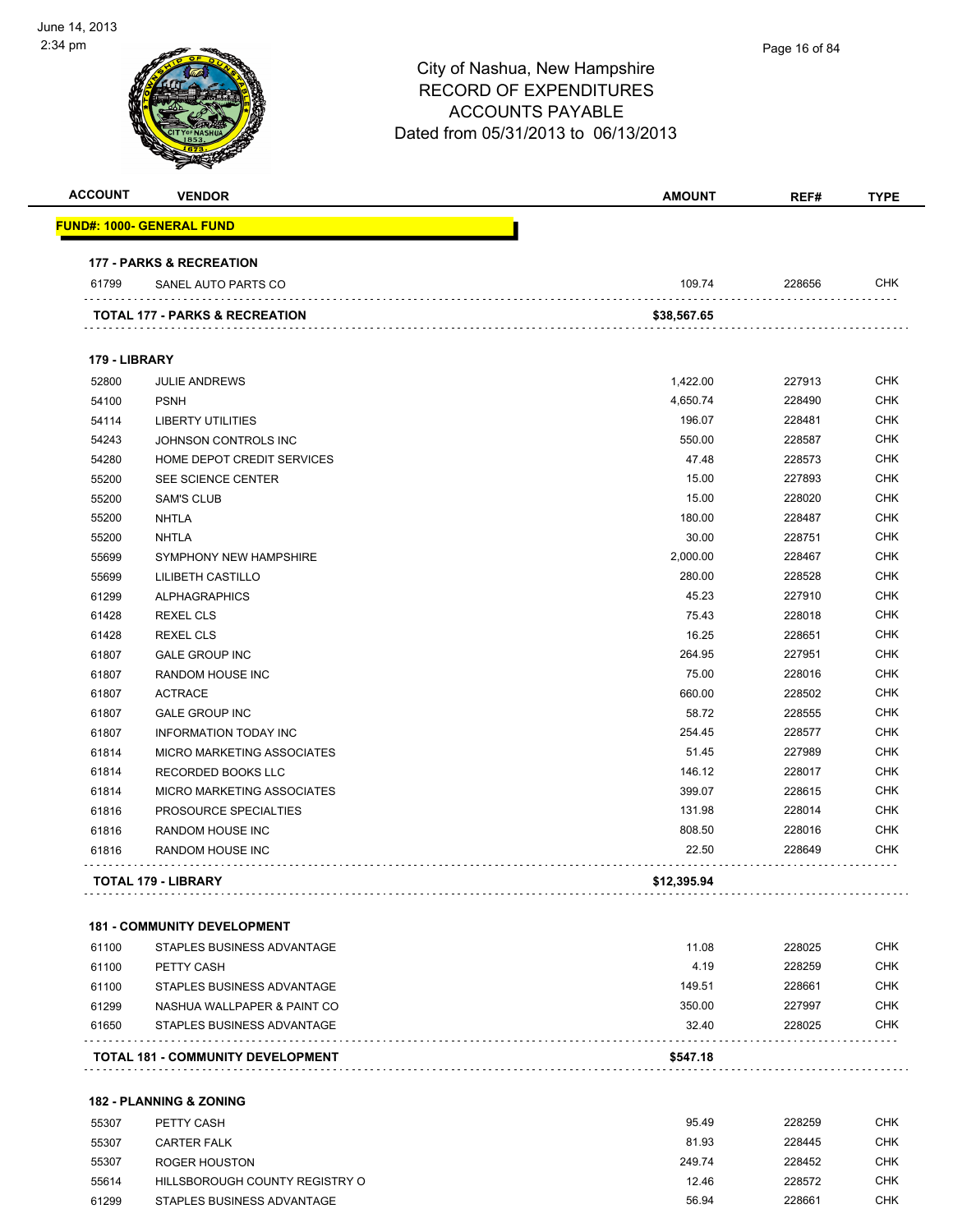

| <b>ACCOUNT</b> | <b>VENDOR</b>                            | <b>AMOUNT</b> | REF#   | <b>TYPE</b> |
|----------------|------------------------------------------|---------------|--------|-------------|
|                | <b>FUND#: 1000- GENERAL FUND</b>         |               |        |             |
|                | <b>182 - PLANNING &amp; ZONING</b>       |               |        |             |
| 61830          | JLC.                                     | 24.95         | 228479 | <b>CHK</b>  |
| 61910          | PETTY CASH                               | 76.75         | 228259 | <b>CHK</b>  |
|                | <b>TOTAL 182 - PLANNING &amp; ZONING</b> | \$598.26      |        |             |
|                | <b>183 - ECONOMIC DEVELOPMENT</b>        |               |        |             |
| 55200          | <b>GREATER NASHUA CHAMBER OF COMM</b>    | 300.00        | 227957 | <b>CHK</b>  |
|                | <b>TOTAL 183 - ECONOMIC DEVELOPMENT</b>  | \$300.00      |        |             |
|                |                                          |               |        |             |

#### **191 - SCHOOL**

| 52800 | <b>LAUREN BERRIDGE</b>                | 867.60    | 228060 | <b>CHK</b> |
|-------|---------------------------------------|-----------|--------|------------|
| 52800 | <b>MABEL BROWN</b>                    | 540.00    | 228070 | <b>CHK</b> |
| 52800 | JULIE DONOVAN                         | 1,183.20  | 228091 | <b>CHK</b> |
| 52800 | <b>MICHELE BORIS</b>                  | 540.00    | 228295 | <b>CHK</b> |
| 52800 | <b>CARA BREEN</b>                     | 2,366.40  | 228298 | <b>CHK</b> |
| 52800 | <b>CARRIE BURNS</b>                   | 1,554.00  | 228302 | <b>CHK</b> |
| 52800 | <b>NATHAN BURNS</b>                   | 2,520.00  | 228303 | <b>CHK</b> |
| 52800 | RANDY CALHOUN                         | 1,600.00  | 228304 | <b>CHK</b> |
| 52800 | <b>THOMAS CASEY</b>                   | 360.00    | 228309 | <b>CHK</b> |
| 52800 | <b>LAUREN COULTER</b>                 | 50.00     | 228316 | <b>CHK</b> |
| 52800 | <b>CORRINE KRYCKI</b>                 | 540.00    | 228363 | <b>CHK</b> |
| 52800 | <b>REKHA LUTHER</b>                   | 3,132.00  | 228371 | <b>CHK</b> |
| 52800 | DOROTHY O'GARA                        | 1,600.00  | 228393 | <b>CHK</b> |
| 52800 | <b>HILARY SONNER</b>                  | 1,183.20  | 228409 | <b>CHK</b> |
| 52800 | <b>INGE THOMAS</b>                    | 2,232.00  | 228417 | <b>CHK</b> |
| 52800 | <b>CHELSEY TURNER</b>                 | 540.00    | 228421 | <b>CHK</b> |
| 53600 | NFI NORTH INC                         | 423.99    | 228157 | <b>CHK</b> |
| 53614 | BOOTHBY THERAPY SERVICES LLC          | 2,410.92  | 228067 | <b>CHK</b> |
| 53614 | <b>CLARK ASSOC</b>                    | 38,218.50 | 228082 | <b>CHK</b> |
| 53614 | READYNURSE STAFFING SERVICES          | 880.70    | 228171 | <b>CHK</b> |
| 53614 | <b>CHILDREN'S PYRAMID</b>             | 1,760.00  | 228313 | <b>CHK</b> |
| 53614 | <b>SERESC</b>                         | 455.00    | 228405 | <b>CHK</b> |
| 53628 | STATE OF NH CRIMINAL RECORDS          | 257.50    | 228046 | <b>CHK</b> |
| 53628 | <b>WILLIAM R CLOSS III</b>            | 85.00     | 228083 | <b>CHK</b> |
| 53628 | <b>MULTI STATE BILLING SERVICES L</b> | 5,683.98  | 228149 | <b>CHK</b> |
| 53628 | PERFORMANCE REHAB INC                 | 5,424.40  | 228164 | <b>CHK</b> |
| 53628 | <b>GRANITE STATE SHUTTLE SERVICE</b>  | 168.00    | 228341 | <b>CHK</b> |
| 53628 | <b>ALAN HALLEE</b>                    | 1,825.00  | 228346 | <b>CHK</b> |
| 53628 | <b>TIMOTHY KELLEY</b>                 | 3,000.00  | 228360 | <b>CHK</b> |
| 53628 | YOUTH EDUCATIONAL EMPLOYMENT          | 5,025.00  | 228435 | <b>CHK</b> |
| 54100 | <b>PSNH</b>                           | 2,088.92  | 228274 | <b>CHK</b> |
| 54100 | PUBLIC SERVICE OF NH-LARGE POW        | 18,276.87 | 228276 | <b>CHK</b> |
| 54100 | <b>PSNH</b>                           | 17,046.74 | 228279 | <b>CHK</b> |
| 54114 | <b>LIBERTY UTILITIES</b>              | 1,881.69  | 228273 | <b>CHK</b> |
| 54114 | <b>HESS CORPORATION</b>               | 29,993.76 | 228275 | <b>CHK</b> |
| 54141 | PENNICHUCK WATER WORKS INC            | 2,486.06  | 228277 | <b>CHK</b> |
| 54280 | <b>B &amp; S LOCKSMITHS INC</b>       | 68.18     | 228055 | <b>CHK</b> |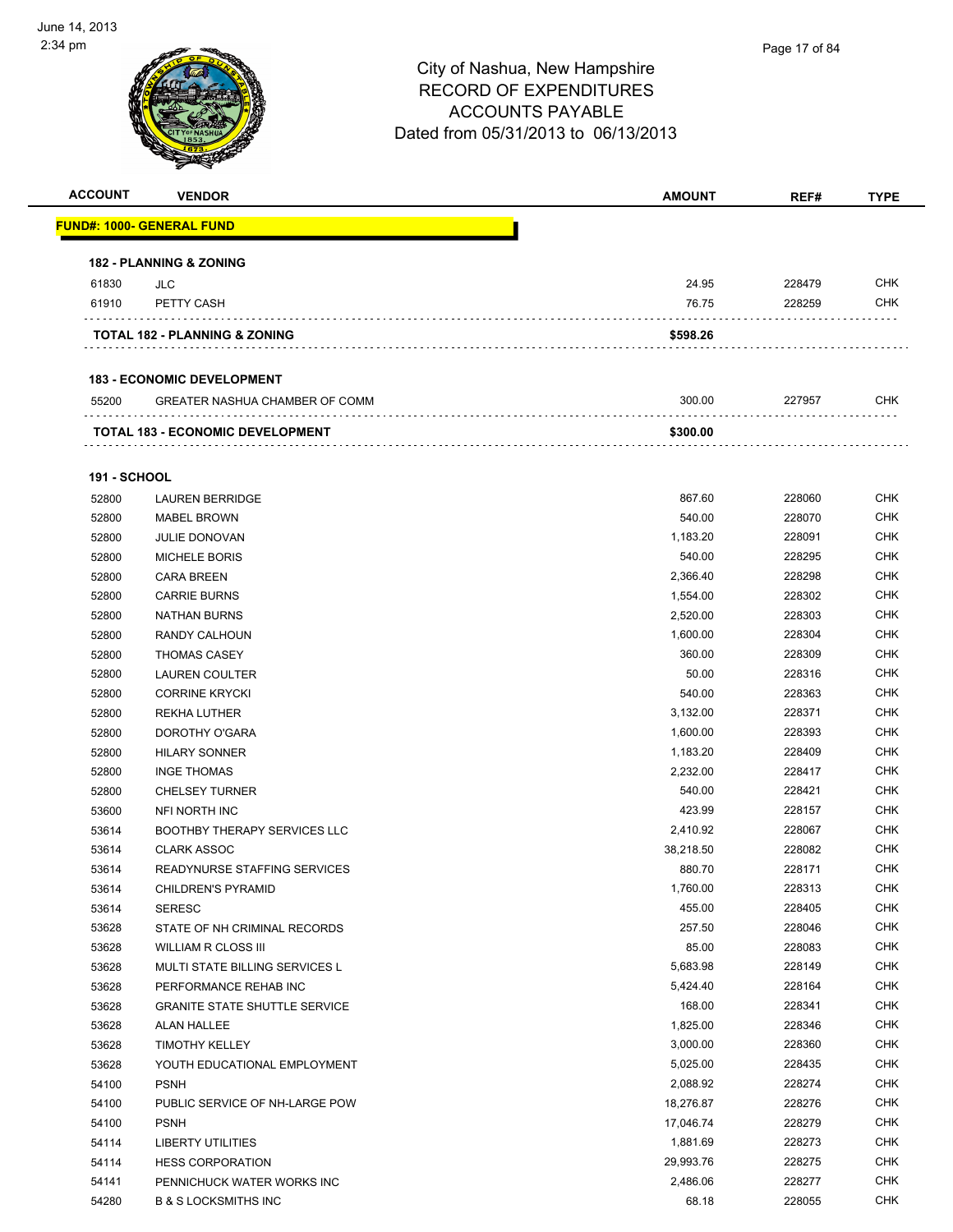

|                     | <b>REAL PROPERTY</b>              |               |        |             |
|---------------------|-----------------------------------|---------------|--------|-------------|
| <b>ACCOUNT</b>      | <b>VENDOR</b>                     | <b>AMOUNT</b> | REF#   | <b>TYPE</b> |
|                     | <u> FUND#: 1000- GENERAL FUND</u> |               |        |             |
| <b>191 - SCHOOL</b> |                                   |               |        |             |
| 54280               | <b>RC WELDING LLC</b>             | 150.00        | 228170 | <b>CHK</b>  |
| 54280               | CEN-COM                           | 3,508.00      | 228311 | <b>CHK</b>  |
| 54280               | <b>WRA DESIGN</b>                 | 210.00        | 228434 | <b>CHK</b>  |
| 54487               | A - Z QUALITY REPAIR              | 628.90        | 228047 | <b>CHK</b>  |
| 54487               | <b>ALLAN SAULNIER</b>             | 249.50        | 228178 | <b>CHK</b>  |
| 54487               | SURVEILLANCE SPECIALTIES, LTD     | 50.00         | 228188 | <b>CHK</b>  |
| 54487               | PROJECTOR QUEST.COM               | 150.28        | 228339 | <b>CHK</b>  |
| 54487               | <b>NELSON PIANO SERVICE</b>       | 210.00        | 228391 | <b>CHK</b>  |
| 54600               | <b>MAYNARD &amp; LESIEUR INC</b>  | 16.45         | 228144 | <b>CHK</b>  |
| 54600               | NAPA AUTO PARTS                   | 174.99        | 228152 | <b>CHK</b>  |
| 55109               | <b>SPRINT</b>                     | 12.88         | 228045 | <b>CHK</b>  |
| 55109               | BAYRING COMMUNICATIONS            | 2,232.49      | 228272 | <b>CHK</b>  |
| 55109               | <b>ELLEN GREENBERG</b>            | 60.16         | 228345 | <b>CHK</b>  |
| 55109               | <b>FAIRPOINT COMMUNICATIONS</b>   | 790.12        | 228474 | <b>CHK</b>  |
| 55200               | <b>NHFHCA</b>                     | 50.00         | 228043 | <b>CHK</b>  |
| 55300               | CATHERINE LALIBERTE               | 27.50         | 228126 | <b>CHK</b>  |
| 55300               | INN & SPA AT MILL FALLS           | 1,031.04      | 228355 | <b>CHK</b>  |
| 55307               | ARELINDA ALVES                    | 60.74         | 228051 | <b>CHK</b>  |
| 55307               | ROBERT ANASTAS                    | 32.63         | 228052 | <b>CHK</b>  |
| 55307               | <b>JANICE ARCARO</b>              | 155.36        | 228053 | <b>CHK</b>  |
| 55307               | <b>MARCIA BAGLEY</b>              | 123.31        | 228056 | <b>CHK</b>  |
| 55307               | <b>ESTHER BRODEUR</b>             | 26.27         | 228069 | <b>CHK</b>  |
| 55307               | KIMBERLY CALLAN                   | 38.70         | 228074 | <b>CHK</b>  |
| 55307               | COVART VIRGINIA L                 | 14.27         | 228089 | <b>CHK</b>  |
| 55307               | <b>MARIANNE DUSTIN</b>            | 137.01        | 228093 | <b>CHK</b>  |
| 55307               | <b>VIRGINIA ESSON</b>             | 12.43         | 228094 | <b>CHK</b>  |
| 55307               | <b>LISA GINGRAS</b>               | 153.62        | 228105 | <b>CHK</b>  |
| 55307               | DONNA LATINA                      | 25.57         | 228129 | <b>CHK</b>  |
| 55307               | <b>MARK LUCAS</b>                 | 23.17         | 228133 | <b>CHK</b>  |
| 55307               | <b>LYNNE BROWN</b>                | 13.56         | 228300 | <b>CHK</b>  |
| 55307               | DANIEL DONOVAN                    | 17.68         | 228325 | <b>CHK</b>  |
| 55307               | <b>CARMEN KOSOW</b>               | 29.23         | 228362 | <b>CHK</b>  |
| 55307               | LYNNE LYNCH                       | 13.42         | 228372 | <b>CHK</b>  |
| 55307               | <b>JANICE MARTIN</b>              | 214.49        | 228375 | <b>CHK</b>  |
| 55307               | PAULA PAPANICOLAOU                | 60.88         | 228395 | <b>CHK</b>  |
| 55307               | STEPHANIE ROSS-SAURI              | 9.04          | 228401 | <b>CHK</b>  |
| 55307               | <b>COLETTE VALADE</b>             | 78.54         | 228425 | <b>CHK</b>  |
| 55307               | CLAUDIA CASTANO VELEZ             | 21.26         | 228427 | CHK         |
| 55400               | MICHAEL HARRINGTON                | 220.00        | 228110 | <b>CHK</b>  |
| 55400               | ROBERTA ABODEELY                  | 75.00         | 228281 | <b>CHK</b>  |

 ROBERTA GREELEY-CURTIS 41.77 228344 CHK LANDMARK SCHOOL OUTREACH PROG 1,500.00 228365 CHK DENISE TROMBLY 110.00 228419 CHK JEAN WITMER 100.00 228432 CHK PETTY CASH SCHOOLS 46.80 228039 CHK KATHY PAETZOLD 292.00 228161 CHK FEDEX 23.76 228278 CHK PETTY CASH SCHOOLS 46.34 228331 CHK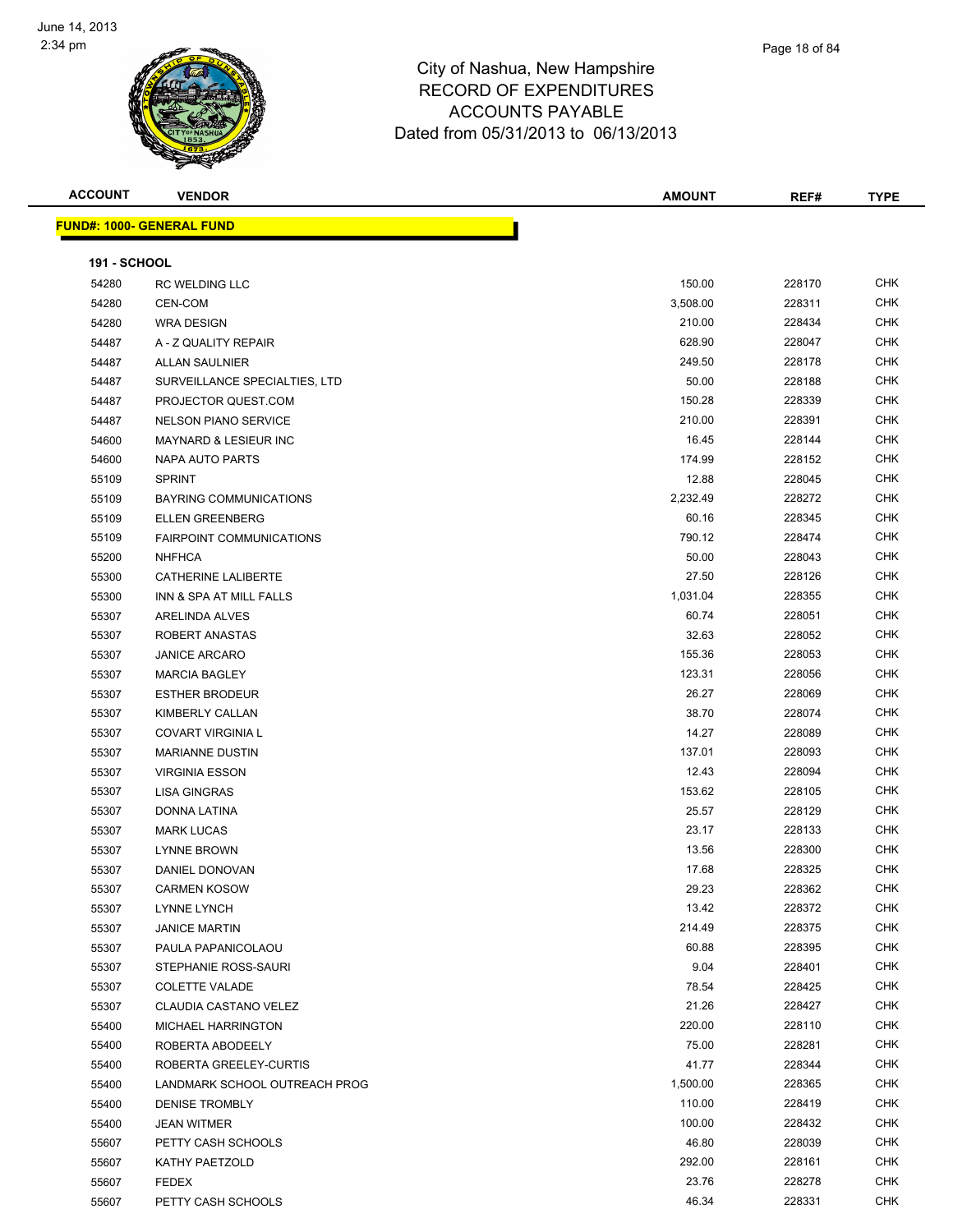

| <b>ACCOUNT</b>      | <b>VENDOR</b>                    | <b>AMOUNT</b> | REF#   | <b>TYPE</b> |
|---------------------|----------------------------------|---------------|--------|-------------|
|                     | <b>FUND#: 1000- GENERAL FUND</b> |               |        |             |
| <b>191 - SCHOOL</b> |                                  |               |        |             |
| 55607               | PETTY CASH SCHOOLS               | 1.32          | 228332 | <b>CHK</b>  |
| 55635               | NASHUA SCHOOL DISTRICT 42        | 1,170.00      | 13653  | ACH         |
| 55642               | <b>WILLIAM BENSON</b>            | 130.00        | 228059 | <b>CHK</b>  |
| 55642               | <b>DENNIS BURKHART</b>           | 60.00         | 228073 | CHK         |
| 55642               | KATHLEEN CAMPBELL-KELLEY         | 80.00         | 228075 | CHK         |
| 55642               | <b>THOMAS CARR</b>               | 130.00        | 228078 | <b>CHK</b>  |
| 55642               | <b>CHARLIE DRISCOLL</b>          | 80.00         | 228092 | CHK         |
| 55642               | <b>JAMES FLETCHER</b>            | 90.00         | 228098 | CHK         |
| 55642               | ROBERT GIDARI                    | 80.00         | 228103 | CHK         |
| 55642               | <b>BRIAN JACKSON</b>             | 180.00        | 228119 | CHK         |
| 55642               | ROGER KONSTANT                   | 80.00         | 228124 | CHK         |
| 55642               | <b>WILLIAM MANIOTIS</b>          | 60.00         | 228140 | CHK         |
| 55642               | LINDA S OSBORNE                  | 102.00        | 228159 | CHK         |
| 55642               | <b>SANTO M PRESTI</b>            | 90.00         | 228166 | <b>CHK</b>  |
| 55642               | <b>WALTER SMITH</b>              | 60.00         | 228184 | <b>CHK</b>  |
| 55642               | <b>DOUGLAS THOMAS</b>            | 80.00         | 228190 | <b>CHK</b>  |
| 55642               | <b>TROUPE BRIAN</b>              | 90.00         | 228192 | <b>CHK</b>  |
| 55642               | <b>DENNIS VAN ERON</b>           | 130.00        | 228193 | CHK         |
| 55642               | DAVID WEBSTER                    | 80.00         | 228196 | CHK         |
| 55642               | DAVE ZWICKER                     | 80.00         | 228200 | CHK         |
| 55690               | FIRST STUDENT INC                | 235,506.66    | 228097 | CHK         |
| 55690               | FIRST STUDENT INC                | 9,646.78      | 228334 | <b>CHK</b>  |
| 55690               | FIRST STUDENT INC                | 184.44        | 228335 | CHK         |
| 55690               | <b>U-HAUL INTERNATIONAL</b>      | 68.41         | 228423 | CHK         |
| 55691               | <b>BRAD CANFIELD</b>             | 1,186.50      | 228076 | <b>CHK</b>  |
| 55691               | FIRST STUDENT INC                | 187,882.85    | 228097 | <b>CHK</b>  |
| 55691               | MANCHESTER SCHOOL DISTRICT       | 1,954.28      | 228139 | CHK         |
| 55691               | MILFORD SCHOOL DISTRICT          | 2,295.00      | 228147 | CHK         |
| 55691               | <b>CHRISTINE BAKER</b>           | 118.78        | 228288 | CHK         |
| 55691               | <b>SALLY CRATEAU</b>             | 699.02        | 228318 | CHK         |
| 55691               | <b>BARBARA MELANSON</b>          | 141.25        | 228380 | CHK         |
| 55691               | <b>SARAH WINSLOW</b>             | 420.36        | 228431 | CHK         |
| 55691               | ALEISHA ZINTEL                   | 74.58         | 228437 | <b>CHK</b>  |
| 55694               | <b>CEDARCREST INC</b>            | 5,759.12      | 228310 | <b>CHK</b>  |
| 55694               | CROTCHED MOUNTAIN REHAB CTR      | 13,226.99     | 228319 | <b>CHK</b>  |
| 55694               | EASTER SEALS OF NEW HAMPSHIRE    | 35,505.73     | 228328 | <b>CHK</b>  |
| 55694               | <b>EDUCATION INC</b>             | 1,163.75      | 228329 | <b>CHK</b>  |
| 55694               | GREATER LAWRENCE ED COLLABORAT   | 20,711.70     | 228343 | CHK         |
| 55694               | INSTITUTE OF PROFESSIONAL PRAC   | 1,937.79      | 228356 | <b>CHK</b>  |
| 55694               | MERRIMACK SPEC ED COLLABORATIV   | 40,610.03     | 228381 | <b>CHK</b>  |
| 55694               | NASHOBA LEARNING GROUP           | 8,597.88      | 228385 | <b>CHK</b>  |
| 55694               | NASHUA ADULT LEARNING CENTER     | 27,655.50     | 228386 | <b>CHK</b>  |
| 55694               | NASHUA CHILDRENS HOME            | 27,953.32     | 228387 | CHK         |
| 55694               | NFI NORTH INC                    | 651.56        | 228392 | CHK         |
| 55694               | <b>SERESC</b>                    | 15,617.90     | 228405 | CHK         |
| 55694               | SPAULDING YOUTH CENTER           | 48,859.72     | 228410 | <b>CHK</b>  |
| 55694               | ST ANNS HOME INC                 | 6,650.50      | 228411 | <b>CHK</b>  |
| 55694               | <b>GERMAINE LAWRENCE SCHOOL</b>  | 8,910.49      | 228436 | <b>CHK</b>  |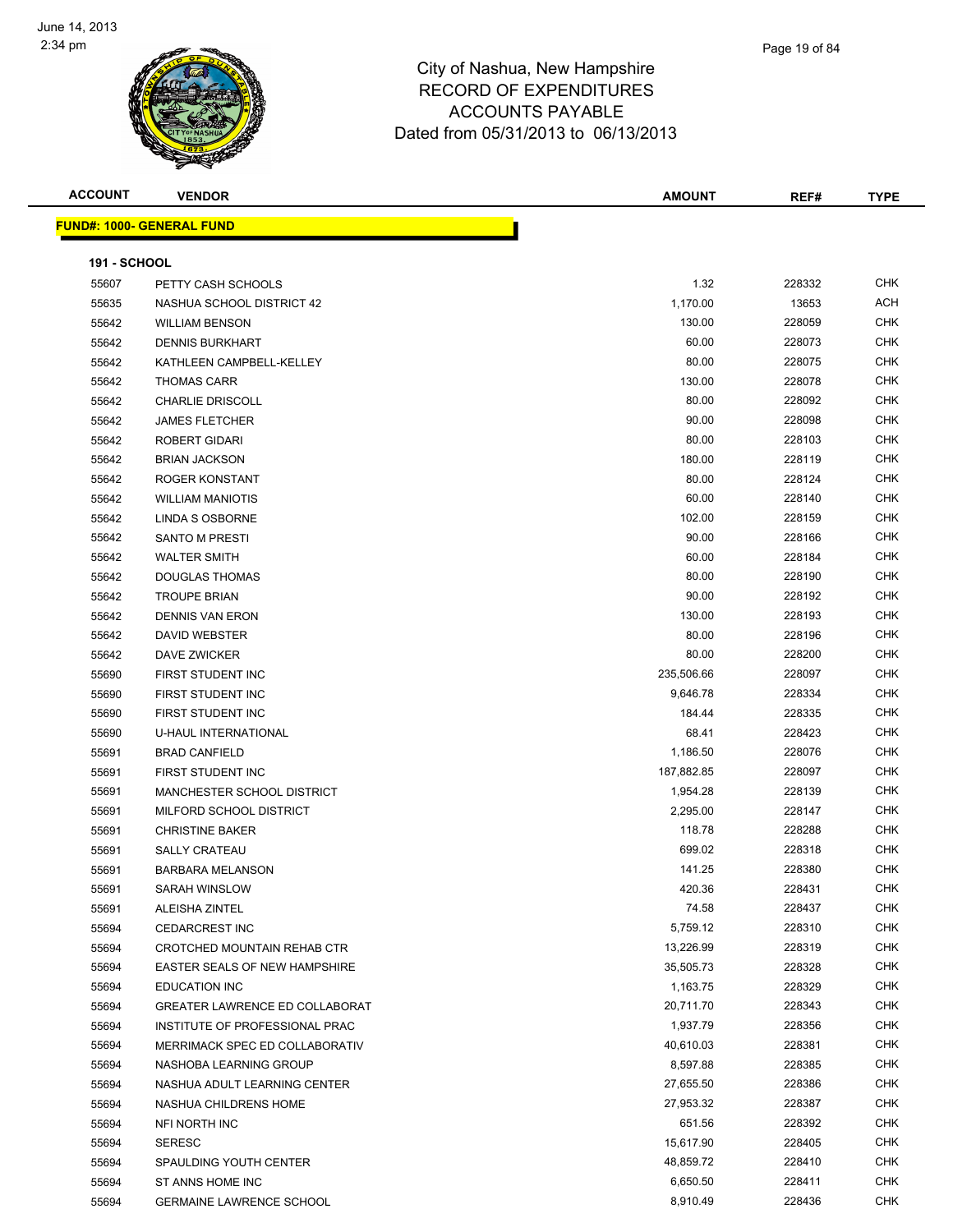

| <b>ACCOUNT</b>      | <b>VENDOR</b>                    | <b>AMOUNT</b> | REF#   | <b>TYPE</b> |
|---------------------|----------------------------------|---------------|--------|-------------|
|                     | <b>FUND#: 1000- GENERAL FUND</b> |               |        |             |
|                     |                                  |               |        |             |
| <b>191 - SCHOOL</b> |                                  |               |        |             |
| 61100               | STAPLES BUSINESS ADVANTAGE       | 1,875.14      | 228185 | <b>CHK</b>  |
| 61100               | WB MASON CO INC                  | 4.99          | 228195 | <b>CHK</b>  |
| 61100               | PAUL J WESINGER                  | 96.34         | 228197 | <b>CHK</b>  |
| 61100               | PETTY CASH SCHOOLS               | 22.99         | 228332 | <b>CHK</b>  |
| 61100               | ROCHESTER 100 INC                | 345.00        | 228400 | <b>CHK</b>  |
| 61100               | STAPLES BUSINESS ADVANTAGE       | 299.75        | 228413 | CHK         |
| 61100               | WB MASON CO INC                  | 6,386.60      | 228429 | <b>CHK</b>  |
| 61135               | PETTY CASH SCHOOLS               | 30.97         | 228039 | <b>CHK</b>  |
| 61135               | ARMSTRONG MEDICAL INDUSTRIES     | 385.25        | 228054 | <b>CHK</b>  |
| 61135               | <b>BLICK ART MATERIALS</b>       | 509.74        | 228064 | <b>CHK</b>  |
| 61135               | CARPARTS OF NASHUA               | 320.64        | 228077 | <b>CHK</b>  |
| 61135               | JEANAMARIE LOPEZ-CARRASCO        | 10.34         | 228079 | <b>CHK</b>  |
| 61135               | COGENT CATALYST PUBLICATIONS     | 42.90         | 228085 | <b>CHK</b>  |
| 61135               | CONTINENTAL BOOK COMPANY         | 64.85         | 228087 | <b>CHK</b>  |
| 61135               | <b>VIRGINIA ESSON</b>            | 134.12        | 228094 | <b>CHK</b>  |
| 61135               | FOLLETT EDUCATIONAL SERVICES     | 1,634.37      | 228099 | <b>CHK</b>  |
| 61135               | <b>GENERAL LINEN SERVICE INC</b> | 461.14        | 228102 | <b>CHK</b>  |
| 61135               | HOME DEPOT CREDIT SERVICES       | 163.67        | 228114 | <b>CHK</b>  |
| 61135               | <b>HOUGHTON MIFFLIN</b>          | 888.30        | 228115 | <b>CHK</b>  |
| 61135               | <b>JW PEPPER &amp; SON INC</b>   | 247.23        | 228118 | <b>CHK</b>  |
| 61135               | <b>KEYBOARD TEACHER</b>          | 208.98        | 228122 | <b>CHK</b>  |
| 61135               | LAKESHORE LEARNING MATERIALS     | 91.98         | 228125 | <b>CHK</b>  |
| 61135               | <b>LAND AIR EXPRESS</b>          | 72.31         | 228128 | <b>CHK</b>  |
| 61135               | <b>LEARNING RESOURCES</b>        | 279.99        | 228130 | <b>CHK</b>  |
| 61135               | LORENZ CORPORATION               | 96.80         | 228132 | <b>CHK</b>  |
| 61135               | M & M ELECTRICAL SUPPLY CO INC   | 690.20        | 228134 | <b>CHK</b>  |
| 61135               | ELIZABETH MAFFATTONE             | 71.00         | 228136 | <b>CHK</b>  |
| 61135               | MAINE OXY                        | 297.20        | 228138 | CHK         |
| 61135               | MARKERTEK VIDEO SUPPLY           | 443.19        | 228142 | <b>CHK</b>  |
| 61135               | MARKET BASKET ACCT 2589096       | 645.74        | 228143 | <b>CHK</b>  |
| 61135               | <b>MCGRAW HILL COMPANIES</b>     | 1,340.99      | 228145 | <b>CHK</b>  |
| 61135               | MSC INDUSTRIAL SUPPLY CO INC     | 1,016.45      | 228148 | CHK         |
| 61135               | COFFEY MUSIC CO INC              | 230.00        | 228151 | <b>CHK</b>  |
| 61135               | <b>NASCO</b>                     | 171.20        | 228153 | <b>CHK</b>  |
| 61135               | PEARSON ASSESSMENTS              | 751.80        | 228155 | <b>CHK</b>  |
| 61135               | KATHY PAETZOLD                   | 85.11         | 228161 | <b>CHK</b>  |
| 61135               | MARY E PLOUFFE                   | 108.40        | 228165 | <b>CHK</b>  |
| 61135               | PRO AV SYSTEMS INC               | 45.00         | 228167 | CHK         |
| 61135               | REALLY GOOD STUFF INC            | 64.93         | 228172 | <b>CHK</b>  |
| 61135               | LYNNE ROE                        | 130.49        | 228175 | CHK         |
| 61135               | STEPHANIE ROSS-SAURI             | 48.19         | 228177 | CHK         |
| 61135               | <b>SCHOOL HEALTH CORP</b>        | 1,307.79      | 228179 | <b>CHK</b>  |
| 61135               | <b>SCHOOL SPECIALTY</b>          | 7,552.85      | 228180 | CHK         |
| 61135               | PREETI SINHA                     | 45.00         | 228183 | <b>CHK</b>  |
| 61135               | STAPLES BUSINESS ADVANTAGE       | 2,255.26      | 228185 | CHK         |
| 61135               | <b>STREICHERS</b>                | 239.94        | 228186 | CHK         |
| 61135               | THE W.I.L.D. CENTER              | 294.41        | 228189 | <b>CHK</b>  |

WAL-MART 228.59 228194 CHK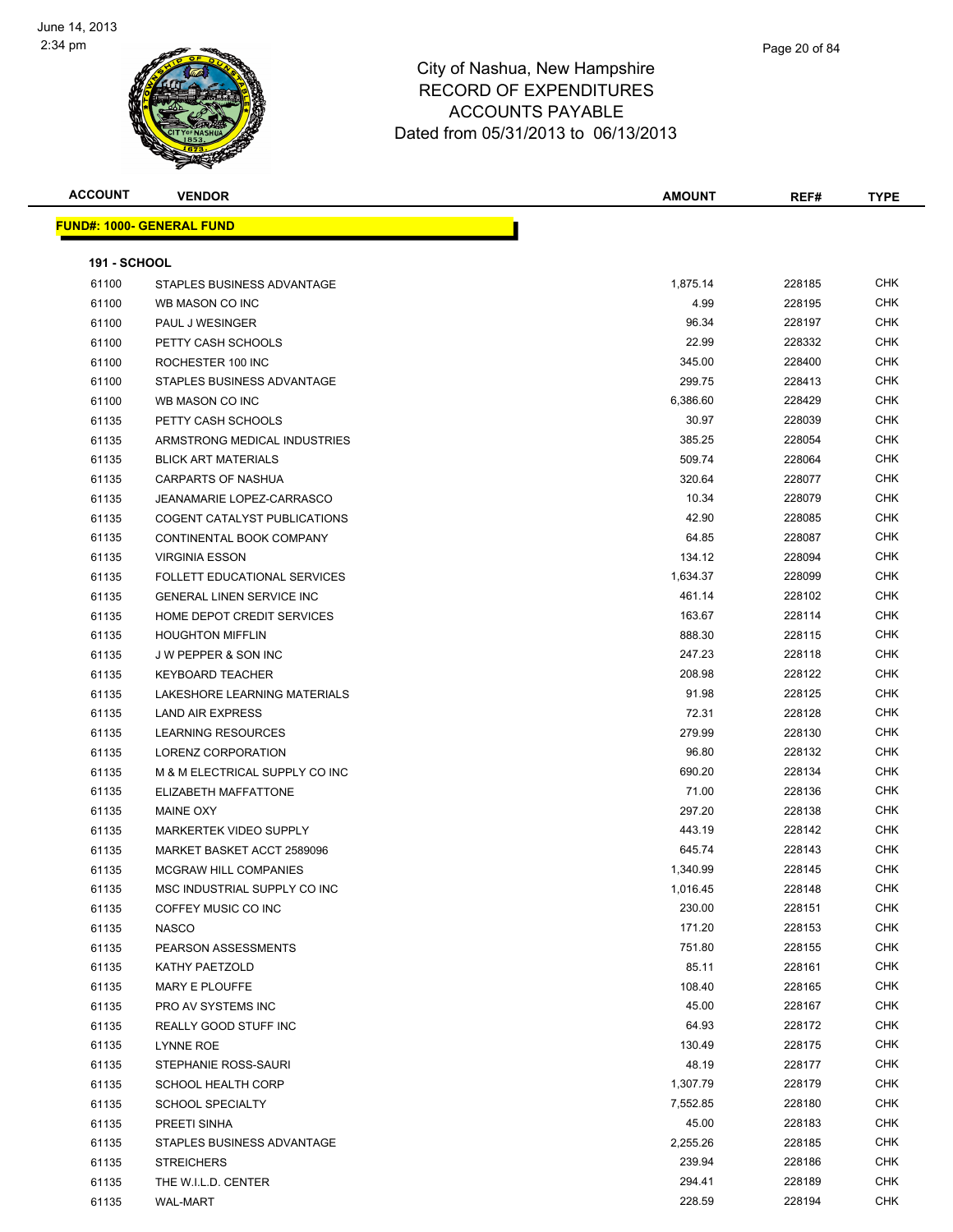

| <b>ACCOUNT</b>      | <b>VENDOR</b>                    | <b>AMOUNT</b> | REF#   | <b>TYPE</b> |
|---------------------|----------------------------------|---------------|--------|-------------|
|                     | <b>FUND#: 1000- GENERAL FUND</b> |               |        |             |
|                     |                                  |               |        |             |
| <b>191 - SCHOOL</b> |                                  |               |        |             |
| 61135               | 4IMPRINT                         | 284.32        | 228280 | <b>CHK</b>  |
| 61135               | ATLAS SCHOOL SUPPLY              | 73.45         | 228285 | <b>CHK</b>  |
| 61135               | <b>BAILEY POTTERY EQUIP CORP</b> | 222.70        | 228287 | <b>CHK</b>  |
| 61135               | <b>BARNES &amp; NOBLE INC</b>    | 249.25        | 228289 | <b>CHK</b>  |
| 61135               | <b>BARNES DISTRIBUTION</b>       | 494.55        | 228290 | <b>CHK</b>  |
| 61135               | AMANDA BELL                      | 14.68         | 228291 | CHK         |
| 61135               | <b>BRAINPOP LLC</b>              | 410.00        | 228297 | <b>CHK</b>  |
| 61135               | <b>DEBORAH BRITENRIKER</b>       | 23.00         | 228299 | <b>CHK</b>  |
| 61135               | CARPARTS OF NASHUA               | 218.89        | 228306 | CHK         |
| 61135               | CARTRIDGE WORLD NASHUA           | 503.86        | 228308 | <b>CHK</b>  |
| 61135               | CRYSTAL ROCK BOTTLED WATER       | 78.25         | 228320 | CHK         |
| 61135               | PAULA DANEAU                     | 46.49         | 228321 | CHK         |
| 61135               | PAMELA DEGENNARO                 | 81.14         | 228322 | <b>CHK</b>  |
| 61135               | <b>DEMCO INC</b>                 | 1,042.14      | 228324 | <b>CHK</b>  |
| 61135               | PETTY CASH SCHOOLS               | 126.89        | 228331 | CHK         |
| 61135               | PETTY CASH SCHOOLS               | 14.98         | 228332 | <b>CHK</b>  |
| 61135               | <b>HANNAFORD</b>                 | 151.10        | 228350 | <b>CHK</b>  |
| 61135               | HOME DEPOT CREDIT SERVICES       | 71.53         | 228353 | CHK         |
| 61135               | RIVERSIDE PUBLISHING CO          | 128.15        | 228354 | CHK         |
| 61135               | J W PEPPER & SON INC             | 179.99        | 228358 | <b>CHK</b>  |
| 61135               | LEVESQUES SEW & VAC INC          | 249.00        | 228368 | <b>CHK</b>  |
| 61135               | <b>TINA LINCOLN</b>              | 65.96         | 228369 | CHK         |
| 61135               | DONNA LUNA                       | 47.86         | 228370 | <b>CHK</b>  |
| 61135               | MARKET BASKET ACCT 2589096       | 222.72        | 228374 | <b>CHK</b>  |
| 61135               | MCMASTER CARR SUPPLY CO          | 541.18        | 228379 | <b>CHK</b>  |
| 61135               | <b>NASCO</b>                     | 34.36         | 228384 | <b>CHK</b>  |
| 61135               | NASHUA OUTDOOR POWER EQUIPMENT   | 19.74         | 228388 | <b>CHK</b>  |
| 61135               | <b>NELSON PIANO SERVICE</b>      | 105.00        | 228391 | <b>CHK</b>  |
| 61135               | ROCHESTER 100 INC                | 126.50        | 228400 | <b>CHK</b>  |
| 61135               | SANE                             | 275.05        | 228403 | CHK         |
| 61135               | <b>SCHOOL SPECIALTY</b>          | 5,983.10      | 228404 | <b>CHK</b>  |
| 61135               | STAPLES BUSINESS ADVANTAGE       | 264.45        | 228413 | CHK         |
| 61135               | <b>KARIE SWIFT</b>               | 400.00        | 228415 | <b>CHK</b>  |
| 61135               | <b>TEACHERS DISCOVERY</b>        | 73.24         | 228416 | <b>CHK</b>  |
| 61135               | <b>MONICA TINO</b>               | 97.85         | 228418 | CHK         |
| 61135               | <b>WAL-MART</b>                  | 236.62        | 228428 | CHK         |
| 61135               | WILLIAM V MACGILL & CO           | 136.04        | 228430 | CHK         |
| 61135               | WOODWIND & BRASSWIND             | 1,795.95      | 228433 | CHK         |
| 61135               | NASHUA OUTDOOR POWER EQUIPMENT   | 29.07         | 228154 | <b>CHK</b>  |
| 61142               | PETTY CASH SCHOOLS               | 26.31         | 228039 | CHK         |
| 61142               | <b>CHRISTINE PAULIK</b>          | 68.81         | 228396 | CHK         |
| 61299               | <b>BELLETETES INC</b>            | 74.19         | 228058 | <b>CHK</b>  |
| 61299               | AUBUCHON HARDWARE                | 4.32          | 228066 | CHK         |
| 61299               | MUSEUM OF SCIENCE                | 2,222.98      | 228150 | CHK         |
| 61299               | PASEK CORP                       | 2,886.64      | 228162 | CHK         |
| 61299               | STAPLES BUSINESS ADVANTAGE       | 166.80        | 228185 | CHK         |
| 61299               | AUBUCHON HARDWARE                | 14.36         | 228293 | CHK         |
| 61299               | KIMBERLY CALLAN                  | 27.14         | 228305 | <b>CHK</b>  |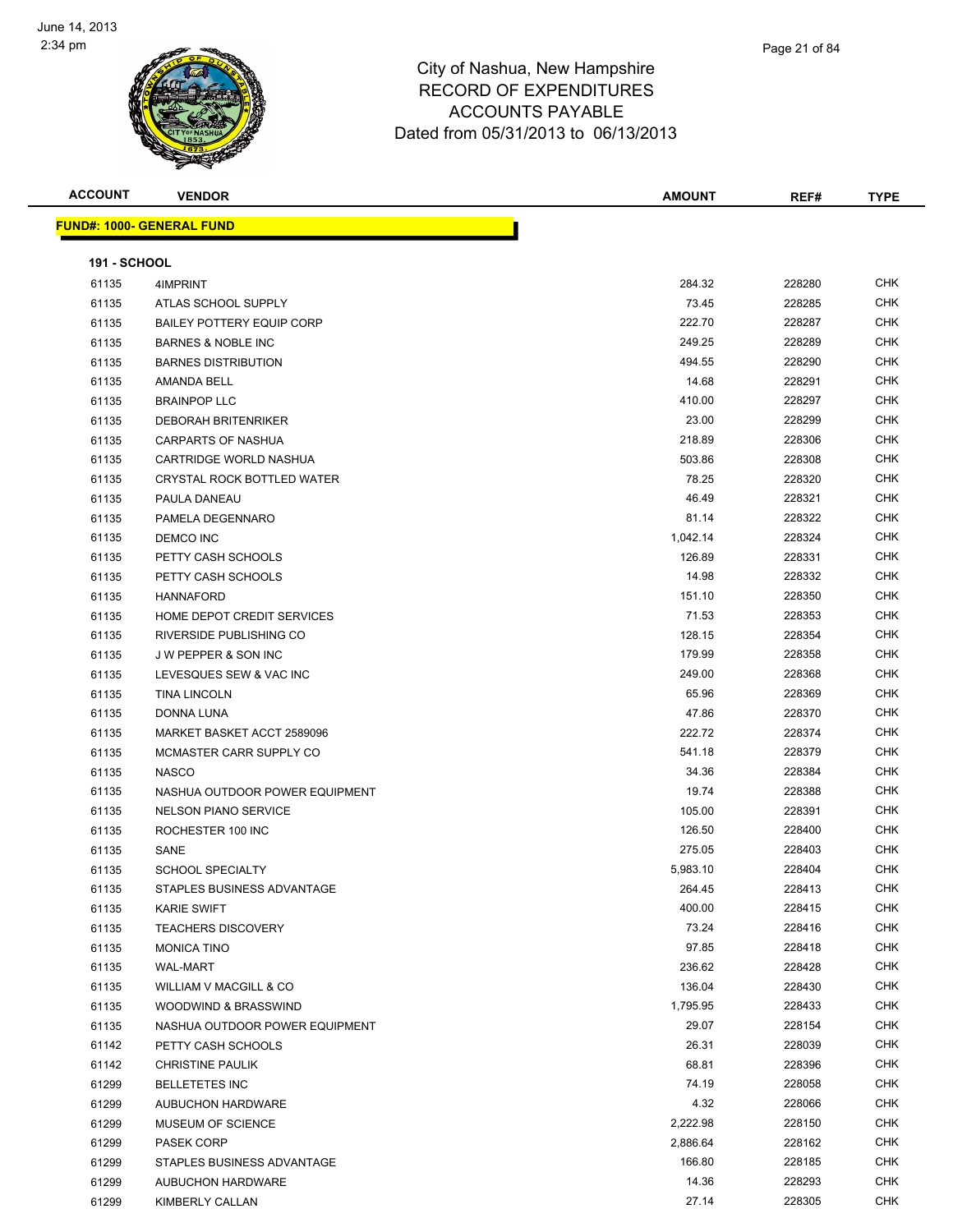

**ACCOUNT VENDOR AMOUNT REF# TYPE**

**FUND#: 1000- GENERAL FUND 191 - SCHOOL** M & M ELECTRICAL SUPPLY CO INC 2,683.38 228134 CHK REXEL CLS 74.41 228173 CHK WILLIAMS COMMUNICATIONS SERVIC 401.52 228199 CHK PEABODY SUPPLY CO 84.87 228163 CHK 61414 PEABODY SUPPLY CO 2008 1,463.13 228397 CHK CENTRAL PAPER PRODUCTS CO 3,928.82 228312 CHK NATIONWIDE SALES & SERVICE 70.58 228389 CHK BROX INDUSTRIES INC 89.01 228071 CHK FRANKLIN PAINT CO INC 390.70 228100 CHK JOHN DEERE LANDSCAPES 18.92 228120 CHK 61599 NASHUA OUTDOOR POWER EQUIPMENT CHANGER AND THE STATE STATE STATE STATE STATE STATE STATE OF STATE STATE STATE STATE STATE STATE STATE STATE STATE STATE STATE STATE STATE STATE STATE STATE STATE STATE STATE STATE STAT NASHUA OUTDOOR POWER EQUIPMENT 113.59 228388 CHK 61599 NASHUA OUTDOOR POWER EQUIPMENT CHARGE AND THE SERVICE RESERVE TO A 29.07 228154 CHK STAPLES BUSINESS ADVANTAGE 59.96 228185 CHK STAPLES BUSINESS ADVANTAGE 375.51 228185 CHK MAIN DUNSTABLE ELEMENTARY 300.00 228137 CHK BARNES & NOBLE INC 428.09 228289 CHK COOKING LIGHT 20.00 228040 CHK FINE COOKING 69.95 228041 CHK JLC 14.99 228042 CHK DAVID GOLDSMITH 175.56 228106 CHK STAPLES BUSINESS ADVANTAGE 277.59 228185 CHK BARNES & NOBLE INC 1,096.86 228289 CHK FOLLETT EDUCATIONAL SERVICES 189.00 228336 CHK JEAN INZERILLO 305.96 228357 CHK PRO AV SYSTEMS INC 1,975.04 228167 CHK PROMETHEAN 6,774.00 228168 CHK DELCOM GROUP LP 359.80 228323 CHK HEWLETT PACKARD GOV/ED SALES 616.00 228351 CHK GREENLIGHT INTERACTIVE INC 14,499.00 227822 CHK LAKESHORE LEARNING MATERIALS 1,078.70 228125 CHK SCHOOL SPECIALTY 254.49 228180 CHK MAPLE GROVE DISTRIBUTING 396.50 228141 CHK

**TOTAL FUND 1000 - GENERAL FUND \$4,179,149.63**

#### **FUND#: 1001- GF-CAPITAL IMPROVEMENTS**

#### **152 - FIRE-CAP IMP** 81100 EVANS CONSTRUCTION SERV LLC **10,800.00** 227944 CHK . . . . . . . . . . . . dia dia ara-dia a **TOTAL 152 - FIRE-CAP IMP \$10,800.00**

**TOTAL 191 - SCHOOL \$973,321.00**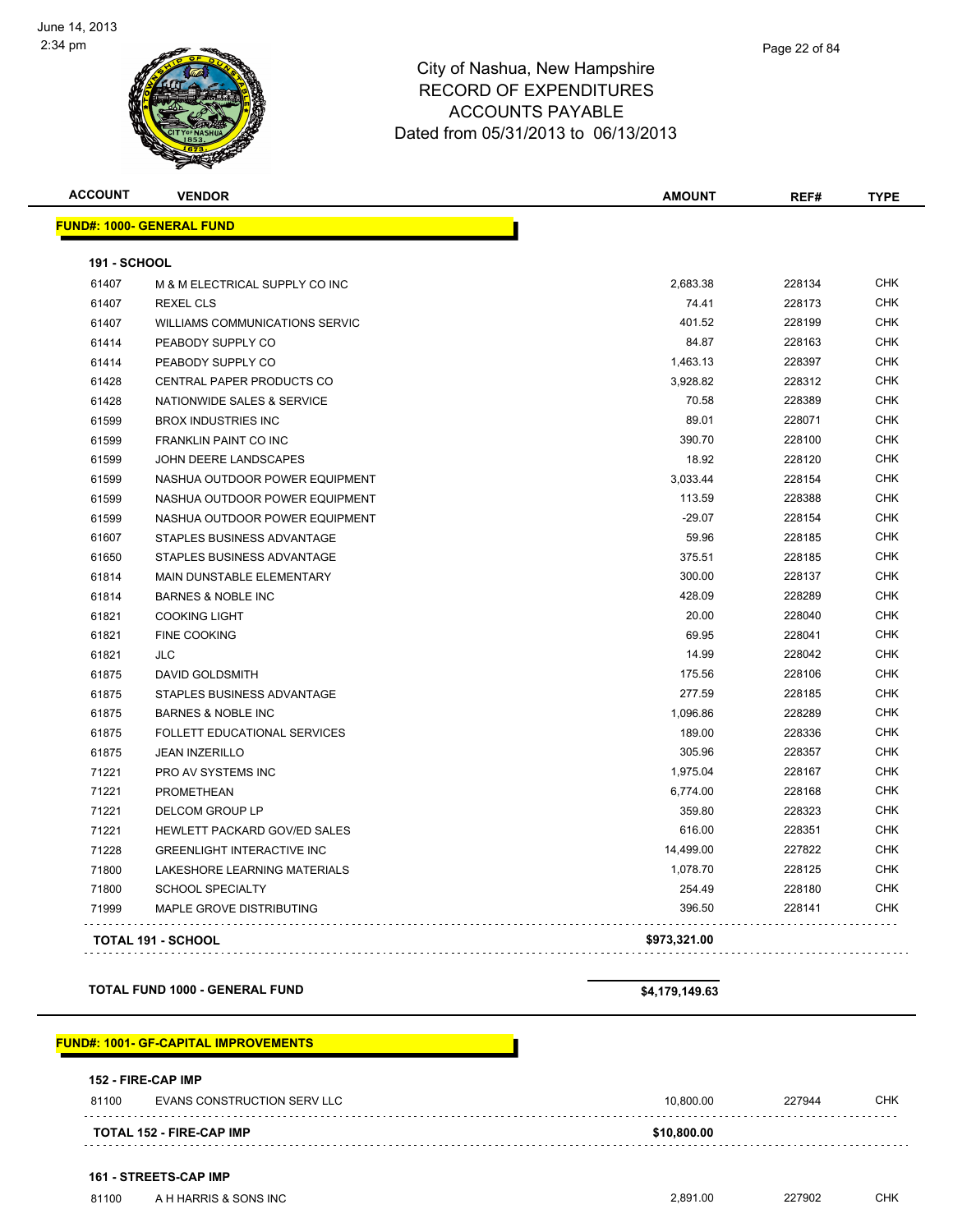

| <b>ACCOUNT</b>      | <b>VENDOR</b>                                        | <b>AMOUNT</b> | REF#   | <b>TYPE</b> |
|---------------------|------------------------------------------------------|---------------|--------|-------------|
|                     | <b>FUND#: 1001- GF-CAPITAL IMPROVEMENTS</b>          |               |        |             |
|                     | <b>161 - STREETS-CAP IMP</b>                         |               |        |             |
| 81100               | PETTY CASH                                           | 20.79         | 228259 | <b>CHK</b>  |
| 81100               | <b>BELLETETES INC</b>                                | 36.21         | 228518 | <b>CHK</b>  |
| 81100               | M & M ELECTRICAL SUPPLY CO INC                       | 207.61        | 228602 | <b>CHK</b>  |
| 81100               | A H HARRIS & SONS INC                                | 343.53        | 227902 | <b>CHK</b>  |
| 81100               | <b>BELLETETES INC</b>                                | 453.56        | 227922 | <b>CHK</b>  |
| 81100               | M & M ELECTRICAL SUPPLY CO INC                       | 298.76        | 227980 | <b>CHK</b>  |
| 81100               | <b>B-B CHAIN INC</b>                                 | 32.00         | 228515 | <b>CHK</b>  |
| 81100               | <b>BROX INDUSTRIES INC</b>                           | 813.76        | 228525 | <b>CHK</b>  |
| 81100               | M & M ELECTRICAL SUPPLY CO INC                       | 64.72         | 228602 | <b>CHK</b>  |
| 81100               | MICHIE CORP                                          | 1,615.00      | 228614 | <b>CHK</b>  |
| 81100               | PERMA LINE CORP OF NEW ENGLAND                       | 3,427.25      | 228643 | <b>CHK</b>  |
|                     | TOTAL 161 - STREETS-CAP IMP                          | \$10,204.19   |        |             |
| <b>191 - SCHOOL</b> |                                                      |               |        |             |
| 81100               | <b>WILLIAM L BLISS</b>                               | 1,445.00      | 228065 | <b>CHK</b>  |
|                     | <b>TOTAL 191 - SCHOOL</b>                            | \$1,445.00    |        |             |
|                     |                                                      |               |        |             |
|                     | <b>TOTAL FUND 1001 - GF-CAPITAL IMPROVEMENTS</b>     | \$22,449.19   |        |             |
|                     |                                                      |               |        |             |
|                     | <b>FUND#: 1010- GF-PRIOR YEAR ESCROWS</b>            |               |        |             |
|                     | 101 - MAYOR-PRIOR YEAR                               |               |        |             |
| 94100               | SURPLUS OFFICE EQUIPMENT INC                         | 2,454.00      | 228666 | <b>CHK</b>  |
|                     | <b>TOTAL 101 - MAYOR-PRIOR YEAR</b>                  | \$2,454.00    |        |             |
|                     | 161 - STREETS-PRIOR YEAR                             |               |        |             |
| 81100               | <b>INTELLICEPT</b>                                   | 269.72        | 228580 | <b>CHK</b>  |
| 81100               | <b>INTELLICEPT</b>                                   | 1,349.10      | 228580 | <b>CHK</b>  |
| 81100               | MICHIE CORP                                          | 1,562.40      | 228614 | <b>CHK</b>  |
|                     | <b>TOTAL 161 - STREETS-PRIOR YEAR</b>                | \$3,181.22    |        |             |
|                     | <b>177 - PARKS &amp; RECREATION-PRIOR YEAR</b>       |               |        |             |
| 54253               | PIONEER TREE SERVICE LLC                             | 1,725.00      | 228008 | <b>CHK</b>  |
|                     | <b>TOTAL 177 - PARKS &amp; RECREATION-PRIOR YEAR</b> | \$1,725.00    |        |             |
|                     |                                                      |               |        |             |
|                     | TOTAL FUND 1010 - GF-PRIOR YEAR ESCROWS              | \$7,360.22    |        |             |
|                     | <b>FUND#: 2100- FOOD SERVICES</b>                    |               |        |             |
| 44503               | <b>KAREN GUSTIN</b>                                  | 32.00         | 228107 | <b>CHK</b>  |
| 44503               | KIMBERLY BULL                                        | 50.00         | 228301 | <b>CHK</b>  |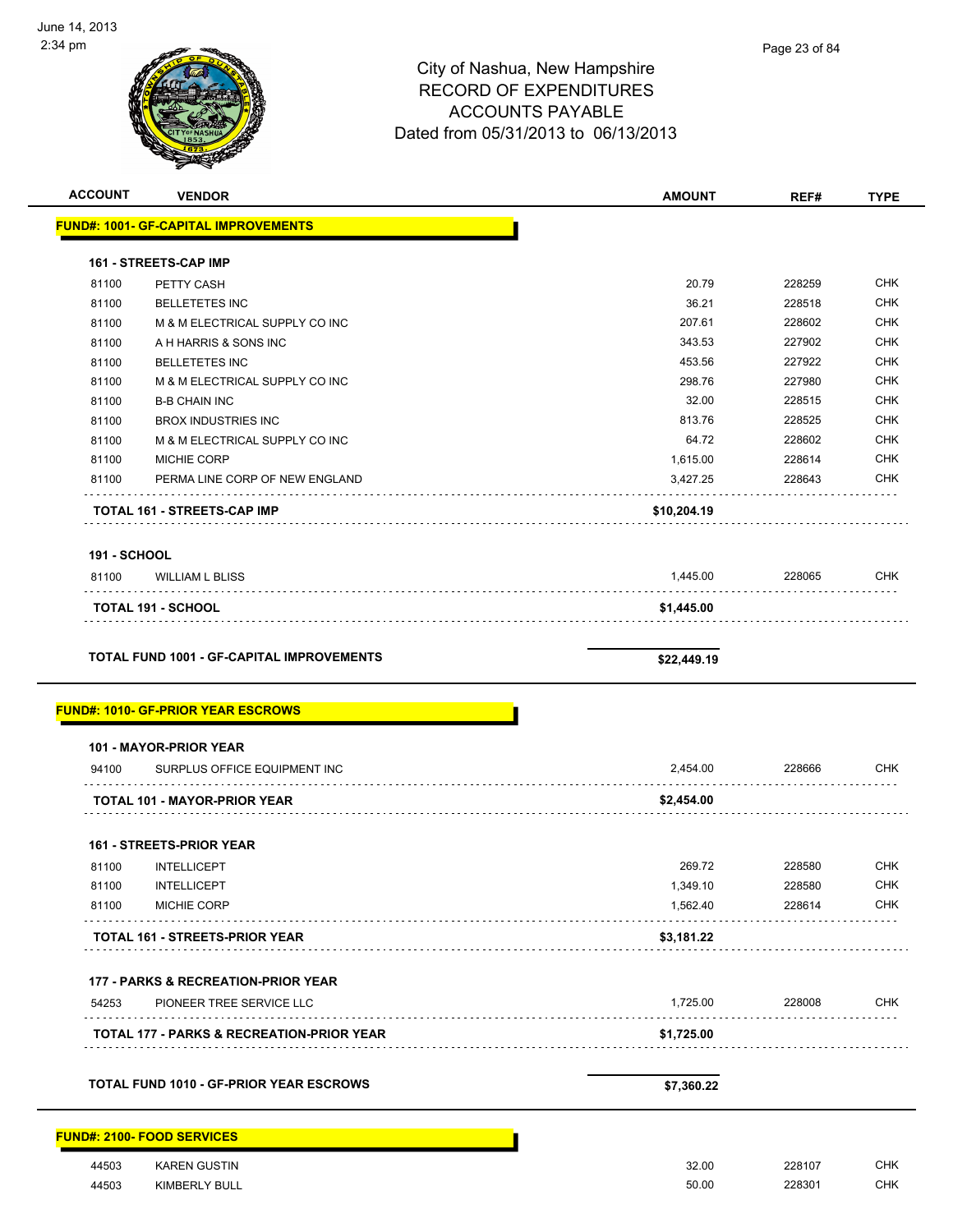

| <b>ACCOUNT</b> | <b>VENDOR</b>                          | <b>AMOUNT</b> | REF#   | <b>TYPE</b> |
|----------------|----------------------------------------|---------------|--------|-------------|
|                | <b>FUND#: 2100- FOOD SERVICES</b>      |               |        |             |
| 44503          | <b>JUDITH DURAND</b>                   | 43.25         | 228326 | <b>CHK</b>  |
| 44503          | JEAN DUVAL                             | 99.90         | 228327 | <b>CHK</b>  |
| 44503          | <b>GAYLE ELLWOOD</b>                   | 36.50         | 228330 | CHK         |
| 44503          | ROBERT HAMMOND                         | 44.25         | 228349 | CHK         |
| 44503          | KAM KWAN                               | 23.75         | 228364 | CHK         |
| 44503          | <b>LAURA MATTHEWS</b>                  | 10.45         | 228376 | CHK         |
| 44503          | <b>ANNE NEARY</b>                      | 1.40          | 228390 | CHK         |
| 44503          | LIZ TURNER                             | 1.25          | 228422 | CHK         |
| 44503          | LINDA VAUGHAN                          | 35.00         | 228426 | CHK         |
| 54487          | <b>BASSETT SERVICES CORPORATION</b>    | 236.62        | 228057 | <b>CHK</b>  |
| 54487          | <b>HOBART SERVICE</b>                  | 244.25        | 228113 | <b>CHK</b>  |
| 54487          | AFFILIATED HVAC SERVICES LLC           | 822.65        | 228282 | <b>CHK</b>  |
| 54487          | <b>HOBART SERVICE</b>                  | 1,024.44      | 228352 | <b>CHK</b>  |
| 55307          | EVA AXNE                               | 91.82         | 228286 | CHK         |
| 55307          | LISA BORDELEAU                         | 106.08        | 228294 | CHK         |
| 55307          | PAULE RALPH                            | 73.59         | 228399 | CHK         |
| 55307          | <b>ODETTE SLOSEK</b>                   | 112.29        | 228406 | CHK         |
| 55400          | SNA LOCKBOX CREDENTIALING              | 37.25         | 228408 | <b>CHK</b>  |
| 61214          | <b>BIMBO FOODS BAKERIES INC</b>        | 1,748.35      | 228062 | CHK         |
| 61214          | <b>BOSTON PIE INC</b>                  | 2,223.00      | 228068 | CHK         |
| 61214          | COCA COLA BOTTLING CO                  | 478.50        | 228084 | <b>CHK</b>  |
| 61214          | COSTA FRUIT & PRODUCE CO INC           | 22,358.73     | 228088 | <b>CHK</b>  |
| 61214          | <b>GARELICK FARMS LYNN</b>             | 14,027.76     | 228101 | <b>CHK</b>  |
| 61214          | GILLS PIZZA CO                         | 2,482.10      | 228104 | <b>CHK</b>  |
| 61214          | <b>M SAUNDERS INC</b>                  | 8,659.29      | 228135 | CHK         |
| 61214          | NEW ENGLAND ICE CREAM                  | 3,673.65      | 228156 | CHK         |
| 61214          | SURPLUS DISTRIBUTION SECTION           | 1,386.00      | 228187 | <b>CHK</b>  |
| 61214          | <b>BIMBO FOODS BAKERIES INC</b>        | 1,761.91      | 228292 | CHK         |
| 61214          | <b>BOSTON PIE INC</b>                  | 706.80        | 228296 | <b>CHK</b>  |
| 61214          | COCA COLA BOTTLING CO                  | 576.00        | 228314 | CHK         |
| 61214          | COSTA FRUIT & PRODUCE CO INC           | 16,282.51     | 228315 | CHK         |
| 61214          | <b>GARELICK FARMS LYNN</b>             | 9,591.13      | 228337 | CHK         |
| 61214          | GILLS PIZZA CO                         | 3,809.30      | 228338 | CHK         |
| 61214          | <b>GREAT STATE BEVERAGES INC</b>       | 202.15        | 228342 | <b>CHK</b>  |
| 61214          | <b>M SAUNDERS INC</b>                  | 6,703.24      | 228373 | <b>CHK</b>  |
| 61214          | SURPLUS DISTRIBUTION SECTION           | 475.75        | 228414 | <b>CHK</b>  |
| 61299          | CENTRAL PAPER PRODUCTS CO              | 4,773.92      | 228080 | <b>CHK</b>  |
| 61299          | CENTRAL PAPER PRODUCTS CO              | 3,882.74      | 228312 | <b>CHK</b>  |
| 71000          | KITTREDGE EQUIPMENT CO - NH            | 43.60         | 228123 | <b>CHK</b>  |
| 71000          | KITTREDGE EQUIPMENT CO - NH            | 1,641.10      | 228361 | <b>CHK</b>  |
|                | <b>TOTAL FUND 2100 - FOOD SERVICES</b> | \$110,614.27  |        |             |
|                |                                        |               |        |             |

#### **FUND#: 2201- DRIVERS EDUCATION**

RICHARD LANCOURT 61.53 228127 CHK

**TOTAL FUND 2201 - DRIVERS EDUCATION \$61.53** 

Page 24 of 84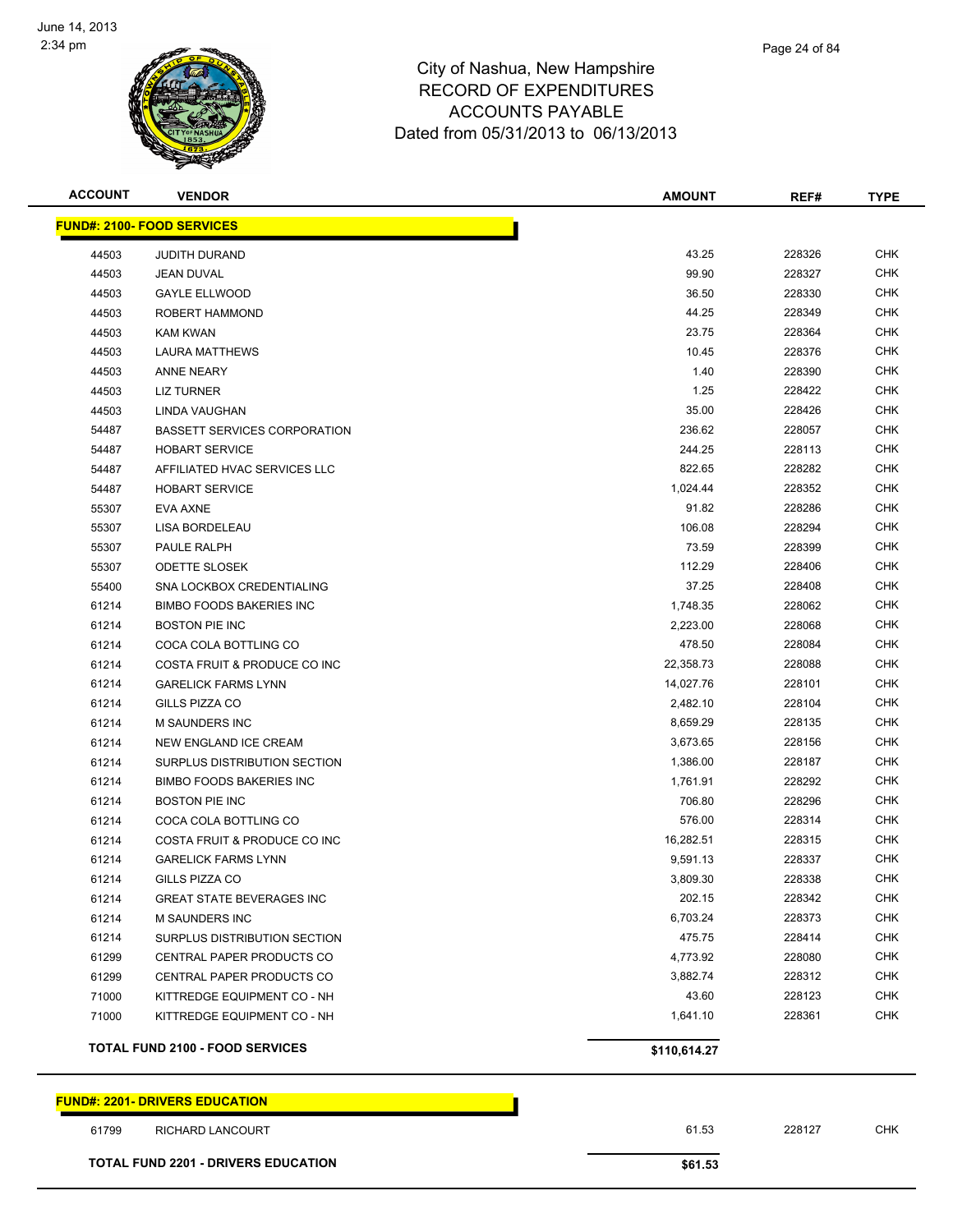

| <b>ACCOUNT</b> | <b>VENDOR</b>                                           | <b>AMOUNT</b> | REF#   | <b>TYPE</b> |
|----------------|---------------------------------------------------------|---------------|--------|-------------|
|                | <b>FUND#: 2207- ADULT ED/CONTINUING ED</b>              |               |        |             |
| 61135          | UNIVERSITY CAP & GOWN INC                               | 292.50        | 228050 | <b>CHK</b>  |
| 61135          | <b>JOSTENS INC</b>                                      | 20.12         | 228359 | <b>CHK</b>  |
| 61299          | <b>MICHELLE ROGERS</b>                                  | 91.85         | 228176 | <b>CHK</b>  |
|                |                                                         |               |        |             |
|                | <b>TOTAL FUND 2207 - ADULT ED/CONTINUING ED</b>         | \$404.47      |        |             |
|                | <b>FUND#: 2212- ATHLETICS REVENUE FUND</b>              |               |        |             |
| 44563          | NASHUA SCHOOL DISTRICT 42                               | 300.00        | 13653  | <b>ACH</b>  |
| 54487          | <b>BSN SPORTS</b>                                       | 3,366.81      | 228072 | <b>CHK</b>  |
| 61107          | ALL AMERICAN SPORTS CORP                                | 811.25        | 228174 | <b>CHK</b>  |
| 61299          | <b>WILFRED A HENDERSON</b>                              | 56.60         | 228112 | <b>CHK</b>  |
| 61299          | NIXON CO INC                                            | 2,006.75      | 228158 | <b>CHK</b>  |
|                | <b>TOTAL FUND 2212 - ATHLETICS REVENUE FUND</b>         | \$6,541.41    |        |             |
|                | <b>FUND#: 2222- AFTER SCHOOL PROGRAM</b>                |               |        |             |
| 61299          | <b>GARELICK FARMS LYNN</b>                              | 123.56        | 228101 | <b>CHK</b>  |
| 61299          | LINDA HAMM                                              | 84.71         | 228348 | <b>CHK</b>  |
| 61299          | SABRINA NADEAU                                          | 32.00         | 228383 | <b>CHK</b>  |
| 61299          | <b>MARIE SLOZAK</b>                                     | 24.97         | 228407 | <b>CHK</b>  |
| 61299          | AMY ST OURS                                             | 30.50         | 228412 | <b>CHK</b>  |
|                | TOTAL FUND 2222 - AFTER SCHOOL PROGRAM                  | \$295.74      |        |             |
|                | <b>FUND#: 2247- CULINARY ARTS</b>                       |               |        |             |
| 61135          | <b>HANNAFORD</b>                                        | 37.75         | 228109 | <b>CHK</b>  |
|                | <b>TOTAL FUND 2247 - CULINARY ARTS</b>                  | \$37.75       |        |             |
|                |                                                         |               |        |             |
|                | <b>FUND#: 2257- SPECIAL ED LOCAL</b>                    |               |        |             |
| 53628          | AMY MCCARTNEY                                           | 7,692.75      | 228377 | <b>CHK</b>  |
|                | <b>TOTAL FUND 2257 - SPECIAL ED LOCAL</b>               | \$7,692.75    |        |             |
|                | <b>FUND#: 2501- PUBLIC HEALTH CLIENT FEES FUND</b>      |               |        |             |
| 55845          | TREASURER STATE OF NH                                   | 50.00         | 227823 | <b>CHK</b>  |
|                | <b>TOTAL FUND 2501 - PUBLIC HEALTH CLIENT FEES FUND</b> | \$50.00       |        |             |
|                | <b>FUND#: 2503- PARKS &amp; REC PROGRAMS FUND</b>       |               |        |             |
| 44549          | <b>ALLISON FINLAY</b>                                   | 65.00         | 228678 | <b>CHK</b>  |
| 44549          | <b>CINDY WANG</b>                                       | 35.00         | 228680 | <b>CHK</b>  |
| 44549          | <b>SUSAN WEINTRAUB</b>                                  | 60.00         | 228681 | <b>CHK</b>  |
| 61128          | <b>M &amp; N SPORTS LLC</b>                             | 71.40         | 227981 | <b>CHK</b>  |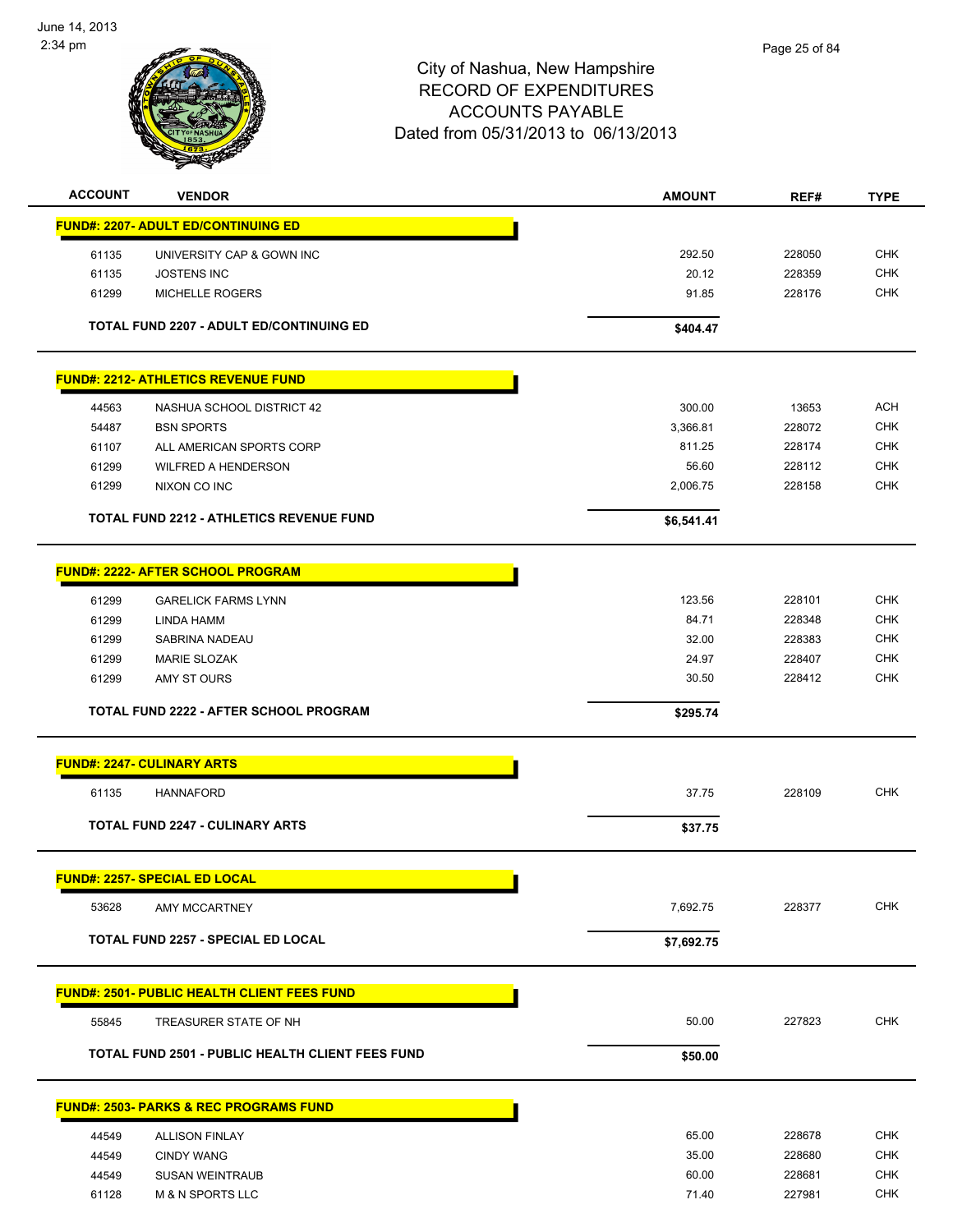| <b>ACCOUNT</b> | <b>VENDOR</b>                                               | <b>AMOUNT</b> | REF#   | <b>TYPE</b> |
|----------------|-------------------------------------------------------------|---------------|--------|-------------|
|                | <b>TOTAL FUND 2503 - PARKS &amp; REC PROGRAMS FUND</b>      | \$231.40      |        |             |
|                | <b>FUND#: 2505- GOVT &amp; EDUCATION CHANNELS FUND</b>      |               |        |             |
| 53470          | <b>JOHN C FRANZINI</b>                                      | 50.00         | 227949 | <b>CHK</b>  |
| 53470          | <b>JOHN COLLINS</b>                                         | 100.00        | 228535 | <b>CHK</b>  |
| 53470          | <b>MIKE JEYNES</b>                                          | 387.50        | 228585 | <b>CHK</b>  |
| 53470          | <b>THOMAS KING</b>                                          | 100.00        | 228591 | <b>CHK</b>  |
| 53470          | <b>JIM MCLEAN</b>                                           | 487.50        | 228612 | <b>CHK</b>  |
| 53470          | <b>TIM O'NEIL</b>                                           | 300.00        | 228640 | <b>CHK</b>  |
| 53470          | FRANK J WALLENT                                             | 425.00        | 228674 | <b>CHK</b>  |
| 53470          | <b>LOUISE WALLENT</b>                                       | 50.00         | 228675 | <b>CHK</b>  |
| 54100          | <b>PSNH</b>                                                 | 185.02        | 227891 | <b>CHK</b>  |
| 54141          | PENNICHUCK WATER WORKS INC                                  | 20.08         | 227890 | <b>CHK</b>  |
| 61428          | AARDVARK THE DEAN OF CLEAN                                  | 195.00        | 227904 | <b>CHK</b>  |
|                | <b>TOTAL FUND 2505 - GOVT &amp; EDUCATION CHANNELS FUND</b> | \$2,300.10    |        |             |
|                | <b>FUND#: 2506- HUNT BLDG FACILITY RENTALS</b>              |               |        |             |
|                | <b>PSNH</b>                                                 | 249.81        | 228489 | <b>CHK</b>  |
| 54100<br>54114 | <b>LIBERTY UTILITIES</b>                                    | 123.41        | 227881 | <b>CHK</b>  |
| 54114          | <b>HESS CORPORATION</b>                                     | 193.94        | 227965 | <b>CHK</b>  |
| 54200          | ERICKSON CLEANING SERVICES LLC                              | 160.00        | 228545 | <b>CHK</b>  |
|                |                                                             |               |        |             |
|                | <b>TOTAL FUND 2506 - HUNT BLDG FACILITY RENTALS</b>         | \$727.16      |        |             |
|                | <b>FUND#: 3015- HUNT BLDG GRANTS FUND</b>                   |               |        |             |
| 55699          | PETTY CASH                                                  | 106.42        | 228259 | <b>CHK</b>  |
|                | TOTAL FUND 3015 - HUNT BLDG GRANTS FUND                     | \$106.42      |        |             |
|                | <b>FUND#: 3040- C/WIDE COMMUNICATIONS GRANTS</b>            |               |        |             |
| 53999          | <b>INTERTECH ASSOCIATES INC</b>                             | 9,100.00      | 228581 | <b>CHK</b>  |
|                | <b>TOTAL FUND 3040 - C/WIDE COMMUNICATIONS GRANTS</b>       | \$9,100.00    |        |             |
|                | <b>FUND#: 3050- POLICE GRANTS FUND</b>                      |               |        |             |
| 55400          | <b>JOSEPH FAY</b>                                           | 101.04        | 227837 | <b>CHK</b>  |
| 61110          | RILEYS SPORT SHOP INC                                       | 1,562.50      | 228019 | CHK         |
| 61110          | RILEYS SPORT SHOP INC                                       | 1,875.00      | 228652 | <b>CHK</b>  |
|                | <b>TOTAL FUND 3050 - POLICE GRANTS FUND</b>                 | \$3,538.54    |        |             |
|                |                                                             |               |        |             |
|                | <b>FUND#: 3068- COMMUNITY SERVICES GRANTS</b>               |               |        |             |
| 53628          | NASHUA POLICE ATHLETIC LEAGUE                               | 740.75        | 227996 | CHK         |
| 53999          | GREATER NASHUA MENTAL HEALTH C                              | 197.73        | 228565 | <b>CHK</b>  |
|                |                                                             |               |        |             |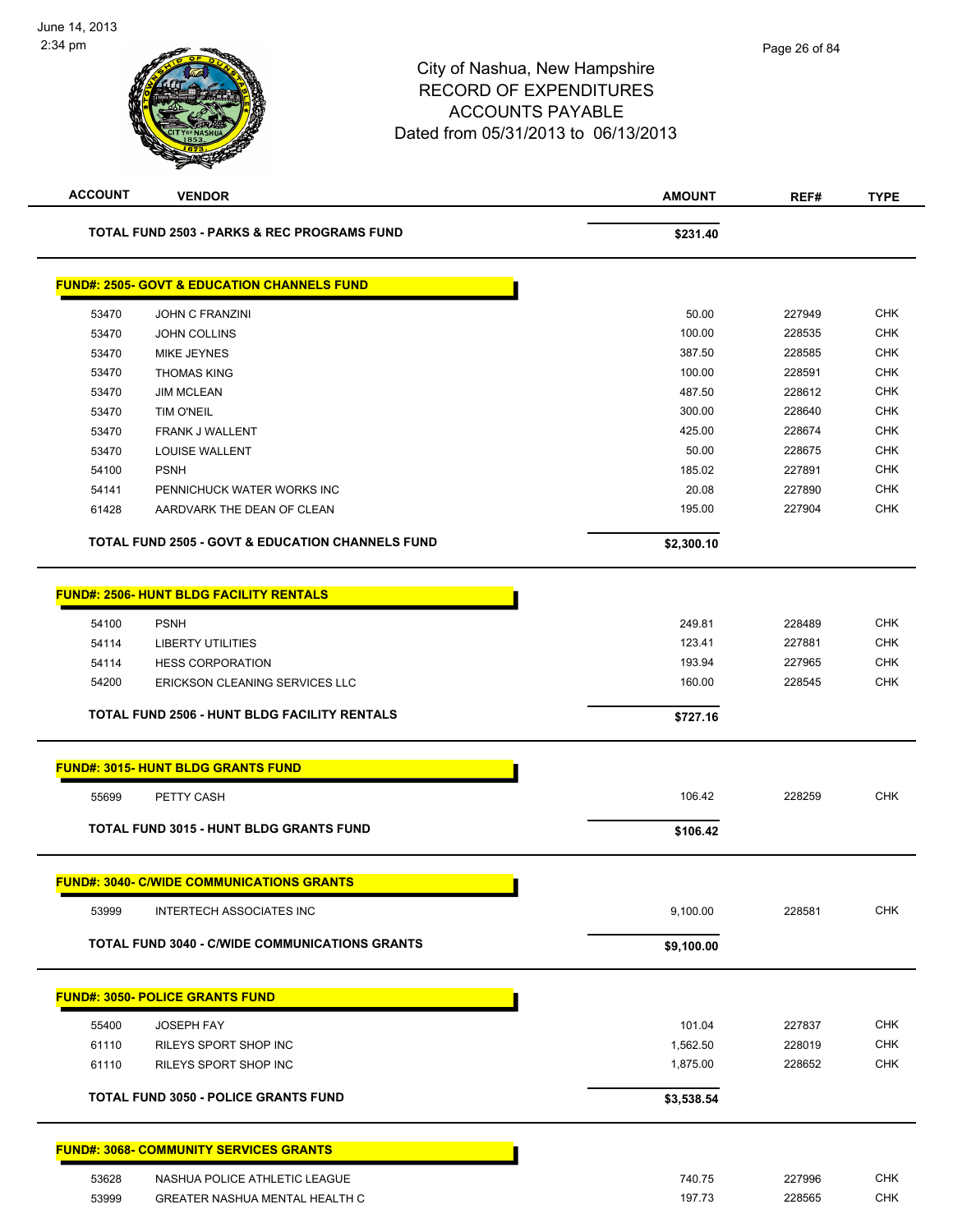

| <b>ACCOUNT</b> | <b>VENDOR</b>                                            | <b>AMOUNT</b>    | REF#             | <b>TYPE</b>              |
|----------------|----------------------------------------------------------|------------------|------------------|--------------------------|
|                | <b>FUND#: 3068- COMMUNITY SERVICES GRANTS</b>            |                  |                  |                          |
|                |                                                          | 64.41            | 227862           | <b>CHK</b>               |
| 55300<br>55300 | LUIS PORRES<br><b>BEVERLY DOOLAN</b>                     | 31.64            | 227835           | <b>CHK</b>               |
|                | <b>BEVERLY DOOLAN</b>                                    | 60.64            | 227835           | <b>CHK</b>               |
| 61299          |                                                          |                  |                  |                          |
|                | <b>TOTAL FUND 3068 - COMMUNITY SERVICES GRANTS</b>       | \$1,095.17       |                  |                          |
|                | <b>FUND#: 3070- COMMUNITY HEALTH GRANTS FUND</b>         |                  |                  |                          |
| 55300          | THERESA CALOPE-YAKLIN                                    | 7.35             | 227831           | <b>CHK</b>               |
| 55300          | THERESA CALOPE-YAKLIN                                    | 38.14            | 227831           | <b>CHK</b>               |
| 55300          | <b>LUIS PORRES</b>                                       | 11.30            | 227862           | <b>CHK</b>               |
| 55699          | ALEXANDER GRANOK MD                                      | 1,600.00         | 228508           | <b>CHK</b>               |
|                | <b>TOTAL FUND 3070 - COMMUNITY HEALTH GRANTS FUND</b>    | \$1,656.79       |                  |                          |
|                |                                                          |                  |                  |                          |
|                | <b>FUND#: 3080- COMMUNITY DEVELOPMENT GRANTS</b>         |                  |                  |                          |
| 54210          | HEBEI EDEN GARDEN SCULPTURE CO                           | 3,700.00         | 9201323          | <b>ACH</b>               |
|                | <b>TOTAL FUND 3080 - COMMUNITY DEVELOPMENT GRANTS</b>    | \$3,700.00       |                  |                          |
|                | <b>FUND#: 3090- URBAN PROGRAM GRANTS</b>                 |                  |                  |                          |
|                |                                                          |                  |                  |                          |
| 51100          | <b>ROBERT RICE</b>                                       | 249.73           | 228464           | <b>CHK</b>               |
| 55307          | SHAWNASEY MADISON                                        | 180.80           | 227850           | <b>CHK</b>               |
| 55307          | <b>KYLE METCALF</b>                                      | 393.81<br>120.74 | 227855           | <b>CHK</b><br><b>CHK</b> |
| 55307          | PETTY CASH                                               | 256.51           | 228259<br>228466 | <b>CHK</b>               |
| 55307          | DAVID SULLIVAN                                           | 25.00            | 228259           | <b>CHK</b>               |
| 55421<br>55614 | PETTY CASH<br>HILLSBOROUGH COUNTY REGISTRY O             | 5.00             | 228572           | <b>CHK</b>               |
| 69025          | JOAN BRUNO AND ACS NEW ENGLAND                           | 5,898.00         | 227829           | <b>CHK</b>               |
|                |                                                          |                  |                  |                          |
|                | <b>TOTAL FUND 3090 - URBAN PROGRAM GRANTS</b>            | \$7,129.59       |                  |                          |
|                | <b>FUND#: 3120- TRANSIT GRANTS</b>                       |                  |                  |                          |
|                |                                                          | 684.59           |                  | <b>CHK</b>               |
| 54100<br>54100 | <b>PSNH</b><br><b>PSNH</b>                               | 652.88           | 227891<br>228489 | <b>CHK</b>               |
| 54100          | <b>PSNH</b>                                              | 222.72           | 228489           | <b>CHK</b>               |
| 54114          | <b>LIBERTY UTILITIES</b>                                 | 48.97            | 227884           | <b>CHK</b>               |
|                |                                                          | 73.63            | 227890           | <b>CHK</b>               |
| 54141<br>54141 | PENNICHUCK WATER WORKS INC<br>PENNICHUCK WATER WORKS INC | 146.15           | 228488           | <b>CHK</b>               |
| 54600          | D & R TOWING INC                                         | 149.50           | 227937           | <b>CHK</b>               |
| 54600          | <b>QUIRK GM PARTS DEPOT</b>                              | 1,045.00         | 228647           | <b>CHK</b>               |
| 55109          | <b>FAIRPOINT COMMUNICATIONS</b>                          | 50.00            | 228475           | CHK                      |
| 55200          | <b>SAM'S CLUB</b>                                        | 15.00            | 228020           | <b>CHK</b>               |
| 55607          | UNITED PARCEL SERVICE                                    | 17.61            | 227897           | <b>CHK</b>               |
| 55699          | <b>CINTAS</b>                                            | 65.06            | 227933           | <b>CHK</b>               |
| 55699          | <b>CINTAS</b>                                            | 76.20            | 228534           | <b>CHK</b>               |
|                |                                                          |                  |                  |                          |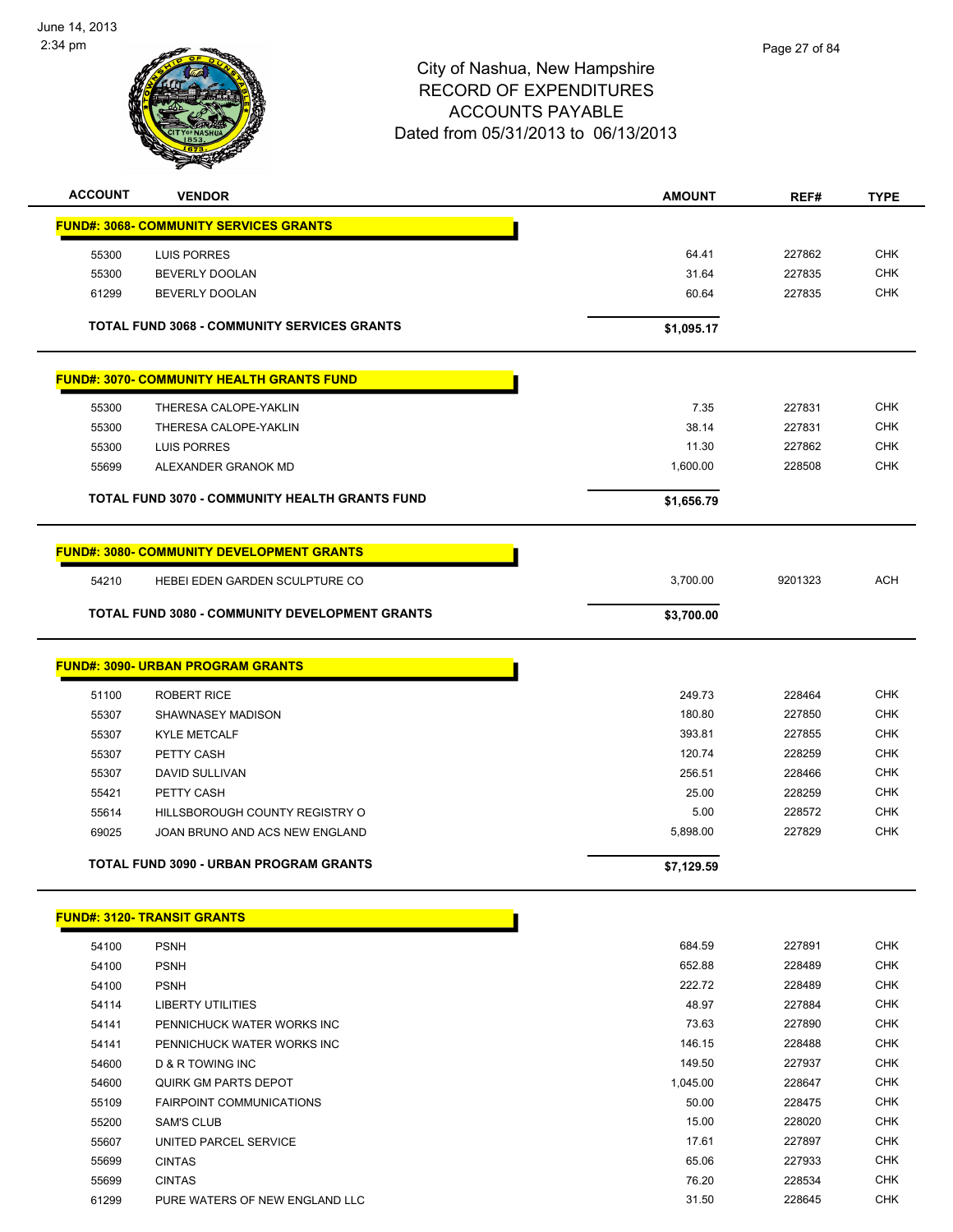

| <b>ACCOUNT</b> | <b>VENDOR</b>                           | <b>AMOUNT</b> | REF#   | <b>TYPE</b> |
|----------------|-----------------------------------------|---------------|--------|-------------|
|                | <b>FUND#: 3120- TRANSIT GRANTS</b>      |               |        |             |
| 61299          | HOME DEPOT CREDIT SERVICES              | 77.16         | 228573 | <b>CHK</b>  |
| 61299          | HOME DEPOT CREDIT SERVICES              | 104.00        | 228573 | <b>CHK</b>  |
| 61799          | NORTHERN BUS SALES INC                  | 59.20         | 228001 | <b>CHK</b>  |
| 61799          | <b>GILLIG LLC</b>                       | 668.80        | 228559 | <b>CHK</b>  |
| 61799          | NAPA AUTO PARTS                         | 281.92        | 227994 | <b>CHK</b>  |
| 61799          | NORTHERN BUS SALES INC                  | 75.24         | 228001 | <b>CHK</b>  |
| 61799          | NAPA AUTO PARTS                         | 36.10         | 228624 | <b>CHK</b>  |
| 61799          | NORTHERN BUS SALES INC                  | $-75.24$      | 228636 | <b>CHK</b>  |
| 61799          | QUIRK GM PARTS DEPOT                    | 1,055.00      | 228647 | <b>CHK</b>  |
| 61799          | RYDER FLEET PRODUCTS COM INC            | 50.76         | 228653 | <b>CHK</b>  |
| 61799          | NORTHERN BUS SALES INC                  | 66.30         | 228001 | <b>CHK</b>  |
| 61799          | NORTHERN BUS SALES INC                  | 320.16        | 228636 | <b>CHK</b>  |
| 61799          | RYDER FLEET PRODUCTS COM INC            | 6.98          | 228653 | <b>CHK</b>  |
| 61799          | NAPA AUTO PARTS                         | 13.89         | 227994 | <b>CHK</b>  |
| 61799          | HOME DEPOT CREDIT SERVICES              | 79.30         | 228573 | <b>CHK</b>  |
| 61799          | <b>NAPA AUTO PARTS</b>                  | 39.10         | 228624 | <b>CHK</b>  |
| 61799          | RYDER FLEET PRODUCTS COM INC            | 90.19         | 228653 | <b>CHK</b>  |
| 61799          | <b>NAPA AUTO PARTS</b>                  | 142.23        | 228624 | <b>CHK</b>  |
|                | <b>TOTAL FUND 3120 - TRANSIT GRANTS</b> | \$6,369.90    |        |             |

# **FUND#: 3800- SCHOOL GRANTS FUND**

| 53600 | A+ TUTORS FOR SCHOLARS INC          | 722.00   | 228048 | <b>CHK</b> |
|-------|-------------------------------------|----------|--------|------------|
| 53600 | ABACUS IN-HOME TUTORING INC         | 390.00   | 228049 | <b>CHK</b> |
| 53607 | <b>GAYLE R ESTERLY</b>              | 4,395.15 | 228095 | <b>CHK</b> |
| 53607 | <b>MARK PROULX</b>                  | 525.00   | 228169 | <b>CHK</b> |
| 53607 | <b>BEVERLY TUFTS</b>                | 315.00   | 228420 | <b>CHK</b> |
| 53628 | UNH - INSTITUTE ON DISABILITY       | 458.76   | 228424 | <b>CHK</b> |
| 53628 | <b>JEANNA HAMILTON</b>              | 125.00   | 228108 | <b>CHK</b> |
| 53628 | <b>JEANNA HAMILTON</b>              | 50.00    | 228347 | <b>CHK</b> |
| 53628 | <b>HOLLY LAVINE</b>                 | 100.00   | 228366 | <b>CHK</b> |
| 53628 | <b>JULIE OTA</b>                    | 366.50   | 228394 | <b>CHK</b> |
| 53628 | <b>BOOTHBY THERAPY SERVICES LLC</b> | 2,104.08 | 228067 | <b>CHK</b> |
| 53628 | <b>INTERIM HEALTH CARE</b>          | 7,675.75 | 228117 | <b>CHK</b> |
| 53628 | NURSES PRN INC                      | 1,260.00 | 228182 | <b>CHK</b> |
| 53628 | THE CARROLL CENTER FOR THE BLI      | 3,532.15 | 228307 | <b>CHK</b> |
| 54807 | <b>FIRST CHURCH</b>                 | 248.00   | 228096 | <b>CHK</b> |
| 54807 | <b>FIRST CHURCH</b>                 | 3,378.00 | 228096 | <b>CHK</b> |
| 55109 | <b>FAIRPOINT COMMUNICATIONS</b>     | 157.14   | 228474 | <b>CHK</b> |
| 55300 | <b>MARIE GOTTWALD</b>               | 359.96   | 228340 | <b>CHK</b> |
| 55300 | <b>HOLLY HAUNTSMAN</b>              | 233.69   | 228111 | <b>CHK</b> |
| 55300 | ORGANIZATIONAL SERVICES INC         | 1,190.00 | 228044 | <b>CHK</b> |
| 55400 | <b>ANNA DEW</b>                     | 365.00   | 228090 | <b>CHK</b> |
| 55400 | <b>ALICE WHALEN</b>                 | 215.00   | 228198 | <b>CHK</b> |
| 55400 | <b>CPI INC</b>                      | 1,999.00 | 228317 | <b>CHK</b> |
| 55400 | <b>MARIANN FARRELL</b>              | 150.00   | 228333 | <b>CHK</b> |
| 55400 | <b>HOLLY PROVOST</b>                | 150.00   | 228398 | <b>CHK</b> |
| 55690 | FIRST STUDENT INC                   | 649.34   | 228097 | <b>CHK</b> |

n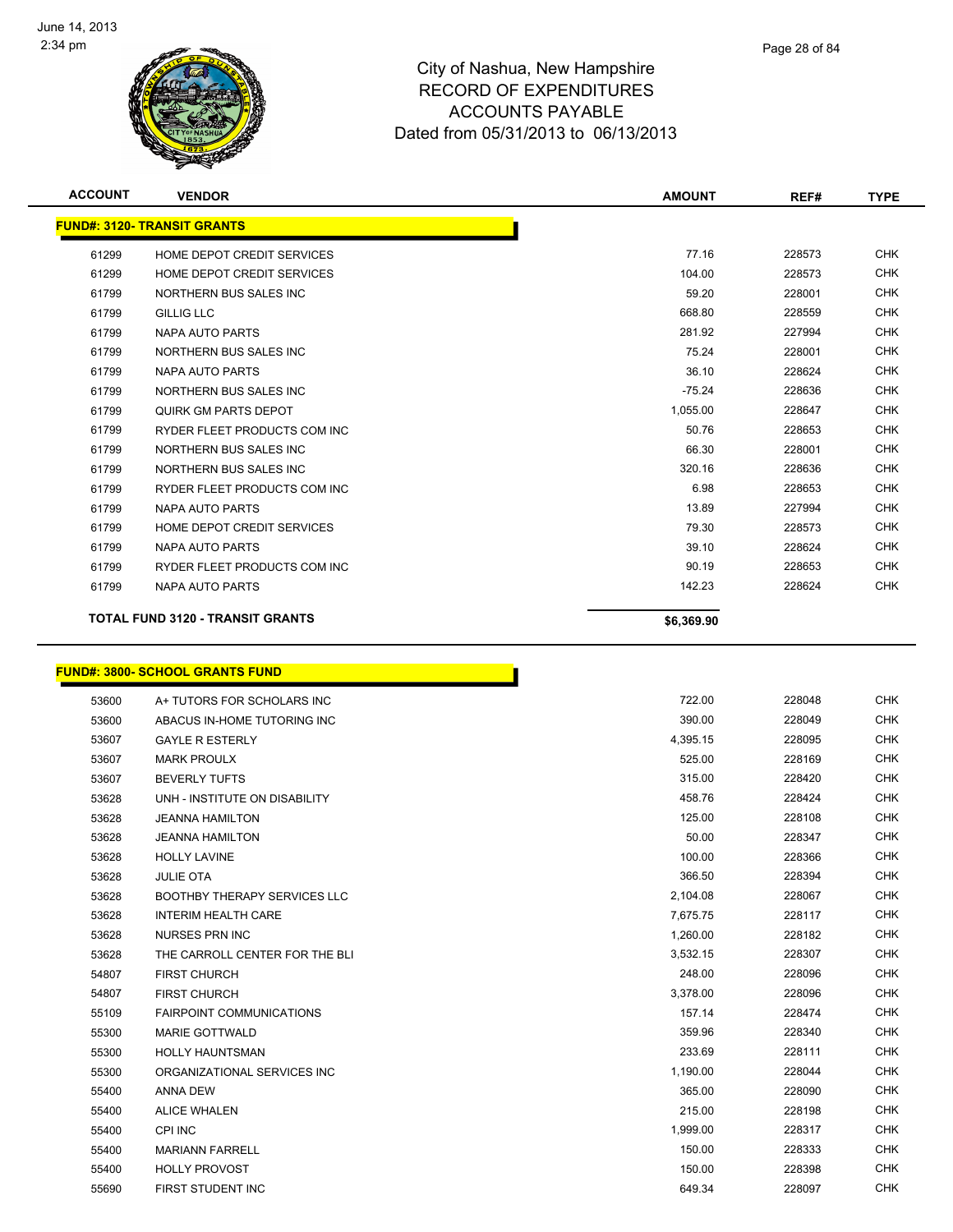

| <b>ACCOUNT</b> | <b>VENDOR</b>                                | <b>AMOUNT</b> | REF#   | <b>TYPE</b> |
|----------------|----------------------------------------------|---------------|--------|-------------|
|                | <b>FUND#: 3800- SCHOOL GRANTS FUND</b>       |               |        |             |
| 61135          | <b>MARIA D HUNT</b>                          | 22.27         | 228116 | <b>CHK</b>  |
| 61135          | <b>BROOKS THOMPSON</b>                       | 14.99         | 228191 | <b>CHK</b>  |
| 61135          | <b>CYNTHIA MICHAUD</b>                       | 265.13        | 228382 | <b>CHK</b>  |
| 61135          | <b>RENEE SCHWARZ</b>                         | 137.95        | 228181 | CHK         |
| 61299          | BIKE-WALK ALLIANCE OF NH                     | 237.08        | 228061 | CHK         |
| 61299          | LISA CHERKASKI                               | 25.57         | 228081 | <b>CHK</b>  |
| 61299          | <b>GARELICK FARMS LYNN</b>                   | 31.58         | 228101 | CHK         |
| 61299          | <b>MELS'S FUNWAY PARK LLC</b>                | 1,250.00      | 228146 | <b>CHK</b>  |
| 61299          | <b>KERRY ARGUIN-NEWTON</b>                   | 160.56        | 228284 | <b>CHK</b>  |
| 61299          | STAPLES BUSINESS ADVANTAGE                   | 105.59        | 228185 | <b>CHK</b>  |
| 61299          | MUSEUM OF SCIENCE                            | 762.00        | 228150 | <b>CHK</b>  |
| 61299          | MUSEUM OF SCIENCE                            | 1,251.00      | 228150 | <b>CHK</b>  |
| 61299          | CONSTRUCTIVE PLAYTHINGS LLC                  | 27.94         | 228086 | <b>CHK</b>  |
| 61807          | SAGE PUBLICATIONS INC                        | 177.00        | 228402 | <b>CHK</b>  |
| 61875          | LITLIFE INC                                  | 359.40        | 228131 | <b>CHK</b>  |
| 61875          | <b>LEARNING A-Z</b>                          | 4,198.50      | 228367 | <b>CHK</b>  |
| 61875          | <b>BARNES &amp; NOBLE INC</b>                | 903.87        | 228289 | <b>CHK</b>  |
| 61875          | KAPLAN EARLY LEARNING COMPANY                | 103.32        | 228121 | <b>CHK</b>  |
| 71221          | OTTERBOX.COM                                 | 10,883.95     | 228160 | <b>CHK</b>  |
| 71221          | <b>DELCOM GROUP LP</b>                       | 1,799.00      | 228323 | <b>CHK</b>  |
| 71228          | APPLE INC                                    | 9,000.00      | 228283 | <b>CHK</b>  |
|                | <b>TOTAL FUND 3800 - SCHOOL GRANTS FUND</b>  |               |        |             |
|                |                                              | \$62,831.22   |        |             |
|                | <b>FUND#: 3810- FOOD SERVICE GRANTS FUND</b> |               |        |             |
| 61214          | M SAUNDERS INC                               | 1,438.80      | 228135 | <b>CHK</b>  |
| 61214          | <b>M SAUNDERS INC</b>                        | 1,835.95      | 228135 | <b>CHK</b>  |
| 61214          | <b>M SAUNDERS INC</b>                        | 1,127.65      | 228135 | <b>CHK</b>  |
| 61214          | <b>M SAUNDERS INC</b>                        | 3,090.60      | 228135 | <b>CHK</b>  |
| 61214          | M SAUNDERS INC                               | 2,416.51      | 228135 | <b>CHK</b>  |
| 61214          | <b>M SAUNDERS INC</b>                        | 1,411.50      | 228135 | <b>CHK</b>  |
| 61214          | <b>M SAUNDERS INC</b>                        | 2,261.35      | 228135 | <b>CHK</b>  |
| 61299          | COSTA FRUIT & PRODUCE CO INC                 | 29.07         | 228088 | <b>CHK</b>  |
| 61299          | COSTA FRUIT & PRODUCE CO INC                 | 23.76         | 228088 | <b>CHK</b>  |
| 61299          | COSTA FRUIT & PRODUCE CO INC                 | 29.07         | 228088 | <b>CHK</b>  |
|                | TOTAL FUND 3810 - FOOD SERVICE GRANTS FUND   | \$13,664.26   |        |             |
|                |                                              |               |        |             |
|                | <b>FUND#: 4005- TRAFFIC VIOLATIONS FUND</b>  |               |        |             |
| 45400          | ELLIOT F LASKY                               | 150.00        | 228543 | <b>CHK</b>  |
| 45400          | MARY ANN WOOD                                | 200.00        | 228606 | <b>CHK</b>  |
| 55607          | <b>MAILINGS UNLIMITED</b>                    | 875.00        | 13688  | <b>ACH</b>  |
| 55607          | <b>MAILINGS UNLIMITED</b>                    | 21.99         | 228604 | <b>CHK</b>  |
| 55699          | <b>1ST PRIORITY TOWING &amp; RECOVERY</b>    | 95.00         | 227901 | <b>CHK</b>  |
| 55699          | D & R TOWING INC                             | 315.00        | 227937 | <b>CHK</b>  |

 STATEWIDE COLLISION LLC 600.00 228026 CHK T2 SYSTEMS INC 11,790.00 228030 CHK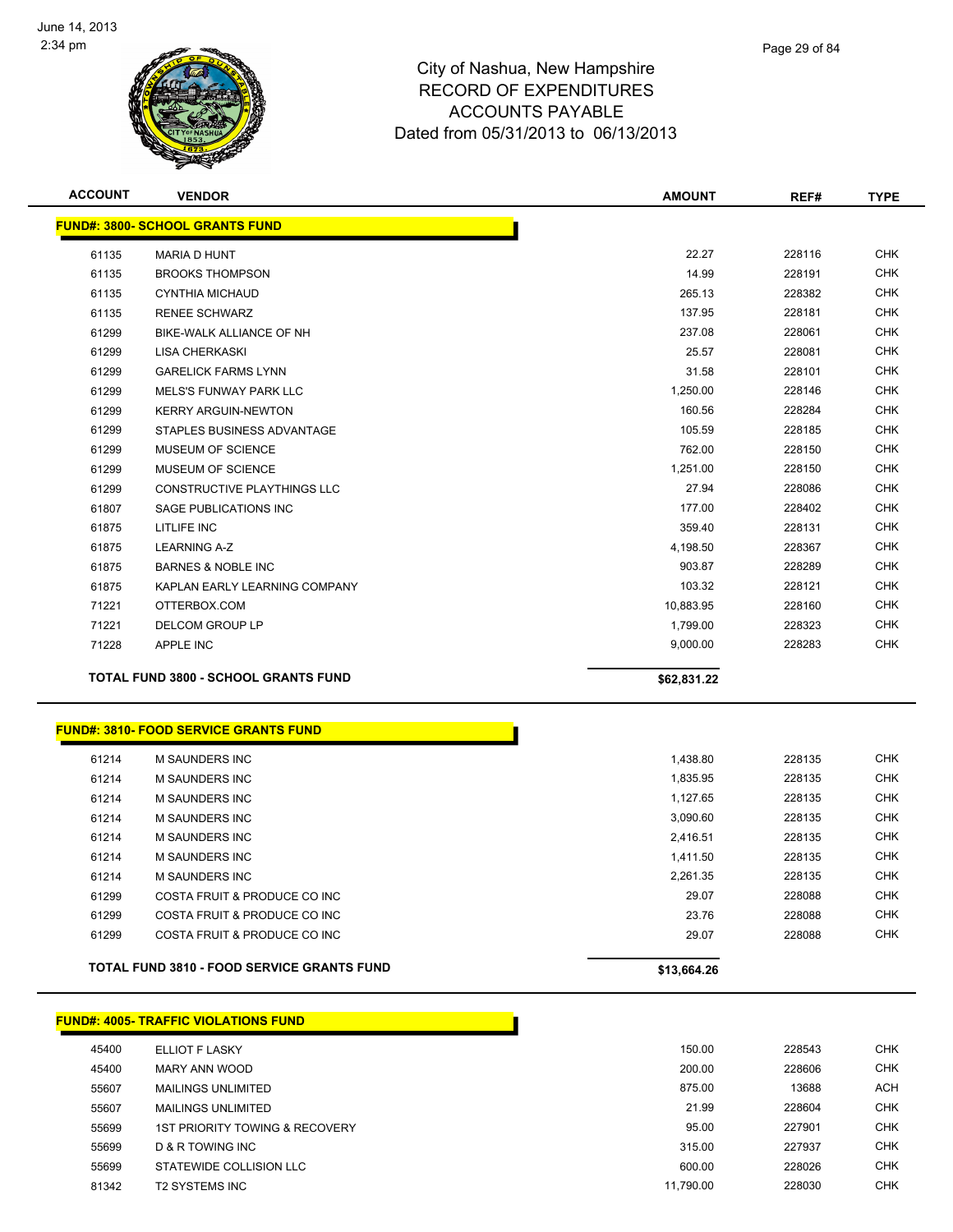| <b>ACCOUNT</b> | <b>VENDOR</b>                                         | <b>AMOUNT</b> | REF#   | <b>TYPE</b> |
|----------------|-------------------------------------------------------|---------------|--------|-------------|
|                | <b>TOTAL FUND 4005 - TRAFFIC VIOLATIONS FUND</b>      | \$14,046.99   |        |             |
|                | <b>FUND#: 4010- MOTOR VEHICLE ADMIN FUND</b>          |               |        |             |
| 53467          | <b>MAILINGS UNLIMITED</b>                             | 138.72        | 228604 | <b>CHK</b>  |
| 55699          | <b>CINTAS</b>                                         | 72.45         | 228533 | <b>CHK</b>  |
|                | <b>TOTAL FUND 4010 - MOTOR VEHICLE ADMIN FUND</b>     | \$211.17      |        |             |
|                | <b>FUND#: 4020- POLICE DRUG ENFORCEMENT FUND</b>      |               |        |             |
| 55699          | TLO LLC                                               | 110.00        | 228669 | <b>CHK</b>  |
| 71000          | RILEYS SPORT SHOP INC                                 | 719.00        | 228019 | <b>CHK</b>  |
|                | <b>TOTAL FUND 4020 - POLICE DRUG ENFORCEMENT FUND</b> | \$829.00      |        |             |
|                | <b>FUND#: 4025- DOJ DRUG FORFEITURE FUNDS</b>         |               |        |             |
| 54100          | <b>PSNH</b>                                           | 248.66        | 228489 | <b>CHK</b>  |
| 55699          | COMCAST CABLE COMMUNICATIONS I                        | 225.10        | 227876 | <b>CHK</b>  |
| 61799          | COUNTRYSIDE AUTOMOTIVE                                | 79.95         | 228538 | <b>CHK</b>  |
| 71000          | <b>BENS UNIFORMS</b>                                  | 173.98        | 227923 | <b>CHK</b>  |
| 71000          | <b>KENNEL DECK COMPANY</b>                            | 727.09        | 228590 | <b>CHK</b>  |
| 81500          | <b>TOYOTA OF NASHUA</b>                               | 9,350.00      | 228468 | <b>CHK</b>  |
|                | <b>TOTAL FUND 4025 - DOJ DRUG FORFEITURE FUNDS</b>    | \$10,804.78   |        |             |
|                | <b>FUND#: 4090- LIB-LOST/DAMAGED BOOK FINES</b>       |               |        |             |
| 61814          | MIDWEST TAPE LLC                                      | 4,567.50      | 227990 | <b>CHK</b>  |
| 61814          | MIDWEST TAPE LLC                                      | 1,485.23      | 227991 | <b>CHK</b>  |
| 61814          | MIDWEST TAPE LLC                                      | 833.80        | 228616 | <b>CHK</b>  |
|                | <b>TOTAL FUND 4090 - LIB-LOST/DAMAGED BOOK FINES</b>  | \$6,886.53    |        |             |
|                | <b>FUND#: 5000- CAP PROJECTS-GEN GOVT BLDGS</b>       |               |        |             |
| 81200          | ALI PLUMBING SERVICES CORP                            | 1,200.00      | 228509 | <b>CHK</b>  |
|                | <b>TOTAL FUND 5000 - CAP PROJECTS-GEN GOVT BLDGS</b>  | \$1,200.00    |        |             |
|                | <b>FUND#: 5010- CAP PROJECTS-INFO TECHNOLOGY</b>      |               |        |             |
| 81342          | CARD TECH ID                                          | 854.93        | 227927 | <b>CHK</b>  |
| 81342          | <b>KRONOS INC</b>                                     | 19,525.21     | 227977 | <b>CHK</b>  |
|                | TOTAL FUND 5010 - CAP PROJECTS-INFO TECHNOLOGY        | \$20,380.14   |        |             |
|                | <b>FUND#: 5050- CAPITAL PROJ-COMMUNICATIONS</b>       |               |        |             |
| 81300          | MOTOROLA SOLUTIONS INC                                | 464,238.00    | 227993 | <b>CHK</b>  |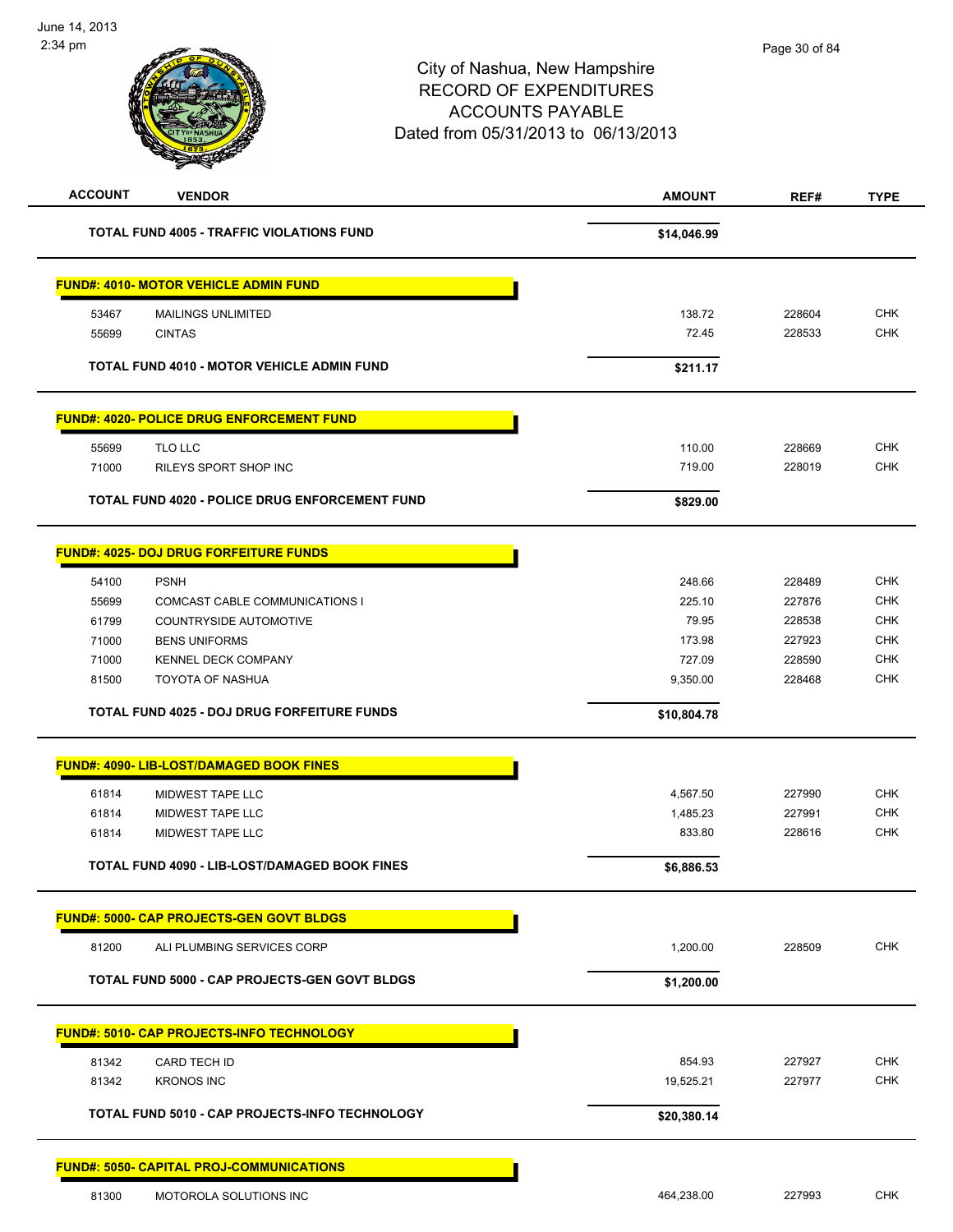| <b>ACCOUNT</b> | <b>VENDOR</b>                                        | <b>AMOUNT</b> | REF#   | <b>TYPE</b>              |
|----------------|------------------------------------------------------|---------------|--------|--------------------------|
|                | <b>TOTAL FUND 5050 - CAPITAL PROJ-COMMUNICATIONS</b> | \$464,238.00  |        |                          |
|                | <b>FUND#: 5200- CAPITAL PROJECTS-STREETS</b>         |               |        |                          |
| 81700          | VANASSE HANGEN BRUSTLIN INC                          | 21,485.55     | 228035 | <b>CHK</b>               |
|                | TOTAL FUND 5200 - CAPITAL PROJECTS-STREETS           | \$21,485.55   |        |                          |
|                | <b>FUND#: 5300- CAPITAL PROJECTS-PARKING</b>         |               |        |                          |
| 81200          | <b>T2 SYSTEMS INC</b>                                | 6,669.00      | 228030 | <b>CHK</b>               |
| 81200          | <b>T2 SYSTEMS INC</b>                                | 6,670.00      | 228030 | <b>CHK</b>               |
|                | TOTAL FUND 5300 - CAPITAL PROJECTS-PARKING           | \$13,339.00   |        |                          |
|                | <b>FUND#: 5700- CAP PROJECTS-BROAD ST PKWY</b>       |               |        |                          |
| 81700          | <b>HAYNER SWANSON INC</b>                            | 6,181.33      | 227961 | <b>CHK</b>               |
| 81700          | HAYNER SWANSON INC                                   | 3,844.00      | 227961 | <b>CHK</b>               |
| 81700          | VANASSE HANGEN BRUSTLIN INC                          | 14,717.94     | 228035 | <b>CHK</b>               |
| 81700          | HALEY AND WARD INC                                   | 18,542.26     | 227959 | <b>CHK</b>               |
| 81700          | <b>HAYNER SWANSON INC</b>                            | 32,903.48     | 227961 | <b>CHK</b>               |
| 81700          | SANBORN HEAD & ASSOC INC                             | 33,188.18     | 228021 | <b>CHK</b>               |
| 81700          | SANBORN HEAD & ASSOC INC                             | 14,484.61     | 228021 | <b>CHK</b>               |
|                | TOTAL FUND 5700 - CAP PROJECTS-BROAD ST PKWY         | \$123,861.80  |        |                          |
|                | <b>FUND#: 5800- SCHOOL CAPITAL PROJECTS FUND</b>     |               |        |                          |
| 81200          | NORTHEAST MECHANICAL                                 | 26,885.00     | 228063 | <b>CHK</b>               |
|                | TOTAL FUND 5800 - SCHOOL CAPITAL PROJECTS FUND       | \$26,885.00   |        |                          |
|                | <b>FUND#: 6000- SOLID WASTE FUND</b>                 |               |        |                          |
| 53107          | NEW ENGLAND ENERGY SERVICES                          | 1,115.00      | 228630 | <b>CHK</b>               |
| 53999          | USDA APHIS WILDLIFE SERVICES                         | 5,550.41      | 228500 | <b>CHK</b>               |
| 54100          | <b>PSNH</b>                                          | 725.85        | 227891 | <b>CHK</b>               |
| 54141          | PENNICHUCK WATER WORKS INC                           | 23.64         | 227890 | <b>CHK</b>               |
| 54141          | PENNICHUCK WATER WORKS INC                           | 228.12        | 228488 | <b>CHK</b>               |
| 54200          | BILLS WORLD CLASS CLEANING SER                       | 780.00        | 227926 | <b>CHK</b>               |
| 54280          | PETTY CASH                                           | 48.00         | 228259 | <b>CHK</b>               |
| 54280          | <b>BELLETETES INC</b>                                | 3.95          | 228518 | <b>CHK</b>               |
| 54280          | HOME DEPOT CREDIT SERVICES                           | 923.75        | 228573 | <b>CHK</b>               |
| 54487          | TRIMBLE NAVIGATION LTD                               | 564.02        | 228671 | <b>CHK</b>               |
| 54600          | UNIVERSAL SIGNWORKS INC                              | 1,770.00      | 227898 | <b>CHK</b>               |
| 54600          | DONOVAN EQUIPMENT CO INC                             | 300.00        | 227940 | <b>CHK</b>               |
| 54600          | NAPA AUTO PARTS                                      | 89.70         | 228623 | <b>CHK</b>               |
| 54600          | NORTRAX EQUIPMENT                                    | 21,752.85     | 228644 | <b>CHK</b>               |
| 54828          | US BANK                                              | 26.55         | 227899 | <b>CHK</b><br><b>CHK</b> |
| 55200          | <b>JILL LAVIN</b>                                    | 75.00         | 228456 |                          |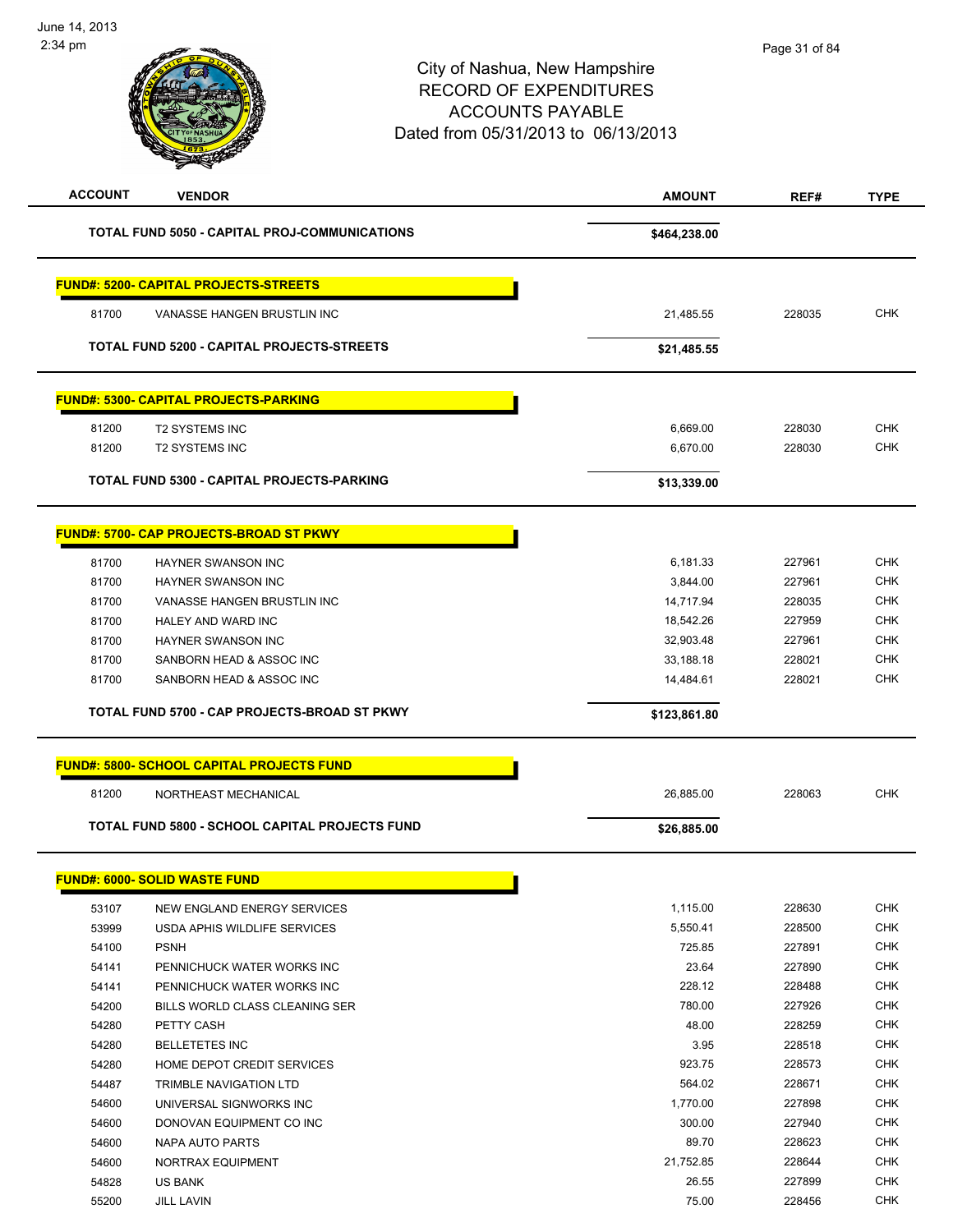

| <b>ACCOUNT</b> | <b>VENDOR</b>                             | <b>AMOUNT</b> | REF#   | <b>TYPE</b> |
|----------------|-------------------------------------------|---------------|--------|-------------|
|                | <b>FUND#: 6000- SOLID WASTE FUND</b>      |               |        |             |
| 55699          | INTEGRATED PAPER RECYCLERS LLC            | 1,420.35      | 228579 | <b>CHK</b>  |
| 55699          | LIBERTY TIRE RECYCLING LLC                | 1.112.76      | 228598 | <b>CHK</b>  |
| 61307          | SHATTUCK MALONE OIL CO                    | 635.37        | 227805 | <b>CHK</b>  |
| 61307          | SHATTUCK MALONE OIL CO                    | 2,294.76      | 227894 | <b>CHK</b>  |
| 61307          | SHATTUCK MALONE OIL CO                    | 394.45        | 228492 | <b>CHK</b>  |
| 61428          | NH BRAGG & SONS INC                       | 1.344.08      | 228633 | <b>CHK</b>  |
| 61705          | MAYNARD & LESIEUR INC                     | 1.050.00      | 227985 | <b>CHK</b>  |
| 61705          | <b>MAYNARD &amp; LESIEUR INC.</b>         | 525.00        | 228607 | <b>CHK</b>  |
|                | <b>TOTAL FUND 6000 - SOLID WASTE FUND</b> | \$42,753.61   |        |             |

|       | <b>FUND#: 6200- WASTEWATER FUND</b>     |           |        |  |
|-------|-----------------------------------------|-----------|--------|--|
| 21775 | ACCESS CLOSING TITLE SERVICES           | 24.15     | 228210 |  |
| 21775 | ATTY ROBERT J. RODGER IOLTA             | 144.54    | 228211 |  |
| 21775 | <b>BARRISTERS TITLE&amp;CLOSING SVC</b> | 25.93     | 228212 |  |
| 21775 | <b>BEAR STEARNS</b>                     | 24.15     | 228213 |  |
| 21775 | BRENNA J. CLANCEY                       | 38.39     | 228214 |  |
| 21775 | COLIN BROOKE HOMES LLC                  | 27.71     | 228215 |  |
| 21775 | <b>FREDERICK B ANDREWS</b>              | 26.00     | 228216 |  |
| 21775 | LAW OFFICE OF PAUL RUSSELL              | 45.51     | 228217 |  |
| 21775 | MARKET ST SETTLEMENT GROUP LLC          | 45.51     | 228218 |  |
| 21775 | <b>MASIELLO GROUP</b>                   | 14.48     | 228219 |  |
| 21775 | <b>SEAN KIRBY</b>                       | 54.41     | 228220 |  |
| 21775 | STEWART TITLE CO                        | 38.39     | 228221 |  |
| 21775 | SUMMIT TITLE SERVICES                   | 128.60    | 228222 |  |
| 21775 | TIMOTHY KRULIKOWSKI                     | 91.79     | 228223 |  |
| 44597 | HILLSBOROUGH COUNTY REGISTRY O          | 148.80    | 228572 |  |
| 53107 | CHEMSERVE ENVIRONMENTAL ANALYS          | 884.62    | 227931 |  |
| 53107 | FLOW ASSESSMENT SERVICES LLC            | 12,874.98 | 227948 |  |
| 53107 | TREASURER STATE OF NH                   | 1,075.75  | 228499 |  |
| 53107 | CHEMSERVE ENVIRONMENTAL ANALYS          | 651.46    | 228532 |  |
| 53467 | <b>MAILINGS UNLIMITED</b>               | 804.02    | 227983 |  |
| 54100 | <b>PSNH</b>                             | 1,654.84  | 228489 |  |
| 54141 | PENNICHUCK WATER WORKS INC              | 55.88     | 228488 |  |
| 54200 | CENTRAL PAPER PRODUCTS CO               | 611.14    | 227930 |  |
| 54200 | PETTY CASH                              | 20.00     | 228259 |  |
| 54200 | ALL GREEN COMMERCIAL JANITORS           | 693.33    | 228510 |  |
| 54200 | CENTRAL PAPER PRODUCTS CO               | 43.69     | 228530 |  |
| 54300 | LYNCH'S LANDSCAPING                     | 12,750.00 | 227979 |  |
| 54300 | <b>BROX INDUSTRIES INC</b>              | 1,019.90  | 228525 |  |
| 54300 | EVERETT J PRESCOTT INC                  | 1,396.56  | 228542 |  |
| 54300 | M & B MACHINING AND WELDING             | 204.00    | 228601 |  |
| 54300 | OMEGA INDUSTRIAL SUPPLY INC             | 3,481.24  | 228641 |  |
| 54487 | <b>FEDEX</b>                            | 610.98    | 227878 |  |
| 54487 | AAA PUMP SERVICE INC                    | 929.91    | 227903 |  |
| 54487 | ATCO INTERNATIONAL                      | 771.80    | 227916 |  |
| 54487 | <b>FASTENAL CO</b>                      | 579.71    | 227945 |  |
| 54487 | <b>G H BERLIN OIL CO</b>                | 2,041.24  | 227950 |  |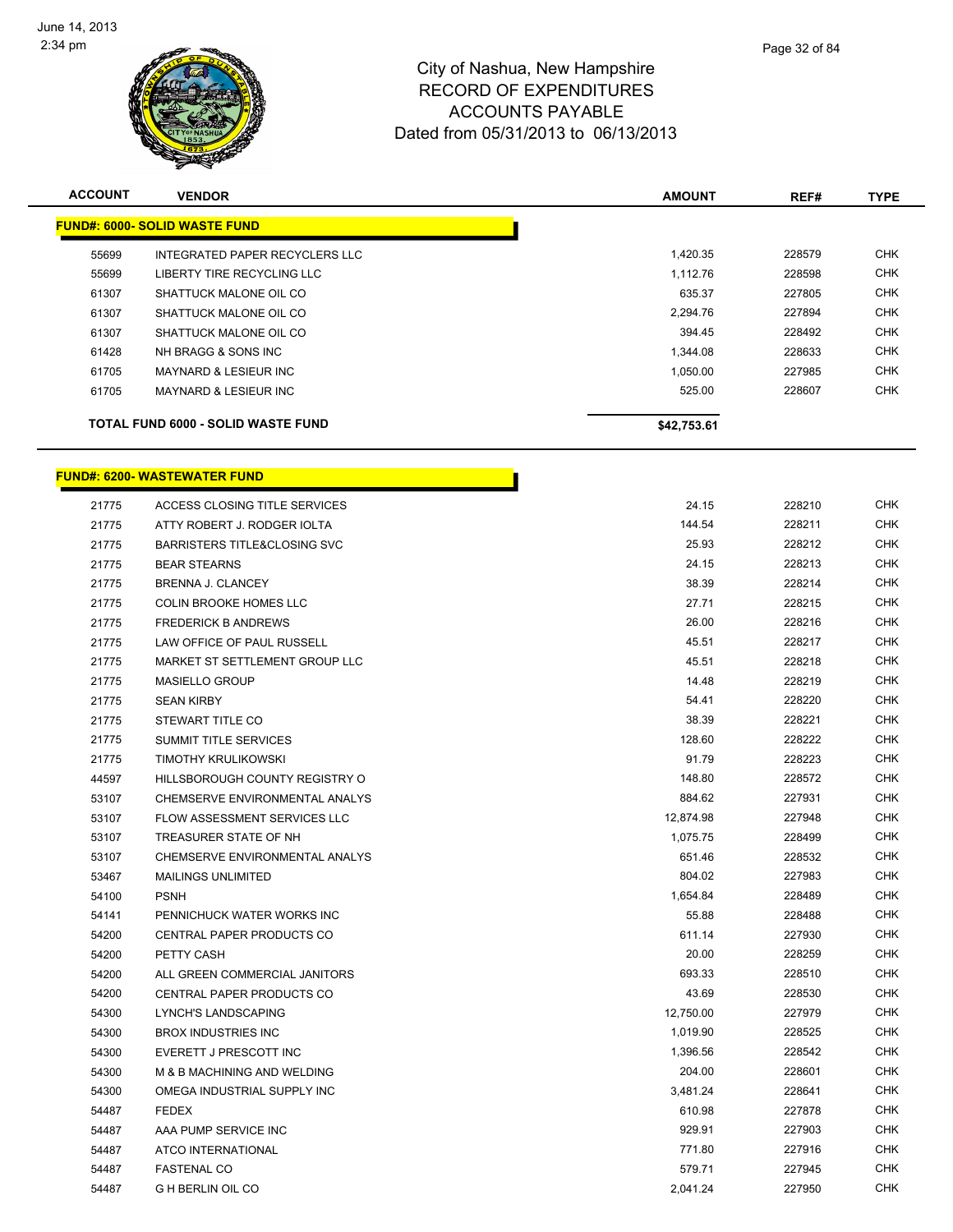

| Page 33 of 84 |
|---------------|
|               |

| <b>ACCOUNT</b> | <b>VENDOR</b>                            | <b>AMOUNT</b> | REF#   | <b>TYPE</b> |
|----------------|------------------------------------------|---------------|--------|-------------|
|                | <b>FUND#: 6200- WASTEWATER FUND</b>      |               |        |             |
| 54487          | <b>GNB INDUSTRIAL POWER</b>              | 1,170.00      | 227953 | <b>CHK</b>  |
| 54487          | HOME DEPOT CREDIT SERVICES               | 117.89        | 227967 | <b>CHK</b>  |
| 54487          | M & M ELECTRICAL SUPPLY CO INC           | 38.78         | 227980 | <b>CHK</b>  |
| 54487          | MCMASTER CARR SUPPLY CO                  | 234.56        | 227986 | <b>CHK</b>  |
| 54487          | PINE MOTOR PARTS                         | 20.55         | 228007 | <b>CHK</b>  |
| 54487          | PROCESS DISTRIBUTORS INC                 | 2,970.00      | 228010 | <b>CHK</b>  |
| 54487          | <b>FEDEX</b>                             | 192.23        | 228476 | <b>CHK</b>  |
| 54487          | <b>B &amp; D SEPTIC SERVICE</b>          | 250.00        | 228513 | <b>CHK</b>  |
| 54487          | HOME DEPOT CREDIT SERVICES               | 436.49        | 228573 | <b>CHK</b>  |
| 54600          | <b>CAMEROTA TRUCK PARTS</b>              | 436.50        | 228526 | <b>CHK</b>  |
| 54828          | <b>US BANK</b>                           | 26.55         | 227899 | <b>CHK</b>  |
| 55109          | BAYRING COMMUNICATIONS                   | 58.63         | 228472 | <b>CHK</b>  |
| 55109          | <b>FAIRPOINT COMMUNICATIONS</b>          | 703.68        | 228474 | <b>CHK</b>  |
| 55109          | <b>FAIRPOINT COMMUNICATIONS</b>          | 69.98         | 228475 | <b>CHK</b>  |
| 55200          | <b>SAM'S CLUB</b>                        | 15.00         | 228020 | <b>CHK</b>  |
| 55314          | STEPHEN DOOKRAN                          | 20.91         | 228442 | <b>CHK</b>  |
| 55400          | PETTY CASH                               | 16.34         | 228259 | <b>CHK</b>  |
| 55400          | <b>NEWWTA INC</b>                        | 40.00         | 228632 | <b>CHK</b>  |
| 55421          | TREASURER STATE OF NH                    | 300.00        | 228497 | <b>CHK</b>  |
| 55699          | PROGRESSIVE ALARM SERVICES INC           | 4,310.00      | 228011 | <b>CHK</b>  |
| 61100          | LISMAN PRODUCTIONS INC                   | 481.89        | 228038 | <b>CHK</b>  |
| 61107          | ALECS SHOE STORE INC                     | 110.00        | 227908 | <b>CHK</b>  |
| 61107          | UNIFIRST CORPORATION                     | 331.97        | 228034 | <b>CHK</b>  |
| 61149          | MILLIPORE CORPORATION                    | 450.03        | 227943 | <b>CHK</b>  |
| 61149          | <b>HACH CO</b>                           | 322.95        | 227958 | <b>CHK</b>  |
| 61149          | ENVIRONMENTAL RESOURCE ASSOC             | 484.46        | 228544 | <b>CHK</b>  |
| 61149          | HOME DEPOT CREDIT SERVICES               | 1,079.10      | 228573 | <b>CHK</b>  |
| 61149          | <b><i>VWR INTERNATIONAL</i></b>          | 38.66         | 228673 | <b>CHK</b>  |
| 61156          | JCI JONES CHEMICALS INC                  | 13,681.83     | 228584 | <b>CHK</b>  |
| 61166          | ARCSOURCE INC                            | 27.60         | 227914 | <b>CHK</b>  |
| 61299          | <b>FASTENAL CO</b>                       | 63.88         | 228546 | <b>CHK</b>  |
| 61299          | <b>MARSHALL SIGNS INC</b>                | 330.00        | 228605 | <b>CHK</b>  |
| 61300          | DENNIS K BURKE INC                       | 1,606.10      | 228539 | <b>CHK</b>  |
| 61900          | DUDLEY'S CONCESSIONS                     | 133.50        | 228541 | <b>CHK</b>  |
| 61900          | <b>SAM'S CLUB</b>                        | 59.40         | 228654 | <b>CHK</b>  |
| 71000          | HOME DEPOT CREDIT SERVICES               | 449.00        | 228573 | <b>CHK</b>  |
| 71025          | <b>GRAINGER</b>                          | 151.43        | 227954 | <b>CHK</b>  |
| 71025          | PINE MOTOR PARTS                         | 3.99          | 228007 | <b>CHK</b>  |
| 81700          | <b>HAZEN &amp; SAWYER PC</b>             | 121,621.50    | 227963 | <b>CHK</b>  |
| 81700          | <b>TRC ENVIROMENTAL</b>                  | 9,429.98      | 228031 | <b>CHK</b>  |
| 81700          | T BUCK CONSTRUCTION INC                  | 321,030.00    | 228029 | <b>CHK</b>  |
|                | <b>TOTAL FUND 6200 - WASTEWATER FUND</b> | \$527,348.77  |        |             |

#### **FUND#: 6500- PROPERTY & CASUALTY FUND**

| 54267 | STANLEY ELEVATOR CO INC    | 37.50    | 228660 | CHK        |
|-------|----------------------------|----------|--------|------------|
| 54421 | CONWAY OFFICE PRODUCTS LLC | 84.79    | 227935 | <b>CHK</b> |
| 54828 | CONWAY OFFICE PRODUCTS LLC | 6.102.00 | 227935 | <b>CHK</b> |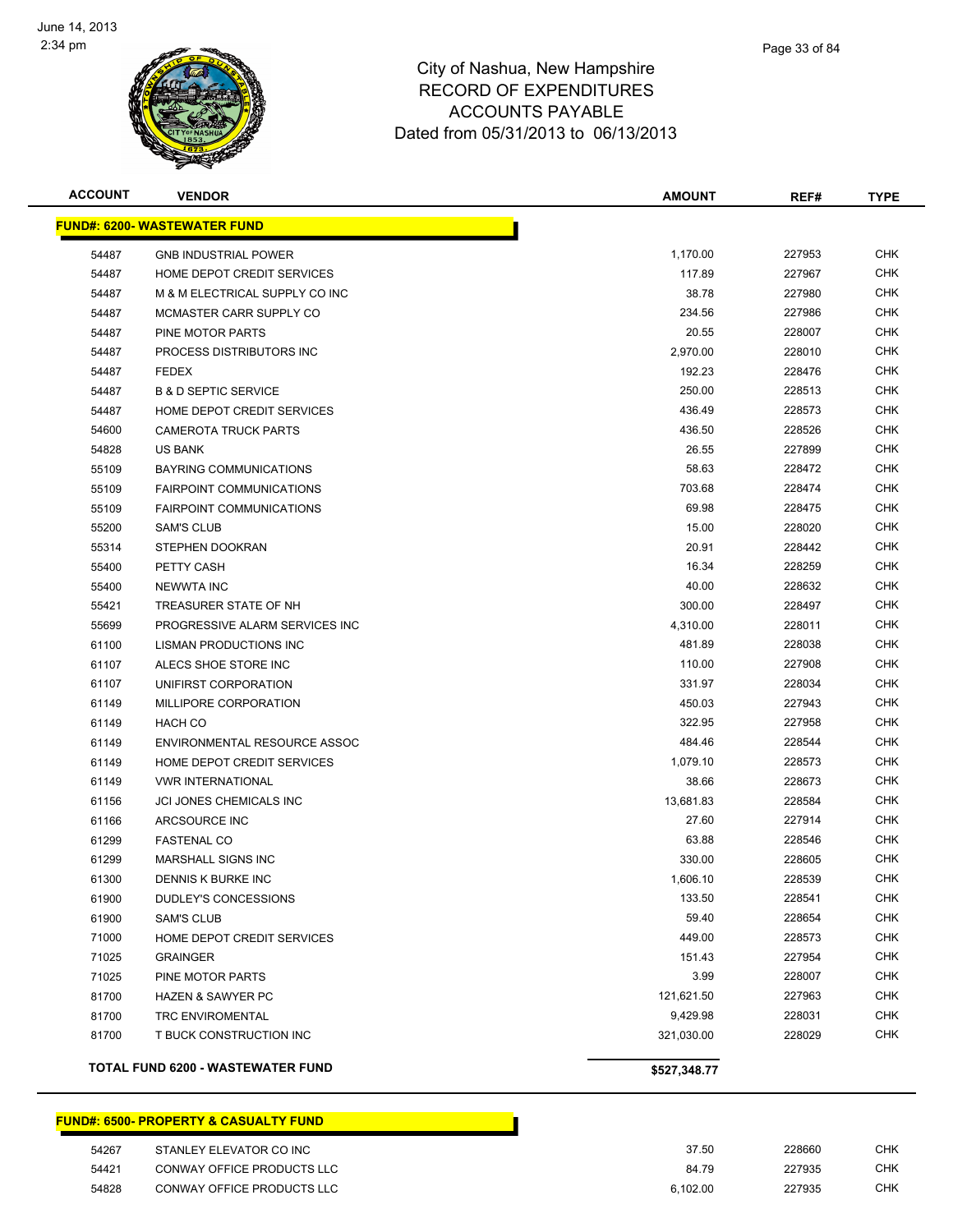

| <b>ACCOUNT</b> | <b>VENDOR</b>                                    | <b>AMOUNT</b> | REF#   | <b>TYPE</b> |
|----------------|--------------------------------------------------|---------------|--------|-------------|
|                | <b>FUND#: 6500- PROPERTY &amp; CASUALTY FUND</b> |               |        |             |
| 55307          | ROSS DUGAS                                       | 28.82         | 228443 | <b>CHK</b>  |
| 55421          | PROMOTIONAL PRODUCTS INC                         | 1,011.74      | 228013 | CHK         |
| 59207          | APPLE NASHUA LLC                                 | 246.00        | 228238 | CHK         |
| 59207          | ASSOCIATED RADIOLOGISTS PA                       | 358.00        | 228239 | CHK         |
| 59207          | CATHOLIC MEDICAL CENTER                          | 3,336.70      | 228240 | <b>CHK</b>  |
| 59207          | COVENTRY HEALTH CARE WORKERS C                   | 442.60        | 228241 | <b>CHK</b>  |
| 59207          | <b>CPTE NASHUA</b>                               | 1,591.00      | 228242 | CHK         |
| 59207          | <b>CULLENCOLLIMORE PLLC</b>                      | 805.00        | 228243 | <b>CHK</b>  |
| 59207          | DARTMOUTH HITCHCOCK CLINIC                       | 363.00        | 228244 | <b>CHK</b>  |
| 59207          | DEVINE MILLIMET & BRANCH PA                      | 622.60        | 228245 | CHK         |
| 59207          | FOUNDATION MEDICAL PARTNERS                      | 876.00        | 228246 | CHK         |
| 59207          | FOUR SEASONS ORTHOPAEDIC CTR P                   | 3,012.00      | 228247 | CHK         |
| 59207          | GOTMAN, SCHULTHESS & STEERE PA                   | 539.50        | 228248 | CHK         |
| 59207          | <b>GRANITE STATE PHYSICAL THERAPY</b>            | 444.00        | 228249 | CHK         |
| 59207          | NASHUA EYE ASSOC PA                              | 1,865.00      | 228250 | CHK         |
| 59207          | NH NEUROSPINE INSTITUTE                          | 1,240.00      | 228251 | CHK         |
| 59207          | OCCUPATIONAL HEALTH CTRS SOUTH                   | 581.90        | 228252 | <b>CHK</b>  |
| 59207          | SO NH REGIONAL MEDICAL CENTER                    | 16,340.92     | 228254 | CHK         |
| 59207          | ST JOSEPHS HOSPITAL                              | 1,096.25      | 228255 | CHK         |
| 59207          | STONERIVER PHARMACY SOLUTIONS                    | 539.25        | 228256 | CHK         |
| 59207          | <b>WALGREEN CO</b>                               | 32.11         | 228257 | CHK         |
| 59207          | AMHERST RESCUE SQUAD                             | 1,461.25      | 228735 | <b>CHK</b>  |
| 59207          | ATLANTIC INVESTIGATION SERVICE                   | 3,013.00      | 228736 | CHK         |
| 59207          | <b>CPTE NASHUA</b>                               | 2,155.00      | 228737 | CHK         |
| 59207          | DARTMOUTH HITCHCOCK CLINIC                       | 259.00        | 228738 | <b>CHK</b>  |
| 59207          | <b>EMPI INC</b>                                  | 500.00        | 228739 | CHK         |
| 59207          | FOUNDATION MEDICAL PARTNERS                      | 154.00        | 228740 | <b>CHK</b>  |
| 59207          | <b>JUDITH DESLAURIERS</b>                        | 544.00        | 228741 | <b>CHK</b>  |
| 59207          | NASHUA ANESTHESIA PARTNERS                       | 2,260.00      | 228743 | CHK         |
| 59207          | NORTHEAST REHABILITATION HOSP                    | 1,684.20      | 228744 | <b>CHK</b>  |
| 59207          | OCCUPATIONAL HEALTH CTRS SOUTH                   | 1,166.20      | 228745 | CHK         |
| 59207          | SO NH REGIONAL MEDICAL CENTER                    | 901.00        | 228747 | CHK         |
| 59207          | STONERIVER PHARMACY SOLUTIONS                    | 1,756.36      | 228748 | CHK         |
| 59225          | <b>CULLENCOLLIMORE PLLC</b>                      | 1,333.50      | 228243 | CHK         |
| 59250          | PORTLAND GLASS                                   | 3,863.00      | 228253 | <b>CHK</b>  |
| 59250          | MARVELL PLATE GLASS INC                          | 686.91        | 228742 | <b>CHK</b>  |
| 59275          | <b>QUIRK GM PARTS DEPOT</b>                      | 528.54        | 228746 | <b>CHK</b>  |
| 59275          | <b>TIMOTHY PATNO</b>                             | 30.00         | 228749 | <b>CHK</b>  |
| 68360          | AMERICAN TANK MANAGEMENT INC                     | 2,390.00      | 228511 | <b>CHK</b>  |
|                | TOTAL FUND 6500 - PROPERTY & CASUALTY FUND       | \$66,282.64   |        |             |

#### **FUND#: 6600- BENEFITS SELF INSURANCE FUND** 53135 ST JOSEPHS HOSPITAL 6 CHK NORTHEAST DELTA DENTAL 157,962.21 13659 ACH VISION SERVICE PLAN NH 2,776.80 228037 CHK ANTHEM BCBS OF NE 67,072.02 13656 ACH 59507 ANTHEM BCBS OF NE 2002 13681 ACH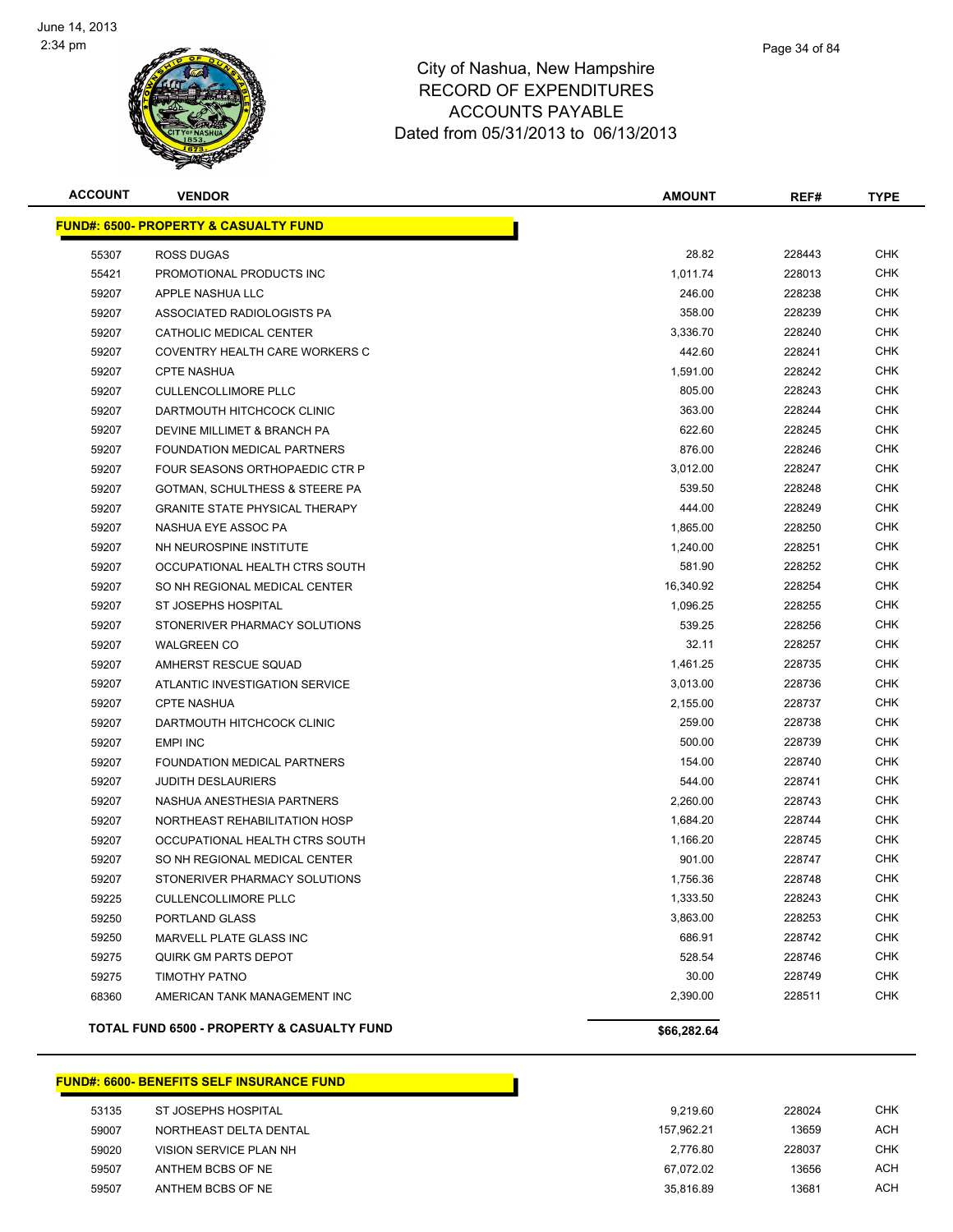

| <b>ACCOUNT</b> | <b>VENDOR</b>                                        | <b>AMOUNT</b>  | REF#   | <b>TYPE</b> |
|----------------|------------------------------------------------------|----------------|--------|-------------|
|                | <b>FUND#: 6600- BENEFITS SELF INSURANCE FUND</b>     |                |        |             |
| 59507          | ANTHEM BCBS OF NE                                    | 486,989.54     | 13656  | <b>ACH</b>  |
| 59507          | ANTHEM BCBS OF NE                                    | 423,893.30     | 13681  | <b>ACH</b>  |
| 59507          | ANTHEM BCBS OF NE                                    | 36,482.06      | 13656  | <b>ACH</b>  |
| 59507          | ANTHEM BCBS OF NE                                    | 47,162.12      | 13681  | <b>ACH</b>  |
| 59507          | HARVARD PILGRIM HEALTH CARE                          | 110,617.48     | 13657  | <b>ACH</b>  |
| 59507          | HARVARD PILGRIM HEALTH CARE                          | 128,605.66     | 13683  | <b>ACH</b>  |
| 59525          | NORTHEAST DELTA DENTAL                               | 25,017.71      | 13659  | <b>ACH</b>  |
| 59525          | NORTHEAST DELTA DENTAL                               | 21,097.08      | 13684  | <b>ACH</b>  |
| 59525          | <b>JAMES HARGREAVES</b>                              | 187.24         | 228449 | <b>CHK</b>  |
|                | TOTAL FUND 6600 - BENEFITS SELF INSURANCE FUND       | \$1,552,899.71 |        |             |
|                | <b>FUND#: 7026- CAPITAL EQUIPMENT RESERVE</b>        |                |        |             |
| 81300          | SOUTHWORTH-MILTON INC                                | 105,217.50     | 228493 | <b>CHK</b>  |
| 81300          | SOUTHWORTH-MILTON INC                                | 105,217.50     | 228493 | <b>CHK</b>  |
|                | <b>TOTAL FUND 7026 - CAPITAL EQUIPMENT RESERVE</b>   | \$210,435.00   |        |             |
|                |                                                      |                |        |             |
|                | <b>FUND#: 7050- HOLMAN STADIUM IMPROVEMNTS ETF</b>   |                |        |             |
| 54280          | ASAP FIRE & SAFETY CORP                              | 465.00         | 227915 | <b>CHK</b>  |
| 54280          | HOME DEPOT CREDIT SERVICES                           | 258.98         | 227967 | <b>CHK</b>  |
| 54280          | <b>GEMPLER'S</b>                                     | 394.75         | 228557 | <b>CHK</b>  |
|                | TOTAL FUND 7050 - HOLMAN STADIUM IMPROVEMNTS ETF     | \$1,118.73     |        |             |
|                | <b>FUND#: 7052- MINE FALLS PARK ETF</b>              |                |        |             |
| 54280          | JOHNSONS ELECTRIC INC                                | 650.00         | 227975 | <b>CHK</b>  |
| 54280          | <b>GUSTAVO PRESTON SERVICE COMPAN</b>                | 5,967.49       | 228567 | <b>CHK</b>  |
| 54280          | HOME DEPOT CREDIT SERVICES                           | 414.00         | 228573 | <b>CHK</b>  |
|                |                                                      |                |        |             |
|                | TOTAL FUND 7052 - MINE FALLS PARK ETF                | \$7,031.49     |        |             |
|                | <b>FUND#: 7504- ETF CONTRIB EDGEWOOD-DEED FUND</b>   |                |        |             |
| 45121          | MICHAEL W & DEANNE M HOGAN                           | 400.00         | 227966 | <b>CHK</b>  |
| 61299          | HARDY DORIC INC                                      | 1,170.00       | 227960 | CHK         |
|                | TOTAL FUND 7504 - ETF CONTRIB EDGEWOOD-DEED FUND     | \$1,570.00     |        |             |
|                | <b>FUND#: 7514- PW-AMHERST ST TRAF MITIGATION</b>    |                |        |             |
| 55699          | <b>CWS FENCE &amp; GUARDRAIL</b>                     | 9,157.50       | 227936 | <b>CHK</b>  |
|                | TOTAL FUND 7514 - PW-AMHERST ST TRAF MITIGATION      | \$9,157.50     |        |             |
|                |                                                      |                |        |             |
|                | <b>FUND#: 7530- P&amp;Z-SIDEWALK CONSTRUCTION SE</b> |                |        |             |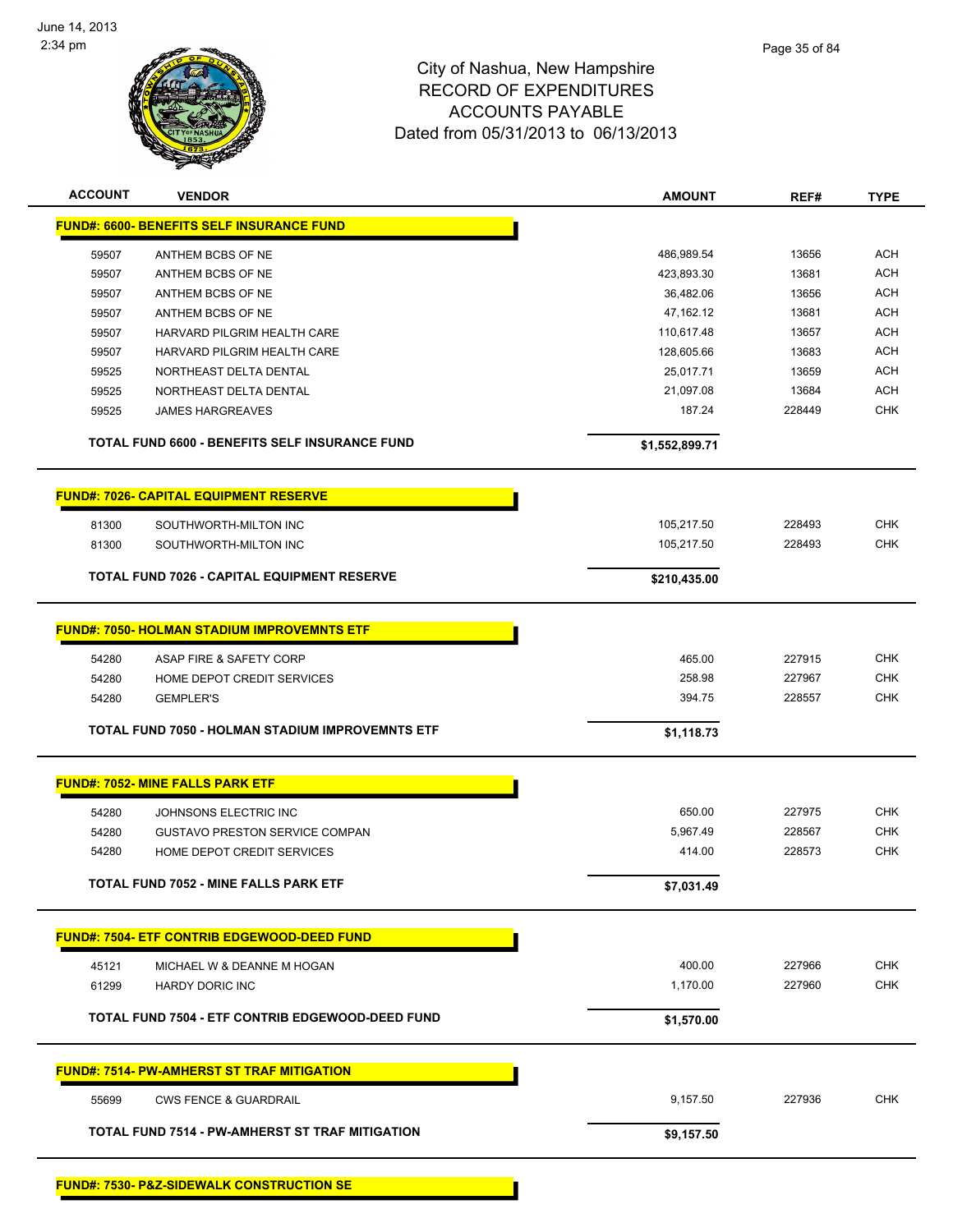

| <b>ACCOUNT</b> | <b>VENDOR</b>                                        | <b>AMOUNT</b> | REF#   | <b>TYPE</b> |
|----------------|------------------------------------------------------|---------------|--------|-------------|
|                | <b>FUND#: 7530- P&amp;Z-SIDEWALK CONSTRUCTION SE</b> |               |        |             |
| 54210          | GRANITE STATE CONCRETE CO INC                        | 9,617.50      | 227955 | <b>CHK</b>  |
| 54210          | GRANITE STATE CONCRETE CO INC                        | 8,709.00      | 228562 | <b>CHK</b>  |
|                | TOTAL FUND 7530 - P&Z-SIDEWALK CONSTRUCTION SE       | \$18,326.50   |        |             |
|                | <b>FUND#: 7534- LIBRARY-CHANDLER MEM LIB FUND</b>    |               |        |             |
| 54100          | <b>PSNH</b>                                          | 74.66         | 227891 | <b>CHK</b>  |
| 54114          | <b>HESS CORPORATION</b>                              | 322.83        | 227965 | <b>CHK</b>  |
|                | TOTAL FUND 7534 - LIBRARY-CHANDLER MEM LIB FUND      | \$397.49      |        |             |
|                | <b>FUND#: 7551- P&amp;R-SUMMERFUN</b>                |               |        |             |
| 55654          | AMERICAN LEGION BAND                                 | 600.00        | 227912 | <b>CHK</b>  |
| 61299          | <b>QUALITY PRESS INC</b>                             | 1,365.00      | 228646 | <b>CHK</b>  |
|                | <b>TOTAL FUND 7551 - P&amp;R-SUMMERFUN</b>           | \$1,965.00    |        |             |
|                |                                                      |               |        |             |
|                | <b>FUND#: 8007- EDGEWOOD CEMETERY PERP-CARE</b>      |               |        |             |
| 45121          | MICHAEL W & DEANNE M HOGAN                           | 1,600.00      | 227966 | <b>CHK</b>  |
|                | TOTAL FUND 8007 - EDGEWOOD CEMETERY PERP-CARE        | \$1,600.00    |        |             |
|                | <b>FUND#: 8050- LIBRARY-CHARLES ZYLONIS</b>          |               |        |             |
| 55650          | <b>SALLY GRIGAS</b>                                  | 4,000.00      | 228446 | <b>CHK</b>  |
|                | TOTAL FUND 8050 - LIBRARY-CHARLES ZYLONIS            | \$4,000.00    |        |             |
|                | <b>FUND#: 8063- LIBRARY-HENRY STEARNS FUND</b>       |               |        |             |
| 61807          | BAKER & TAYLOR, INC                                  | 1,645.71      | 227918 | <b>CHK</b>  |
| 61807          | <b>INGRAM LIBRARY SERVICES</b>                       | 122.23        | 227969 | <b>CHK</b>  |
| 61807          | BAKER & TAYLOR, INC                                  | 3,699.82      | 228516 | <b>CHK</b>  |
| 61807          | <b>INGRAM LIBRARY SERVICES</b>                       | 2,559.70      | 228578 | <b>CHK</b>  |
| 61814          | RANDOM HOUSE INC                                     | 445.50        | 228016 | <b>CHK</b>  |
|                | <b>TOTAL FUND 8063 - LIBRARY-HENRY STEARNS FUND</b>  | \$8,472.96    |        |             |
|                | <b>FUND#: 8618- OLLA HOLT DUNLAP AWARD</b>           |               |        |             |
| 68370          | <b>LAURA OSPINA</b>                                  | 15.00         | 227860 | <b>CHK</b>  |
|                | TOTAL FUND 8618 - OLLA HOLT DUNLAP AWARD             | \$15.00       |        |             |
|                | FUND#: 8638- NTC CULINARY ED SCHOLARSHIP             |               |        |             |
| 68370          | BRIANNA ENGLISH AND FRAMINGHAM                       | 2,500.00      | 228750 | <b>CHK</b>  |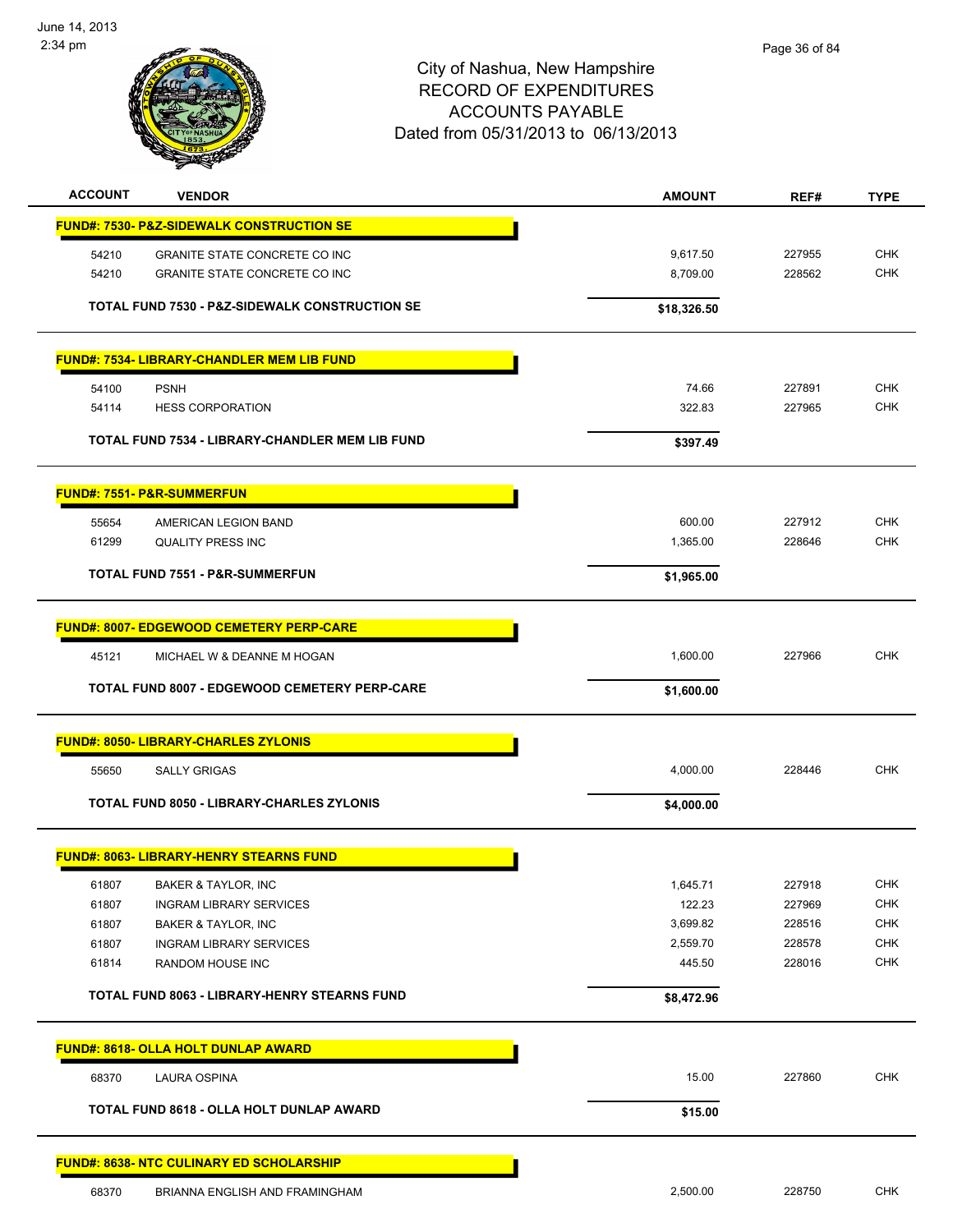| June 14, 2013<br>$2:34$ pm |               | City of Nashua, New Hampshire<br><b>RECORD OF EXPENDITURES</b><br><b>ACCOUNTS PAYABLE</b><br>Dated from 05/31/2013 to 06/13/2013 |               | Page 37 of 84 |             |
|----------------------------|---------------|----------------------------------------------------------------------------------------------------------------------------------|---------------|---------------|-------------|
| <b>ACCOUNT</b>             | <b>VENDOR</b> |                                                                                                                                  | <b>AMOUNT</b> | REF#          | <b>TYPE</b> |
|                            |               | <b>TOTAL FUND 8638 - NTC CULINARY ED SCHOLARSHIP</b>                                                                             | \$2,500.00    |               |             |

**Grand Total:**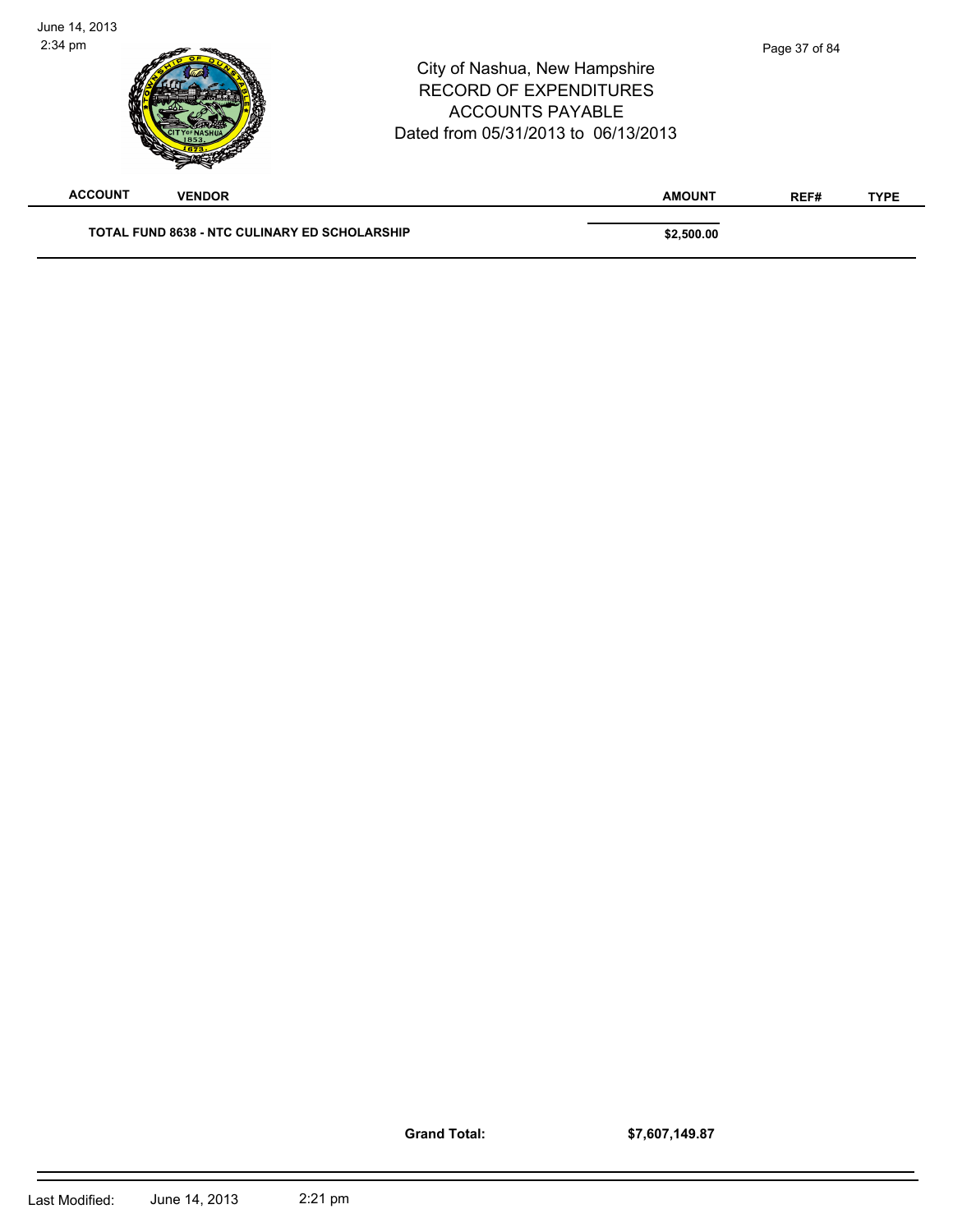

|     | <b>PAY DATE</b>                   | <b>ACCOUNT</b>                       | <b>DESCRIPTION</b>             | <b>AMOUNT</b> |
|-----|-----------------------------------|--------------------------------------|--------------------------------|---------------|
|     | <b>FUND#: 1000 - GENERAL FUND</b> |                                      |                                |               |
| 101 | <b>MAYOR</b>                      |                                      |                                |               |
|     | 6/6/13                            | 51100                                | ADMINISTRATIVE ASSISTANT I     | 129.36        |
|     | 6/6/13                            | 51100                                | CITIZEN SERVICES DIRECTOR      | 903.15        |
|     | 6/13/13                           | 51100                                | CITIZEN SERVICES DIRECTOR      | 903.15        |
|     | 6/6/13                            | 51100                                | EXECUTIVE SECRETARY AA         | 877.24        |
|     | 6/13/13                           | 51100                                | EXECUTIVE SECRETARY AA         | 877.27        |
|     | 6/6/13                            | 51100                                | HUNT BUILDING ADMINISTRATOR    | 401.15        |
|     | 6/13/13                           | 51100                                | HUNT BUILDING ADMINISTRATOR    | 401.15        |
|     | 6/6/13                            | 51100                                | RESOURCE COORDINATOR           | 565.55        |
|     | 6/13/13                           | 51100                                | RESOURCE COORDINATOR           | 565.56        |
|     | 6/6/13                            | 51200                                | <b>COMMUNICATIONS DIRECTOR</b> | 413.86        |
|     | 6/13/13                           | 51200                                | <b>COMMUNICATIONS DIRECTOR</b> | 413.87        |
|     | 6/6/13                            | 51500                                | <b>MAYOR</b>                   | 2,068.36      |
|     | 6/13/13                           | 51500                                | <b>MAYOR</b>                   | 2,068.36      |
|     | <b>TOTAL 101 - MAYOR</b>          |                                      |                                | \$10,588.03   |
| 102 | <b>BOARD OF ALDERMEN</b>          |                                      |                                |               |
|     | 6/6/13                            | 51100                                | ALDERMANIC LEGISLATION MANAGER | 1,324.89      |
|     | 6/13/13                           | 51100                                | ALDERMANIC LEGISLATION MANAGER | 1,324.89      |
|     | 6/13/13                           | 51500                                | <b>BOARD OF ALDERMEN</b>       | 18,750.00     |
|     |                                   | <b>TOTAL 102 - BOARD OF ALDERMEN</b> |                                | \$21,399.78   |
| 103 | <b>LEGAL</b>                      |                                      |                                |               |
|     | 6/6/13                            | 51100                                | ASSISTANT CORP COUNSEL         | 1,324.89      |
|     | 6/13/13                           | 51100                                | ASSISTANT CORP COUNSEL         | 1,324.88      |
|     | 6/6/13                            | 51100                                | DEPUTY CORPORATION COUNSEL     | 4,049.83      |
|     | 6/13/13                           | 51100                                | DEPUTY CORPORATION COUNSEL     | 4,049.83      |
|     | 6/6/13                            | 51100                                | <b>LEGAL ASSISTANT</b>         | 1,793.60      |
|     | 6/13/13                           | 51100                                | <b>LEGAL ASSISTANT</b>         | 1,793.61      |
|     | <b>TOTAL 103 - LEGAL</b>          |                                      |                                | \$14,336.64   |
| 105 | <b>CITI-STAT</b>                  |                                      |                                |               |
|     | 6/6/13                            | 51100                                | ADMINISTRATIVE ASSISTANT I     | 258.72        |
|     | 6/6/13                            | 51100                                | <b>DIRECTOR CITISTAT</b>       | 1,485.69      |
|     | 6/13/13                           | 51100                                | DIRECTOR CITISTAT              | 1,485.68      |
|     | 6/6/13                            | 51100                                | OPERATIONS ANALYST             | 690.85        |
|     | 6/13/13                           | 51100                                | OPERATIONS ANALYST             | 690.84        |
|     | <b>TOTAL 105 - CITI-STAT</b>      |                                      |                                | \$4,611.78    |
|     |                                   |                                      |                                |               |
| 107 | <b>CITY CLERK</b>                 | 51100                                | <b>CITY CLERK</b>              | 1,720.00      |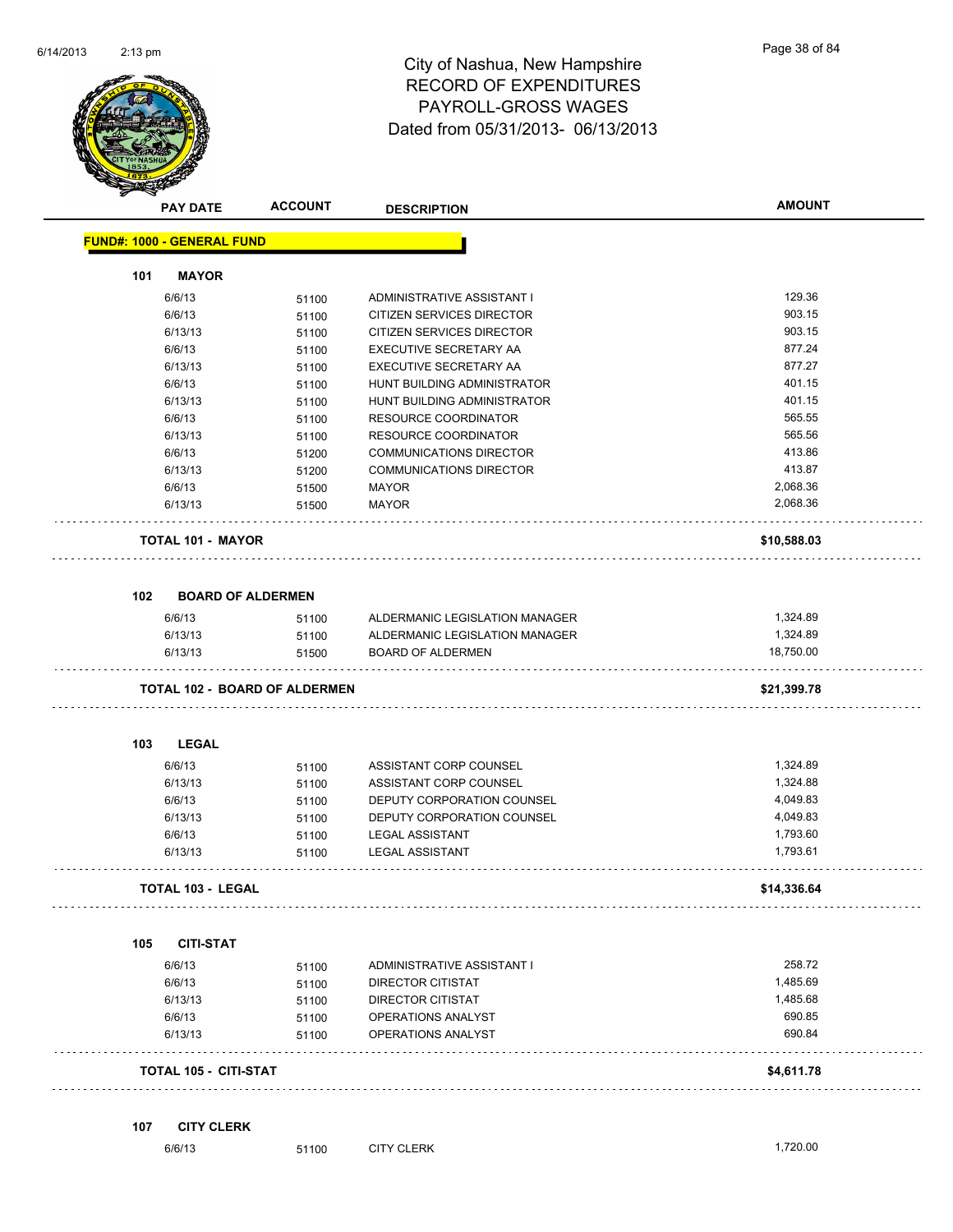

|     | <b>PAY DATE</b>                   | <b>ACCOUNT</b>                     | <b>DESCRIPTION</b>                                              | <b>AMOUNT</b>        |
|-----|-----------------------------------|------------------------------------|-----------------------------------------------------------------|----------------------|
|     | <b>FUND#: 1000 - GENERAL FUND</b> |                                    |                                                                 |                      |
| 107 | <b>CITY CLERK</b>                 |                                    |                                                                 |                      |
|     | 6/13/13                           | 51100                              | <b>CITY CLERK</b>                                               | 1,720.02             |
|     | 6/6/13                            | 51100                              | <b>CLERK VITAL RECORDS II</b>                                   | 2,048.11             |
|     | 6/13/13                           | 51100                              | <b>CLERK VITAL RECORDS II</b>                                   | 2,048.11             |
|     | 6/6/13                            | 51100                              | DEPUTY CITY CLERK                                               | 1,331.47             |
|     | 6/13/13                           | 51100                              | DEPUTY CITY CLERK                                               | 1,331.47             |
|     | 6/6/13                            | 51100                              | DEPUTY VOTER REG ASST CITY CLK                                  | 780.96               |
|     | 6/13/13                           | 51100                              | DEPUTY VOTER REG ASST CITY CLK                                  | 780.97               |
|     | <b>TOTAL 107 - CITY CLERK</b>     |                                    |                                                                 | \$11,761.11          |
| 111 | <b>HUMAN RESOURCES</b>            |                                    |                                                                 |                      |
|     | 6/6/13                            | 51100                              | <b>HR ANALYST</b>                                               | 985.56               |
|     | 6/13/13                           | 51100                              | <b>HR ANALYST</b>                                               | 985.56               |
|     | 6/6/13                            | 51100                              | HR SPEC                                                         | 809.99               |
|     | 6/13/13                           | 51100                              | HR SPEC                                                         | 809.98               |
|     | 6/6/13                            | 51100                              | HUMAN RESOURCES DIRECTOR                                        | 1,501.75             |
|     | 6/13/13                           | 51100                              | HUMAN RESOURCES DIRECTOR                                        | 1,501.75             |
|     | 6/6/13                            | 51200                              | HR GENERALIST PT                                                | 247.14               |
|     | 6/13/13                           | 51200                              | HR GENERALIST PT                                                | 247.13               |
|     |                                   | <b>TOTAL 111 - HUMAN RESOURCES</b> |                                                                 | \$7,088.86           |
|     |                                   |                                    |                                                                 |                      |
| 122 |                                   | <b>INFORMATION TECHNOLOGY</b>      |                                                                 |                      |
|     | 6/6/13                            | 51100                              | ADMIN ASSISTANT II                                              | 649.34               |
|     | 6/13/13                           | 51100                              | ADMIN ASSISTANT II                                              | 649.33               |
|     | 6/6/13                            | 51100                              | ERP SYSTEM ADMIN DBA                                            | 1,575.29             |
|     | 6/13/13                           | 51100                              | ERP SYSTEM ADMIN DBA                                            | 1,575.29             |
|     | 6/6/13                            | 51100                              | INTER INTRA APPL DEV PROJ LDR                                   | 1,533.60             |
|     | 6/13/13                           | 51100                              | INTER INTRA APPL DEV PROJ LDR                                   | 1,533.61             |
|     | 6/6/13                            | 51100                              | INTERNET INTRANET APPL DEV<br><b>INTERNET INTRANET APPL DEV</b> | 1,430.60<br>1,430.60 |
|     | 6/13/13<br>6/6/13                 | 51100                              | IT APPLICATIONS ANALYST                                         | 1,120.54             |
|     | 6/13/13                           | 51100                              | IT APPLICATIONS ANALYST                                         | 1,092.53             |
|     | 6/6/13                            | 51100<br>51100                     | IT DIVISION DIRECTOR                                            | 1,929.25             |
|     | 6/13/13                           | 51100                              | IT DIVISION DIRECTOR                                            | 1,929.25             |
|     | 6/6/13                            | 51100                              | IT INFRASTRUCTURE ANALYST                                       | 1,170.17             |
|     | 6/13/13                           | 51100                              | IT INFRASTRUCTURE ANALYST                                       | 1,170.17             |
|     | 6/6/13                            | 51100                              | IT INFRASTRUCTURE TEAM LEADER                                   | 1,674.50             |
|     | 6/13/13                           | 51100                              | IT INFRASTRUCTURE TEAM LEADER                                   | 1,674.48             |
|     | 6/6/13                            | 51100                              | SYSTEMS ADM DATABASE ADM                                        | 1,579.54             |
|     | 6/13/13                           | 51100                              | SYSTEMS ADM DATABASE ADM                                        | 1,579.53             |
|     | 6/6/13                            | 51100                              | TECHNICAL SPEC II NET SUPPORT                                   | 2,264.69             |
|     | 6/13/13                           | 51100                              | TECHNICAL SPEC II NET SUPPORT                                   | 2,264.69             |
|     | 6/6/13                            | 51100                              | TECHNICAL SPEC III                                              | 1,411.68             |
|     | 6/13/13                           | 51100                              | <b>TECHNICAL SPEC III</b>                                       | 1,411.69             |
|     | 6/6/13                            | 51100                              | <b>WEB DESIGNER</b>                                             | 618.01               |

6/13/13 51100 WEB DESIGNER 618.01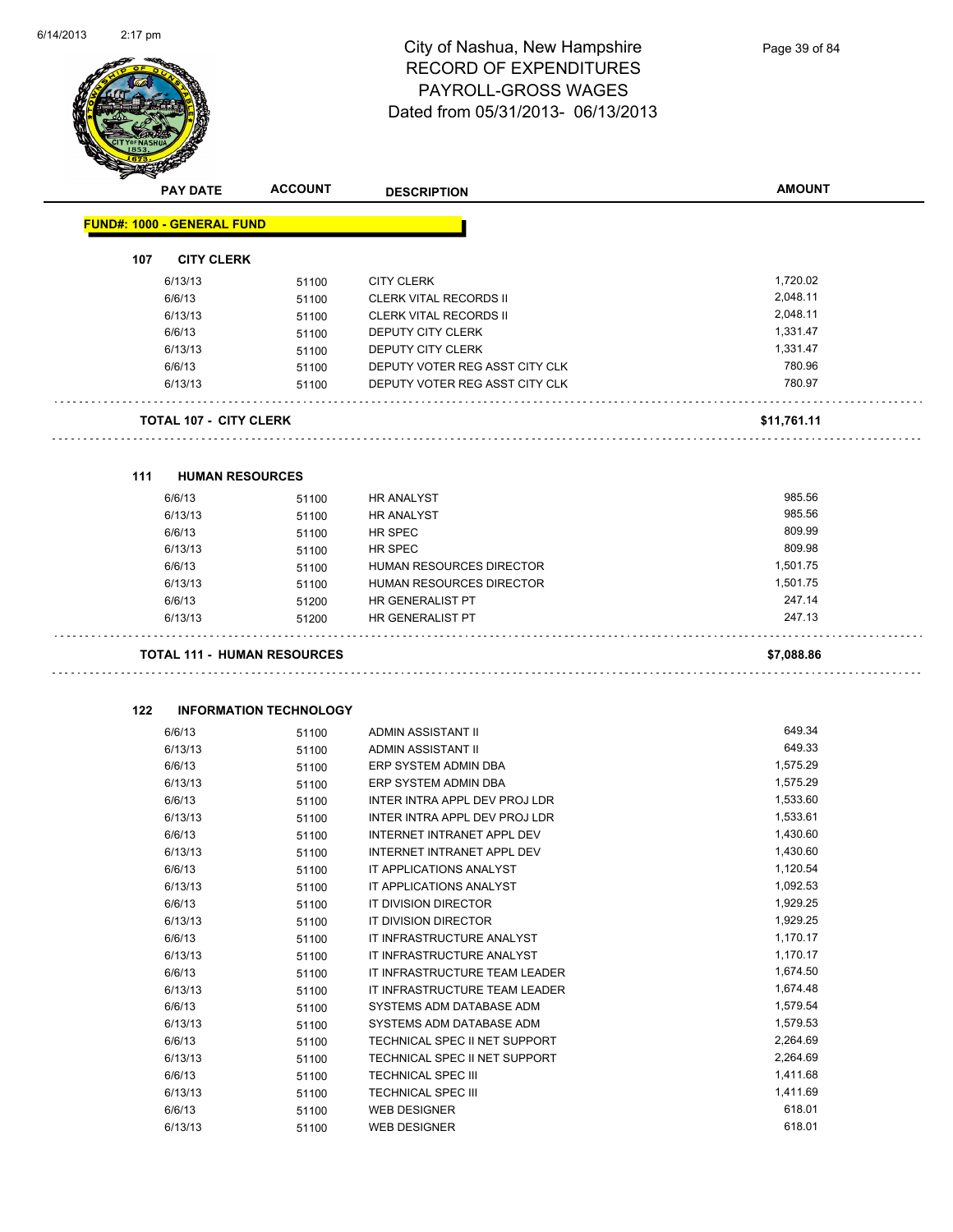

| <b>PAY DATE</b>                   | <b>ACCOUNT</b>                        | <b>DESCRIPTION</b>                | <b>AMOUNT</b> |
|-----------------------------------|---------------------------------------|-----------------------------------|---------------|
| <b>FUND#: 1000 - GENERAL FUND</b> |                                       |                                   |               |
|                                   |                                       |                                   |               |
|                                   | TOTAL 122 - INFORMATION TECHNOLOGY    |                                   | \$33,886.39   |
| 126                               | <b>FINANCIAL SERVICES</b>             |                                   |               |
| 6/6/13                            | 51100                                 | <b>ACCOUNTANT</b>                 | 876.55        |
| 6/13/13                           | 51100                                 | <b>ACCOUNTANT</b>                 | 876.55        |
| 6/6/13                            | 51100                                 | ACCOUNTING COMPLIANCE MGR         | 1,042.55      |
| 6/13/13                           | 51100                                 | ACCOUNTING COMPLIANCE MGR         | 1,042.55      |
| 6/6/13                            | 51100                                 | ACCOUNTS PAYABLE COORDINATOR      | 2,034.82      |
| 6/13/13                           | 51100                                 | ACCOUNTS PAYABLE COORDINATOR      | 2,034.82      |
| 6/6/13                            | 51100                                 | <b>ACCOUNTS PAYABLE SUPV</b>      | 903.15        |
| 6/13/13                           | 51100                                 | ACCOUNTS PAYABLE SUPV             | 903.15        |
| 6/6/13                            | 51100                                 | ADMINISTRATIVE ASSISTANT I        | 258.72        |
| 6/13/13                           | 51100                                 | ADMINISTRATIVE ASSISTANT I        | 646.79        |
| 6/6/13                            | 51100                                 | CFO COMPTROLLER                   | 1,941.85      |
| 6/13/13                           | 51100                                 | CFO COMPTROLLER                   | 1,941.86      |
| 6/6/13                            | 51100                                 | <b>COMPENSATION MANAGER</b>       | 1,489.36      |
| 6/13/13                           | 51100                                 | <b>COMPENSATION MANAGER</b>       | 1,489.36      |
| 6/6/13                            | 51100                                 | DEP TREASURER TAX COLLECTOR       | 1,045.15      |
| 6/13/13                           | 51100                                 | DEP TREASURER TAX COLLECTOR       | 1,045.14      |
| 6/6/13                            | 51100                                 | <b>FINANCE AND ADMIN MANAGER</b>  | 723.20        |
| 6/13/13                           | 51100                                 | FINANCE AND ADMIN MANAGER         | 723.20        |
| 6/6/13                            | 51100                                 | FINANCIAL MANAGER GENERAL GOVT    | 1,328.18      |
| 6/13/13                           | 51100                                 | FINANCIAL MANAGER GENERAL GOVT    | 1,328.18      |
| 6/6/13                            | 51100                                 | FINANCIAL SERVICES COORDINATOR    | 909.84        |
| 6/13/13                           | 51100                                 | FINANCIAL SERVICES COORDINATOR    | 909.84        |
| 6/6/13                            | 51100                                 | <b>MOTOR VEHICLE COORDINATOR</b>  | 646.79        |
| 6/13/13                           | 51100                                 | <b>MOTOR VEHICLE COORDINATOR</b>  | 646.79        |
| 6/6/13                            | 51100                                 | MV CLERK II REGISTRATION          | 632.00        |
| 6/13/13                           | 51100                                 | MV CLERK II REGISTRATION          | 632.00        |
| 6/6/13                            | 51100                                 | PAYROLL ANALYST II                | 1,746.69      |
| 6/13/13                           | 51100                                 | PAYROLL ANALYST II                | 1,746.69      |
| 6/6/13                            | 51100                                 | REVENUE ACCOUNTS SPEC             | 808.65        |
| 6/13/13                           | 51100                                 | REVENUE ACCOUNTS SPEC             | 808.65        |
| 6/6/13                            | 51100                                 | <b>REVENUE COORDINATOR</b>        | 1,020.46      |
| 6/13/13                           | 51100                                 | REVENUE COORDINATOR               | 1,020.46      |
| 6/6/13                            | 51100                                 | SENIOR FINANCIAL ANALYST          | 1,078.17      |
| 6/13/13                           | 51100                                 | SENIOR FINANCIAL ANALYST          | 1,078.17      |
| 6/6/13                            | 51100                                 | <b>SUPV VEHICLE REGISTRATION</b>  | 985.56        |
| 6/13/13                           | 51100                                 | <b>SUPV VEHICLE REGISTRATION</b>  | 985.56        |
| 6/6/13                            | 51100                                 | TREASURER TAX COLLECTOR           | 1,720.02      |
| 6/13/13                           | 51100                                 | TREASURER TAX COLLECTOR           | 1,720.02      |
| 6/6/13                            | 51100                                 | <b>VEHICLE REGISTRATION CLERK</b> | 1,086.16      |
| 6/13/13                           | 51100                                 | <b>VEHICLE REGISTRATION CLERK</b> | 1,086.16      |
| 6/13/13                           | 51200                                 | <b>ACCOUNTING TEMP</b>            | 860.00        |
| 6/6/13                            | 51300                                 | OVERTIME-REGULAR                  | 280.22        |
| 6/13/13                           | 51300                                 | <b>OVERTIME-REGULAR</b>           | 201.07        |
|                                   | <b>TOTAL 126 - FINANCIAL SERVICES</b> |                                   | \$46,285.10   |

. . . . . . . . . . . . .

Page 40 of 84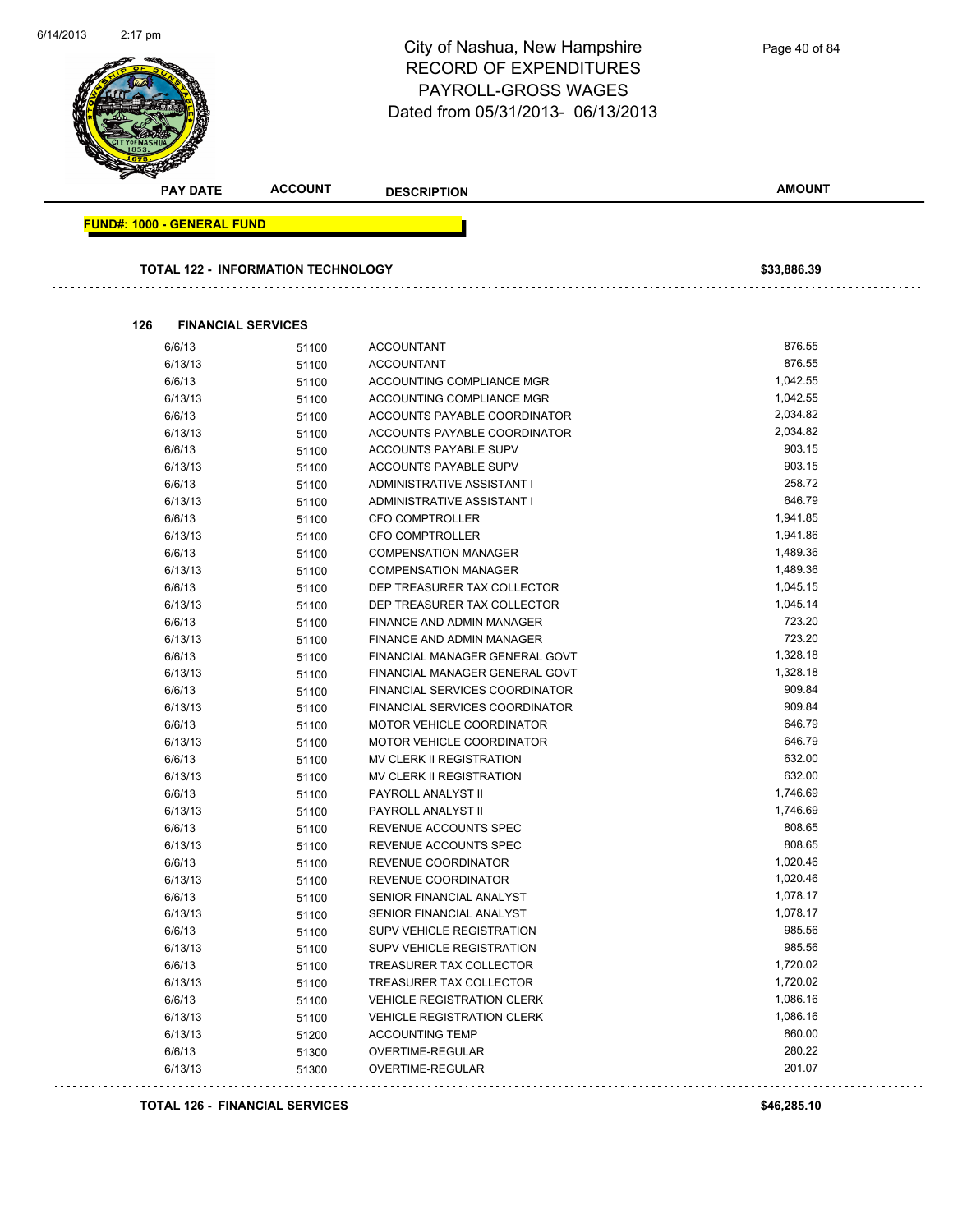

|     | <b>PAY DATE</b>                   | <b>ACCOUNT</b> | <b>DESCRIPTION</b>           | <b>AMOUNT</b> |
|-----|-----------------------------------|----------------|------------------------------|---------------|
|     | FUND#: 1000 - GENERAL FUND        |                |                              |               |
| 129 | <b>CITY BUILDINGS</b>             |                |                              |               |
|     | 6/6/13                            | 51100          | <b>BUILDING MANAGER</b>      | 766.05        |
|     | 6/13/13                           | 51100          | <b>BUILDING MANAGER</b>      | 766.04        |
|     | 6/6/13                            | 51100          | <b>CUSTODIAN I</b>           | 1,144.95      |
|     | 6/13/13                           | 51100          | <b>CUSTODIAN I</b>           | 1,144.95      |
|     | 6/6/13                            | 51100          | <b>MAINTENANCE SPEC</b>      | 650.80        |
|     | 6/13/13                           | 51100          | MAINTENANCE SPEC             | 650.81        |
|     | 6/6/13                            | 51200          | <b>CUSTODIAN I</b>           | 301.34        |
|     | 6/13/13                           | 51200          | <b>CUSTODIAN I</b>           | 301.34        |
|     | <b>TOTAL 129 - CITY BUILDINGS</b> |                |                              | \$5,726.28    |
| 130 | <b>PURCHASING</b>                 |                |                              |               |
|     | 6/6/13                            | 51100          | PRINTING TECH MAIL DIST      | 953.24        |
|     | 6/13/13                           | 51100          | PRINTING TECH MAIL DIST      | 953.24        |
|     | 6/6/13                            | 51100          | PURCHASING AGENT I           | 646.79        |
|     | 6/13/13                           | 51100          | PURCHASING AGENT I           | 646.79        |
|     | 6/6/13                            | 51100          | PURCHASING AGENT II          | 1,000.42      |
|     | 6/13/13                           | 51100          | PURCHASING AGENT II          | 1,000.42      |
|     | 6/6/13                            | 51100          | PURCHASING MANAGER           | 1,324.89      |
|     | 6/13/13                           | 51100          | PURCHASING MANAGER           | 1,324.88      |
|     | 6/13/13                           | 51300          | OVERTIME-REGULAR             | 48.51         |
|     | <b>TOTAL 130 - PURCHASING</b>     |                |                              | \$7,899.18    |
| 131 | <b>HUNT BUILDING</b>              |                |                              |               |
|     | 6/6/13                            | 51100          | HUNT BUILDING ADMINISTRATOR  | 285.52        |
|     | 6/13/13                           | 51100          | HUNT BUILDING ADMINISTRATOR  | 285.52        |
|     |                                   |                |                              |               |
|     | <b>TOTAL 131 - HUNT BUILDING</b>  |                |                              | \$571.04      |
| 132 | <b>ASSESSING</b>                  |                |                              |               |
|     | 6/6/13                            | 51100          | <b>APPRAISER I</b>           | 855.64        |
|     | 6/13/13                           | 51100          | <b>APPRAISER I</b>           | 855.63        |
|     | 6/6/13                            | 51100          | <b>APPRAISER II</b>          | 1,000.42      |
|     | 6/13/13                           | 51100          | <b>APPRAISER II</b>          | 1,000.41      |
|     | 6/6/13                            | 51100          | <b>APPRAISER III</b>         | 1,139.66      |
|     | 6/13/13                           | 51100          | <b>APPRAISER III</b>         | 1,139.67      |
|     | 6/6/13                            | 51100          | ASSESSING ADMIN SPEC II CSR  | 682.29        |
|     | 6/13/13                           | 51100          | ASSESSING ADMIN SPEC II CSR  | 682.29        |
|     | 6/6/13                            | 51100          | ASSESSING ADMIN SPEC III CSR | 871.34        |
|     | 6/13/13                           | 51100          | ASSESSING ADMIN SPEC III CSR | 871.34        |
|     | 6/6/13                            | 51100          | CHIEF ASSESSOR GIS MANAGER   | 2,030.56      |
|     | 6/13/13                           | 51100          | CHIEF ASSESSOR GIS MANAGER   | 2,030.57      |
|     | 6/6/13                            | 51100          | DEPARTMENT COORDINATOR       | 827.49        |

6/13/13 51100 DEPARTMENT COORDINATOR 827.48 6/6/13 51100 DEPUTY MANAGER APPRAISER IV 3/408.19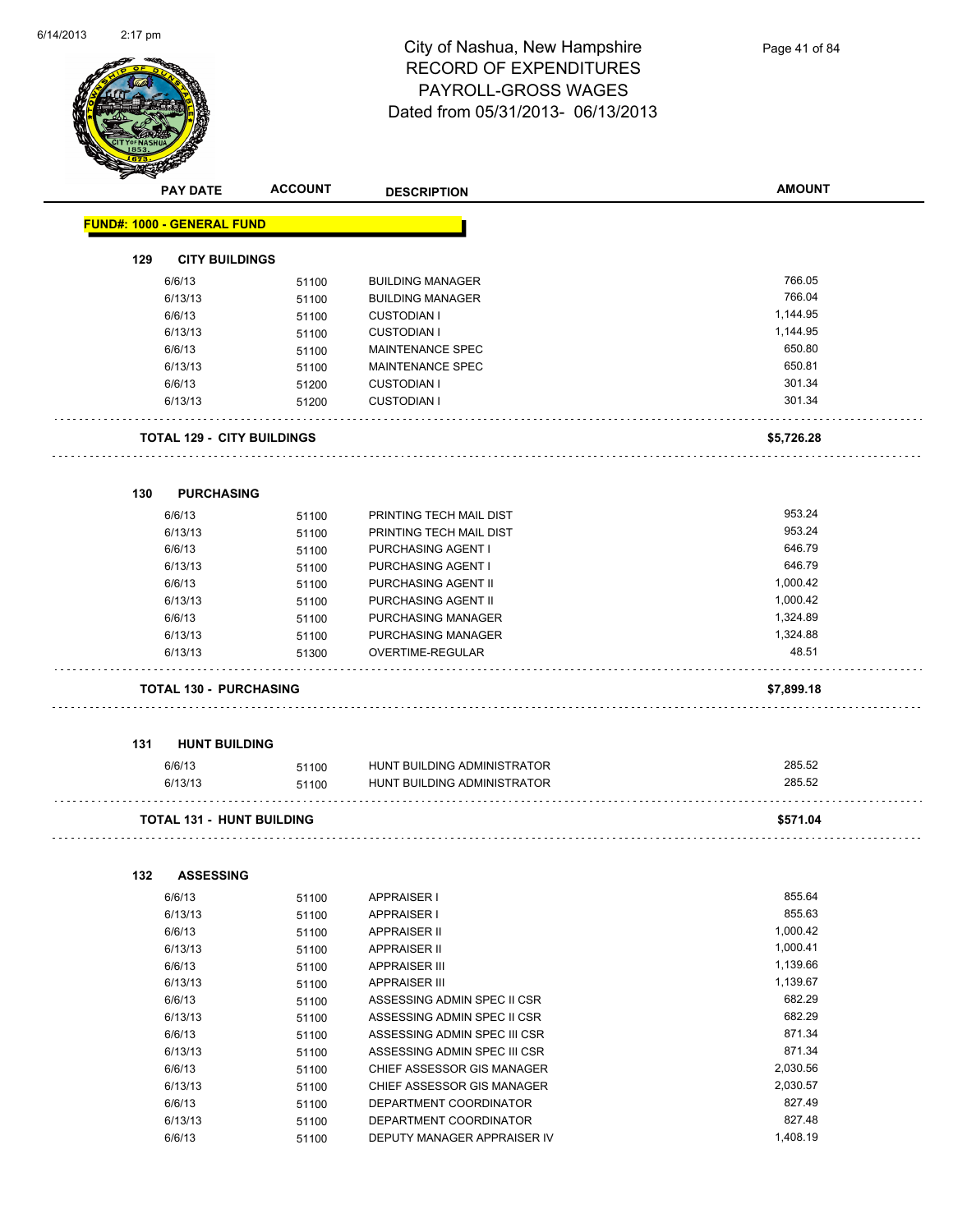| 6/14/2013 | $2:17$ pm |                                   |                                      | City of Nashua, New Hampshire<br><b>RECORD OF EXPENDITURES</b><br>PAYROLL-GROSS WAGES<br>Dated from 05/31/2013-06/13/2013 | Page 42 of 84        |
|-----------|-----------|-----------------------------------|--------------------------------------|---------------------------------------------------------------------------------------------------------------------------|----------------------|
|           |           | <b>PAY DATE</b>                   | <b>ACCOUNT</b>                       | <b>DESCRIPTION</b>                                                                                                        | <b>AMOUNT</b>        |
|           |           | <b>FUND#: 1000 - GENERAL FUND</b> |                                      |                                                                                                                           |                      |
|           | 132       | <b>ASSESSING</b>                  |                                      |                                                                                                                           |                      |
|           |           | 6/13/13                           | 51100                                | DEPUTY MANAGER APPRAISER IV                                                                                               | 1,408.18             |
|           |           | <b>TOTAL 132 - ASSESSING</b>      |                                      |                                                                                                                           | \$17,631.16          |
|           |           |                                   |                                      |                                                                                                                           |                      |
|           | 134       | <b>GIS</b>                        |                                      |                                                                                                                           |                      |
|           |           | 6/6/13                            | 51100                                | <b>GIS TECHNICIAN II</b>                                                                                                  | 1,021.46             |
|           |           | 6/13/13                           | 51100                                | <b>GIS TECHNICIAN II</b>                                                                                                  | 1,021.46             |
|           |           | TOTAL 134 - GIS                   |                                      |                                                                                                                           | \$2,042.92           |
|           |           |                                   |                                      |                                                                                                                           |                      |
|           | 140       | <b>PINEWOOD CEMETERY</b>          |                                      |                                                                                                                           |                      |
|           |           | 6/6/13                            | 51400                                | WAGES TEMP-SEASONAL                                                                                                       | 1,100.00             |
|           |           | 6/13/13                           | 51400                                | WAGES TEMP-SEASONAL                                                                                                       | 101.42               |
|           |           |                                   | <b>TOTAL 140 - PINEWOOD CEMETERY</b> |                                                                                                                           | \$1,201.42           |
|           | 142       | <b>WOODLAWN CEMETERY</b>          |                                      |                                                                                                                           |                      |
|           |           | 6/6/13                            |                                      | <b>GROUNDSKEEPER CEMETERY</b>                                                                                             | 1,228.44             |
|           |           | 6/13/13                           | 51100<br>51100                       | <b>GROUNDSKEEPER CEMETERY</b>                                                                                             | 1,167.02             |
|           |           | 6/6/13                            | 51100                                | SUPERINTENDENT CEMETERY I                                                                                                 | 985.56               |
|           |           | 6/13/13                           | 51100                                | SUPERINTENDENT CEMETERY I                                                                                                 | 985.56               |
|           |           | 6/6/13                            | 51300                                | OVERTIME-REGULAR                                                                                                          | 69.10                |
|           |           | 6/13/13                           | 51400                                | WAGES TEMP-SEASONAL                                                                                                       | 1,080.00             |
|           |           |                                   | <b>TOTAL 142 - WOODLAWN CEMETERY</b> |                                                                                                                           | \$5,515.68           |
|           |           |                                   |                                      |                                                                                                                           |                      |
|           | 144       | <b>EDGEWOOD CEMETERY</b>          |                                      |                                                                                                                           |                      |
|           |           | 6/6/13                            | 51100                                | <b>GROUNDSKEEPER CEMETERY</b>                                                                                             | 1,062.79             |
|           |           | 6/13/13                           | 51100                                | <b>GROUNDSKEEPER CEMETERY</b>                                                                                             | 1,062.78             |
|           |           | 6/6/13                            | 51100                                | SUBFOREMAN CEMETERY                                                                                                       | 766.05               |
|           |           | 6/13/13                           | 51100                                | SUBFOREMAN CEMETERY                                                                                                       | 766.04               |
|           |           | 6/6/13                            | 51100                                | SUPERINTENDENT CEMETERY II                                                                                                | 1,099.36             |
|           |           | 6/13/13                           | 51100                                | SUPERINTENDENT CEMETERY II                                                                                                | 2,691.37             |
|           |           | 6/6/13                            | 51300                                | OVERTIME-REGULAR                                                                                                          | 86.72                |
|           |           | 6/13/13                           | 51300                                | OVERTIME-REGULAR                                                                                                          | 61.57                |
|           |           | 6/6/13<br>6/13/13                 | 51400<br>51400                       | WAGES TEMP-SEASONAL<br>WAGES TEMP-SEASONAL                                                                                | 1,600.00<br>2,000.00 |
|           |           |                                   |                                      |                                                                                                                           |                      |
|           |           |                                   | <b>TOTAL 144 - EDGEWOOD CEMETERY</b> |                                                                                                                           | \$11,196.68          |
|           | 150       | <b>POLICE</b>                     |                                      |                                                                                                                           |                      |
|           |           | 6/6/13                            | 51100                                | <b>1ST YEAR OFFICERS</b>                                                                                                  | 10,227.80            |
|           |           | 6/13/13                           | 51100                                | 1ST YEAR OFFICERS                                                                                                         | 11,715.48            |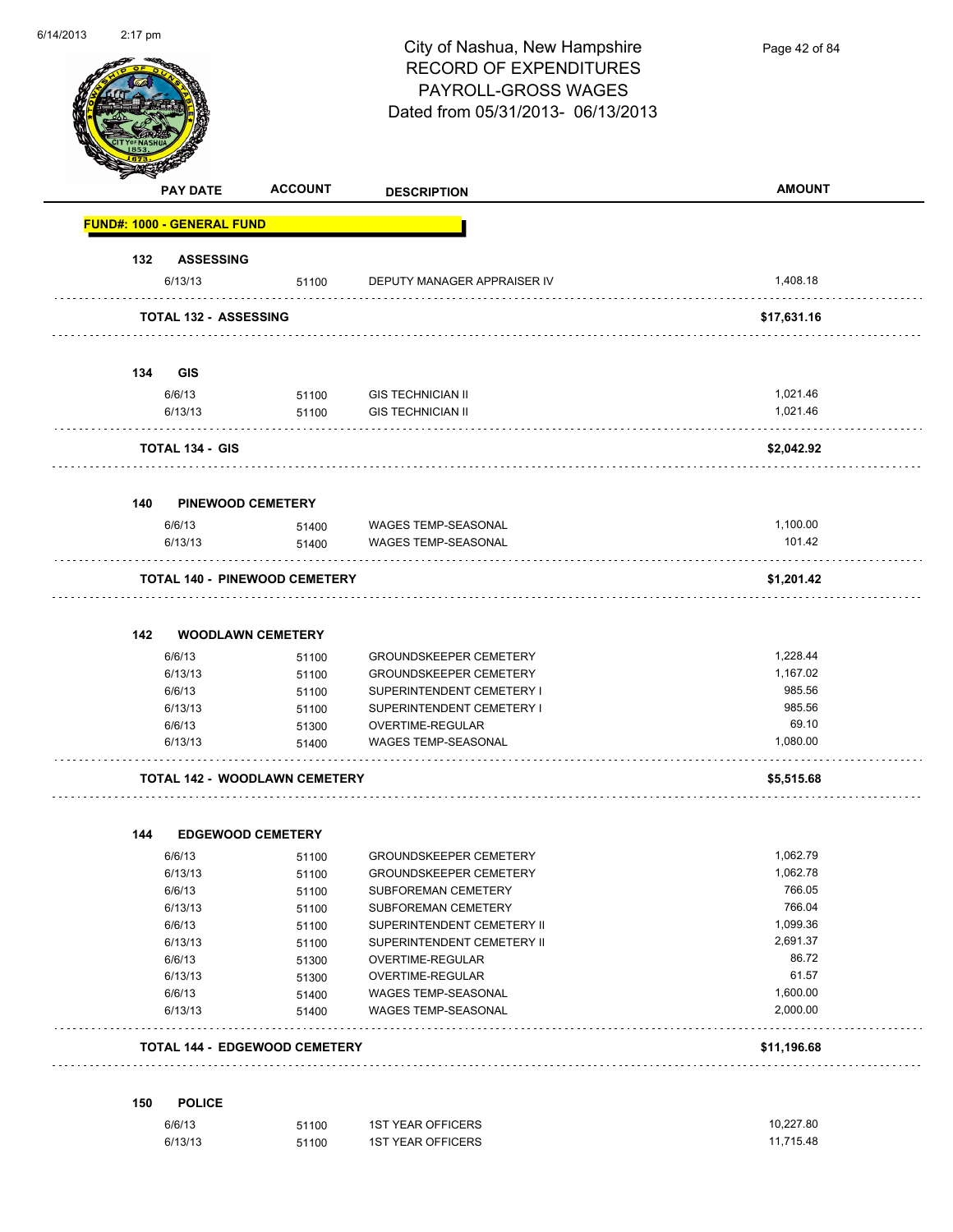

|     | <b>PAY DATE</b>                   | <b>ACCOUNT</b> | <b>DESCRIPTION</b>                | <b>AMOUNT</b> |
|-----|-----------------------------------|----------------|-----------------------------------|---------------|
|     | <b>FUND#: 1000 - GENERAL FUND</b> |                |                                   |               |
|     |                                   |                |                                   |               |
| 150 | <b>POLICE</b>                     |                |                                   |               |
|     | 6/6/13                            | 51100          | 1ST YR OFFICERS CERTIFIED SPEC    | 2,915.26      |
|     | 6/13/13                           | 51100          | 1ST YR OFFICERS CERTIFIED SPEC    | 2,915.26      |
|     | 6/6/13                            | 51100          | <b>ACCOUNT CLERK III</b>          | 1,968.14      |
|     | 6/13/13                           | 51100          | <b>ACCOUNT CLERK III</b>          | 7,182.73      |
|     | 6/6/13                            | 51100          | ADMINISTRATIVE PROJECT SPEC       | 1,177.19      |
|     | 6/13/13                           | 51100          | ADMINISTRATIVE PROJECT SPEC       | 1,177.18      |
|     | 6/6/13                            | 51100          | ANIMAL CONTROL OFFICER            | 891.40        |
|     | 6/13/13                           | 51100          | ANIMAL CONTROL OFFICER            | 891.40        |
|     | 6/6/13                            | 51100          | AUTO MECHANIC 1ST CLASS           | 740.39        |
|     | 6/13/13                           | 51100          | AUTO MECHANIC 1ST CLASS           | 2,597.02      |
|     | 6/6/13                            | 51100          | AUTO MECHANIC 2ND CLASS           | 735.61        |
|     | 6/13/13                           | 51100          | AUTO MECHANIC 2ND CLASS           | 2,771.01      |
|     | 6/6/13                            | 51100          | <b>BUILDING MAINTENANCE SUPV</b>  | 922.04        |
|     | 6/13/13                           | 51100          | <b>BUILDING MAINTENANCE SUPV</b>  | 922.04        |
|     | 6/6/13                            | 51100          | <b>CAPTAIN</b>                    | 13,650.14     |
|     | 6/13/13                           | 51100          | <b>CAPTAIN</b>                    | 13,650.13     |
|     | 6/6/13                            | 51100          | CHIEF OF POLICE                   | 2,402.67      |
|     | 6/13/13                           | 51100          | CHIEF OF POLICE                   | 2,402.67      |
|     | 6/6/13                            | 51100          | COMM TECH ALL DESIGNATIONS        | 8,481.65      |
|     | 6/13/13                           | 51100          | <b>COMM TECH ALL DESIGNATIONS</b> | 8,481.65      |
|     | 6/6/13                            | 51100          | COMMUNITY POLICE COORD CEMD       | 971.21        |
|     | 6/13/13                           | 51100          | COMMUNITY POLICE COORD CEMD       | 1,456.82      |
|     | 6/6/13                            | 51100          | <b>CRIME ANALYST</b>              | 1,158.79      |
|     | 6/13/13                           | 51100          | <b>CRIME ANALYST</b>              | 2,991.77      |
|     | 6/6/13                            | 51100          | <b>CUSTODIAN II</b>               | 2,047.25      |
|     | 6/13/13                           | 51100          | <b>CUSTODIAN II</b>               | 2,876.61      |
|     | 6/6/13                            | 51100          | <b>CUSTODIAN III</b>              | 1,349.54      |
|     | 6/13/13                           | 51100          | <b>CUSTODIAN III</b>              | 4,868.23      |
|     | 6/6/13                            | 51100          | DEPUTY CHIEF OF POLICE            | 4,354.52      |
|     | 6/13/13                           | 51100          | DEPUTY CHIEF OF POLICE            | 4,354.52      |
|     | 6/6/13                            | 51100          | DETENTION SPEC                    | 776.25        |
|     | 6/13/13                           | 51100          | DETENTION SPEC                    | 2,982.45      |
|     | 6/6/13                            | 51100          | DISPATCHERS ALL DESIGNATIONS      | 6,634.95      |
|     | 6/13/13                           | 51100          | DISPATCHERS ALL DESIGNATIONS      | 6,634.95      |
|     | 6/6/13                            | 51100          | FLEET MAINTENANCE ASST SUPV       | 863.25        |
|     | 6/13/13                           | 51100          | FLEET MAINTENANCE ASST SUPV       | 863.25        |
|     | 6/6/13                            | 51100          | IT SYSTEM SUPPORT SPEC            | 949.26        |
|     | 6/13/13                           | 51100          | IT SYSTEM SUPPORT SPEC            | 949.27        |
|     | 6/6/13                            | 51100          | <b>LEGAL SECRETARY</b>            | 193.88        |
|     | 6/13/13                           | 51100          | <b>LEGAL SECRETARY</b>            | 1,664.91      |
|     | 6/6/13                            | 51100          | LIEUTENANT                        | 14,485.34     |
|     | 6/13/13                           | 51100          | LIEUTENANT                        | 14,485.36     |
|     | 6/6/13                            | 51100          | NPD BUSINESS COORDINATOR          | 922.04        |
|     | 6/13/13                           | 51100          | NPD BUSINESS COORDINATOR          | 922.04        |
|     | 6/6/13                            | 51100          | NPD BUSINESS MANAGER              | 1,626.11      |
|     | 6/13/13                           | 51100          | NPD BUSINESS MANAGER              | 1,626.12      |
|     | 6/6/13                            | 51100          | PARALEGAL                         | 884.57        |
|     | 6/13/13                           | 51100          | PARALEGAL                         | 3,220.83      |
|     | 6/6/13                            | 51100          | PATROLMAN ALL RANKS               | 141,978.73    |
|     | 6/13/13                           | 51100          | PATROLMAN ALL RANKS               | 140,890.90    |
|     | 6/6/13                            | 51100          | POLICE ATTORNEY                   | 1,496.61      |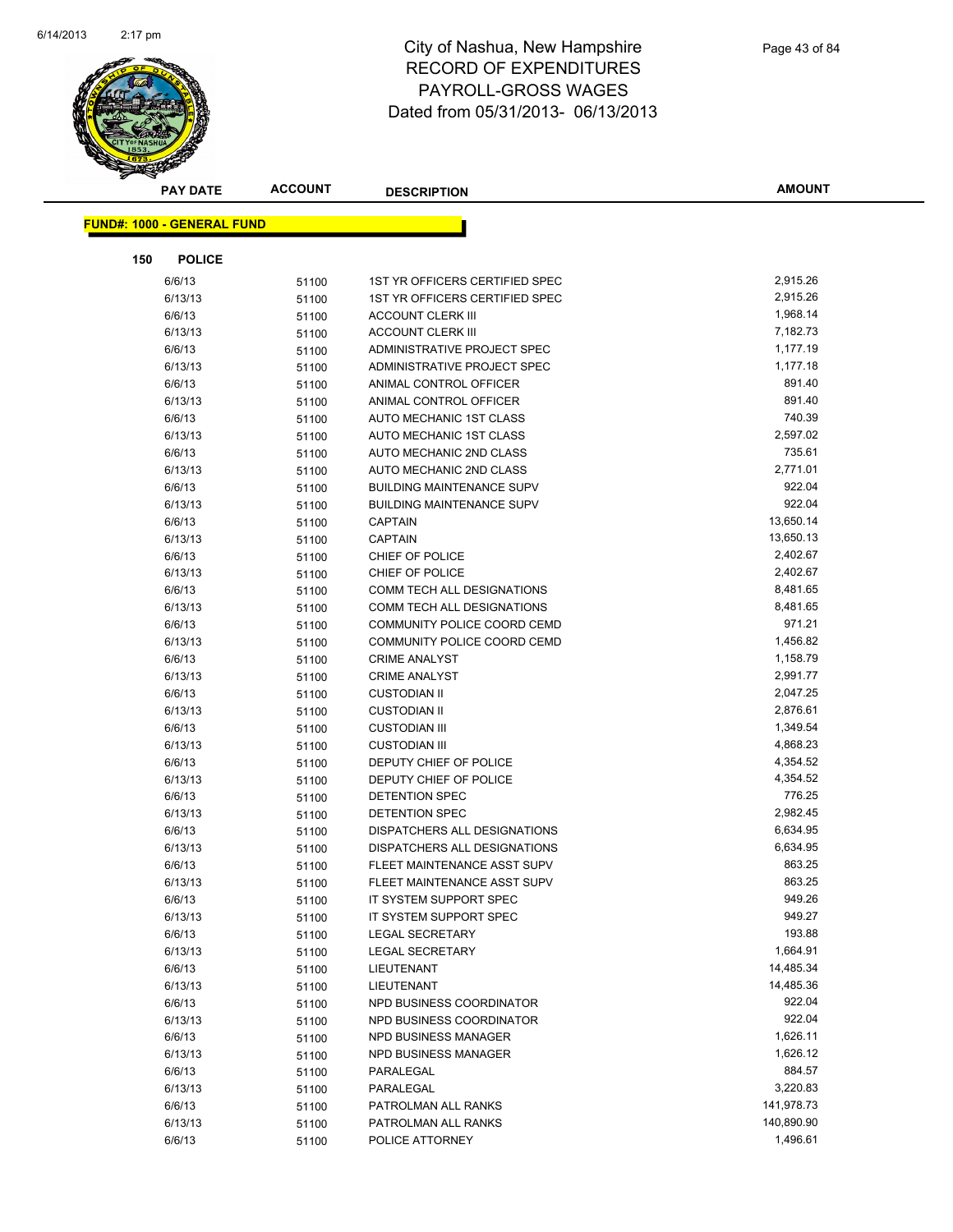

|                                   | <b>PAY DATE</b>           | <b>ACCOUNT</b> | <b>DESCRIPTION</b>                     | <b>AMOUNT</b> |
|-----------------------------------|---------------------------|----------------|----------------------------------------|---------------|
| <b>FUND#: 1000 - GENERAL FUND</b> |                           |                |                                        |               |
|                                   |                           |                |                                        |               |
| 150                               | <b>POLICE</b>             |                |                                        |               |
| 6/13/13                           |                           | 51100          | POLICE ATTORNEY                        | 1,496.62      |
| 6/6/13                            |                           | 51100          | <b>RECORDS MANAGER</b>                 | 1,178.65      |
| 6/13/13                           |                           | 51100          | <b>RECORDS MANAGER</b>                 | 1,178.65      |
| 6/6/13                            |                           | 51100          | <b>RECORDS TECHNICIAN I</b>            | 2,329.17      |
| 6/13/13                           |                           | 51100          | <b>RECORDS TECHNICIAN I</b>            | 8,312.14      |
| 6/6/13                            |                           | 51100          | RECORDS TECHNICIAN II                  | 1,526.03      |
| 6/13/13                           |                           | 51100          | RECORDS TECHNICIAN II                  | 5,596.62      |
| 6/6/13                            |                           | 51100          | SEC DOMESTIC VIOLENCE UNIT             | 643.00        |
| 6/13/13                           |                           | 51100          | SEC DOMESTIC VIOLENCE UNIT             | 2,476.21      |
| 6/6/13                            |                           | 51100          | SECRETARIAL SUPV DET BUREAU            | 846.15        |
| 6/13/13                           |                           | 51100          | SECRETARIAL SUPV DET BUREAU            | 846.15        |
| 6/6/13                            |                           | 51100          | <b>SECRETARY III</b>                   | 2,713.46      |
| 6/13/13                           |                           | 51100          | <b>SECRETARY III</b>                   | 11,293.85     |
| 6/6/13                            |                           | 51100          | <b>SECRETARY V</b>                     | 3,062.09      |
| 6/13/13                           |                           | 51100          | <b>SECRETARY V</b>                     | 11,202.96     |
| 6/6/13                            |                           | 51100          | <b>SERGEANT</b>                        | 35,376.25     |
| 6/13/13                           |                           | 51100          | <b>SERGEANT</b>                        | 34,187.12     |
| 6/6/13                            |                           | 51100          | SUPV POLICE FLEET                      | 1,171.17      |
| 6/13/13                           |                           | 51100          | <b>SUPV POLICE FLEET</b>               | 1,171.17      |
| 6/6/13                            |                           | 51200          | <b>ACCREDITATION MANAGER</b>           | 984.98        |
| 6/13/13                           |                           | 51200          | <b>ACCREDITATION MANAGER</b>           | 2,369.29      |
| 6/6/13                            |                           | 51200          | <b>DETENTION SPEC</b>                  | 666.40        |
| 6/13/13                           |                           | 51200          | <b>DETENTION SPEC</b>                  | 2,099.68      |
| 6/6/13                            |                           | 51200          | FILE CLERK PT                          | 266.52        |
| 6/13/13                           |                           | 51200          | FILE CLERK PT                          | 1,108.71      |
| 6/6/13                            |                           | 51200          | POLICE ATTORNEY PT                     | 1,158.52      |
| 6/13/13                           |                           | 51200          | POLICE ATTORNEY PT                     | 1,158.52      |
| 6/6/13                            |                           | 51200          | PRISONER TRANSPORT OFFICER             | 725.99        |
| 6/13/13                           |                           | 51200          | PRISONER TRANSPORT OFFICER             | 725.99        |
| 6/6/13                            |                           | 51300          | OVERTIME-REGULAR                       | 7,555.76      |
| 6/13/13                           |                           | 51300          | OVERTIME-REGULAR                       | 3,112.55      |
| 6/6/13                            |                           | 51315          | <b>OVERTIME-WITNESS</b>                | 3,708.01      |
| 6/13/13                           |                           | 51315          | <b>OVERTIME-WITNESS</b>                | 3,089.13      |
| 6/6/13                            |                           | 51322          | OVERTIME-INVESTIGATIVE                 | 3,581.98      |
| 6/13/13                           |                           | 51322          | <b>OVERTIME-INVESTIGATIVE</b>          | 2,819.05      |
| 6/6/13                            |                           | 51330          | OVERTIME-COVERAGE                      | 1,485.46      |
| 6/13/13                           |                           | 51330          | OVERTIME-COVERAGE                      | 2,884.88      |
| 6/6/13                            |                           | 51412          | <b>WAGES PER DIEM</b>                  | 1,463.92      |
| 6/13/13                           |                           | 51412          | <b>WAGES PER DIEM</b>                  | 1,099.80      |
| 6/13/13                           |                           | 51600          | LONGEVITY                              | 33.33         |
| 6/6/13                            |                           | 51628          | <b>EXTRA HOLIDAY</b>                   | 48,572.13     |
| 6/13/13                           |                           | 51750          | <b>RETIREMENT &amp; SEPARATION PAY</b> | 41,336.28     |
|                                   | <b>TOTAL 150 - POLICE</b> |                |                                        | \$728,913.53  |

| 152<br>v | IRE<br>г |  |
|----------|----------|--|

 $\sim$ 

| 6/6/13  | 51100 | ADMINISTRATIVE ASSISTANT II | 1.549.83 |
|---------|-------|-----------------------------|----------|
| 6/13/13 | 51100 | ADMINISTRATIVE ASSISTANT II | 2.152.40 |
| 6/6/13  | 51100 | ASST FIRE CHIEF             | 1.986.69 |
| 6/13/13 | 51100 | ASST FIRE CHIEF             | 1.986.69 |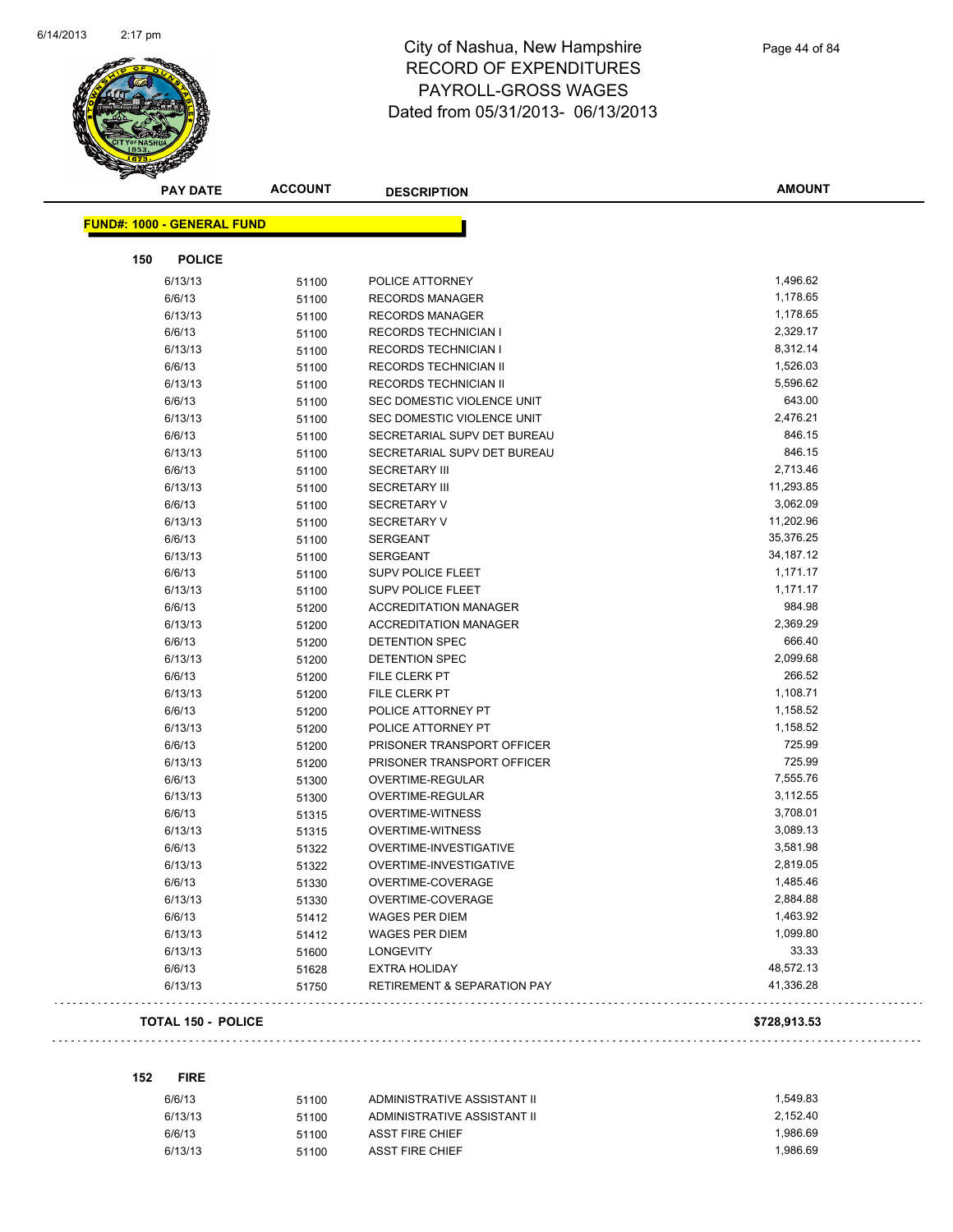

|                                   | <b>PAY DATE</b> | <b>ACCOUNT</b> | <b>DESCRIPTION</b>                     | <b>AMOUNT</b> |
|-----------------------------------|-----------------|----------------|----------------------------------------|---------------|
| <b>FUND#: 1000 - GENERAL FUND</b> |                 |                |                                        |               |
|                                   |                 |                |                                        |               |
| 152                               | <b>FIRE</b>     |                |                                        |               |
|                                   | 6/6/13          | 51100          | ASST SUPERINTENDENT FIRE ALARM         | 1,425.60      |
|                                   | 6/13/13         | 51100          | ASST SUPERINTENDENT FIRE ALARM         | 1,425.60      |
|                                   | 6/6/13          | 51100          | ASST SUPERINTENDENT FIRE FLEET         | 1,411.48      |
|                                   | 6/13/13         | 51100          | ASST SUPERINTENDENT FIRE FLEET         | 1,411.48      |
|                                   | 6/6/13          | 51100          | ASST SUPERINTENDENT PREVENTION         | 2,802.63      |
|                                   | 6/13/13         | 51100          | ASST SUPERINTENDENT PREVENTION         | 2,802.64      |
|                                   | 6/6/13          | 51100          | <b>CAPTAIN</b>                         | 10,110.83     |
|                                   | 6/13/13         | 51100          | <b>CAPTAIN</b>                         | 10,110.83     |
|                                   | 6/6/13          | 51100          | <b>CAPTAIN FIRE TRAINING SAFETY</b>    | 1,605.92      |
|                                   | 6/13/13         | 51100          | CAPTAIN FIRE TRAINING SAFETY           | 1,605.92      |
|                                   | 6/6/13          | 51100          | <b>DEPUTY FIRE CHIEF</b>               | 6,836.30      |
|                                   | 6/13/13         | 51100          | <b>DEPUTY FIRE CHIEF</b>               | 6,836.30      |
|                                   | 6/6/13          | 51100          | <b>EXEC ASST BUSINESS COORD</b>        | 1,020.90      |
|                                   | 6/13/13         | 51100          | <b>EXEC ASST BUSINESS COORD</b>        | 1,020.90      |
|                                   | 6/6/13          | 51100          | FIRE CHIEF                             | 2,278.86      |
|                                   | 6/13/13         | 51100          | <b>FIRE CHIEF</b>                      | 2,278.86      |
|                                   | 6/6/13          | 51100          | FIRE DISPATCH ALL RANKS                | 8,097.95      |
|                                   | 6/13/13         | 51100          | FIRE DISPATCH ALL RANKS                | 9,068.58      |
|                                   | 6/6/13          | 51100          | FIRE LIEUTENANT                        | 37,568.35     |
|                                   | 6/13/13         | 51100          | FIRE LIEUTENANT                        | 37,542.04     |
|                                   | 6/6/13          | 51100          | FIRE MECHANIC                          | 1,276.58      |
|                                   | 6/13/13         | 51100          | <b>FIRE MECHANIC</b>                   | 1,276.58      |
|                                   | 6/6/13          | 51100          | FIRE TRAINING OFFICER                  | 1,411.48      |
|                                   | 6/13/13         | 51100          | FIRE TRAINING OFFICER                  | 1,411.48      |
|                                   | 6/6/13          | 51100          | FIREFIGHTERS ALL RANKS                 | 104,378.35    |
|                                   | 6/13/13         | 51100          | FIREFIGHTERS ALL RANKS                 | 121,267.19    |
|                                   | 6/6/13          | 51100          | SUPERINTENDENT FIRE ALARM              | 1,590.04      |
|                                   | 6/13/13         | 51100          | SUPERINTENDENT FIRE ALARM              | 1,590.04      |
|                                   | 6/6/13          | 51100          | SUPERINTENDENT FIRE FLEET              | 1,590.04      |
|                                   | 6/13/13         | 51100          | SUPERINTENDENT FIRE FLEET              | 1,590.04      |
|                                   | 6/6/13          | 51100          | SUPERINTENDENT FIRE PREVENTION         | 1,535.92      |
|                                   | 6/13/13         | 51100          | SUPERINTENDENT FIRE PREVENTION         | 1,535.92      |
|                                   | 6/6/13          | 51300          | OVERTIME-REGULAR                       | 3,340.76      |
|                                   | 6/13/13         | 51300          | OVERTIME-REGULAR                       | 1,098.68      |
|                                   | 6/6/13          | 51628          | <b>EXTRA HOLIDAY</b>                   | 46,893.58     |
|                                   | 6/6/13          | 51650          | ADDITIONAL HOURS                       | 49,019.49     |
|                                   | 6/13/13         | 51650          | <b>ADDITIONAL HOURS</b>                | 41,111.66     |
|                                   | 6/6/13          | 51700          | <b>STIPENDS</b>                        | 4,358.96      |
|                                   | 6/13/13         | 51700          | <b>STIPENDS</b>                        | 4,334.99      |
|                                   | 6/13/13         | 51750          | <b>RETIREMENT &amp; SEPARATION PAY</b> | 6,479.35      |
|                                   |                 |                |                                        |               |

#### **TOTAL 152 - FIRE \$552,028.71**

 $\ldots$ 

#### **153 BUILDING INSPECTION**

| 51100 | BUILDING AND UTILITIES INSPCTR        | 2.176.81 |
|-------|---------------------------------------|----------|
| 51100 | <b>BUILDING AND UTILITIES INSPCTR</b> | 2.176.80 |
| 51100 | <b>BUILDING DEPARTMENT MANAGER</b>    | 1.328.18 |
| 51100 | <b>BUILDING DEPARTMENT MANAGER</b>    | 1.328.18 |
| 51100 | PERMIT TECHNICIAN I                   | 589.39   |
| 51100 | PERMIT TECHNICIAN I                   | 589.39   |
|       |                                       |          |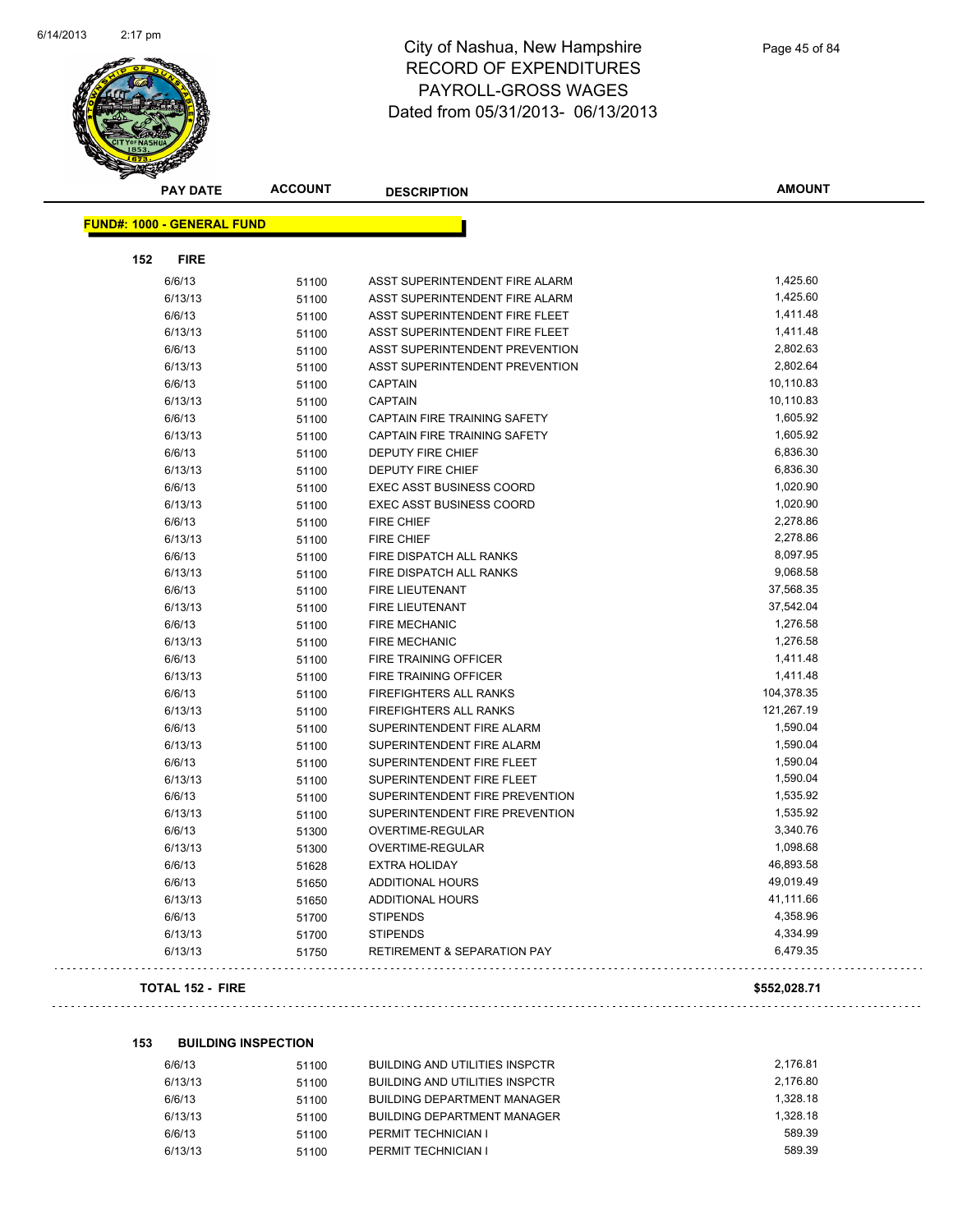

|     | <b>PAY DATE</b>                   | <b>ACCOUNT</b>                             | <b>DESCRIPTION</b>                    | <b>AMOUNT</b> |
|-----|-----------------------------------|--------------------------------------------|---------------------------------------|---------------|
|     | <b>FUND#: 1000 - GENERAL FUND</b> |                                            |                                       |               |
| 153 |                                   | <b>BUILDING INSPECTION</b>                 |                                       |               |
|     | 6/6/13                            | 51100                                      | PERMIT TECHNICIAN III                 | 734.82        |
|     | 6/13/13                           | 51100                                      | PERMIT TECHNICIAN III                 | 734.82        |
|     | 6/6/13                            | 51100                                      | <b>PLANS EXAMINER</b>                 | 1,108.55      |
|     | 6/13/13                           | 51100                                      | <b>PLANS EXAMINER</b>                 | 1,108.56      |
|     | 6/6/13                            | 51200                                      | <b>BUILDING AND UTILITIES INSPCTR</b> | 753.05        |
|     | 6/13/13                           | 51200                                      | <b>BUILDING AND UTILITIES INSPCTR</b> | 753.05        |
|     | 6/6/13                            | 51400                                      | WAGES TEMP-SEASONAL                   | 354.00        |
|     | 6/13/13                           | 51400                                      | <b>WAGES TEMP-SEASONAL</b>            | 300.00        |
|     |                                   | <b>TOTAL 153 - BUILDING INSPECTION</b>     |                                       | \$14,035.60   |
| 155 | <b>CODE ENFORCEMENT</b>           |                                            |                                       |               |
|     | 6/6/13                            | 51100                                      | <b>CODE ENFORCEMENT OFFICER II</b>    | 1,986.90      |
|     | 6/13/13                           | 51100                                      | <b>CODE ENFORCEMENT OFFICER II</b>    | 1,986.89      |
|     | 6/6/13                            | 51100                                      | MGR CODE ENFORCEMENT DEPT             | 1,252.76      |
|     | 6/13/13                           | 51100                                      | MGR CODE ENFORCEMENT DEPT             | 1,252.76      |
|     |                                   | <b>TOTAL 155 - CODE ENFORCEMENT</b>        |                                       | \$6,479.31    |
|     |                                   |                                            |                                       |               |
| 156 |                                   | <b>EMERGENCY MANAGEMENT</b>                |                                       |               |
|     | 6/6/13                            | 51100                                      | EMERGENCY MANAGEMENT DIRECTOR         | 1,401.24      |
|     | 6/13/13                           | 51100                                      | <b>EMERGENCY MANAGEMENT DIRECTOR</b>  | 1,401.24      |
|     |                                   | <b>TOTAL 156 - EMERGENCY MANAGEMENT</b>    |                                       | \$2,802.48    |
| 157 |                                   | <b>CITYWIDE COMMUNICATIONS</b>             |                                       |               |
|     | 6/6/13                            | 51100                                      | COMM SYS ENGR TECH 536                | 1,449.60      |
|     | 6/13/13                           | 51100                                      | COMM SYS ENGR TECH 536                | 1,449.60      |
|     | 6/6/13                            | 51200                                      | RADIO SYSTEMS MANAGER 536             | 1,230.12      |
|     | 6/13/13                           | 51200                                      | RADIO SYSTEMS MANAGER 536             | 1,230.12      |
|     |                                   | <b>TOTAL 157 - CITYWIDE COMMUNICATIONS</b> |                                       | \$5,359.44    |
|     |                                   |                                            |                                       |               |
| 160 |                                   | <b>PUBLIC WORKS-ADMIN/ENGINEERING</b>      |                                       |               |
|     | 6/6/13                            | 51100                                      | ADMINISTRATIVE ASSISTANT II           | 649.34        |
|     | 6/13/13                           | 51100                                      | ADMINISTRATIVE ASSISTANT II           | 649.33        |
|     | 6/6/13                            | 51100                                      | ADMINISTRATIVE ASSISTANT III          | 942.86        |
|     | 6/13/13                           | 51100                                      | ADMINISTRATIVE ASSISTANT III          | 934.54        |
|     | 6/6/13                            | 51100                                      | <b>CITY ENGINEER</b>                  | 964.63        |
|     | 6/13/13                           | 51100                                      | <b>CITY ENGINEER</b>                  | 964.65        |
|     | 6/6/13                            | 51100                                      | DEPUTY MANAGER OF ENGINEERING         | 650.89        |

6/13/13 51100 DEPUTY MANAGER OF ENGINEERING 650.88  $6/6/13$  51100 DIRECTOR PUBLIC WORKS<br> $6/13/13$  51100 DIRECTOR PUBLIC WORKS 1,399.78 6/13/13 51100 DIRECTOR PUBLIC WORKS 1,399.78

6/6/13 51100 DPW CONTRACT ADMINISTRATOR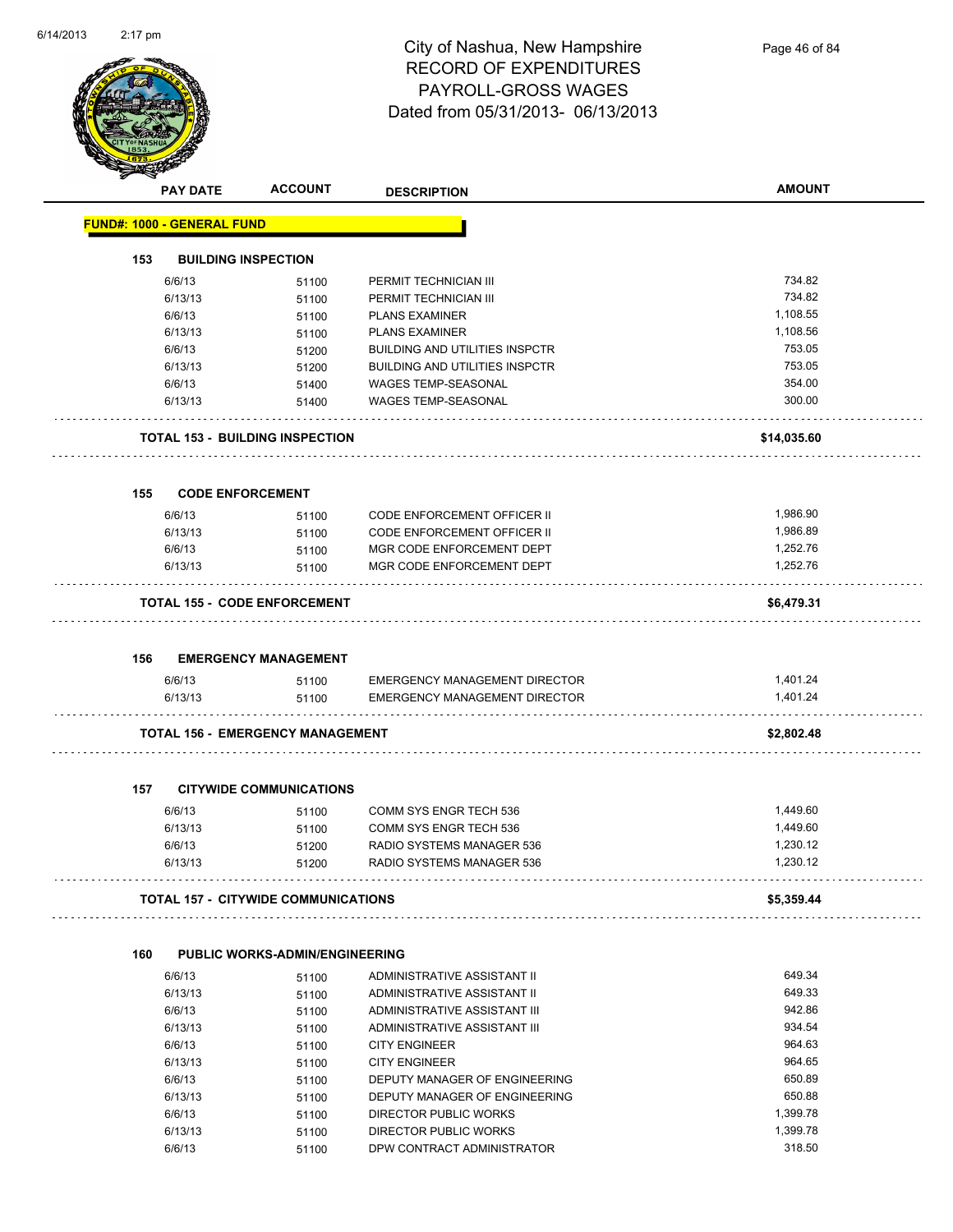

|     | <b>PAY DATE</b>                   | <b>ACCOUNT</b>                                    | <b>DESCRIPTION</b>                                                | <b>AMOUNT</b>        |  |
|-----|-----------------------------------|---------------------------------------------------|-------------------------------------------------------------------|----------------------|--|
|     | <b>FUND#: 1000 - GENERAL FUND</b> |                                                   |                                                                   |                      |  |
|     |                                   |                                                   |                                                                   |                      |  |
| 160 |                                   | <b>PUBLIC WORKS-ADMIN/ENGINEERING</b>             |                                                                   |                      |  |
|     | 6/13/13                           | 51100                                             | DPW CONTRACT ADMINISTRATOR                                        | 318.51               |  |
|     | 6/6/13                            | 51100                                             | <b>ENGINEERING DESIGNER INSP</b>                                  | 894.87<br>894.86     |  |
|     | 6/13/13<br>6/6/13                 | 51100                                             | <b>ENGINEERING DESIGNER INSP</b><br><b>ENGINEERING INSPECTORS</b> | 1,761.94             |  |
|     |                                   | 51100                                             | <b>ENGINEERING INSPECTORS</b>                                     | 1,761.94             |  |
|     | 6/13/13<br>6/6/13                 | 51100                                             | <b>EXECUTIVE ADMINISTRATOR</b>                                    | 659.93               |  |
|     | 6/13/13                           | 51100<br>51100                                    | <b>EXECUTIVE ADMINISTRATOR</b>                                    | 659.92               |  |
|     | 6/6/13                            | 51100                                             | SENIOR STAFF ENGINEER                                             | 1,184.61             |  |
|     | 6/13/13                           | 51100                                             | <b>SENIOR STAFF ENGINEER</b>                                      | 1,184.60             |  |
|     | 6/6/13                            | 51100                                             | SENIOR TRAFFIC ENGINEER                                           | 1,489.36             |  |
|     | 6/13/13                           | 51100                                             | SENIOR TRAFFIC ENGINEER                                           | 1,489.36             |  |
|     | 6/6/13                            | 51100                                             | <b>STAFF ENGINEER</b>                                             | 1,110.43             |  |
|     | 6/13/13                           | 51100                                             | <b>STAFF ENGINEER</b>                                             | 1,110.43             |  |
|     | 6/6/13                            | 51100                                             | STREET CONSTRUCTION ENGINEER                                      | 1,247.99             |  |
|     | 6/13/13                           | 51100                                             | STREET CONSTRUCTION ENGINEER                                      | 1,247.99             |  |
|     | 6/6/13                            | 51300                                             | OVERTIME-REGULAR                                                  | 33.44                |  |
|     |                                   |                                                   |                                                                   |                      |  |
|     |                                   | <b>TOTAL 160 - PUBLIC WORKS-ADMIN/ENGINEERING</b> |                                                                   | \$26,575.36          |  |
|     |                                   |                                                   |                                                                   |                      |  |
| 161 | <b>STREETS</b>                    |                                                   |                                                                   |                      |  |
|     | 6/6/13                            | 51100                                             | AUTO MECH 1ST CLASS NIGHTS                                        | 2,974.82             |  |
|     | 6/13/13                           | 51100                                             | AUTO MECH 1ST CLASS NIGHTS                                        | 2,974.80             |  |
|     | 6/6/13                            | 51100                                             | AUTO MECH 2ND CLASS NIGHTS                                        | 1,782.40             |  |
|     | 6/13/13                           | 51100                                             | AUTO MECH 2ND CLASS NIGHTS                                        | 2,685.60             |  |
|     | 6/6/13                            | 51100                                             | EQUIP OPR STREET REPAIR                                           | 7,169.19             |  |
|     | 6/13/13                           | 51100                                             | EQUIP OPR STREET REPAIR                                           | 7,129.60             |  |
|     | 6/6/13                            | 51100                                             | FLEET MANAGER STREET DEPT                                         | 1,025.69             |  |
|     | 6/13/13                           | 51100                                             | FLEET MANAGER STREET DEPT                                         | 1,025.69             |  |
|     | 6/6/13                            | 51100                                             | FOREMAN LABOR SHOP EQUIP                                          | 1,075.15             |  |
|     | 6/13/13                           | 51100                                             | FOREMAN LABOR SHOP EQUIP                                          | 1,075.15             |  |
|     | 6/6/13                            | 51100                                             | FOREMAN LABOR STREET                                              | 4,300.64             |  |
|     | 6/13/13                           | 51100                                             | <b>FOREMAN LABOR STREET</b>                                       | 4,300.63             |  |
|     | 6/6/13                            | 51100                                             | <b>MASON PIPELAYER</b>                                            | 1,697.60             |  |
|     | 6/13/13                           | 51100                                             | MASON PIPELAYER                                                   | 1,697.60             |  |
|     | 6/6/13                            | 51100                                             | MECHANIC AUTO 1ST CLASS                                           | 2,934.80             |  |
|     | 6/13/13                           | 51100                                             | MECHANIC AUTO 1ST CLASS                                           | 2,934.80             |  |
|     | 6/6/13                            | 51100                                             | OPERATIONS COORDINATOR                                            | 991.76               |  |
|     | 6/13/13                           | 51100                                             | OPERATIONS COORDINATOR                                            | 991.76               |  |
|     | 6/6/13                            | 51100                                             | OPERATIONS MANAGER STREETS                                        | 2,092.86             |  |
|     | 6/13/13                           | 51100                                             | OPERATIONS MANAGER STREETS                                        | 1,959.58             |  |
|     | 6/6/13                            | 51100                                             | SIGN MAINTENANCE                                                  | 848.80               |  |
|     | 6/13/13                           | 51100                                             | SIGN MAINTENANCE                                                  | 848.80               |  |
|     | 6/6/13                            | 51100                                             | SIGN MAINTENANCE ASSISTANT                                        | 790.80               |  |
|     | 6/13/13                           | 51100                                             | SIGN MAINTENANCE ASSISTANT                                        | 790.80               |  |
|     | 6/6/13                            | 51100                                             | STR CONSTR RPR AND PERMT COORD                                    | 1,054.06             |  |
|     | 6/13/13                           | 51100                                             | STR CONSTR RPR AND PERMT COORD                                    | 1,054.06             |  |
|     | 6/6/13                            | 51100                                             | SUPERINTENDENT OF STREETS                                         | 1,670.35<br>1,670.35 |  |
|     | 6/13/13<br>6/6/13                 | 51100                                             | SUPERINTENDENT OF STREETS<br>TRAFFIC MAINTENANCE ASSISTANT        | 844.00               |  |
|     | 6/13/13                           | 51100<br>51100                                    | TRAFFIC MAINTENANCE ASSISTANT                                     | 844.00               |  |
|     |                                   |                                                   |                                                                   |                      |  |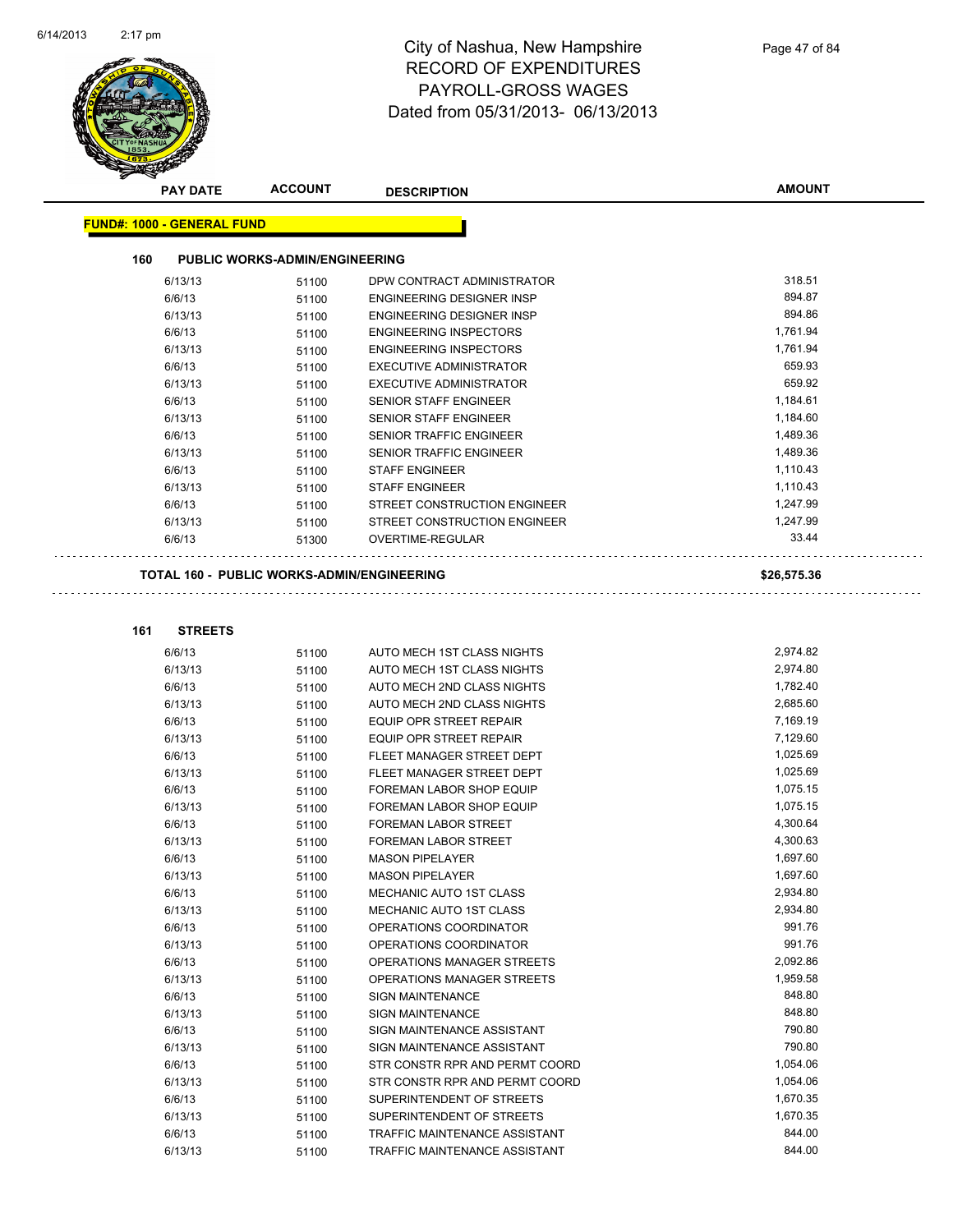Ĭ,



| <b>PAY DATE</b>                   | <b>ACCOUNT</b> | <b>DESCRIPTION</b>           | <b>AMOUNT</b> |
|-----------------------------------|----------------|------------------------------|---------------|
| <b>FUND#: 1000 - GENERAL FUND</b> |                |                              |               |
| <b>STREETS</b><br>161             |                |                              |               |
| 6/6/13                            | 51100          | <b>TRAFFIC TECHNICIAN I</b>  | 2,030.40      |
| 6/13/13                           | 51100          | <b>TRAFFIC TECHNICIAN I</b>  | 2,030.40      |
| 6/6/13                            | 51100          | TRUCK DRIVER STREET REPAIR   | 15,695.86     |
| 6/13/13                           | 51100          | TRUCK DRIVER STREET REPAIR   | 16,121.98     |
| 6/6/13                            | 51100          | <b>WELDER FIRST CLASS</b>    | 1,930.40      |
| 6/13/13                           | 51100          | <b>WELDER FIRST CLASS</b>    | 1,930.40      |
| 6/6/13                            | 51300          | OVERTIME-REGULAR             | 11,137.05     |
| 6/13/13                           | 51300          | <b>OVERTIME-REGULAR</b>      | 2,253.45      |
| 6/6/13                            | 51400          | WAGES TEMP-SEASONAL          | 640.00        |
| 6/13/13                           | 51400          | WAGES TEMP-SEASONAL          | 800.00        |
| 6/13/13                           | 51600          | <b>LONGEVITY</b>             | 400.00        |
| <b>TOTAL 161 - STREETS</b>        |                |                              | \$118,206.08  |
| <b>PARKING LOTS</b><br>166        |                |                              |               |
| 6/6/13                            | 51100          | ADMINISTRATIVE ASSISTANT II  | 649.34        |
| 6/13/13                           | 51100          | ADMINISTRATIVE ASSISTANT II  | 649.33        |
| 6/6/13                            | 51100          | PARKING MAINTENANCE          | 1,287.28      |
| 6/13/13                           | 51100          | PARKING MAINTENANCE          | 1,287.26      |
| 6/6/13                            | 51100          | TRANSPORTATION DEPT MANAGER  | 74.65         |
| 6/13/13                           | 51100          | TRANSPORTATION DEPT MANAGER  | 74.65         |
| 6/6/13                            | 51300          | OVERTIME-REGULAR             | 236.21        |
| 6/13/13                           | 51300          | OVERTIME-REGULAR             | 236.21        |
| TOTAL 166 - PARKING LOTS          |                |                              | \$4,494.93    |
| 171<br><b>COMMUNITY SERVICES</b>  |                |                              |               |
| 6/6/13                            | 51100          | DIRECTOR HEALTH AND COMM SVS | 1,616.89      |
| 6/13/13                           | 51100          | DIRECTOR HEALTH AND COMM SVS | 1.616.88      |
| 6/6/13                            | 51100          | <b>HEALTH PROGRAM SPEC</b>   | 451.37        |
| 6/13/13                           | 51100          | <b>HEALTH PROGRAM SPEC</b>   | 451.38        |
| 6/6/13                            | 51100          | PROGRAM ASSISTANT            | 839.64        |
| 6/13/13                           | 51100          | PROGRAM ASSISTANT            | 839.63        |
| 6/6/13                            | 51100          | PROGRAM COORDINATOR          | 877.26        |
| 6/13/13                           | 51100          | PROGRAM COORDINATOR          | 877.27        |
| 6/6/13                            | 51412          | <b>WAGES PER DIEM</b>        | 90.90         |
| 6/13/13                           | 51412          | <b>WAGES PER DIEM</b>        | 90.90         |
|                                   |                |                              |               |

| 6/6/13  | 51100 | ADMINISTRATIVE ASSISTANT II | 676.89   |
|---------|-------|-----------------------------|----------|
| 6/13/13 | 51100 | ADMINISTRATIVE ASSISTANT II | 676.89   |
| 6/6/13  | 51100 | MANAGER COMMUNITY HEALTH    | 1.324.89 |
| 6/13/13 | 51100 | MANAGER COMMUNITY HEALTH    | 1.324.88 |
| 6/6/13  | 51100 | PUB HEALTH NURSE            | 3.273.45 |
|         |       |                             |          |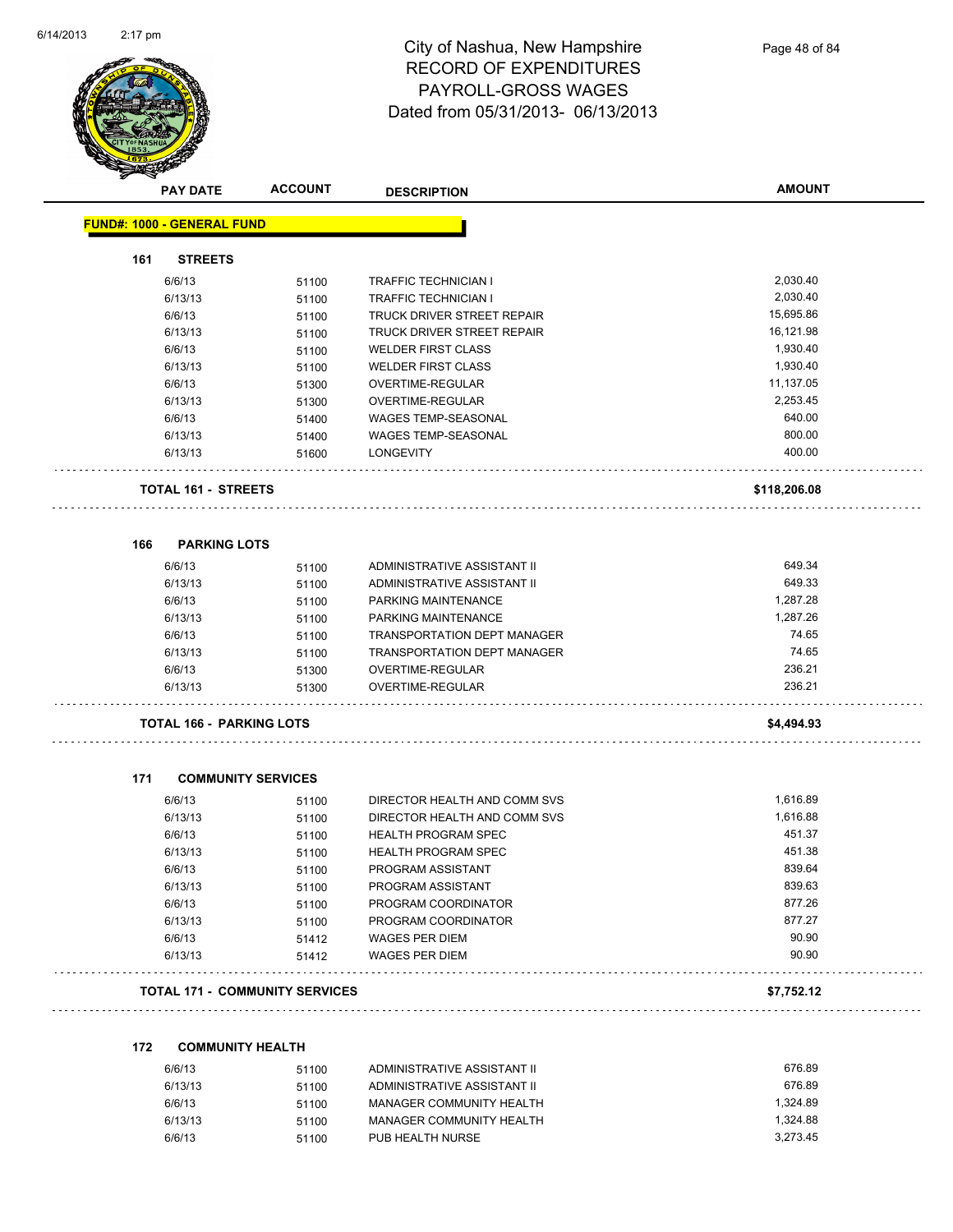| 6/14/2013 | $2:17 \text{ pm}$                 |                                                                          | City of Nashua, New Hampshire<br><b>RECORD OF EXPENDITURES</b><br>PAYROLL-GROSS WAGES<br>Dated from 05/31/2013-06/13/2013 | Page 49 of 84    |
|-----------|-----------------------------------|--------------------------------------------------------------------------|---------------------------------------------------------------------------------------------------------------------------|------------------|
|           | <b>PAY DATE</b>                   | <b>ACCOUNT</b>                                                           | <b>DESCRIPTION</b>                                                                                                        | <b>AMOUNT</b>    |
|           | <b>FUND#: 1000 - GENERAL FUND</b> |                                                                          |                                                                                                                           |                  |
|           | 172                               | <b>COMMUNITY HEALTH</b>                                                  |                                                                                                                           |                  |
|           | 6/13/13                           | 51100                                                                    | PUB HEALTH NURSE                                                                                                          | 3,273.46         |
|           |                                   | TOTAL 172 - COMMUNITY HEALTH                                             |                                                                                                                           | \$10,550.46      |
|           | 173                               | <b>ENVIRONMENTAL HEALTH</b>                                              |                                                                                                                           |                  |
|           | 6/6/13                            | 51100                                                                    | ENVIRONMENTAL HEALTH SPEC I                                                                                               | 1,547.17         |
|           | 6/13/13                           | 51100                                                                    | ENVIRONMENTAL HEALTH SPEC I                                                                                               | 1,547.17         |
|           | 6/6/13                            | 51100                                                                    | ENVIRONMENTAL HEALTH SPEC II                                                                                              | 1,014.26         |
|           | 6/13/13                           | 51100                                                                    | ENVIRONMENTAL HEALTH SPEC II                                                                                              | 1,014.26         |
|           | 6/6/13                            |                                                                          | <b>ENVIRONMENTAL TECH OFFICE MGR</b>                                                                                      | 936.71           |
|           |                                   | 51100                                                                    |                                                                                                                           | 936.71           |
|           | 6/13/13                           | 51100                                                                    | ENVIRONMENTAL TECH OFFICE MGR                                                                                             |                  |
|           | 6/6/13                            | 51100                                                                    | <b>LABORATORY DIRECTOR</b>                                                                                                | 1,017.41         |
|           | 6/13/13                           | 51100                                                                    | <b>LABORATORY DIRECTOR</b>                                                                                                | 1,017.42         |
|           | 6/6/13                            | 51100                                                                    | MANAGER ENVIRONMENTAL HEALTH                                                                                              | 1,364.20         |
|           | 6/13/13                           | 51100                                                                    | MANAGER ENVIRONMENTAL HEALTH                                                                                              | 1,364.20         |
|           | 174                               | <b>TOTAL 173 - ENVIRONMENTAL HEALTH</b><br><b>WELFARE ADMINISTRATION</b> |                                                                                                                           | \$11,759.51      |
|           | 6/6/13                            | 51100                                                                    | ADMINISTRATIVE ASSISTANT I                                                                                                | 789.01           |
|           | 6/13/13                           | 51100                                                                    | ADMINISTRATIVE ASSISTANT I                                                                                                | 789.02           |
|           | 6/6/13                            | 51100                                                                    | CASE TECHNICIAN WELFARE                                                                                                   | 2,235.02         |
|           | 6/13/13                           | 51100                                                                    | CASE TECHNICIAN WELFARE                                                                                                   | 2,235.02         |
|           | 6/6/13                            | 51100                                                                    | INTAKE WORKER ACCOUNTANT                                                                                                  | 883.76           |
|           | 6/13/13                           | 51100                                                                    | INTAKE WORKER ACCOUNTANT                                                                                                  | 883.76           |
|           | 6/6/13                            | 51100                                                                    | SENIOR CASE TECHNICIAN                                                                                                    | 903.15           |
|           | 6/13/13                           | 51100                                                                    | SENIOR CASE TECHNICIAN                                                                                                    | 903.15           |
|           | 6/6/13                            | 51100                                                                    | <b>WELFARE OFFICER</b>                                                                                                    | 1,367.59         |
|           | 6/13/13                           | 51100                                                                    | <b>WELFARE OFFICER</b>                                                                                                    | 1,367.59         |
|           |                                   | <b>TOTAL 174 - WELFARE ADMINISTRATION</b>                                |                                                                                                                           | .<br>\$12,357.07 |
|           | 177                               | <b>PARKS &amp; RECREATION</b>                                            |                                                                                                                           |                  |
|           | 6/6/13                            | 51100                                                                    | ADMINISTRATIVE ASSISTANT II                                                                                               | 716.90           |
|           | 6/13/13                           | 51100                                                                    | ADMINISTRATIVE ASSISTANT II                                                                                               | 716.90           |
|           | 6/6/13                            | 51100                                                                    | <b>BACKHOE OPERATOR</b>                                                                                                   | 853.20           |
|           | 6/13/13                           | 51100                                                                    | <b>BACKHOE OPERATOR</b>                                                                                                   | 873.92           |
|           | 6/6/13                            |                                                                          | <b>FOREMAN LABOR PARK</b>                                                                                                 | 3,225.46         |
|           |                                   | 51100                                                                    |                                                                                                                           |                  |
|           | 6/13/13                           | 51100                                                                    | FOREMAN LABOR PARK                                                                                                        | 3,225.48         |
|           | 6/6/13                            | 51100                                                                    | <b>GROUNDS KEEPER PARK MAINT</b>                                                                                          | 5,551.20         |
|           | 6/13/13                           | 51100                                                                    | <b>GROUNDS KEEPER PARK MAINT</b>                                                                                          | 5,579.59         |
|           | 6/6/13                            | 51100                                                                    | <b>GROUNDSMAN I PARKS</b>                                                                                                 | 2,328.72         |
|           | 6/13/13                           | 51100                                                                    | <b>GROUNDSMAN I PARKS</b>                                                                                                 | 2,426.72         |
|           | 6/6/13                            | 51100                                                                    | <b>GROUNDSMAN II PARKS</b>                                                                                                | 802.80           |
|           | 6/13/13                           | 51100                                                                    | <b>GROUNDSMAN II PARKS</b>                                                                                                | 802.80           |
|           | 6/6/13                            | 51100                                                                    | <b>LEAD GROUNDSMAN</b>                                                                                                    | 1,803.20         |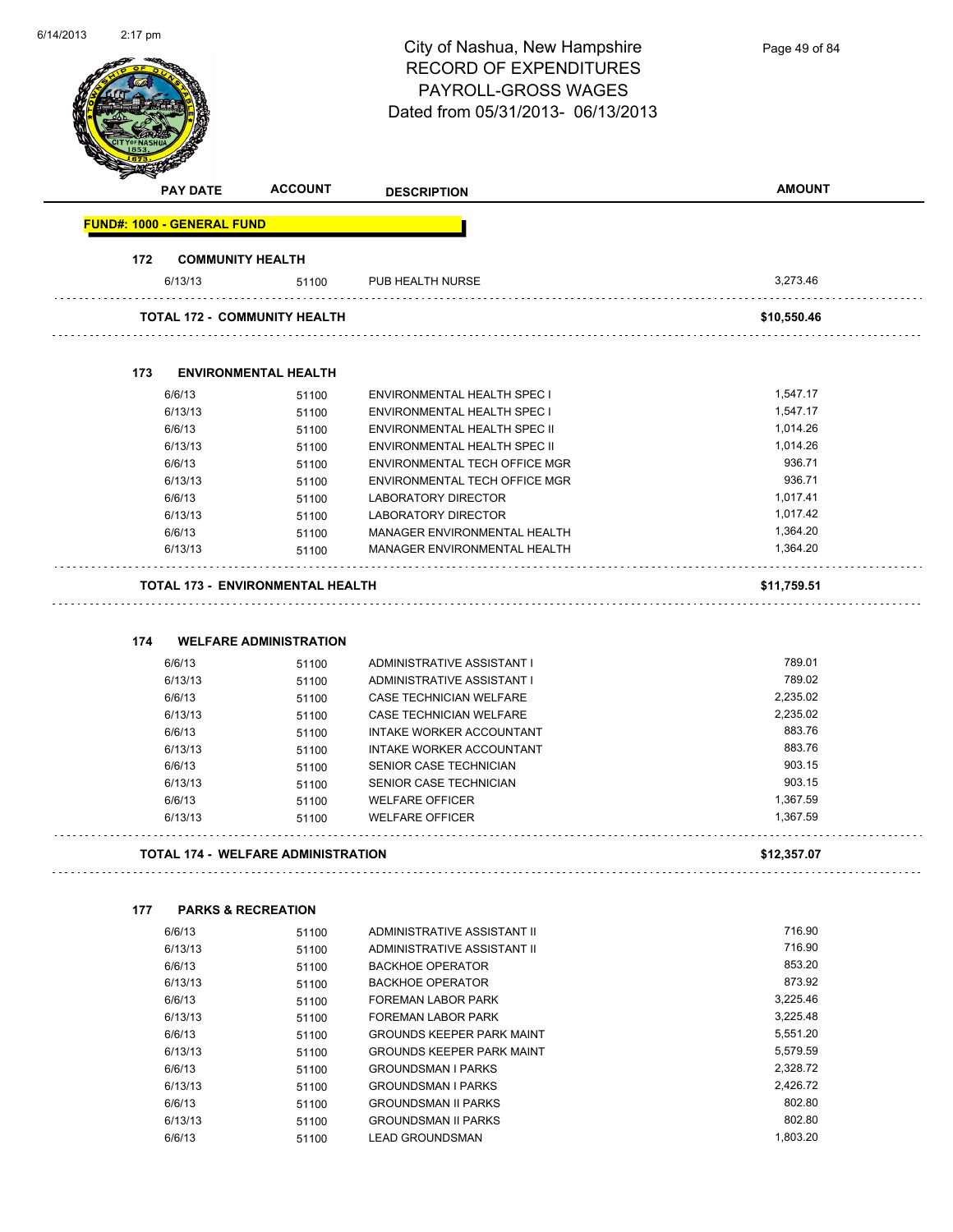

|                                   | <b>PAY DATE</b>  | <b>ACCOUNT</b>                            | <b>DESCRIPTION</b>                        | <b>AMOUNT</b>    |
|-----------------------------------|------------------|-------------------------------------------|-------------------------------------------|------------------|
| <b>FUND#: 1000 - GENERAL FUND</b> |                  |                                           |                                           |                  |
|                                   |                  |                                           |                                           |                  |
| 177                               |                  | <b>PARKS &amp; RECREATION</b>             |                                           |                  |
|                                   | 6/13/13          | 51100                                     | <b>LEAD GROUNDSMAN</b>                    | 1,803.20         |
|                                   | 6/6/13           | 51100                                     | NURSERY WORKER PARKS                      | 848.80           |
|                                   | 6/13/13          | 51100                                     | NURSERY WORKER PARKS                      | 848.80           |
|                                   | 6/6/13           | 51100                                     | OPERATIONS MANAGER STREETS                | 799.75           |
|                                   | 6/13/13          | 51100                                     | OPERATIONS MANAGER STREETS                | 666.47           |
|                                   | 6/6/13           | 51100                                     | PROGRAM COORDINATOR                       | 340.83           |
|                                   | 6/13/13          | 51100                                     | PROGRAM COORDINATOR                       | 340.83           |
|                                   | 6/6/13           | 51100                                     | RECREATION PROGRAM MANAGER                | 1,044.70         |
|                                   | 6/13/13          | 51100                                     | RECREATION PROGRAM MANAGER                | 1,044.70         |
|                                   | 6/6/13           | 51100                                     | STELLOS STADIUM ATTENDANT                 | 891.20           |
|                                   | 6/13/13          | 51100                                     | STELLOS STADIUM ATTENDANT                 | 891.20           |
|                                   | 6/6/13           | 51100                                     | SUPERINTENDENT OF PARKS RECR              | 1,622.11         |
|                                   | 6/13/13          | 51100                                     | SUPERINTENDENT OF PARKS RECR              | 1,622.11         |
|                                   | 6/6/13           | 51100                                     | TRUCK DRIVER PARKS RECR                   | 828.40           |
|                                   | 6/13/13          | 51100                                     | <b>TRUCK DRIVER PARKS RECR</b>            | 841.92           |
|                                   | 6/6/13           | 51300                                     | <b>OVERTIME-REGULAR</b>                   | 3,346.91         |
|                                   | 6/13/13          | 51300                                     | <b>OVERTIME-REGULAR</b>                   | 3,850.36         |
|                                   | 6/6/13           | 51400                                     | <b>WAGES TEMP-SEASONAL</b>                | 8,022.44         |
|                                   | 6/13/13          | 51400                                     | <b>WAGES TEMP-SEASONAL</b>                | 6,857.50         |
|                                   | 6/6/13           | 51412                                     | <b>WAGES PER DIEM</b>                     | 96.00            |
|                                   | 6/6/13<br>6/6/13 | 51600<br>55642                            | <b>LONGEVITY</b><br><b>GAME OFFICIALS</b> | 800.00<br>187.50 |
|                                   |                  | <b>TOTAL 177 - PARKS &amp; RECREATION</b> |                                           | \$66,502.62      |
| 179                               | <b>LIBRARY</b>   |                                           |                                           |                  |
|                                   | 6/6/13           | 51100                                     | ADMIN ASST COST ACCOUNTANT                | 760.03           |
|                                   | 6/13/13          | 51100                                     | ADMIN ASST COST ACCOUNTANT                | 760.03           |
|                                   | 6/6/13           | 51100                                     | ASSISTANT DIRECTOR LIBRARY                | 1,255.86         |
|                                   | 6/13/13          | 51100                                     | ASSISTANT DIRECTOR LIBRARY                | 1,255.87         |
|                                   | 6/6/13           | 51100                                     | ASSISTANT LIBRARIAN CIRCULATIO            | 922.00           |
|                                   | 6/13/13          | 51100                                     | ASSISTANT LIBRARIAN CIRCULATIO            | 922.00           |
|                                   | 6/6/13           | 51100                                     | ASSISTANT LIBRARIAN MEDIA SERV            | 715.90           |
|                                   | 6/13/13          | 51100                                     | ASSISTANT LIBRARIAN MEDIA SERV            | 715.89           |
|                                   | 6/6/13           | 51100                                     | ASSISTANT LIBRARIAN TECH SVS              | 951.65           |
|                                   | 6/13/13          | 51100                                     | ASSISTANT LIBRARIAN TECH SVS              | 951.66           |
|                                   | 6/6/13           | 51100                                     | ASSISTANT LIBRARIAN YOUTH SERV            | 738.91           |
|                                   | 6/13/13          | 51100                                     | ASSISTANT LIBRARIAN YOUTH SERV            | 738.91           |
|                                   | 6/6/13           | 51100                                     | <b>DIRECTOR LIBRARY</b>                   | 1,778.29         |
|                                   | 6/13/13          | 51100                                     | <b>DIRECTOR LIBRARY</b>                   | 1,778.30         |
|                                   | 6/6/13           | 51100                                     | EXECUTIVE ASST OFFICE MANAGER             | 809.99           |
|                                   | 6/13/13          | 51100                                     | EXECUTIVE ASST OFFICE MANAGER             | 809.99           |
|                                   | 6/6/13           | 51100                                     | <b>JANITOR</b>                            | 464.61           |
|                                   | 6/13/13          | 51100                                     | <b>JANITOR</b>                            | 464.61           |
|                                   | 6/6/13           | 51100                                     | LIBRARIAN ADULT SERVICES                  | 911.79           |
|                                   | 6/13/13          | 51100                                     | LIBRARIAN ADULT SERVICES                  | 911.78           |
|                                   | 6/6/13           | 51100                                     | LIBRARIAN CIRCULATION                     | 911.78           |
|                                   | 6/13/13          | 51100                                     | LIBRARIAN CIRCULATION                     | 911.78           |
|                                   | 6/6/13           | 51100                                     | LIBRARIAN MEDIA SERVICES                  | 865.38           |
|                                   | 6/13/13          | 51100                                     | LIBRARIAN MEDIA SERVICES                  | 865.38           |

 $6/13/13$   $51100$  LIBRARIAN MEDIA SERVICES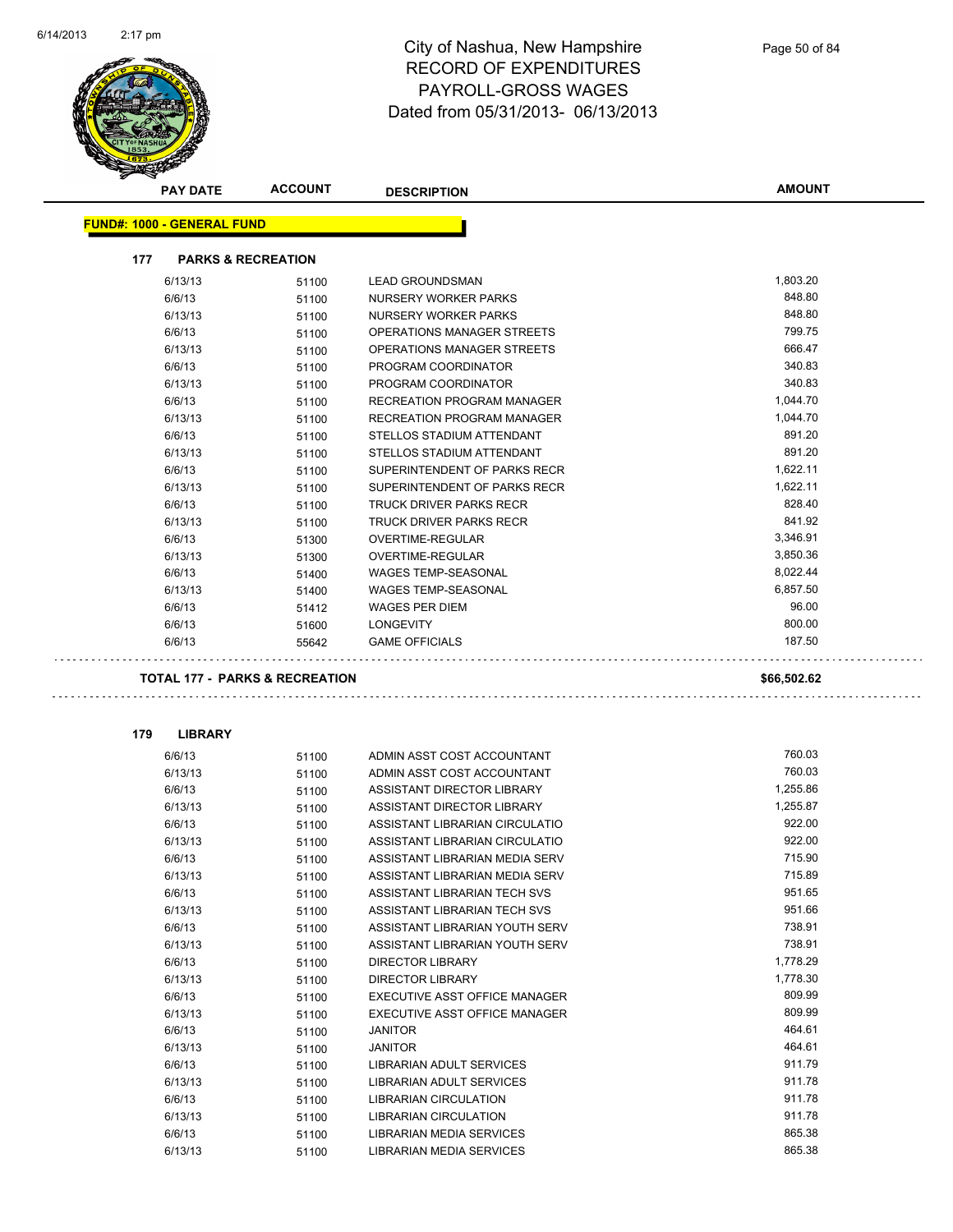

|     | <b>PAY DATE</b>                   | <b>ACCOUNT</b> | <b>DESCRIPTION</b>                     | <b>AMOUNT</b> |
|-----|-----------------------------------|----------------|----------------------------------------|---------------|
|     | <b>FUND#: 1000 - GENERAL FUND</b> |                |                                        |               |
|     |                                   |                |                                        |               |
| 179 | <b>LIBRARY</b>                    |                |                                        |               |
|     | 6/6/13                            | 51100          | <b>LIBRARIAN OUTREACH SVS</b>          | 946.44        |
|     | 6/13/13                           | 51100          | <b>LIBRARIAN OUTREACH SVS</b>          | 946.43        |
|     | 6/6/13                            | 51100          | <b>LIBRARIAN TECH SERVICES</b>         | 982.39        |
|     | 6/13/13                           | 51100          | <b>LIBRARIAN TECH SERVICES</b>         | 982.38        |
|     | 6/6/13                            | 51100          | <b>LIBRARIAN YOUTH SERVICES</b>        | 2,162.67      |
|     | 6/13/13                           | 51100          | <b>LIBRARIAN YOUTH SERVICES</b>        | 2,162.68      |
|     | 6/6/13                            | 51100          | LIBRARY ASSISTANT ADULT SERVIC         | 629.71        |
|     | 6/13/13                           | 51100          | LIBRARY ASSISTANT ADULT SERVIC         | 629.71        |
|     | 6/6/13                            | 51100          | LIBRARY ASSISTANT CIRCULATION          | 4,061.14      |
|     | 6/13/13                           | 51100          | <b>LIBRARY ASSISTANT CIRCULATION</b>   | 3,324.64      |
|     | 6/6/13                            | 51100          | LIBRARY ASSISTANT MEDIA SERVIC         | 1,941.99      |
|     | 6/13/13                           | 51100          | LIBRARY ASSISTANT MEDIA SERVIC         | 1,942.00      |
|     | 6/6/13                            | 51100          | <b>LIBRARY ASSISTANT TECH SVS</b>      | 669.56        |
|     | 6/13/13                           | 51100          | <b>LIBRARY ASSISTANT TECH SVS</b>      | 669.57        |
|     | 6/6/13                            | 51100          | LIBRARY ASSISTANT YOUTH SERVIC         | 1,258.10      |
|     | 6/13/13                           | 51100          | LIBRARY ASSISTANT YOUTH SERVIC         | 1,258.10      |
|     | 6/6/13                            | 51100          | MAINTENANCE SUPV                       | 807.51        |
|     | 6/13/13                           | 51100          | MAINTENANCE SUPV                       | 807.51        |
|     | 6/6/13                            | 51100          | MEDIA SERVICES COORDINATOR             | 1,141.42      |
|     | 6/13/13                           | 51100          | <b>MEDIA SERVICES COORDINATOR</b>      | 1,141.42      |
|     | 6/6/13                            | 51100          | REFERENCE LIBRARIAN ADULT SERV         | 2,279.51      |
|     | 6/13/13                           | 51100          | REFERENCE LIBRARIAN ADULT SERV         | 2,279.51      |
|     | 6/13/13                           | 51100          | REFERENCE LIBRARIAN GENERAL RE         | 435.58        |
|     | 6/6/13                            | 51100          | <b>REFERENCE LIBRARIAN TECH SVS</b>    | 716.50        |
|     | 6/13/13                           | 51100          | REFERENCE LIBRARIAN TECH SVS           | 716.49        |
|     | 6/6/13                            | 51100          | <b>SECURITY LIBRARY</b>                | 649.95        |
|     | 6/13/13                           | 51100          | <b>SECURITY LIBRARY</b>                | 649.95        |
|     | 6/6/13                            | 51200          | LIBRARY ASSISTANT CIRCULATION          | 472.17        |
|     | 6/13/13                           | 51200          | <b>LIBRARY ASSISTANT CIRCULATION</b>   | 472.17        |
|     | 6/6/13                            | 51200          | <b>LIBRARY ASSISTANT TECH SVS</b>      | 393.56        |
|     | 6/13/13                           | 51200          | <b>LIBRARY ASSISTANT TECH SVS</b>      | 393.56        |
|     | 6/6/13                            | 51200          | LIBRARY PAGE YOUTH SERVICES            | 229.25        |
|     | 6/13/13                           | 51200          | LIBRARY PAGE YOUTH SERVICES            | 275.10        |
|     | 6/6/13                            | 51200          | <b>LIBRARY PAGES CIRCULATION</b>       | 926.02        |
|     | 6/13/13                           | 51200          | <b>LIBRARY PAGES CIRCULATION</b>       | 1,088.93      |
|     | 6/6/13                            | 51200          | LIBRARY PAGES MEDIA SERVICES           | 344.88        |
|     | 6/13/13                           | 51200          | LIBRARY PAGES MEDIA SERVICES           | 356.00        |
|     | 6/6/13                            | 51300          | OVERTIME-REGULAR                       | 12.05         |
|     | 6/13/13                           | 51750          | <b>RETIREMENT &amp; SEPARATION PAY</b> | 13,156.85     |
|     |                                   |                |                                        |               |

#### **TOTAL 179 - LIBRARY \$76,485.79**

 $\sim$   $\sim$ 

#### **181 COMMUNITY DEVELOPMENT**

| 6/6/13  | 51100 | ADMINISTRATIVE ASSISTANT II    | 649.34   |
|---------|-------|--------------------------------|----------|
| 6/13/13 | 51100 | ADMINISTRATIVE ASSISTANT II    | 649.34   |
| 6/6/13  | 51100 | DIRECTOR COMMUNITY DEVELOPMENT | 2.120.58 |
| 6/13/13 | 51100 | DIRECTOR COMMUNITY DEVELOPMENT | 2.120.58 |
| 6/6/13  | 51200 | CLERK TYPIST II PT             | 512.84   |
| 6/13/13 | 51200 | CLERK TYPIST II PT             | 321.03   |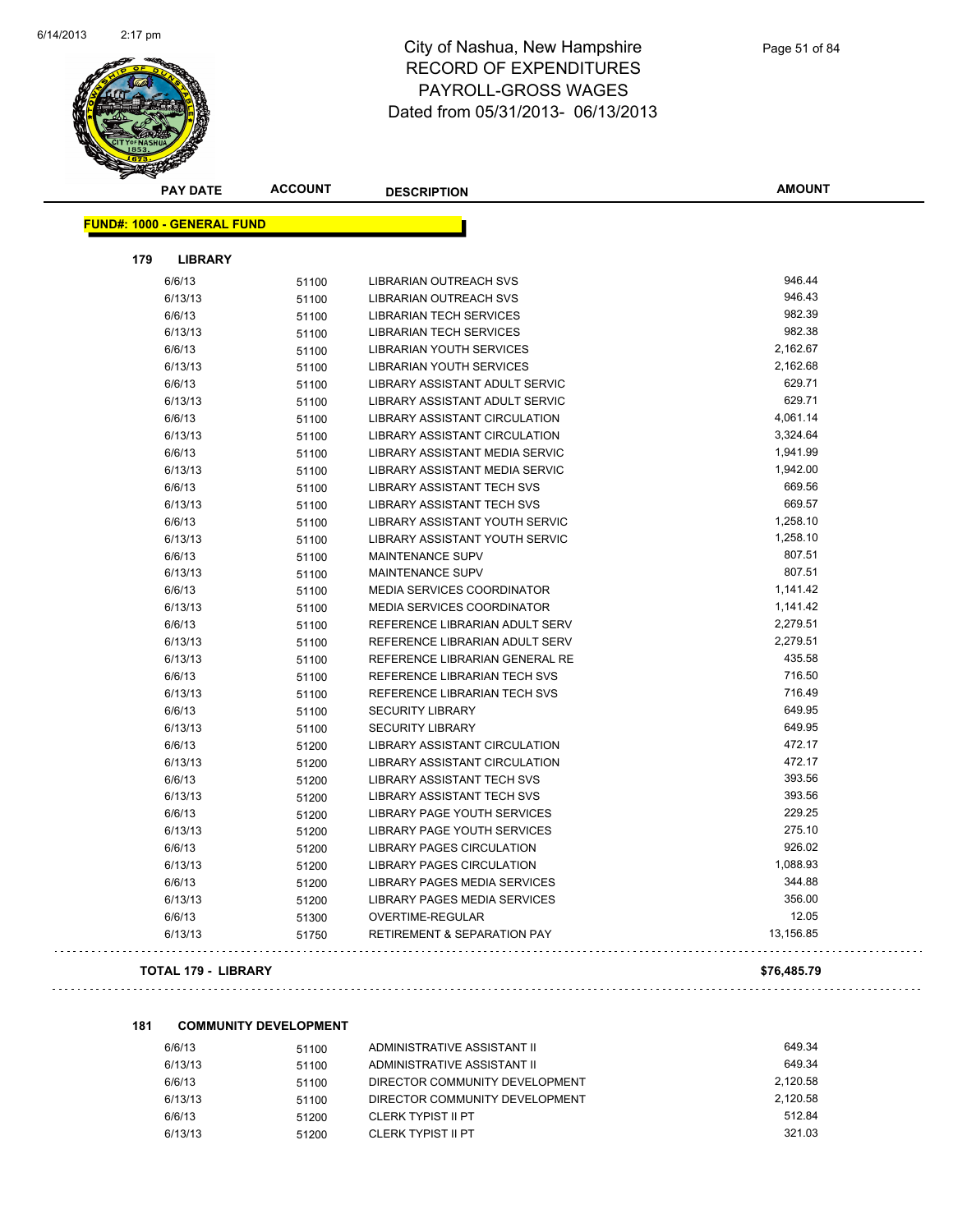| 6/14/2013 | 2:17 pm                           |                                          | City of Nashua, New Hampshire<br><b>RECORD OF EXPENDITURES</b><br>PAYROLL-GROSS WAGES<br>Dated from 05/31/2013- 06/13/2013 | Page 52 of 84 |
|-----------|-----------------------------------|------------------------------------------|----------------------------------------------------------------------------------------------------------------------------|---------------|
|           | <b>PAY DATE</b>                   | <b>ACCOUNT</b>                           | <b>DESCRIPTION</b>                                                                                                         | <b>AMOUNT</b> |
|           | <b>FUND#: 1000 - GENERAL FUND</b> |                                          |                                                                                                                            |               |
|           |                                   |                                          |                                                                                                                            |               |
|           |                                   | <b>TOTAL 181 - COMMUNITY DEVELOPMENT</b> |                                                                                                                            | \$6,373.71    |
|           | 182                               | <b>PLANNING &amp; ZONING</b>             |                                                                                                                            |               |
|           | 6/6/13                            | 51100                                    | DEPARTMENT COORDINATOR                                                                                                     | 895.66        |
|           | 6/13/13                           | 51100                                    | DEPARTMENT COORDINATOR                                                                                                     | 895.66        |
|           | 6/6/13                            | 51100                                    | <b>DEPUTY PLANNING MANAGER</b>                                                                                             | 2,538.80      |
|           | 6/13/13                           | 51100                                    | DEPUTY PLANNING MANAGER                                                                                                    | 2,538.81      |
|           | 6/6/13                            | 51100                                    | MANAGER PLANNING DEPT                                                                                                      | 1,823.89      |
|           | 6/13/13                           | 51100                                    | MANAGER PLANNING DEPT                                                                                                      | 1,823.89      |
|           | 6/6/13                            | 51100                                    | PLANNER I                                                                                                                  | 1,642.04      |
|           | 6/13/13                           | 51100                                    | PLANNER I                                                                                                                  | 1,642.04      |
|           | 6/6/13                            | 51100                                    | <b>PLANNER II</b>                                                                                                          | 1,073.92      |
|           | 6/13/13                           | 51100                                    | <b>PLANNER II</b>                                                                                                          | 1,073.91      |
|           | 6/6/13                            | 51100                                    | ZONING COORDINATOR                                                                                                         | 0.00          |
|           | 6/13/13                           | 51100                                    | ZONING COORDINATOR                                                                                                         | 1,228.12      |
|           | 6/13/13                           | 53428                                    | STENOGRAPHIC SERVICES                                                                                                      | 125.00        |
|           |                                   |                                          |                                                                                                                            |               |
|           |                                   | <b>TOTAL 182 - PLANNING &amp; ZONING</b> |                                                                                                                            | \$17,301.74   |
|           | 183                               | <b>ECONOMIC DEVELOPMENT</b>              |                                                                                                                            |               |
|           | 6/6/13                            | 51100                                    | ECONOMIC DEV DIRECTOR                                                                                                      | 1,766.76      |
|           | 6/13/13                           | 51100                                    | <b>ECONOMIC DEV DIRECTOR</b>                                                                                               | 1,766.76      |
|           | 6/6/13                            | 51100                                    | OED PROGRAM COORDINATOR                                                                                                    | 382.16        |
|           | 6/13/13                           | 51100                                    | OED PROGRAM COORDINATOR                                                                                                    | 382.16        |
|           |                                   | <b>TOTAL 183 - ECONOMIC DEVELOPMENT</b>  |                                                                                                                            | \$4,297.84    |
|           |                                   |                                          |                                                                                                                            |               |
|           | 191<br><b>SCHOOL</b>              |                                          |                                                                                                                            |               |
|           | 6/6/13                            | 51100                                    | ASSISTANT PRINCIPAL AMH                                                                                                    | 2,762.62      |
|           | 6/6/13                            | 51100                                    | ASSISTANT PRINCIPAL BIC                                                                                                    | 2,873.96      |
|           | 6/6/13                            | 51100                                    | ASSISTANT PRINCIPAL BRO                                                                                                    | 1,381.31      |
|           | 6/6/13                            | 51100                                    | ASSISTANT PRINCIPAL CHARL                                                                                                  | 2,915.05      |
|           | 6/6/13                            | 51100                                    | ASSISTANT PRINCIPAL DR CRSP                                                                                                | 2,873.96      |
|           | 6/6/13                            | 51100                                    | ASSISTANT PRINCIPAL ELM                                                                                                    | 6,822.24      |
|           | 6/6/13                            | 51100                                    | ASSISTANT PRINCIPAL FES                                                                                                    | 2,915.06      |
|           | 6/6/13                            | 51100                                    | ASSISTANT PRINCIPAL FMS                                                                                                    | 3,411.12      |
|           | 6/6/13                            | 51100                                    | ASSISTANT PRINCIPAL MDE                                                                                                    | 1,516.43      |
|           | 6/6/13                            | 51100                                    | ASSISTANT PRINCIPAL MTP                                                                                                    | 1,381.31      |
|           | 6/6/13                            | 51100                                    | ASSISTANT PRINCIPAL NHN                                                                                                    | 9,537.95      |
|           | 6/6/13                            | 51100                                    | ASSISTANT PRINCIPAL NHS                                                                                                    | 12,854.50     |
|           | 6/6/13                            | 51100                                    | ASSISTANT PRINCIPAL PMS                                                                                                    | 6,830.15      |
|           | 6/6/13                            | 51100                                    | ASSISTANT PRINCIPAL SHE                                                                                                    | 1,436.98      |
|           | 6/6/13                            | 51100                                    | ASSISTANT SUPERINTENDENT                                                                                                   | 8,189.45      |
|           | 6/6/13                            | 51100                                    | ASST DIRECTOR ADULT ED                                                                                                     | 5,389.56      |

6/6/13 51100 ASST DIRECTOR PLANT OPS 4,219.70 6/6/13 51100 ASST DIRECTOR SPED 5,972.01 6/6/13 51100 ASST SYSTEMS ADMIN FULL YEAR 11,355.87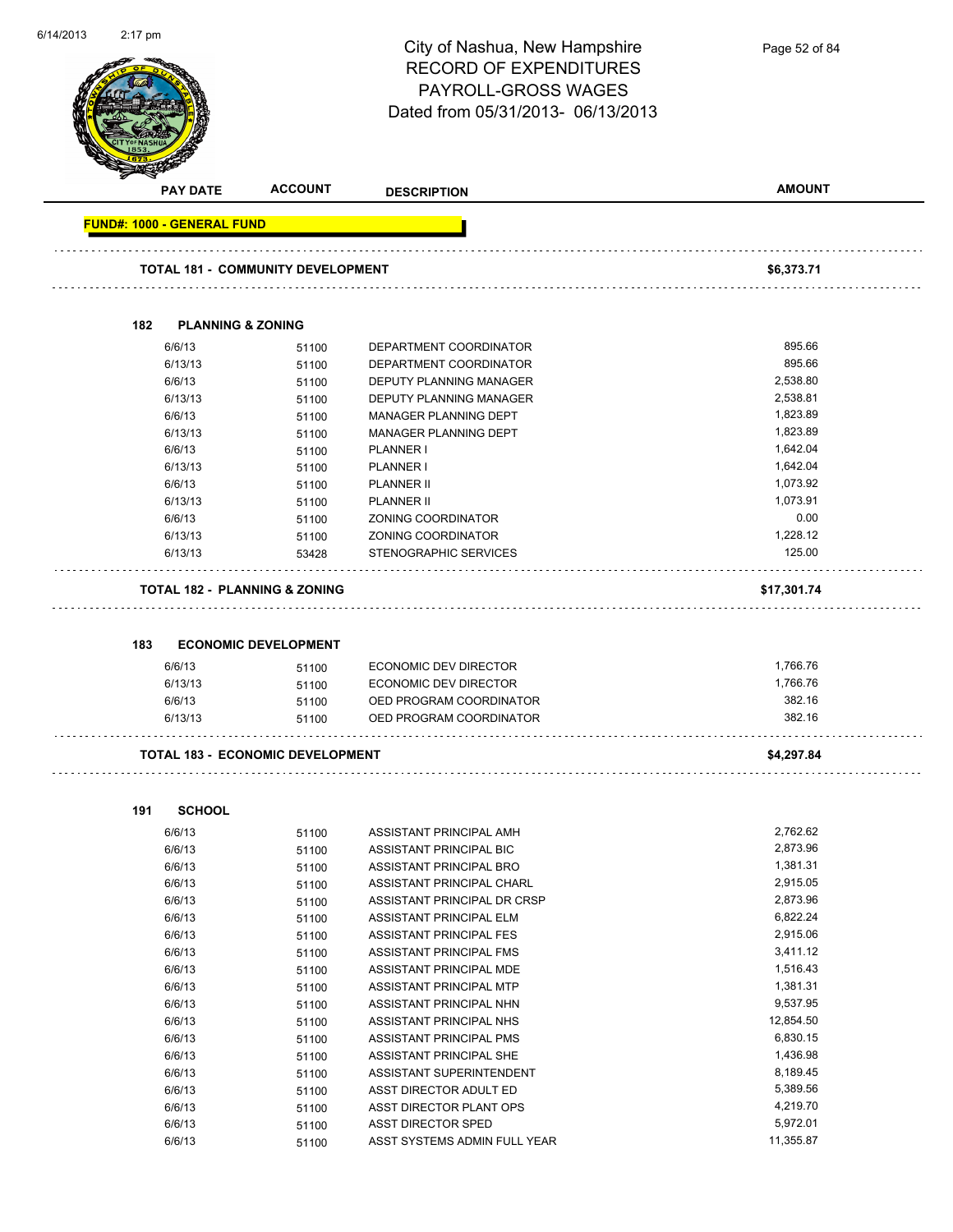

| <b>PAY DATE</b>                   | <b>ACCOUNT</b> | <b>DESCRIPTION</b>                                           | <b>AMOUNT</b>        |
|-----------------------------------|----------------|--------------------------------------------------------------|----------------------|
| <b>FUND#: 1000 - GENERAL FUND</b> |                |                                                              |                      |
|                                   |                |                                                              |                      |
| <b>SCHOOL</b><br>191              |                |                                                              |                      |
| 6/13/13                           | 51100          | ASST SYSTEMS ADMIN FULL YEAR                                 | 865.39               |
| 6/6/13                            | 51100          | ASST SYSTEMS ADMIN SCH YEAR                                  | 591.09               |
| 6/13/13                           | 51100          | ASST SYSTEMS ADMIN SCH YEAR                                  | 738.86               |
| 6/6/13                            | 51100          | ATTENDANCE OFFICER                                           | 2,225.67             |
| 6/6/13                            | 51100          | CAREER CENTER COORD NHN                                      | 1,449.39             |
| 6/6/13                            | 51100          | CAREER CENTER COORD NHS                                      | 1,449.39             |
| 6/6/13                            | 51100          | CHIEF OPERATING OFFICER                                      | 3,868.07             |
| 6/6/13                            | 51100          | CLERICAL ACADEMY NHN                                         | 2,644.16             |
| 6/13/13                           | 51100          | CLERICAL ACADEMY NHN                                         | 2,644.14             |
| 5/30/13                           | 51100          | CLERICAL ACADEMY NHS                                         | (632.17)             |
| 6/6/13                            | 51100          | CLERICAL ACADEMY NHS                                         | 3,228.01             |
| 6/13/13                           | 51100          | CLERICAL ACADEMY NHS                                         | 2,612.27             |
| 6/6/13                            | 51100          | CLERICAL ASST SUPER SUP                                      | 1,978.23             |
| 6/13/13                           | 51100          | <b>CLERICAL ASST SUPER SUP</b>                               | 1,706.64             |
| 6/6/13                            | 51100          | <b>CLERICAL ATHLETIC NHN</b>                                 | 690.38               |
| 6/13/13                           | 51100          | CLERICAL ATHLETIC NHN                                        | 690.38               |
| 6/6/13                            | 51100          | CLERICAL ATHLETIC NHS                                        | 679.13               |
| 6/13/13                           | 51100          | <b>CLERICAL ATHLETIC NHS</b>                                 | 679.13               |
| 6/6/13                            | 51100          | CLERICAL BOARD OF ED SUP                                     | 759.55               |
| 6/13/13                           | 51100          | CLERICAL BOARD OF ED SUP                                     | 759.54               |
| 6/6/13                            | 51100          | <b>CLERICAL BUSINESS</b>                                     | 3,455.28             |
| 6/13/13                           | 51100          | <b>CLERICAL BUSINESS</b>                                     | 3,455.27             |
| 6/6/13                            | 51100          | CLERICAL CHIEF OP OFFICER SUP                                | 779.39               |
| 6/13/13                           | 51100          | CLERICAL CHIEF OP OFFICER SUP                                | 779.39               |
| 6/6/13                            | 51100          | <b>CLERICAL CTE NHN</b>                                      | 718.89               |
| 6/13/13                           | 51100          | CLERICAL CTE NHN                                             | 718.88               |
| 6/6/13                            | 51100          | CLERICAL CTE NHS                                             | 690.38               |
| 6/13/13                           | 51100          | <b>CLERICAL CTE NHS</b>                                      | 690.39               |
| 6/6/13                            | 51100          | CLERICAL GUIDANCE ELM                                        | 724.14               |
| 6/13/13                           | 51100          | <b>CLERICAL GUIDANCE ELM</b>                                 | 724.13               |
| 6/6/13                            | 51100          | CLERICAL GUIDANCE NHN                                        | 3,071.63             |
| 6/13/13                           | 51100          | CLERICAL GUIDANCE NHN                                        | 2,648.19<br>2,697.70 |
| 6/6/13                            | 51100          | <b>CLERICAL GUIDANCE NHS</b><br><b>CLERICAL GUIDANCE NHS</b> | 2,697.69             |
| 6/13/13<br>6/6/13                 | 51100          | <b>CLERICAL HUMAN RESOURCES</b>                              | 2,646.01             |
| 6/13/13                           | 51100          | <b>CLERICAL HUMAN RESOURCES</b>                              | 2,646.01             |
| 6/6/13                            | 51100<br>51100 | <b>CLERICAL PAYROLL SUP</b>                                  | 647.63               |
| 6/13/13                           | 51100          | <b>CLERICAL PAYROLL SUP</b>                                  | 647.63               |
| 6/6/13                            | 51100          | <b>CLERICAL PLANT OPS</b>                                    | 724.14               |
| 6/13/13                           | 51100          | <b>CLERICAL PLANT OPS</b>                                    | 724.13               |
| 6/6/13                            | 51100          | <b>CLERICAL PRINCIPAL AMH</b>                                | 1,231.50             |
| 6/13/13                           | 51100          | <b>CLERICAL PRINCIPAL AMH</b>                                | 1,231.50             |
| 6/6/13                            | 51100          | CLERICAL PRINCIPAL BIC                                       | 1,338.01             |
| 6/13/13                           | 51100          | <b>CLERICAL PRINCIPAL BIC</b>                                | 1,338.01             |
| 6/6/13                            | 51100          | <b>CLERICAL PRINCIPAL BIR</b>                                | 1,380.76             |
| 6/13/13                           | 51100          | <b>CLERICAL PRINCIPAL BIR</b>                                | 1,380.76             |
| 6/6/13                            | 51100          | <b>CLERICAL PRINCIPAL BRO</b>                                | 1,377.69             |
| 6/13/13                           | 51100          | CLERICAL PRINCIPAL BRO                                       | 1,414.51             |
| 6/6/13                            | 51100          | CLERICAL PRINCIPAL CHA                                       | 1,295.26             |
| 6/13/13                           | 51100          | CLERICAL PRINCIPAL CHA                                       | 1,295.26             |
| 6/6/13                            | 51100          | CLERICAL PRINCIPAL DRC                                       | 1,295.27             |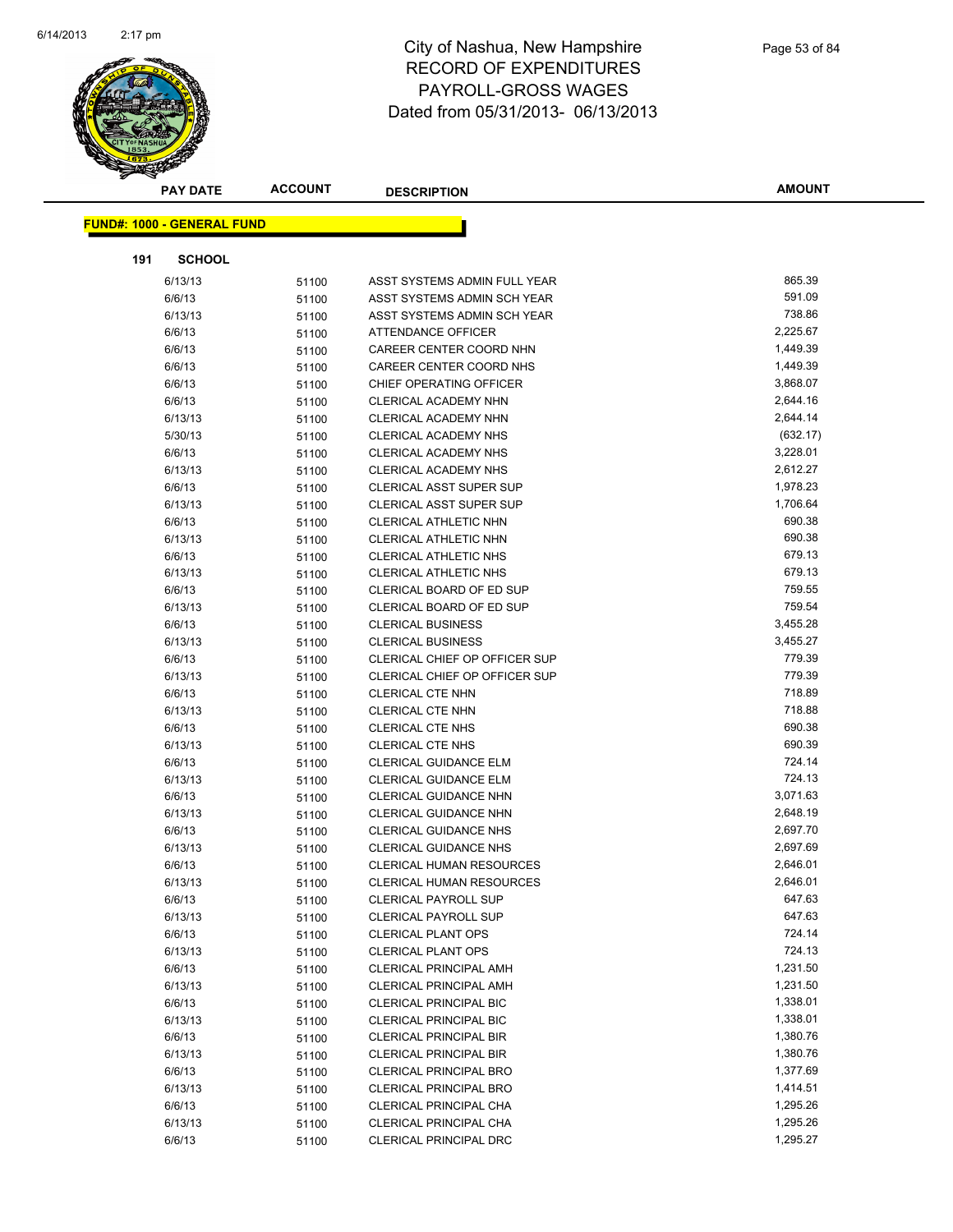

| <b>PAY DATE</b>                   | <b>ACCOUNT</b> | <b>DESCRIPTION</b>                 | <b>AMOUNT</b> |
|-----------------------------------|----------------|------------------------------------|---------------|
| <b>FUND#: 1000 - GENERAL FUND</b> |                |                                    |               |
|                                   |                |                                    |               |
| <b>SCHOOL</b><br>191              |                |                                    |               |
| 6/13/13                           | 51100          | CLERICAL PRINCIPAL DRC             | 1,295.26      |
| 6/6/13                            | 51100          | <b>CLERICAL PRINCIPAL ELM</b>      | 2,757.60      |
| 6/13/13                           | 51100          | <b>CLERICAL PRINCIPAL ELM</b>      | 3,105.28      |
| 6/6/13                            | 51100          | <b>CLERICAL PRINCIPAL FES</b>      | 1,349.21      |
| 6/13/13                           | 51100          | <b>CLERICAL PRINCIPAL FES</b>      | 1,358.26      |
| 6/6/13                            | 51100          | <b>CLERICAL PRINCIPAL FMS</b>      | 2,048.65      |
| 6/13/13                           | 51100          | <b>CLERICAL PRINCIPAL FMS</b>      | 2,048.64      |
| 6/6/13                            | 51100          | <b>CLERICAL PRINCIPAL LDG</b>      | 1,263.38      |
| 6/13/13                           | 51100          | <b>CLERICAL PRINCIPAL LDG</b>      | 1,263.38      |
| 6/6/13                            | 51100          | <b>CLERICAL PRINCIPAL MDE</b>      | 1,403.26      |
| 6/13/13                           | 51100          | <b>CLERICAL PRINCIPAL MDE</b>      | 1,403.26      |
| 6/6/13                            | 51100          | <b>CLERICAL PRINCIPAL MTP</b>      | 1,338.02      |
| 6/13/13                           | 51100          | <b>CLERICAL PRINCIPAL MTP</b>      | 1,338.01      |
| 6/6/13                            | 51100          | <b>CLERICAL PRINCIPAL NHN</b>      | 2,533.06      |
| 6/13/13                           | 51100          | CLERICAL PRINCIPAL NHN             | 2,533.07      |
| 6/6/13                            | 51100          | <b>CLERICAL PRINCIPAL NHS</b>      | 1,550.64      |
| 6/13/13                           | 51100          | <b>CLERICAL PRINCIPAL NHS</b>      | 1,550.64      |
| 6/6/13                            | 51100          | <b>CLERICAL PRINCIPAL NSE</b>      | 1,338.01      |
| 6/13/13                           | 51100          | <b>CLERICAL PRINCIPAL NSE</b>      | 1,338.01      |
| 6/6/13                            | 51100          | <b>CLERICAL PRINCIPAL PMS</b>      | 2,116.14      |
| 6/13/13                           | 51100          | <b>CLERICAL PRINCIPAL PMS</b>      | 2,116.14      |
| 6/6/13                            | 51100          | <b>CLERICAL PRINCIPAL SHE</b>      | 1,414.52      |
| 6/13/13                           | 51100          | <b>CLERICAL PRINCIPAL SHE</b>      | 1,414.51      |
| 6/6/13                            | 51100          | <b>CLERICAL RECEPTIONIST NHS</b>   | 630.37        |
| 6/13/13                           | 51100          | <b>CLERICAL RECEPTIONIST NHS</b>   | 647.63        |
| 6/6/13                            | 51100          | CLERICAL SPECIAL ED NHS            | 724.13        |
| 6/13/13                           | 51100          | CLERICAL SPECIAL ED NHS            | 724.13        |
| 6/6/13                            | 51100          | CLERICAL SPECIAL ED SUP            | 1,448.26      |
| 6/13/13                           | 51100          | CLERICAL SPECIAL ED SUP            | 1,448.26      |
| 6/6/13                            | 51100          | <b>CLERICAL STUDENT SERV SUP</b>   | 768.69        |
| 6/13/13                           | 51100          | CLERICAL STUDENT SERV SUP          | 768.69        |
| 6/6/13                            | 51100          | CLERICAL SUB SERVICE SUP           | 1,034.55      |
| 6/13/13                           | 51100          | CLERICAL SUB SERVICE SUP           | 722.88        |
| 6/6/13                            | 51100          | <b>CLERICAL SUPERINTENDANT SUP</b> | 907.63        |
| 6/13/13                           | 51100          | CLERICAL SUPERINTENDANT SUP        | 907.63        |
| 6/6/13                            | 51100          | <b>CLERICAL TRANSPORTATION SUP</b> | 724.14        |
| 6/13/13                           | 51100          | <b>CLERICAL TRANSPORTATION SUP</b> | 724.13        |
| 6/6/13                            | 51100          | CLERICAL VOCATIONAL NHN            | 724.13        |
| 6/13/13                           | 51100          | CLERICAL VOCATIONAL NHN            | 724.13        |
| 6/6/13                            | 51100          | <b>CURRICULUM SUPERVISOR</b>       | 5,955.42      |
| 6/6/13                            | 51100          | <b>CUSTODIAN AMH</b>               | 1,928.40      |
| 6/13/13                           | 51100          | <b>CUSTODIAN AMH</b>               | 1,928.40      |
| 6/6/13                            | 51100          | <b>CUSTODIAN ASST HEAD ELM</b>     | 732.40        |
| 6/13/13                           | 51100          | <b>CUSTODIAN ASST HEAD ELM</b>     | 732.41        |
| 6/6/13                            | 51100          | <b>CUSTODIAN ASST HEAD FMS</b>     | 732.40        |
| 6/13/13                           | 51100          | <b>CUSTODIAN ASST HEAD FMS</b>     | 732.40        |
| 6/6/13                            | 51100          | <b>CUSTODIAN ASST HEAD NHN</b>     | 1,609.20      |
| 6/13/13                           | 51100          | <b>CUSTODIAN ASST HEAD NHN</b>     | 1,609.20      |
| 6/6/13                            | 51100          | <b>CUSTODIAN ASST HEAD NHS</b>     | 1,609.20      |
| 6/13/13                           | 51100          | <b>CUSTODIAN ASST HEAD NHS</b>     | 1,609.20      |
| 6/6/13                            | 51100          | <b>CUSTODIAN BIC</b>               | 1,928.40      |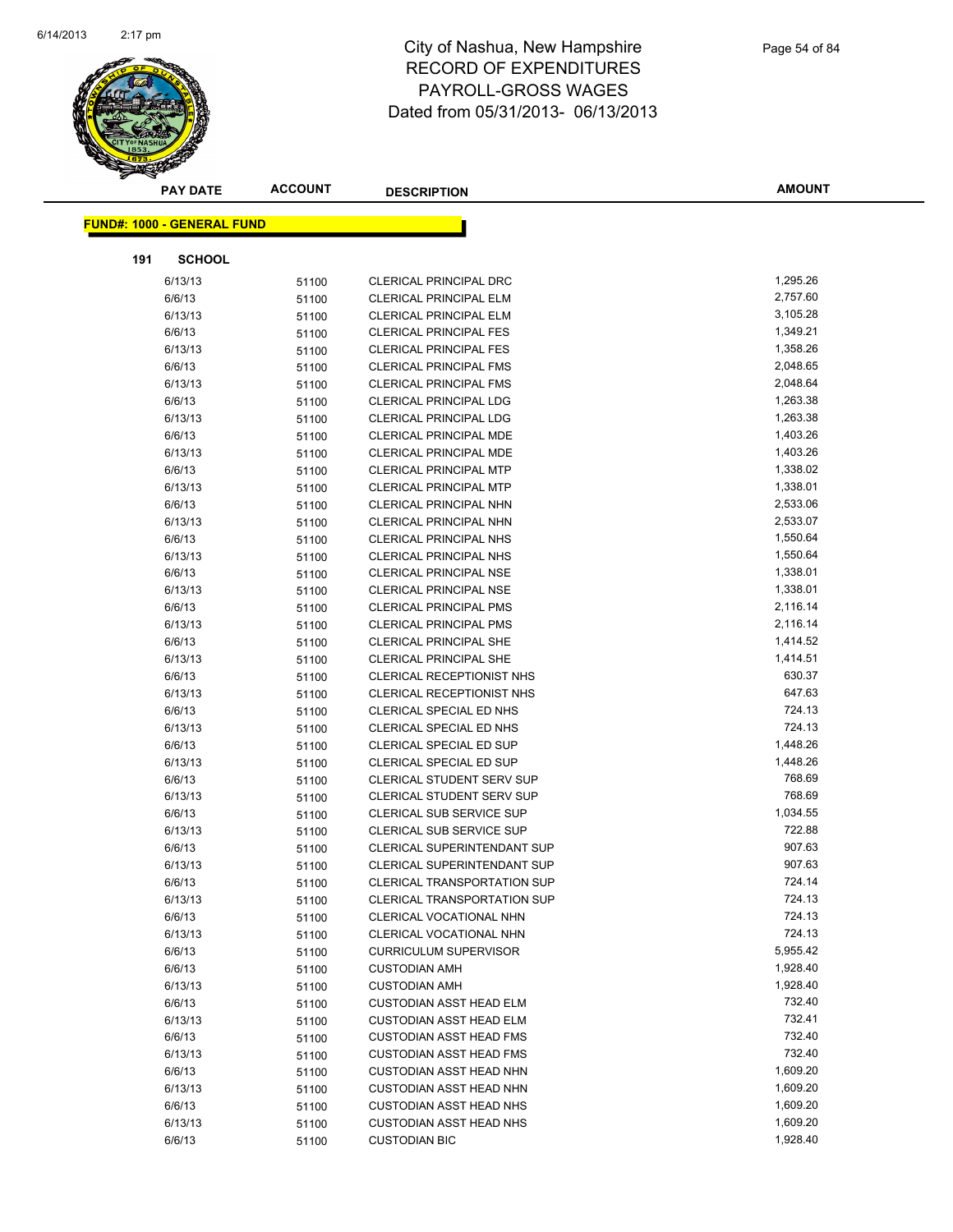

|     | <b>PAY DATE</b>                   | <b>ACCOUNT</b> | <b>DESCRIPTION</b>                                     | <b>AMOUNT</b>    |
|-----|-----------------------------------|----------------|--------------------------------------------------------|------------------|
|     | <b>FUND#: 1000 - GENERAL FUND</b> |                |                                                        |                  |
|     |                                   |                |                                                        |                  |
| 191 | <b>SCHOOL</b>                     |                |                                                        |                  |
|     | 6/13/13                           | 51100          | <b>CUSTODIAN BIC</b>                                   | 1,928.40         |
|     | 6/6/13                            | 51100          | <b>CUSTODIAN BIR</b>                                   | 2,056.96         |
|     | 6/13/13                           | 51100          | <b>CUSTODIAN BIR</b>                                   | 1,928.40         |
|     | 6/6/13                            | 51100          | <b>CUSTODIAN BRO</b>                                   | 1,285.60         |
|     | 6/13/13                           | 51100          | <b>CUSTODIAN BRO</b>                                   | 1,285.60         |
|     | 6/6/13                            | 51100          | <b>CUSTODIAN CHA</b>                                   | 1,285.60         |
|     | 6/13/13                           | 51100          | <b>CUSTODIAN CHA</b>                                   | 1,285.60         |
|     | 6/6/13                            | 51100          | <b>CUSTODIAN DRC</b>                                   | 1,285.60         |
|     | 6/13/13                           | 51100          | <b>CUSTODIAN DRC</b>                                   | 1,285.61         |
|     | 6/6/13                            | 51100          | <b>CUSTODIAN ELM</b>                                   | 4,587.20         |
|     | 6/13/13                           | 51100          | <b>CUSTODIAN ELM</b>                                   | 4,587.20         |
|     | 6/6/13                            | 51100          | <b>CUSTODIAN FES</b>                                   | 1,285.60         |
|     | 6/13/13                           | 51100          | <b>CUSTODIAN FES</b>                                   | 1,285.60         |
|     | 6/6/13                            | 51100          | <b>CUSTODIAN FMS</b>                                   | 2,571.20         |
|     | 6/13/13                           | 51100          | <b>CUSTODIAN FMS</b>                                   | 2,571.20         |
|     | 6/6/13                            | 51100          | <b>CUSTODIAN HEAD AMH</b>                              | 732.40           |
|     | 6/13/13                           | 51100          | <b>CUSTODIAN HEAD AMH</b>                              | 732.40           |
|     | 6/6/13                            | 51100          | <b>CUSTODIAN HEAD BIC</b>                              | 732.40           |
|     | 6/13/13                           | 51100          | <b>CUSTODIAN HEAD BIC</b>                              | 732.40           |
|     | 6/6/13                            | 51100          | <b>CUSTODIAN HEAD BIR</b>                              | 732.40           |
|     | 6/13/13                           | 51100          | <b>CUSTODIAN HEAD BIR</b>                              | 732.40           |
|     | 6/6/13                            | 51100          | <b>CUSTODIAN HEAD BRO</b>                              | 732.40           |
|     | 6/13/13                           | 51100          | <b>CUSTODIAN HEAD BRO</b>                              | 732.40           |
|     | 6/6/13                            | 51100          | <b>CUSTODIAN HEAD CHA</b>                              | 732.40           |
|     | 6/13/13                           | 51100          | <b>CUSTODIAN HEAD CHA</b>                              | 732.40           |
|     | 6/6/13                            | 51100          | <b>CUSTODIAN HEAD DRC</b>                              | 732.40           |
|     | 6/13/13                           | 51100          | <b>CUSTODIAN HEAD DRC</b>                              | 732.40           |
|     | 6/6/13                            | 51100          | <b>CUSTODIAN HEAD ELM</b>                              | 868.80           |
|     | 6/13/13                           | 51100          | <b>CUSTODIAN HEAD ELM</b>                              | 868.80           |
|     | 6/6/13                            | 51100          | <b>CUSTODIAN HEAD FES</b>                              | 732.40           |
|     | 6/13/13                           | 51100          | <b>CUSTODIAN HEAD FES</b>                              | 732.40<br>868.80 |
|     | 6/6/13                            | 51100          | <b>CUSTODIAN HEAD FMS</b>                              | 868.80           |
|     | 6/13/13<br>6/6/13                 | 51100          | <b>CUSTODIAN HEAD FMS</b><br><b>CUSTODIAN HEAD LDG</b> | 732.40           |
|     | 6/6/13                            | 51100<br>51100 | <b>CUSTODIAN HEAD MDE</b>                              | 732.40           |
|     | 6/13/13                           |                | <b>CUSTODIAN HEAD MDE</b>                              | 732.41           |
|     | 6/6/13                            | 51100<br>51100 | <b>CUSTODIAN HEAD MTP</b>                              | 1,464.80         |
|     | 6/13/13                           | 51100          | <b>CUSTODIAN HEAD MTP</b>                              | 732.40           |
|     | 6/6/13                            | 51100          | <b>CUSTODIAN HEAD NHN</b>                              | 874.00           |
|     | 6/13/13                           | 51100          | <b>CUSTODIAN HEAD NHN</b>                              | 874.00           |
|     | 6/6/13                            | 51100          | <b>CUSTODIAN HEAD NHS</b>                              | 874.00           |
|     | 6/13/13                           | 51100          | <b>CUSTODIAN HEAD NHS</b>                              | 874.00           |
|     | 6/13/13                           | 51100          | <b>CUSTODIAN HEAD NSE</b>                              | 732.40           |
|     | 6/6/13                            | 51100          | <b>CUSTODIAN HEAD PMS</b>                              | 1,601.20         |
|     | 6/13/13                           | 51100          | <b>CUSTODIAN HEAD PMS</b>                              | 732.40           |
|     | 6/6/13                            | 51100          | <b>CUSTODIAN HEAD SHE</b>                              | 732.40           |
|     | 6/13/13                           | 51100          | <b>CUSTODIAN HEAD SHE</b>                              | 732.40           |
|     | 6/6/13                            | 51100          | <b>CUSTODIAN LDG</b>                                   | 1,815.91         |
|     | 6/13/13                           | 51100          | <b>CUSTODIAN LDG</b>                                   | 1,285.60         |
|     | 6/6/13                            | 51100          | <b>CUSTODIAN MDE</b>                                   | 1,285.60         |
|     | 6/13/13                           | 51100          | <b>CUSTODIAN MDE</b>                                   | 1,285.60         |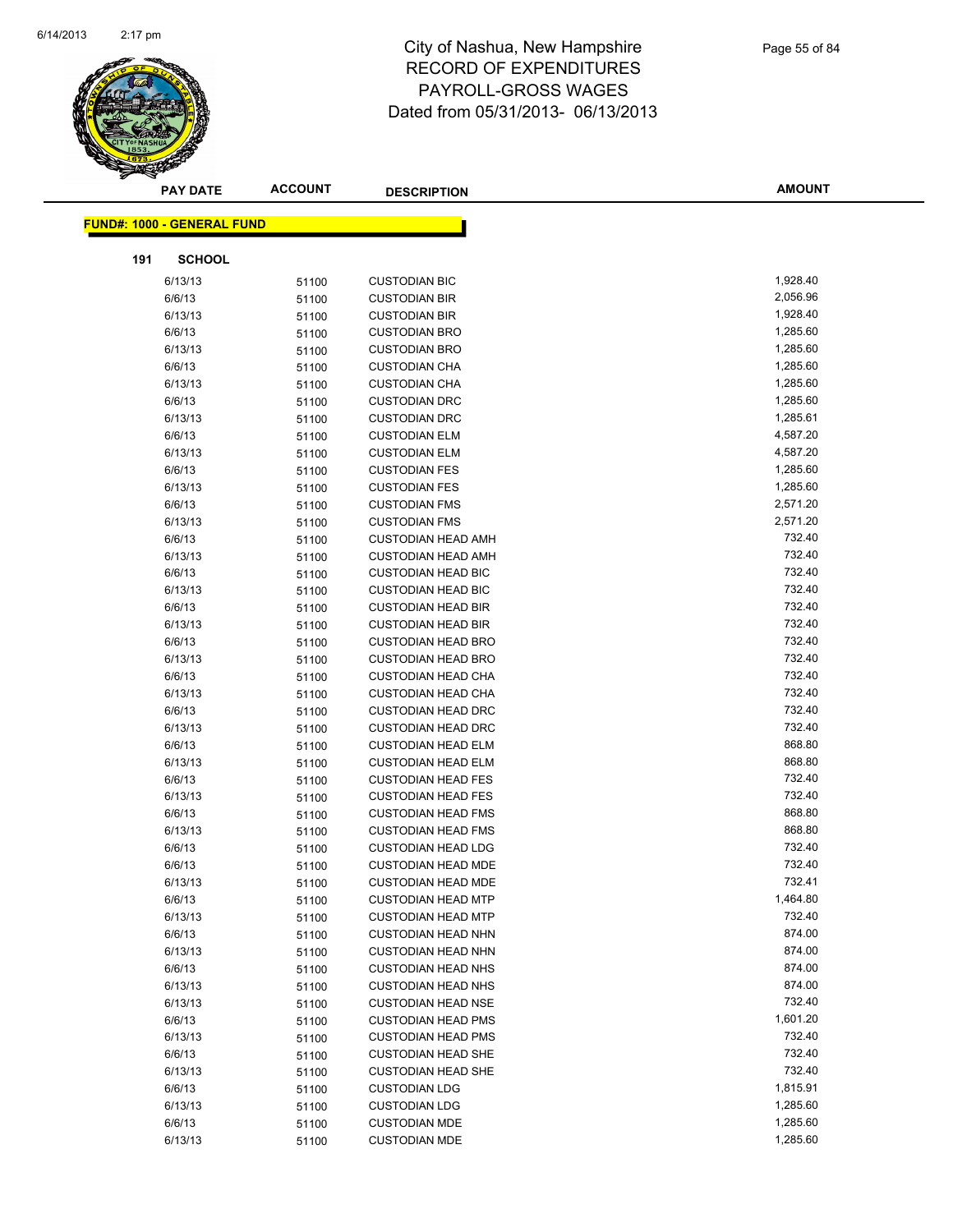

|     | <b>PAY DATE</b>                   | <b>ACCOUNT</b> | <b>DESCRIPTION</b>              | <b>AMOUNT</b> |
|-----|-----------------------------------|----------------|---------------------------------|---------------|
|     | <b>FUND#: 1000 - GENERAL FUND</b> |                |                                 |               |
|     |                                   |                |                                 |               |
| 191 | <b>SCHOOL</b>                     |                |                                 |               |
|     | 6/6/13                            | 51100          | <b>CUSTODIAN MTP</b>            | 1,285.60      |
|     | 6/13/13                           | 51100          | <b>CUSTODIAN MTP</b>            | 1,285.60      |
|     | 6/6/13                            | 51100          | <b>CUSTODIAN NHN</b>            | 10,316.66     |
|     | 6/13/13                           | 51100          | <b>CUSTODIAN NHN</b>            | 10,316.67     |
|     | 6/6/13                            | 51100          | <b>CUSTODIAN NHS</b>            | 10,352.73     |
|     | 6/13/13                           | 51100          | <b>CUSTODIAN NHS</b>            | 10,099.68     |
|     | 6/6/13                            | 51100          | <b>CUSTODIAN NSE</b>            | 1,375.20      |
|     | 6/13/13                           | 51100          | <b>CUSTODIAN NSE</b>            | 1,285.60      |
|     | 6/6/13                            | 51100          | <b>CUSTODIAN PMS</b>            | 1,928.40      |
|     | 6/13/13                           | 51100          | <b>CUSTODIAN PMS</b>            | 1,928.41      |
|     | 6/6/13                            | 51100          | <b>CUSTODIAN SHE</b>            | 1,928.40      |
|     | 6/13/13                           | 51100          | <b>CUSTODIAN SHE</b>            | 1,928.40      |
|     | 6/6/13                            | 51100          | <b>CUSTODIAN SUPERVISOR WPO</b> | 1,950.58      |
|     | 6/6/13                            | 51100          | <b>CUSTODIAN WID</b>            | 1,253.46      |
|     | 6/13/13                           | 51100          | <b>CUSTODIAN WID</b>            | 1,253.46      |
|     | 6/6/13                            | 51100          | DATA ANALYST                    | 1,726.32      |
|     | 6/6/13                            | 51100          | <b>DIRECTOR ATHLETICS</b>       | 3,512.82      |
|     | 6/6/13                            | 51100          | <b>DIRECTOR BUSINESS</b>        | 2,841.83      |
|     | 6/6/13                            | 51100          | <b>DIRECTOR COM GRANTS</b>      | 2,955.69      |
|     | 6/6/13                            | 51100          | <b>DIRECTOR GUIDANCE</b>        | 3,214.75      |
|     | 6/6/13                            | 51100          | DIRECTOR HUMAN RESOURCES        | 3,061.85      |
|     | 6/6/13                            | 51100          | <b>DIRECTOR PLANT OPS</b>       | 3,451.21      |
|     | 6/6/13                            | 51100          | DIRECTOR PRE SCHOOL             | 2,469.96      |
|     | 6/6/13                            | 51100          | DIRECTOR SPECIAL ED             | 3,591.76      |
|     | 6/6/13                            | 51100          | DIRECTOR STUDENT SERVICES       | 3,081.78      |
|     | 6/6/13                            | 51100          | DIRECTOR TECHNOLOGY             | 3,881.74      |
|     | 6/6/13                            | 51100          | DIRECTOR TRANSPORTATION         | 2,933.70      |
|     | 6/6/13                            | 51100          | DIRECTOR VOCATIONAL             | 3,295.74      |
|     | 6/6/13                            | 51100          | ELL OUTREACH WORKER             | 1,802.30      |
|     | 6/6/13                            | 51100          | GUIDANCE COUNSELOR AMH          | 1,848.51      |
|     | 6/6/13                            | 51100          | <b>GUIDANCE COUNSELOR BIC</b>   | 1,717.26      |
|     | 6/6/13                            | 51100          | <b>GUIDANCE COUNSELOR BIR</b>   | 2,785.80      |
|     | 6/6/13                            | 51100          | <b>GUIDANCE COUNSELOR BRO</b>   | 2,148.83      |
|     | 6/6/13                            | 51100          | GUIDANCE COUNSELOR CHA          | 2,213.12      |
|     | 6/6/13                            | 51100          | <b>GUIDANCE COUNSELOR DRC</b>   | 2,629.99      |
|     | 6/6/13                            | 51100          | GUIDANCE COUNSELOR ELM          | 10,523.88     |
|     | 6/6/13                            | 51100          | <b>GUIDANCE COUNSELOR FES</b>   | 2,629.99      |
|     | 6/6/13                            | 51100          | <b>GUIDANCE COUNSELOR FMS</b>   | 4,556.75      |
|     | 6/6/13                            | 51100          | GUIDANCE COUNSELOR LDG          | 2,495.37      |
|     | 6/6/13                            | 51100          | <b>GUIDANCE COUNSELOR MDE</b>   | 2,074.45      |
|     | 6/6/13                            | 51100          | <b>GUIDANCE COUNSELOR MTP</b>   | 2,629.99      |
|     | 6/6/13                            | 51100          | GUIDANCE COUNSELOR NHN          | 18,128.52     |
|     | 6/6/13                            | 51100          | GUIDANCE COUNSELOR NHS          | 20,041.67     |
|     | 6/6/13                            | 51100          | <b>GUIDANCE COUNSELOR NSE</b>   | 2,629.99      |
|     | 6/6/13                            | 51100          | <b>GUIDANCE COUNSELOR PMS</b>   | 8,715.19      |
|     | 6/6/13                            | 51100          | <b>GUIDANCE COUNSELOR SHE</b>   | 2,413.72      |
|     | 6/6/13                            | 51100          | JOB DEVELOPER SPED NHN          | 2,716.57      |
|     | 6/6/13                            | 51100          | <b>LIBRARIAN AMH</b>            | 1,778.22      |
|     | 6/6/13                            | 51100          | <b>LIBRARIAN BIC</b>            | 1,717.26      |
|     | 6/6/13                            | 51100          | <b>LIBRARIAN BIR</b>            | 2,854.14      |
|     | 6/6/13                            | 51100          | LIBRARIAN BRO                   | 1,638.61      |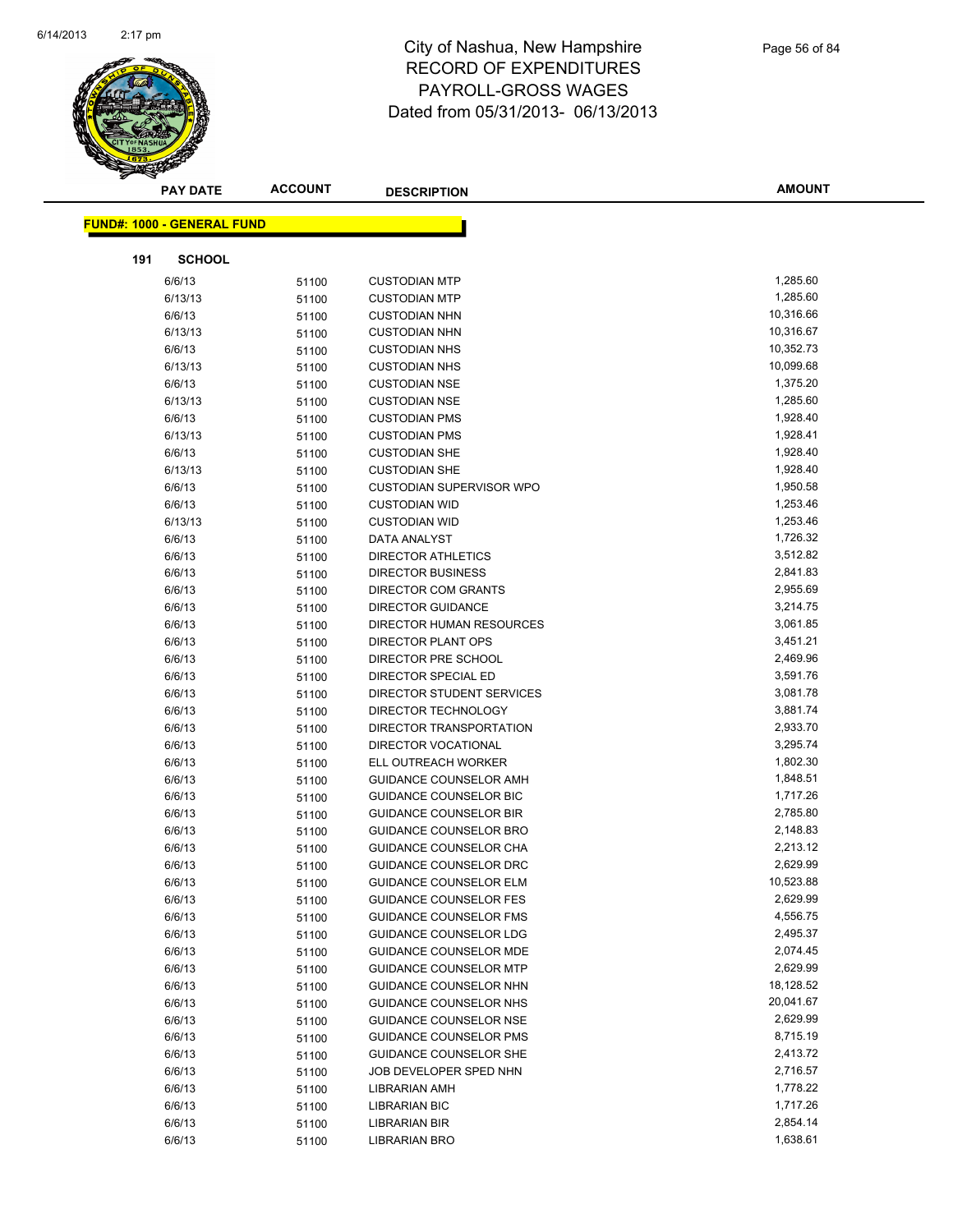

|     | <b>PAY DATE</b>                   | <b>ACCOUNT</b> | <b>DESCRIPTION</b>           | <b>AMOUNT</b> |
|-----|-----------------------------------|----------------|------------------------------|---------------|
|     | <b>FUND#: 1000 - GENERAL FUND</b> |                |                              |               |
|     |                                   |                |                              |               |
| 191 | <b>SCHOOL</b>                     |                |                              |               |
|     | 6/6/13                            | 51100          | LIBRARIAN CHA                | 2,716.57      |
|     | 6/6/13                            | 51100          | <b>LIBRARIAN DRC</b>         | 1,638.60      |
|     | 6/6/13                            | 51100          | <b>LIBRARIAN ELM</b>         | 1,509.91      |
|     | 6/6/13                            | 51100          | <b>LIBRARIAN FES</b>         | 1,717.26      |
|     | 6/6/13                            | 51100          | <b>LIBRARIAN FMS</b>         | 3,109.73      |
|     | 6/6/13                            | 51100          | <b>LIBRARIAN LDG</b>         | 1,778.22      |
|     | 6/6/13                            | 51100          | <b>LIBRARIAN MDE</b>         | 2,074.45      |
|     | 6/6/13                            | 51100          | <b>LIBRARIAN MTP</b>         | 1,778.22      |
|     | 6/6/13                            | 51100          | <b>LIBRARIAN NHN</b>         | 4,304.44      |
|     | 6/6/13                            | 51100          | <b>LIBRARIAN NHS</b>         | 4,493.87      |
|     | 6/6/13                            | 51100          | <b>LIBRARIAN NSE</b>         | 2,074.46      |
|     | 6/6/13                            | 51100          | <b>LIBRARIAN PMS</b>         | 2,716.57      |
|     | 6/6/13                            | 51100          | <b>LIBRARIAN SHE</b>         | 2,629.99      |
|     | 6/6/13                            | 51100          | LICENSED PRACTICAL NURSE AMH | 1,104.24      |
|     | 6/6/13                            | 51100          | LICENSED PRACTICAL NURSE ELM | 1,408.99      |
|     | 6/6/13                            | 51100          | MAINTENANCE ALARM WPO        | 926.00        |
|     | 6/13/13                           | 51100          | MAINTENANCE ALARM WPO        | 926.00        |
|     | 6/6/13                            | 51100          | MAINTENANCE CARPENTER WPO    | 904.80        |
|     | 6/13/13                           | 51100          | MAINTENANCE CARPENTER WPO    | 904.80        |
|     | 6/6/13                            | 51100          | MAINTENANCE ELECTRICIAN WPO  | 1,111.20      |
|     | 6/13/13                           | 51100          | MAINTENANCE ELECTRICIAN WPO  | 926.00        |
|     | 6/6/13                            | 51100          | MAINTENANCE GRDS FORMEN WPO  | 904.80        |
|     | 6/13/13                           | 51100          | MAINTENANCE GRDS FORMEN WPO  | 904.80        |
|     | 6/6/13                            | 51100          | MAINTENANCE GROUNDS WPO      | 3,985.20      |
|     | 6/13/13                           | 51100          | MAINTENANCE GROUNDS WPO      | 3,985.20      |
|     | 6/6/13                            | 51100          | MAINTENANCE HVAC WPO         | 4,704.96      |
|     | 6/13/13                           | 51100          | MAINTENANCE HVAC WPO         | 4,343.04      |
|     | 6/6/13                            | 51100          | MAINTENANCE MESSENGER WPO    | 868.80        |
|     | 6/13/13                           | 51100          | MAINTENANCE MESSENGER WPO    | 868.80        |
|     | 6/6/13                            | 51100          | MAINTENANCE PLUMBER WPO      | 1,852.00      |
|     | 6/13/13                           | 51100          | MAINTENANCE PLUMBER WPO      | 1,852.00      |
|     | 6/6/13                            | 51100          | MAINTENANCE TRADES WPO       | 2,698.40      |
|     | 6/13/13                           | 51100          | MAINTENANCE TRADES WPO       | 2,519.04      |
|     | 6/6/13                            | 51100          | <b>MARKETING TEACHER NHS</b> | 2,074.46      |
|     | 6/6/13                            | 51100          | <b>NURSE AMH</b>             | 2,287.30      |
|     | 6/6/13                            | 51100          | <b>NURSE BIC</b>             | 2,020.16      |
|     | 6/6/13                            | 51100          | <b>NURSE BIR</b>             | 1,444.75      |
|     | 6/6/13                            | 51100          | <b>NURSE BRO</b>             | 1,945.18      |
|     | 6/6/13                            | 51100          | <b>NURSE CHA</b>             | 2,287.30      |
|     | 6/6/13                            | 51100          | <b>NURSE DRC</b>             | 2,287.30      |
|     | 6/6/13                            | 51100          | <b>NURSE ELM</b>             | 2,704.73      |
|     | 6/6/13                            | 51100          | <b>NURSE FES</b>             | 1,406.49      |
|     | 6/6/13                            | 51100          | <b>NURSE FMS</b>             | 2,287.30      |
|     | 6/6/13                            | 51100          | <b>NURSE LDG</b>             | 1,794.64      |
|     | 6/6/13                            | 51100          | <b>NURSE MDE</b>             | 2,287.30      |
|     | 6/6/13                            | 51100          | <b>NURSE MTP</b>             | 1,406.49      |
|     | 6/6/13                            | 51100          | <b>NURSE NHN</b>             | 4,383.06      |
|     | 6/6/13                            | 51100          | <b>NURSE NHS</b>             | 4,574.59      |
|     | 6/6/13                            | 51100          | <b>NURSE NSE</b>             | 2,095.76      |
|     | 6/6/13                            | 51100          | <b>NURSE PMS</b>             | 4,670.75      |
|     | 6/6/13                            | 51100          | <b>NURSE SHE</b>             | 2,704.73      |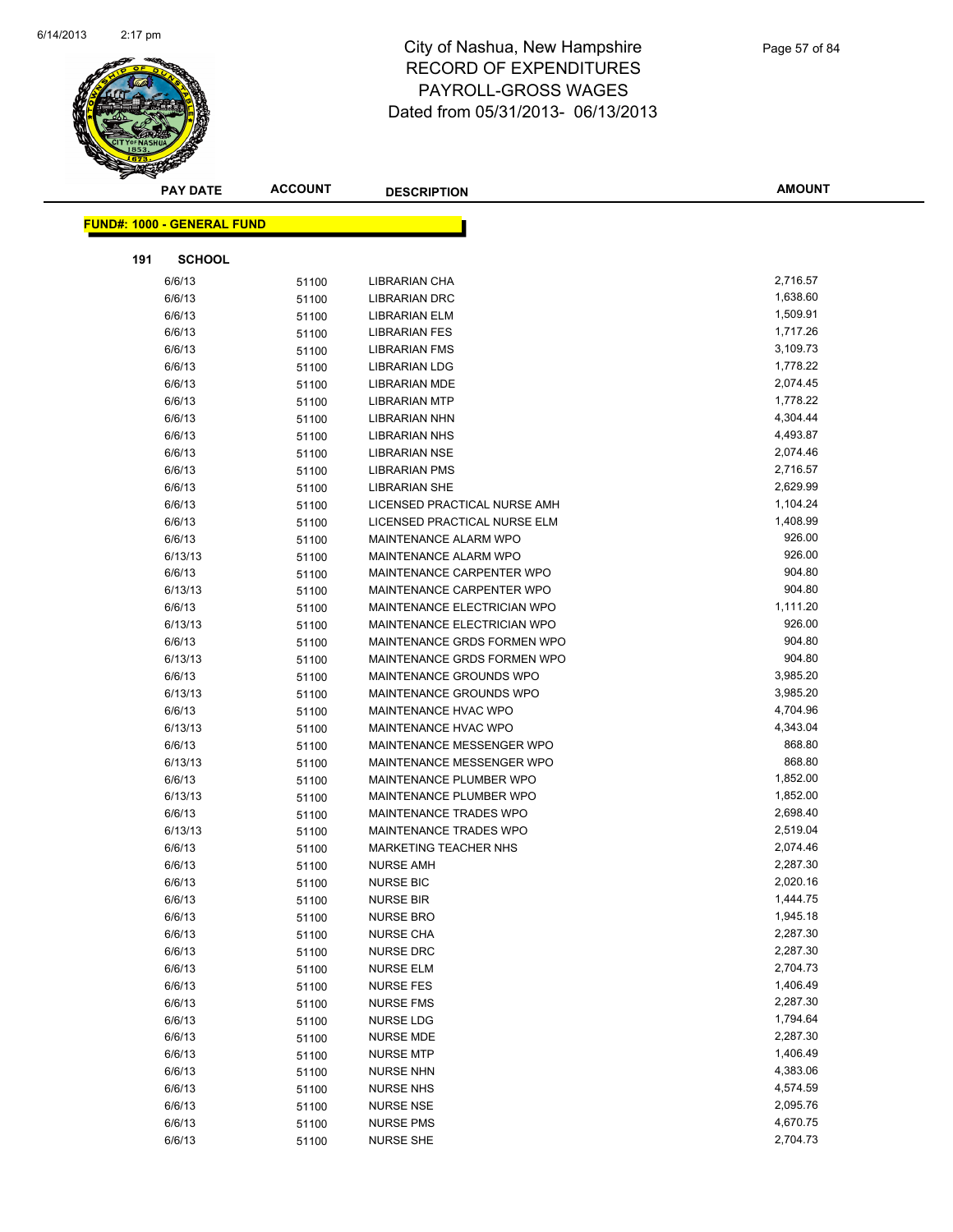

|     | <b>PAY DATE</b>                   | <b>ACCOUNT</b> | <b>DESCRIPTION</b>                         | <b>AMOUNT</b>        |
|-----|-----------------------------------|----------------|--------------------------------------------|----------------------|
|     | <b>FUND#: 1000 - GENERAL FUND</b> |                |                                            |                      |
| 191 | <b>SCHOOL</b>                     |                |                                            |                      |
|     | 6/6/13                            | 51100          | OFFICE MANAGER BUSINESS                    | 2,346.90             |
|     | 6/6/13                            | 51100          | OFFICE MANAGER PLANT OPS                   | 1,829.27             |
|     | 6/6/13                            | 51100          | OFFICE MANAGER SPED                        | 1,795.47             |
|     | 6/6/13                            | 51100          | OUT DISTRICT COORDINATOR                   | 2,925.03             |
|     | 6/6/13                            | 51100          | PARA ALT AMH                               | 595.30               |
|     | 6/13/13                           | 51100          | PARA ALT AMH                               | 506.45               |
|     | 6/6/13                            | 51100          | PARA ALT DRC                               | 399.30               |
|     | 6/13/13                           | 51100          | PARA ALT DRC                               | 399.30               |
|     | 6/6/13                            | 51100          | PARA ALT ELM                               | 555.31               |
|     | 6/13/13                           | 51100          | PARA ALT ELM                               | 555.31               |
|     | 6/6/13                            | 51100          | PARA ALT FMS                               | 555.31               |
|     | 6/13/13                           | 51100          | PARA ALT FMS                               | 555.31               |
|     | 6/6/13                            | 51100          | PARA ALT LDG                               | 399.30               |
|     | 6/13/13                           | 51100          | PARA ALT LDG                               | 399.30               |
|     | 6/6/13                            | 51100          | PARA ALT MTP                               | 399.30               |
|     | 6/13/13                           | 51100          | PARA ALT MTP                               | 399.30               |
|     | 6/6/13                            | 51100          | PARA ALT PMS                               | 537.81               |
|     | 6/13/13                           | 51100          | PARA ALT PMS                               | 537.81               |
|     | 6/6/13                            | 51100          | PARA DW SPEC ED AMH                        | 7,430.54             |
|     | 6/13/13                           | 51100          | PARA DW SPEC ED AMH                        | 7,391.39             |
|     | 6/6/13                            | 51100          | PARA DW SPEC ED BIR                        | 1,457.10             |
|     | 6/13/13                           | 51100          | PARA DW SPEC ED BIR                        | 1,457.10             |
|     | 6/6/13                            | 51100          | PARA DW SPEC ED BRO                        | 3,308.76             |
|     | 6/13/13                           | 51100          | PARA DW SPEC ED BRO                        | 3,108.57             |
|     | 6/6/13                            | 51100          | PARA DW SPEC ED CHA                        | 5,528.10             |
|     | 6/13/13                           | 51100          | PARA DW SPEC ED CHA                        | 4,875.84             |
|     | 6/6/13                            | 51100          | PARA DW SPEC ED FMS                        | 1,133.76             |
|     | 6/13/13                           | 51100          | PARA DW SPEC ED FMS                        | 1,092.94             |
|     | 6/6/13                            | 51100          | PARA DW SPEC ED LDG                        | 385.80               |
|     | 6/13/13                           | 51100          | PARA DW SPEC ED LDG                        | 385.80               |
|     | 6/6/13                            | 51100          | PARA DW SPEC ED MDE                        | 7,621.86             |
|     | 6/13/13                           | 51100          | PARA DW SPEC ED MDE                        | 7,625.58             |
|     | 6/6/13                            | 51100          | PARA DW SPEC ED NHN                        | 5,352.24             |
|     | 6/13/13                           | 51100          | PARA DW SPEC ED NHN                        | 5,747.71             |
|     | 6/6/13                            | 51100          | PARA DW SPEC ED NHS                        | 5,968.03             |
|     | 6/13/13                           | 51100          | PARA DW SPEC ED NHS                        | 6,115.83             |
|     | 6/6/13                            | 51100          | PARA DW SPEC ED NSE                        | 4,937.12             |
|     | 6/13/13                           | 51100          | PARA DW SPEC ED NSE                        | 5,060.10<br>6,284.69 |
|     | 6/6/13<br>6/13/13                 | 51100          | PARA DW SPEC ED PMS<br>PARA DW SPEC ED PMS | 6,044.55             |
|     | 6/6/13                            | 51100          | PARA DW SPEC ED SHE                        | 6,548.81             |
|     | 6/13/13                           | 51100          | PARA DW SPEC ED SHE                        | 5,853.20             |
|     | 6/6/13                            | 51100<br>51100 | PARA DW SPEC ELM                           | 4,165.13             |
|     | 6/13/13                           | 51100          | PARA DW SPEC ELM                           | 4,245.49             |
|     | 6/6/13                            | 51100          | PARA ELL BIR                               | 505.20               |
|     | 6/13/13                           | 51100          | PARA ELL BIR                               | 505.20               |
|     | 6/6/13                            | 51100          | PARA ELL DRC                               | 303.12               |
|     | 6/13/13                           | 51100          | PARA ELL DRC                               | 505.20               |
|     | 6/6/13                            | 51100          | PARA ELL ELM                               | 930.94               |
|     | 6/13/13                           | 51100          | PARA ELL ELM                               | 930.94               |
|     | 6/6/13                            | 51100          | PARA ELL FES                               | 432.60               |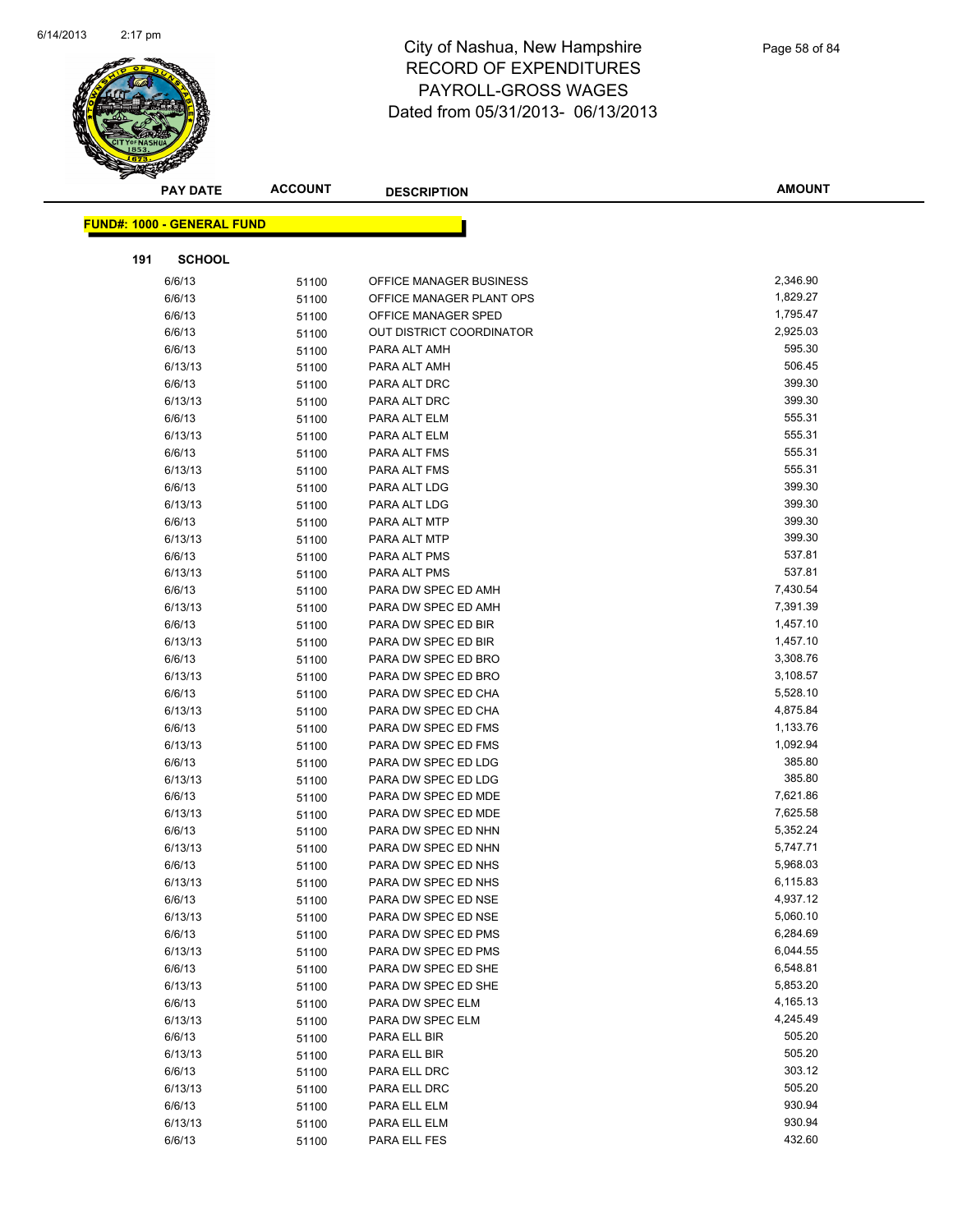

|     | <b>PAY DATE</b>                   | <b>ACCOUNT</b> | <b>DESCRIPTION</b>                    | <b>AMOUNT</b>        |
|-----|-----------------------------------|----------------|---------------------------------------|----------------------|
|     | <b>FUND#: 1000 - GENERAL FUND</b> |                |                                       |                      |
|     |                                   |                |                                       |                      |
| 191 | <b>SCHOOL</b>                     |                |                                       |                      |
|     | 6/13/13                           | 51100          | PARA ELL FES                          | 432.60               |
|     | 6/6/13                            | 51100          | PARA ELL FMS                          | 404.69               |
|     | 6/13/13                           | 51100          | PARA ELL FMS                          | 404.69               |
|     | 6/13/13                           | 51100          | PARA ELL LDG                          | 1,010.40             |
|     | 6/6/13                            | 51100          | PARA ELL MTP                          | 364.80               |
|     | 6/13/13                           | 51100          | PARA ELL MTP                          | 364.80               |
|     | 6/6/13                            | 51100          | PARA ELL NHN                          | 543.44               |
|     | 6/13/13                           | 51100          | PARA ELL NHN                          | 543.44               |
|     | 6/6/13                            | 51100          | PARA ELL NHS                          | 526.25               |
|     | 6/13/13                           | 51100          | PARA ELL NHS                          | 526.25               |
|     | 6/6/13                            | 51100          | PARA ELL PMS                          | 526.25               |
|     | 6/13/13                           | 51100          | PARA ELL PMS                          | 526.25               |
|     | 6/6/13                            | 51100          | PARA ELL SHE                          | 505.20               |
|     | 6/13/13                           | 51100          | PARA ELL SHE                          | 505.20               |
|     | 6/6/13                            | 51100          | PARA GRAPH NHN                        | 555.31               |
|     | 6/13/13                           | 51100          | PARA GRAPH NHN                        | 555.31               |
|     | 5/30/13                           | 51100          | PARA INST AMH                         | (521.70)             |
|     | 6/6/13                            | 51100          | PARA INST AMH                         | 3,262.11             |
|     | 6/13/13                           | 51100          | PARA INST AMH                         | 2,759.19             |
|     | 6/6/13                            | 51100          | PARA INST BIC                         | 6,370.52             |
|     | 6/13/13                           | 51100          | PARA INST BIC                         | 6,370.52             |
|     | 6/6/13                            | 51100          | PARA INST BIR                         | 3,885.30             |
|     | 6/13/13                           | 51100          | PARA INST BIR                         | 3,885.30             |
|     | 6/6/13                            | 51100          | PARA INST BRO                         | 2,929.47             |
|     | 6/13/13                           | 51100          | PARA INST BRO                         | 3,046.68             |
|     | 6/6/13                            | 51100          | PARA INST CHA                         | 5,281.50             |
|     | 6/13/13                           | 51100          | PARA INST CHA                         | 4,759.80             |
|     | 6/6/13                            | 51100          | PARA INST DRC                         | 3,781.62             |
|     | 6/13/13                           | 51100          | PARA INST DRC                         | 4,058.30             |
|     | 6/6/13                            | 51100          | PARA INST ELM                         | 6,247.25             |
|     | 6/13/13                           | 51100          | PARA INST ELM                         | 6,247.25             |
|     | 6/6/13                            | 51100          | PARA INST FES                         | 4,794.32             |
|     | 6/13/13                           | 51100          | PARA INST FES                         | 7,640.28             |
|     | 6/6/13                            | 51100          | PARA INST FMS<br><b>PARA INST FMS</b> | 5,191.16             |
|     | 6/13/13                           | 51100          |                                       | 5,456.39<br>7,704.48 |
|     | 6/6/13                            | 51100          | PARA INST LDG                         | 7,791.00             |
|     | 6/13/13<br>6/6/13                 | 51100          | PARA INST LDG<br>PARA INST MDE        | 3,496.80             |
|     | 6/13/13                           | 51100          | PARA INST MDE                         | 3,520.38             |
|     | 6/6/13                            | 51100          | PARA INST MDP                         | 2,947.50             |
|     | 6/13/13                           | 51100<br>51100 | PARA INST MDP                         | 2,947.50             |
|     | 6/6/13                            | 51100          | PARA INST NHN                         | 1,942.46             |
|     | 6/13/13                           | 51100          | PARA INST NHN                         | 1,955.07             |
|     | 6/6/13                            | 51100          | PARA INST NHS                         | 1,993.13             |
|     | 6/13/13                           | 51100          | PARA INST NHS                         | 1,993.13             |
|     | 6/6/13                            | 51100          | PARA INST NSE                         | 1,431.90             |
|     | 6/13/13                           | 51100          | PARA INST NSE                         | 1,431.90             |
|     | 6/6/13                            | 51100          | PARA INST PMS                         | 2,864.94             |
|     | 6/13/13                           | 51100          | PARA INST PMS                         | 2,853.36             |
|     | 6/6/13                            | 51100          | PARA INST SHE                         | 3,790.12             |
|     | 6/13/13                           | 51100          | PARA INST SHE                         | 3,606.89             |
|     |                                   |                |                                       |                      |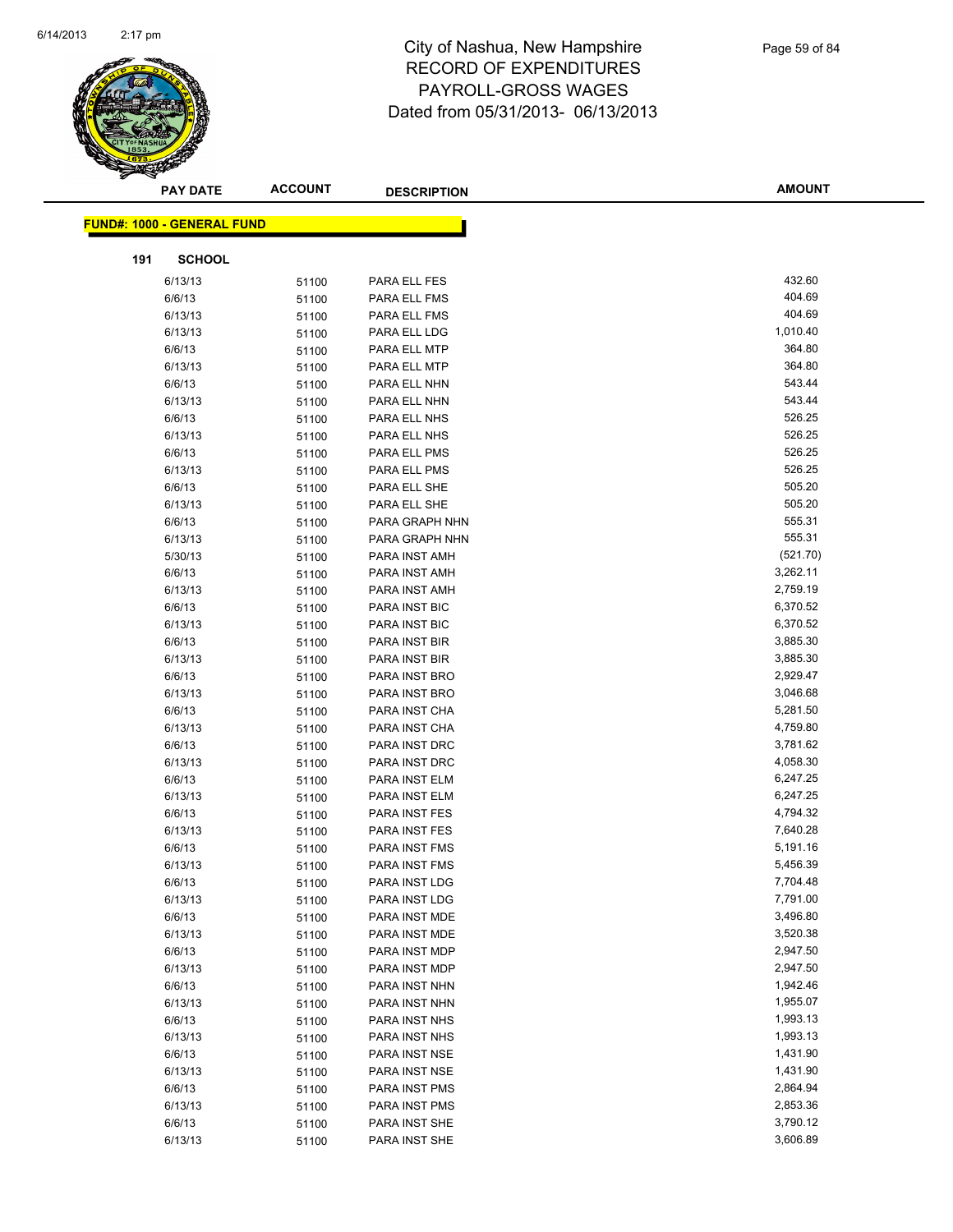

|     | <b>PAY DATE</b>                   | <b>ACCOUNT</b> | <b>DESCRIPTION</b>           | <b>AMOUNT</b>    |  |
|-----|-----------------------------------|----------------|------------------------------|------------------|--|
|     |                                   |                |                              |                  |  |
|     | <b>FUND#: 1000 - GENERAL FUND</b> |                |                              |                  |  |
| 191 | <b>SCHOOL</b>                     |                |                              |                  |  |
|     | 6/6/13                            | 51100          | PARA KIND AMH                | 521.70           |  |
|     | 6/13/13                           | 51100          | PARA KIND AMH                | 469.53           |  |
|     | 6/6/13                            | 51100          | PARA KIND BIC                | 521.70           |  |
|     | 6/13/13                           | 51100          | PARA KIND BIC                | 521.70           |  |
|     | 6/6/13                            | 51100          | PARA KIND BIR                | 505.20           |  |
|     | 6/13/13                           | 51100          | PARA KIND BIR                | 505.20           |  |
|     | 6/6/13                            | 51100          | PARA KIND BRO                | 417.36           |  |
|     | 6/13/13                           | 51100          | PARA KIND BRO                | 521.71           |  |
|     | 6/6/13                            | 51100          | PARA KIND CHA                | 505.20           |  |
|     | 6/13/13                           | 51100          | PARA KIND CHA                | 505.20           |  |
|     | 6/6/13                            | 51100          | PARA KIND DRC                | 505.20           |  |
|     | 6/13/13                           | 51100          | PARA KIND DRC                | 505.20           |  |
|     | 6/6/13                            | 51100          | PARA KIND FES                | 388.50           |  |
|     | 6/13/13                           | 51100          | PARA KIND FES                | 753.30           |  |
|     | 6/6/13                            | 51100          | PARA KIND LDG                | 910.20           |  |
|     | 6/13/13                           | 51100          | PARA KIND LDG                | 910.20           |  |
|     | 6/6/13                            | 51100          | PARA KIND MDE                | 521.70           |  |
|     | 6/13/13                           | 51100          | PARA KIND MDE                | 469.54           |  |
|     | 6/6/13                            | 51100          | PARA KIND MTP                | 1,043.40         |  |
|     | 6/13/13                           | 51100          | PARA KIND MTP                | 1,043.40         |  |
|     | 6/6/13                            | 51100          | PARA KIND NSE                | 976.20           |  |
|     | 6/13/13                           | 51100          | PARA KIND NSE                | 976.20           |  |
|     | 6/6/13                            | 51100          | PARA KIND SHE                | 565.18           |  |
|     | 6/13/13                           | 51100          | PARA KIND SHE                | 452.14           |  |
|     | 6/6/13                            | 51100          | PARA LIB NHN                 | 521.70           |  |
|     | 6/13/13                           | 51100          | PARA LIB NHN                 | 521.70           |  |
|     | 6/6/13                            | 51100          | PARA LIB NHS                 | 479.79           |  |
|     | 6/13/13                           | 51100          | PARA LIB NHS                 | 599.74           |  |
|     | 6/6/13                            | 51100          | PARA MED ELM                 | 555.31           |  |
|     | 6/13/13                           | 51100          | PARA MED ELM                 | 555.31           |  |
|     | 6/6/13                            | 51100          | PARA MEDIA NHN               | 599.74           |  |
|     | 6/13/13                           | 51100          | PARA MEDIA NHN               | 599.74           |  |
|     | 6/6/13                            | 51100          | PARA MEDIA NHS               | 889.77           |  |
|     | 6/13/13                           | 51100          | PARA MEDIA NHS               | 889.77           |  |
|     | 6/6/13                            | 51100          | PARA PRE SCH BIC             | 2,795.64         |  |
|     | 6/13/13                           | 51100          | PARA PRE SCH BIC             | 2,800.50         |  |
|     | 6/6/13                            | 51100          | PARA PRE SCH BRO             | 2,005.86         |  |
|     | 6/13/13                           | 51100          | PARA PRE SCH BRO             | 1,825.82         |  |
|     | 6/6/13                            | 51100          | PARA READ ELM                | 543.44           |  |
|     | 6/13/13                           | 51100          | PARA READ ELM                | 543.44           |  |
|     | 6/6/13                            | 51100          | PARA SCI NHN                 | 555.31<br>555.31 |  |
|     | 6/13/13<br>6/6/13                 | 51100          | PARA SCI NHN                 | 537.81           |  |
|     |                                   | 51100          | PARA SCI NHS<br>PARA SCI NHS | 537.81           |  |
|     | 6/13/13                           | 51100          | PARA TTI AMH                 | 255.36           |  |
|     | 6/6/13                            | 51100          |                              | 328.32           |  |
|     | 6/13/13<br>6/6/13                 | 51100          | PARA TTI AMH<br>PARA VOC NHS | 666.89           |  |
|     | 6/13/13                           | 51100          | PARA VOC NHS                 | 537.81           |  |
|     | 6/6/13                            | 51100          | PARA WID SPW                 | 1,932.77         |  |
|     | 6/13/13                           | 51100          | PARA WID SPW                 | 1,981.50         |  |
|     | 6/6/13                            | 51100<br>51100 | PEER COACH SCIENCE           | 9,185.18         |  |
|     |                                   |                |                              |                  |  |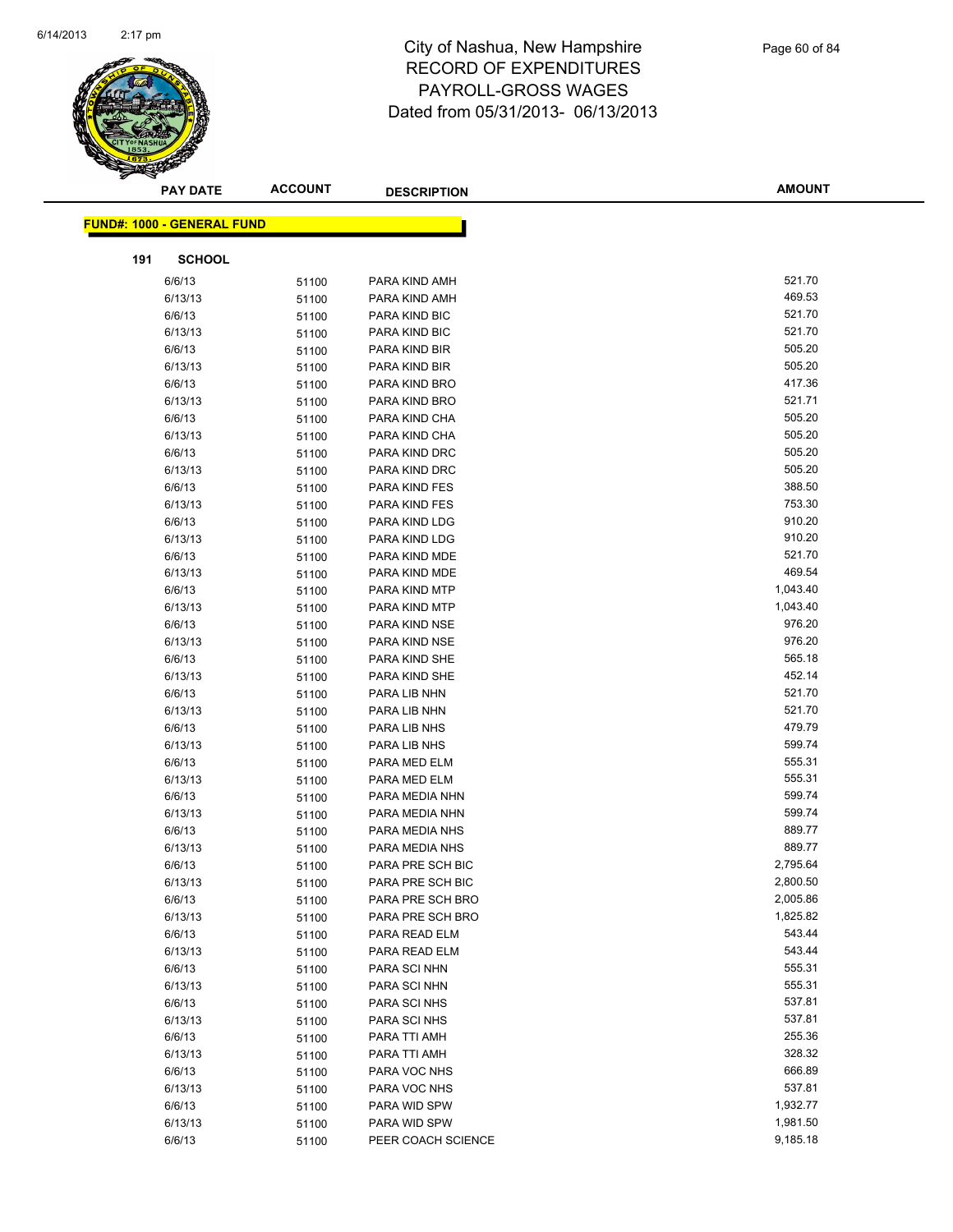

| <b>ACCOUNT</b><br><b>PAY DATE</b><br><b>DESCRIPTION</b>             | <b>AMOUNT</b>         |
|---------------------------------------------------------------------|-----------------------|
| <b>FUND#: 1000 - GENERAL FUND</b>                                   |                       |
|                                                                     |                       |
| 191<br><b>SCHOOL</b>                                                |                       |
| 6/6/13<br>51100<br>PER DIEM TEMP WID                                | 366.00                |
| 6/6/13<br>PRINCIPAL AMH<br>51100                                    | 3,365.39              |
| 6/6/13<br>51100<br>PRINCIPAL BIC                                    | 3,724.45              |
| 6/6/13<br>PRINCIPAL BIR<br>51100                                    | 3,469.23              |
| 6/6/13<br>PRINCIPAL BRO<br>51100                                    | 3,509.47              |
| 6/6/13<br>PRINCIPAL CHA<br>51100                                    | 3,413.41              |
| 6/6/13<br>51100<br>PRINCIPAL DRC                                    | 3,572.10              |
| 6/6/13<br>PRINCIPAL ELM<br>51100                                    | 3,754.75              |
| 6/6/13<br>51100<br><b>PRINCIPAL FES</b>                             | 3,365.39              |
| 6/6/13<br>PRINCIPAL FMS<br>51100                                    | 3,909.87              |
| 6/6/13<br>PRINCIPAL LDG<br>51100                                    | 3,727.95              |
| 6/6/13<br>PRINCIPAL MDE<br>51100                                    | 3,413.41              |
| 6/6/13<br>PRINCIPAL MTP<br>51100                                    | 3,509.48              |
| 6/6/13<br>51100<br>PRINCIPAL NHN                                    | 7,363.44              |
| 6/6/13<br>PRINCIPAL NHS<br>51100                                    | 3,961.54              |
| 6/6/13<br>PRINCIPAL NSE<br>51100                                    | 3,469.23              |
| 6/6/13<br>PRINCIPAL SHE<br>51100                                    | 3,773.83              |
| 6/6/13<br>SCHOOL PSYCHOLOGIST WID<br>51100                          | 34,727.22             |
| 6/6/13<br>SCHOOL PSYCHOLOGY INTERN<br>51100                         | 318.18                |
| 6/6/13<br><b>SECURITY GUARD NHS</b><br>51100                        | 1,375.20              |
| 6/13/13<br>SECURITY GUARD NHS<br>51100                              | 1,375.20              |
| 6/6/13<br>51100<br>SECURITY MONITOR NHN                             | 1,928.40              |
| 6/13/13<br>SECURITY MONITOR NHN<br>51100                            | 1,928.40              |
| 6/6/13<br><b>SECURITY MONITOR NHS</b><br>51100                      | 1,285.60              |
| 6/13/13<br><b>SECURITY MONITOR NHS</b><br>51100                     | 1,285.60              |
| 6/6/13<br>SIGN LANGUAGE INTERPRETER<br>51100                        | 1,588.20              |
| 6/13/13<br>SIGN LANGUAGE INTERPRETER<br>51100                       | 1,985.26              |
| 6/6/13<br>SOCIAL WORKER FMS<br>51100                                | 2,495.38              |
| 6/6/13<br>SPEECH LANG PATHOLOGIST WID<br>51100                      | 48,853.79             |
| 6/6/13<br>STUDENT ACTIVITY COORD NHN<br>51100                       | 1,143.00              |
| STUDENT ACTIVITY COORD NHS<br>6/6/13<br>51100                       | 1,074.36              |
| 6/6/13<br>STUDENT INFO COORDINATOR<br>51100                         | 1,806.85              |
| 6/6/13<br>51100<br><b>SUPERINTENDENT</b>                            | 5,223.46              |
| 6/6/13<br>SYSTEMS ADMIN FULL YEAR<br>51100                          | 12,918.06<br>2,456.99 |
| 6/6/13<br><b>TEACHER ART AMH</b><br>51100<br><b>TEACHER ART BIC</b> | 2,716.57              |
| 6/6/13<br>51100<br>6/6/13                                           | 2,456.99              |
| 51100<br><b>TEACHER ART BIR</b><br>6/6/13<br><b>TEACHER ART BRO</b> | 2,653.69              |
| 51100<br>6/6/13<br>51100<br><b>TEACHER ART CHA</b>                  | 2,629.99              |
| 6/6/13<br><b>TEACHER ART DRC</b><br>51100                           | 1,717.26              |
| 6/6/13<br><b>TEACHER ART ELM</b><br>51100                           | 5,086.98              |
| 6/6/13<br><b>TEACHER ART FES</b><br>51100                           | 2,629.99              |
| 6/6/13<br><b>TEACHER ART FMS</b><br>51100                           | 4,546.13              |
| 6/6/13<br>51100<br><b>TEACHER ART LDG</b>                           | 1,927.28              |
| 6/6/13<br><b>TEACHER ART MDE</b><br>51100                           | 1,717.26              |
| 6/6/13<br>51100<br><b>TEACHER ART NHN</b>                           | 9,523.96              |
| 6/6/13<br><b>TEACHER ART NHS</b><br>51100                           | 11,303.31             |
| 6/6/13<br><b>TEACHER ART NSE</b><br>51100                           | 2,716.57              |
| 6/6/13<br><b>TEACHER ART PMS</b><br>51100                           | 3,296.17              |
| 6/6/13<br>TEACHER ART SHE<br>51100                                  | 1,765.33              |
| 6/6/13<br>TEACHER AUTO NHN<br>51100                                 | 4,913.98              |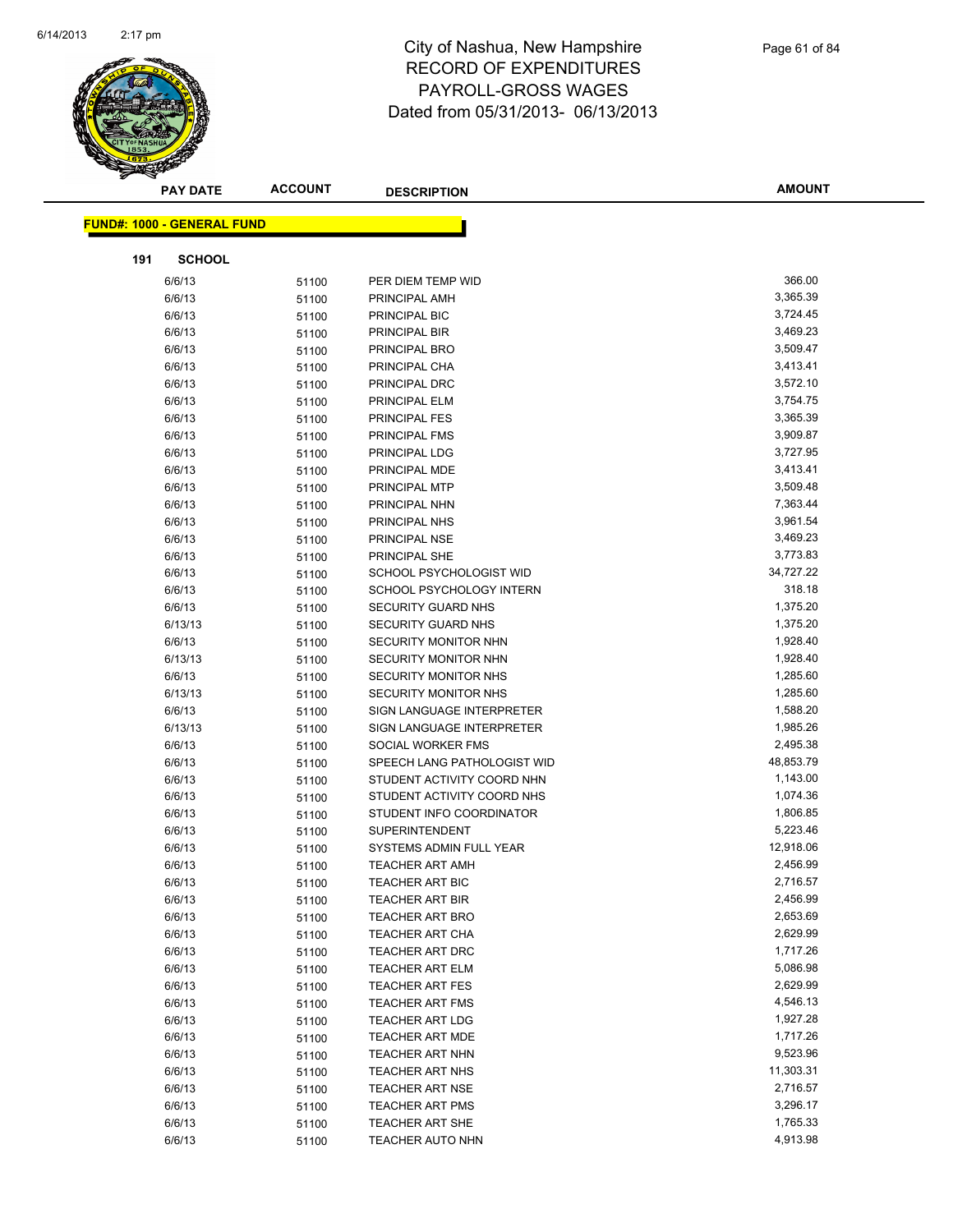

| <b>PAY DATE</b>                   | <b>ACCOUNT</b> | <b>DESCRIPTION</b>             | <b>AMOUNT</b> |
|-----------------------------------|----------------|--------------------------------|---------------|
| <b>FUND#: 1000 - GENERAL FUND</b> |                |                                |               |
|                                   |                |                                |               |
| 191<br><b>SCHOOL</b>              |                |                                |               |
| 6/6/13                            | 51100          | TEACHER BEHAVIOR SPEC FES      | 1,406.92      |
| 6/6/13                            | 51100          | TEACHER BEHAVIOR SPEC WID      | 5,259.98      |
| 6/6/13                            | 51100          | TEACHER BIO TEC NHN            | 2,046.33      |
| 6/6/13                            | 51100          | TEACHER BUILD CONST NHS        | 2,454.82      |
| 6/6/13                            | 51100          | TEACHER BUSINESS NHN           | 11,072.52     |
| 6/6/13                            | 51100          | TEACHER BUSINESS NHS           | 4,621.37      |
| 6/6/13                            | 51100          | TEACHER COMPUTER ELM           | 4,347.25      |
| 6/6/13                            | 51100          | <b>TEACHER COMPUTER FMS</b>    | 1,905.86      |
| 6/6/13                            | 51100          | <b>TEACHER COMPUTER NHN</b>    | 2,103.10      |
| 6/6/13                            | 51100          | TEACHER COMPUTER NHS           | 7,634.98      |
| 6/6/13                            | 51100          | <b>TEACHER COMPUTER PMS</b>    | 5,535.27      |
| 6/6/13                            | 51100          | <b>TEACHER COSMETOLOGY NHN</b> | 5,118.90      |
| 6/6/13                            | 51100          | <b>TEACHER CULINARY NHN</b>    | 4,913.98      |
| 6/6/13                            | 51100          | TEACHER DEAF NSE               | 4,139.90      |
| 6/6/13                            | 51100          | <b>TEACHER DEAF WID</b>        | 1,720.45      |
| 6/6/13                            | 51100          | <b>TEACHER DWSE AMH</b>        | 6,694.73      |
| 6/6/13                            | 51100          | <b>TEACHER DWSE BIR</b>        | 3,902.09      |
| 6/6/13                            | 51100          | <b>TEACHER DWSE BRO</b>        | 6,288.52      |
| 6/6/13                            | 51100          | <b>TEACHER DWSE CHA</b>        | 4,022.32      |
| 6/6/13                            | 51100          | <b>TEACHER DWSE ELM</b>        | 3,414.71      |
| 6/6/13                            | 51100          | TEACHER DWSE MDE               | 6,674.47      |
| 6/6/13                            | 51100          | <b>TEACHER DWSE NSE</b>        | 2,629.99      |
| 6/6/13                            | 51100          | <b>TEACHER DWSE PMS</b>        | 4,124.40      |
| 6/6/13                            | 51100          | TEACHER DWSE SHE               | 3,923.64      |
| 6/6/13                            | 51100          | TEACHER ECE NHS                | 5,259.98      |
| 6/6/13                            | 51100          | TEACHER ELECTRICAL NHS         | 2,456.99      |
| 6/6/13                            | 51100          | <b>TEACHER ELL AMH</b>         | 1,638.61      |
| 6/6/13                            | 51100          | TEACHER ELL BIR                | 2,772.84      |
| 6/6/13                            | 51100          | TEACHER ELL DRC                | 5,441.83      |
| 6/6/13                            | 51100          | TEACHER ELL ELM                | 3,835.79      |
| 6/6/13                            | 51100          | <b>TEACHER ELL FES</b>         | 7,673.70      |
| 6/6/13                            | 51100          | TEACHER ELL FMS                | 1,509.91      |
| 6/6/13                            | 51100          | <b>TEACHER ELL LDG</b>         | 4,032.15      |
| 6/6/13                            | 51100          | <b>TEACHER ELL MTP</b>         | 2,629.99      |
| 6/6/13                            | 51100          | <b>TEACHER ELL NHN</b>         | 3,927.05      |
| 6/6/13                            | 51100          | TEACHER ELL NHS                | 6,625.81      |
| 6/6/13                            | 51100          | <b>TEACHER ELL PMS</b>         | 1,778.22      |
| 6/6/13                            | 51100          | TEACHER ELL SHE                | 1,910.92      |
| 6/6/13                            | 51100          | <b>TEACHER ENGINEER NHS</b>    | 4,605.82      |
| 6/6/13                            | 51100          | <b>TEACHER ENGLISH ELM</b>     | 21,582.33     |
| 6/6/13                            | 51100          | <b>TEACHER ENGLISH FMS</b>     | 16,677.39     |
| 6/6/13                            | 51100          | <b>TEACHER ENGLISH NHN</b>     | 30,228.73     |
| 6/6/13                            | 51100          | <b>TEACHER ENGLISH NHS</b>     | 38,770.51     |
| 6/6/13                            | 51100          | <b>TEACHER ENGLISH PMS</b>     | 13,701.37     |
| 6/6/13                            | 51100          | <b>TEACHER FACS ELM</b>        | 2,972.59      |
| 6/6/13                            | 51100          | <b>TEACHER FACS FMS</b>        | 4,313.01      |
| 6/6/13                            | 51100          | <b>TEACHER FACS NHN</b>        | 5,601.12      |
| 6/6/13                            | 51100          | <b>TEACHER FACS NHS</b>        | 2,716.56      |
| 6/6/13                            | 51100          | <b>TEACHER FACS PMS</b>        | 5,086.98      |
| 6/6/13                            | 51100          | TEACHER FOREIGN LANG ELM       | 5,346.56      |
| 6/6/13                            | 51100          | TEACHER FOREIGN LANG FMS       | 2,629.99      |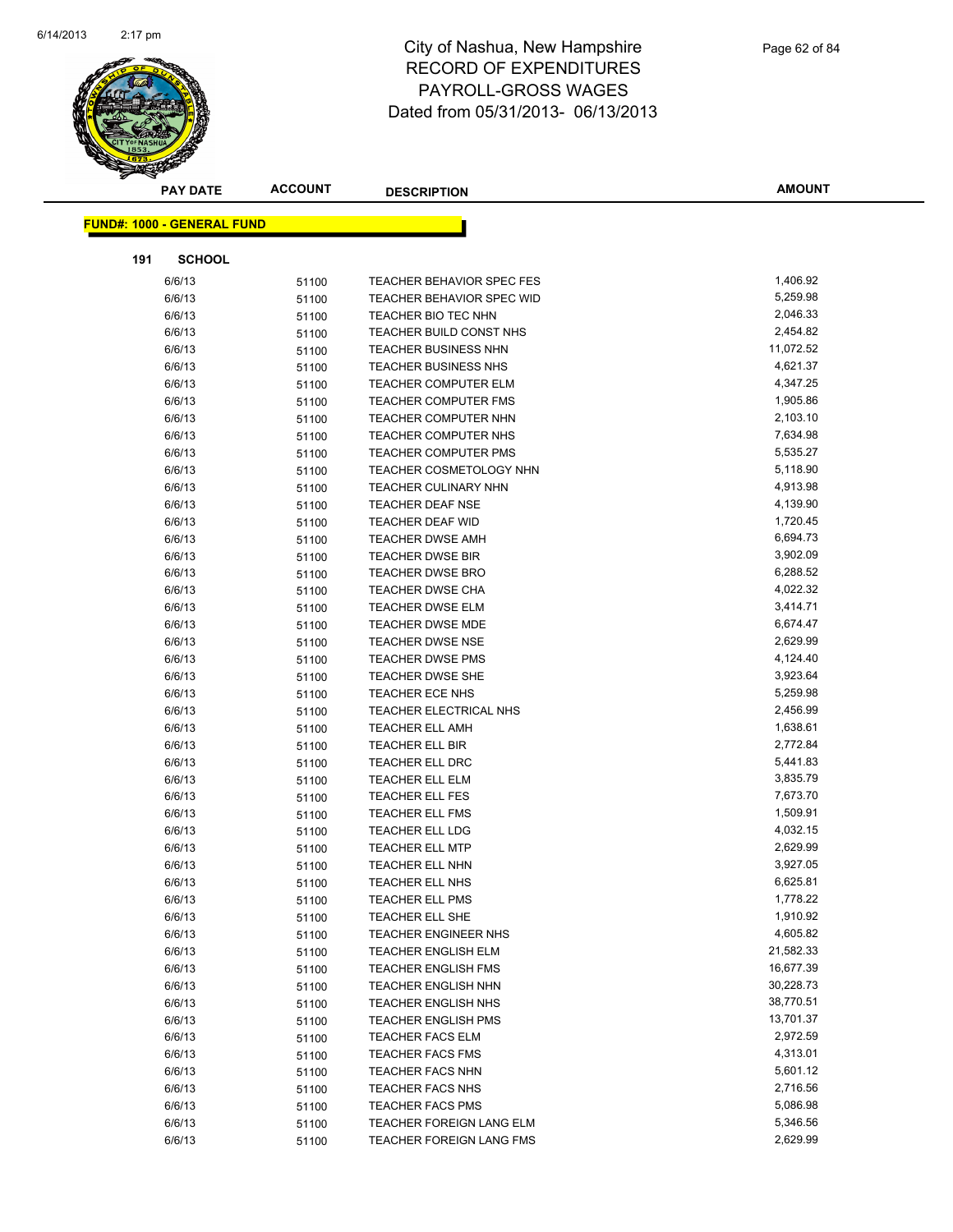

|                                   | <b>ACCOUNT</b><br><b>PAY DATE</b> | <b>DESCRIPTION</b>                               | <b>AMOUNT</b>        |
|-----------------------------------|-----------------------------------|--------------------------------------------------|----------------------|
| <b>FUND#: 1000 - GENERAL FUND</b> |                                   |                                                  |                      |
|                                   |                                   |                                                  |                      |
| 191                               | <b>SCHOOL</b>                     |                                                  |                      |
| 6/6/13                            | 51100                             | <b>TEACHER FOREIGN LANG NHN</b>                  | 14,948.09            |
| 6/6/13                            | 51100                             | TEACHER FOREIGN LANG NHS                         | 17,469.73            |
| 6/6/13                            | 51100                             | <b>TEACHER FOREIGN LANG PMS</b>                  | 5,173.56             |
| 6/6/13                            | 51100                             | <b>TEACHER GR1 AMH</b>                           | 8,145.95             |
| 6/6/13                            | 51100                             | TEACHER GR1 BIC                                  | 11,036.50            |
| 6/6/13                            | 51100                             | <b>TEACHER GR1 BIR</b>                           | 9,190.03             |
| 6/6/13                            | 51100                             | <b>TEACHER GR1 BRO</b>                           | 6,238.62             |
| 6/6/13                            | 51100                             | <b>TEACHER GR1 CHA</b>                           | 8,208.81             |
| 6/6/13                            | 51100                             | <b>TEACHER GR1 DRC</b>                           | 6,525.12             |
| 6/6/13                            | 51100                             | <b>TEACHER GR1 FES</b>                           | 9,684.07             |
| 6/6/13                            | 51100                             | <b>TEACHER GR1 LDG</b>                           | 8,591.43             |
| 6/6/13                            | 51100                             | <b>TEACHER GR1 MDE</b>                           | 9,351.27             |
| 6/6/13                            | 51100                             | <b>TEACHER GR1 MTP</b>                           | 5,086.98             |
| 6/6/13                            | 51100                             | <b>TEACHER GR1 NSE</b>                           | 5,259.98             |
| 6/6/13                            | 51100                             | <b>TEACHER GR1 SHE</b>                           | 9,405.50             |
| 6/6/13                            | 51100                             | <b>TEACHER GR2 AMH</b>                           | 4,095.59             |
| 6/6/13                            | 51100                             | TEACHER GR2 BIC                                  | 11,205.41            |
| 6/6/13                            | 51100                             | <b>TEACHER GR2 BIR</b>                           | 9,584.61             |
| 6/6/13                            | 51100                             | <b>TEACHER GR2 BRO</b>                           | 5,811.00             |
| 6/6/13                            | 51100                             | <b>TEACHER GR2 CHA</b>                           | 5,985.78             |
| 6/6/13                            | 51100                             | <b>TEACHER GR2 DRC</b>                           | 5,647.12             |
| 6/6/13                            | 51100                             | <b>TEACHER GR2 FES</b>                           | 5,825.26             |
| 6/6/13                            | 51100                             | <b>TEACHER GR2 LDG</b>                           | 10,303.69            |
| 6/6/13                            | 51100                             | TEACHER GR2 MDE                                  | 6,165.97             |
| 6/6/13                            | 51100                             | <b>TEACHER GR2 MTP</b>                           | 8,755.46             |
| 6/6/13                            | 51100                             | <b>TEACHER GR2 NSE</b>                           | 6,725.58<br>7,844.05 |
| 6/6/13<br>6/6/13                  | 51100                             | <b>TEACHER GR2 SHE</b><br><b>TEACHER GR3 AMH</b> | 4,367.59             |
| 6/6/13                            | 51100<br>51100                    | <b>TEACHER GR3 BIC</b>                           | 10,618.36            |
| 6/6/13                            | 51100                             | <b>TEACHER GR3 BIR</b>                           | 9,183.61             |
| 6/6/13                            | 51100                             | <b>TEACHER GR3 BRO</b>                           | 5,566.73             |
| 6/6/13                            | 51100                             | <b>TEACHER GR3 CHA</b>                           | 9,896.15             |
| 6/6/13                            | 51100                             | <b>TEACHER GR3 DRC</b>                           | 5,207.45             |
| 6/6/13                            | 51100                             | <b>TEACHER GR3 FES</b>                           | 9,222.93             |
| 6/6/13                            | 51100                             | <b>TEACHER GR3 LDG</b>                           | 5,086.98             |
| 6/6/13                            | 51100                             | <b>TEACHER GR3 MDE</b>                           | 13,326.90            |
| 6/6/13                            | 51100                             | <b>TEACHER GR3 MTP</b>                           | 4,912.98             |
| 6/6/13                            | 51100                             | <b>TEACHER GR3 NSE</b>                           | 3,778.29             |
| 6/6/13                            | 51100                             | <b>TEACHER GR3 SHE</b>                           | 10,672.72            |
| 6/6/13                            | 51100                             | <b>TEACHER GR4 AMH</b>                           | 3,731.23             |
| 6/6/13                            | 51100                             | <b>TEACHER GR4 BIC</b>                           | 6,970.96             |
| 6/6/13                            | 51100                             | <b>TEACHER GR4 BIR</b>                           | 6,046.34             |
| 6/6/13                            | 51100                             | <b>TEACHER GR4 BRO</b>                           | 6,721.24             |
| 6/6/13                            | 51100                             | <b>TEACHER GR4 CHA</b>                           | 8,683.03             |
| 6/6/13                            | 51100                             | <b>TEACHER GR4 DRC</b>                           | 4,807.41             |
| 6/6/13                            | 51100                             | <b>TEACHER GR4 FES</b>                           | 11,449.38            |
| 6/6/13                            | 51100                             | <b>TEACHER GR4 LDG</b>                           | 7,555.24             |
| 6/6/13                            | 51100                             | <b>TEACHER GR4 MDE</b>                           | 7,836.83             |
| 6/6/13                            | 51100                             | <b>TEACHER GR4 MTP</b>                           | 5,173.56             |
| 6/6/13                            | 51100                             | <b>TEACHER GR4 NSE</b>                           | 8,540.81             |
| 6/6/13                            | 51100                             | TEACHER GR4 SHE                                  | 4,022.33             |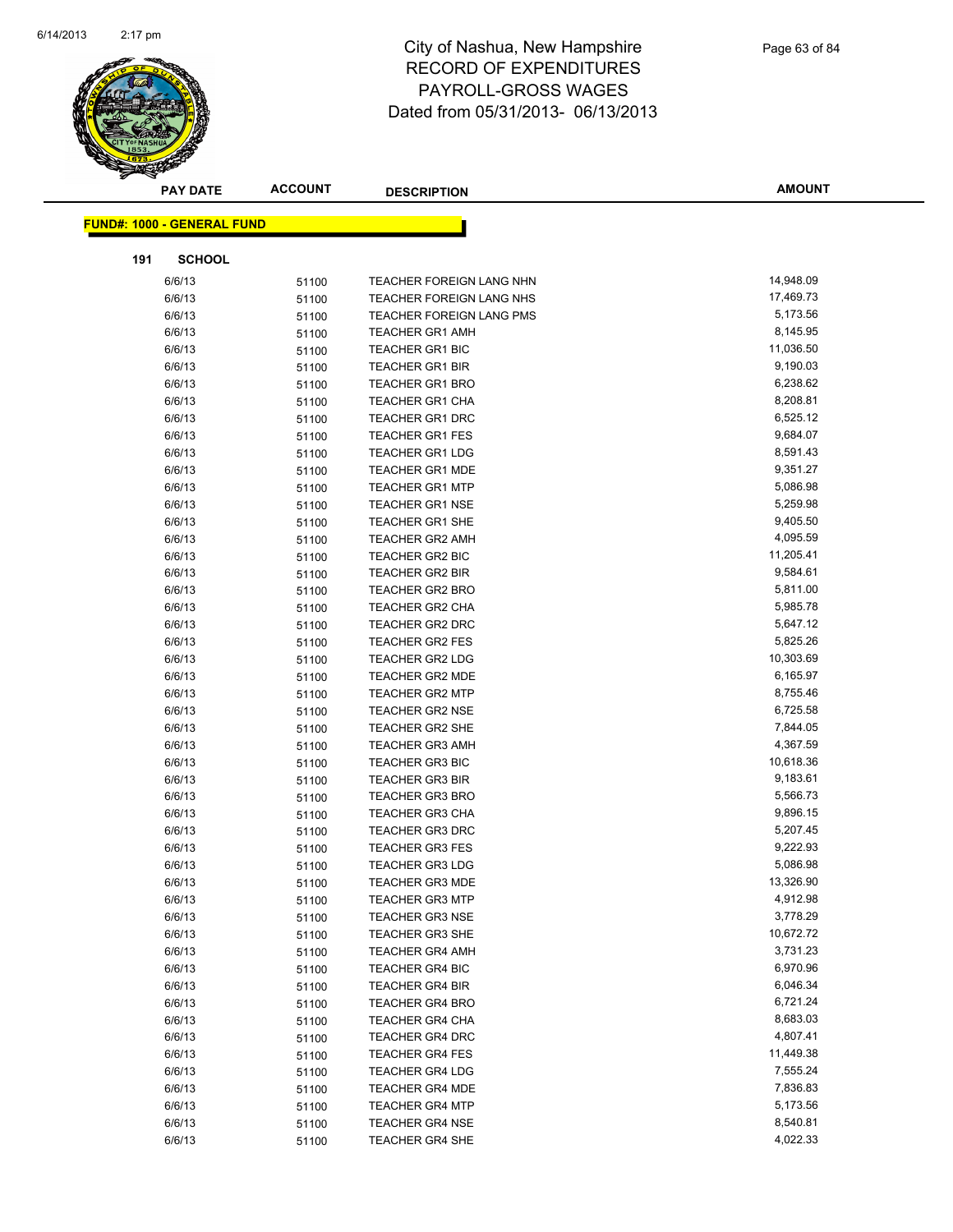

|     | <b>PAY DATE</b>                   | <b>ACCOUNT</b> | <b>DESCRIPTION</b>                                 | <b>AMOUNT</b>          |
|-----|-----------------------------------|----------------|----------------------------------------------------|------------------------|
|     | <b>FUND#: 1000 - GENERAL FUND</b> |                |                                                    |                        |
|     |                                   |                |                                                    |                        |
| 191 | <b>SCHOOL</b>                     |                |                                                    |                        |
|     | 6/6/13                            | 51100          | <b>TEACHER GR5 AMH</b>                             | 6,991.78               |
|     | 6/6/13                            | 51100          | <b>TEACHER GR5 BIC</b>                             | 6,698.00               |
|     | 6/6/13                            | 51100          | <b>TEACHER GR5 BIR</b>                             | 6,967.43               |
|     | 6/6/13                            | 51100          | <b>TEACHER GR5 BRO</b>                             | 9,912.78               |
|     | 6/6/13                            | 51100          | <b>TEACHER GR5 CHA</b>                             | 6,683.63               |
|     | 6/6/13                            | 51100          | <b>TEACHER GR5 DRC</b>                             | 3,465.93               |
|     | 6/6/13                            | 51100          | <b>TEACHER GR5 FES</b>                             | 8,533.16               |
|     | 6/6/13                            | 51100          | <b>TEACHER GR5 LDG</b>                             | 11,229.51              |
|     | 6/6/13                            | 51100          | <b>TEACHER GR5 MDE</b>                             | 8,843.45               |
|     | 6/6/13                            | 51100          | <b>TEACHER GR5 MTP</b>                             | 5,430.33               |
|     | 6/6/13                            | 51100          | <b>TEACHER GR5 NSE</b>                             | 7,587.20               |
|     | 6/6/13                            | 51100          | <b>TEACHER GR5 SHE</b>                             | 5,086.98               |
|     | 6/6/13                            | 51100          | <b>TEACHER GR6 ELM</b>                             | 28,638.69              |
|     | 6/6/13                            | 51100          | <b>TEACHER GR6 FMS</b>                             | 25,603.52              |
|     | 6/6/13                            | 51100          | <b>TEACHER GR6 PMS</b>                             | 24,248.23              |
|     | 6/6/13                            | 51100          | <b>TEACHER GRAPH NHS</b>                           | 8,950.19               |
|     | 6/6/13                            | 51100          | <b>TEACHER GRAPHICS NHN</b>                        | 2,456.99               |
|     | 6/6/13                            | 51100          | <b>TEACHER HEALTH ELM</b>                          | 2,332.10               |
|     | 6/6/13                            | 51100          | <b>TEACHER HEALTH NHN</b>                          | 2,960.61               |
|     | 6/6/13                            | 51100          | <b>TEACHER HEALTH NHS</b>                          | 2,456.99               |
|     | 6/6/13                            | 51100          | <b>TEACHER HEALTHOC NHS</b>                        | 7,918.85               |
|     | 6/6/13                            | 51100          | TEACHER IN SCH SUSPENSION NHS                      | 1,509.91               |
|     | 6/6/13                            | 51100          | TEACHER INST SPED WID                              | 1,315.00               |
|     | 6/6/13                            | 51100          | <b>TEACHER KIND AMH</b>                            | 4,657.83               |
|     | 6/6/13                            | 51100          | TEACHER KIND BIC                                   | 2,543.50               |
|     | 6/6/13                            | 51100          | <b>TEACHER KIND BIR</b>                            | 2,244.10               |
|     | 6/6/13                            | 51100          | <b>TEACHER KIND BRO</b>                            | 2,456.99               |
|     | 6/6/13                            | 51100          | <b>TEACHER KIND CHA</b>                            | 5,086.98               |
|     | 6/6/13                            | 51100          | <b>TEACHER KIND DRC</b>                            | 6,355.46               |
|     | 6/6/13                            | 51100          | <b>TEACHER KIND FES</b>                            | 7,122.04               |
|     | 6/6/13                            | 51100          | <b>TEACHER KIND LDG</b>                            | 9,140.38               |
|     | 6/6/13                            | 51100          | <b>TEACHER KIND MDE</b>                            | 2,074.45               |
|     | 6/6/13                            | 51100          | <b>TEACHER KIND MTP</b>                            | 4,297.17               |
|     | 6/6/13                            | 51100          | <b>TEACHER KIND NSE</b>                            | 4,008.13               |
|     | 6/6/13                            | 51100          | <b>TEACHER KIND SHE</b><br><b>TEACHER MATH ELM</b> | 2,013.61               |
|     | 6/6/13                            | 51100          |                                                    | 19,748.12<br>13,629.41 |
|     | 6/6/13<br>6/6/13                  | 51100          | <b>TEACHER MATH FMS</b>                            | 35,091.53              |
|     | 6/6/13                            | 51100          | <b>TEACHER MATH NHN</b>                            | 36,658.12              |
|     | 6/6/13                            | 51100          | <b>TEACHER MATH NHS</b><br><b>TEACHER MATH PMS</b> | 11,114.46              |
|     | 6/6/13                            | 51100          | <b>TEACHER MUSIC AMH</b>                           | 1,509.91               |
|     | 6/6/13                            | 51100<br>51100 | <b>TEACHER MUSIC BIC</b>                           | 2,456.99               |
|     | 6/6/13                            | 51100          | <b>TEACHER MUSIC BIR</b>                           | 2,456.99               |
|     | 6/6/13                            | 51100          | <b>TEACHER MUSIC BRO</b>                           | 2,629.99               |
|     | 6/6/13                            | 51100          | <b>TEACHER MUSIC CHA</b>                           | 2,629.99               |
|     | 6/6/13                            | 51100          | <b>TEACHER MUSIC DRC</b>                           | 2,456.99               |
|     | 6/6/13                            | 51100          | <b>TEACHER MUSIC ELM</b>                           | 3,478.79               |
|     | 6/6/13                            | 51100          | <b>TEACHER MUSIC FMS</b>                           | 4,727.04               |
|     | 6/6/13                            | 51100          | <b>TEACHER MUSIC LDG</b>                           | 2,495.38               |
|     | 6/6/13                            | 51100          | <b>TEACHER MUSIC MDE</b>                           | 1,778.22               |
|     | 6/6/13                            | 51100          | <b>TEACHER MUSIC NHN</b>                           | 5,259.98               |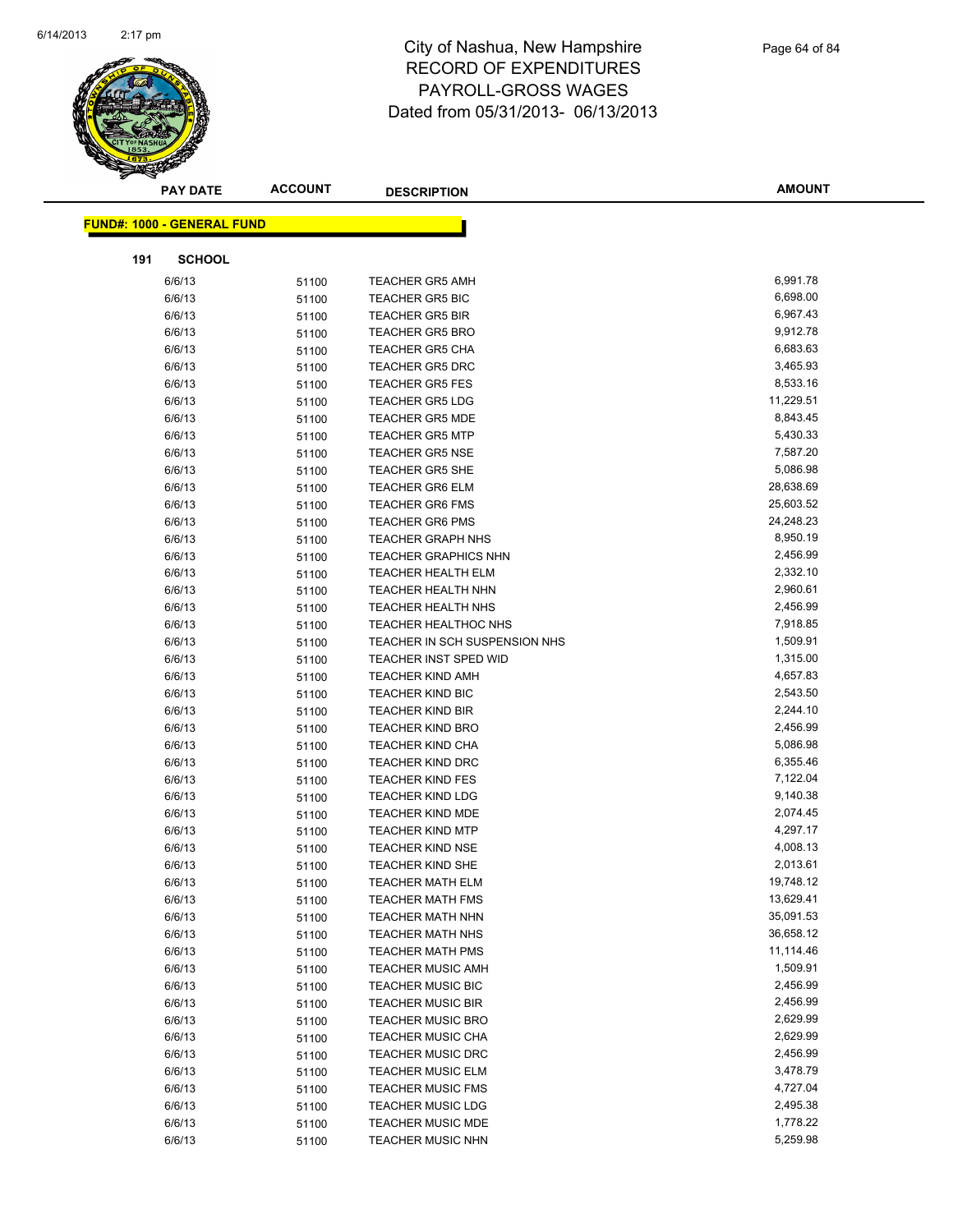

|     | <b>PAY DATE</b>                   | <b>ACCOUNT</b> | <b>DESCRIPTION</b>                | <b>AMOUNT</b> |
|-----|-----------------------------------|----------------|-----------------------------------|---------------|
|     | <b>FUND#: 1000 - GENERAL FUND</b> |                |                                   |               |
|     |                                   |                |                                   |               |
| 191 | <b>SCHOOL</b>                     |                |                                   |               |
|     | 6/6/13                            | 51100          | <b>TEACHER MUSIC NHS</b>          | 4,708.05      |
|     | 6/6/13                            | 51100          | <b>TEACHER MUSIC NSE</b>          | 1,834.07      |
|     | 6/6/13                            | 51100          | <b>TEACHER MUSIC PMS</b>          | 4,035.90      |
|     | 6/6/13                            | 51100          | <b>TEACHER MUSIC SHE</b>          | 2,251.07      |
|     | 6/6/13                            | 51100          | TEACHER PE BIC                    | 1,840.18      |
|     | 6/6/13                            | 51100          | <b>TEACHER PE BIR</b>             | 2,495.38      |
|     | 6/6/13                            | 51100          | TEACHER PE BRO                    | 2,543.49      |
|     | 6/6/13                            | 51100          | TEACHER PE CHA                    | 2,456.99      |
|     | 6/6/13                            | 51100          | TEACHER PE DRC                    | 2,629.99      |
|     | 6/6/13                            | 51100          | TEACHER PE ELM                    | 7,276.11      |
|     | 6/6/13                            | 51100          | TEACHER PE FES                    | 1,778.22      |
|     | 6/6/13                            | 51100          | TEACHER PE FMS                    | 4,913.98      |
|     | 6/6/13                            | 51100          | TEACHER PE LDG                    | 1,638.60      |
|     | 6/6/13                            | 51100          | <b>TEACHER PE MDE</b>             | 2,413.72      |
|     | 6/6/13                            | 51100          | <b>TEACHER PE MTP</b>             | 1,812.30      |
|     | 6/6/13                            | 51100          | TEACHER PE NHN                    | 7,338.05      |
|     | 6/6/13                            | 51100          | TEACHER PE NHS                    | 6,898.58      |
|     | 6/6/13                            | 51100          | TEACHER PE NSE                    | 2,252.68      |
|     | 6/6/13                            | 51100          | TEACHER PE PMS                    | 5,202.36      |
|     | 6/6/13                            | 51100          | TEACHER PE SHE                    | 1,927.27      |
|     | 6/6/13                            | 51100          | TEACHER PRESCHOOL BIC             | 10,141.11     |
|     | 6/6/13                            | 51100          | <b>TEACHER PRESCHOOL BRO</b>      | 6,303.39      |
|     | 6/6/13                            | 51100          | <b>TEACHER PRESCHOOL MTP</b>      | 5,086.98      |
|     | 6/6/13                            | 51100          | TEACHER PRESCHOOL NHS             | 2,629.99      |
|     | 6/6/13                            | 51100          | <b>TEACHER PRESCHOOL NSE</b>      | 7,102.79      |
|     | 6/6/13                            | 51100          | <b>TEACHER PRESCHOOL WID</b>      | 867.04        |
|     | 6/6/13                            | 51100          | TEACHER READ AMH                  | 2,716.57      |
|     | 6/6/13                            | 51100          | TEACHER READ BIC                  | 4,960.68      |
|     | 6/6/13                            | 51100          | <b>TEACHER READ BIR</b>           | 2,629.99      |
|     | 6/6/13                            | 51100          | <b>TEACHER READ BRO</b>           | 1,702.53      |
|     | 6/6/13                            | 51100          | <b>TEACHER READ ELM</b>           | 5,543.06      |
|     | 6/6/13                            | 51100          | <b>TEACHER READ FMS</b>           | 4,408.21      |
|     | 6/6/13                            | 51100          | <b>TEACHER READ LDG</b>           | 2,413.72      |
|     | 6/6/13                            | 51100          | TEACHER READ MDE                  | 2,629.99      |
|     | 6/6/13                            | 51100          | <b>TEACHER READ NHN</b>           | 1,509.91      |
|     | 6/6/13                            | 51100          | <b>TEACHER READ NSE</b>           | 3,109.74      |
|     | 6/6/13                            | 51100          | <b>TEACHER READ PMS</b>           | 3,622.06      |
|     | 6/6/13                            | 51100          | <b>TEACHER READ SHE</b>           | 2,716.57      |
|     | 6/6/13                            | 51100          | <b>TEACHER READ WID</b>           | 10,305.28     |
|     | 6/6/13                            | 51100          | <b>TEACHER SCIENCE ELM</b>        | 22,020.08     |
|     | 6/6/13                            | 51100          | <b>TEACHER SCIENCE FMS</b>        | 10,091.97     |
|     | 6/6/13                            | 51100          | TEACHER SCIENCE NHN               | 27,930.88     |
|     | 6/6/13                            | 51100          | TEACHER SCIENCE NHS               | 37,698.98     |
|     | 6/6/13                            | 51100          | <b>TEACHER SCIENCE PMS</b>        | 10,459.51     |
|     | 6/6/13                            | 51100          | TEACHER SOCIAL STUDIES ELM        | 14,104.49     |
|     | 6/6/13                            | 51100          | <b>TEACHER SOCIAL STUDIES FMS</b> | 12,629.02     |
|     | 6/6/13                            | 51100          | TEACHER SOCIAL STUDIES NHN        | 35,663.18     |
|     | 6/6/13                            | 51100          | TEACHER SOCIAL STUDIES NHS        | 39,982.50     |
|     | 6/6/13                            | 51100          | TEACHER SOCIAL STUDIES PMS        | 11,676.63     |
|     | 6/6/13                            | 51100          | TEACHER SPED AMH                  | 3,288.13      |
|     | 6/6/13                            | 51100          | <b>TEACHER SPED BIC</b>           | 6,708.16      |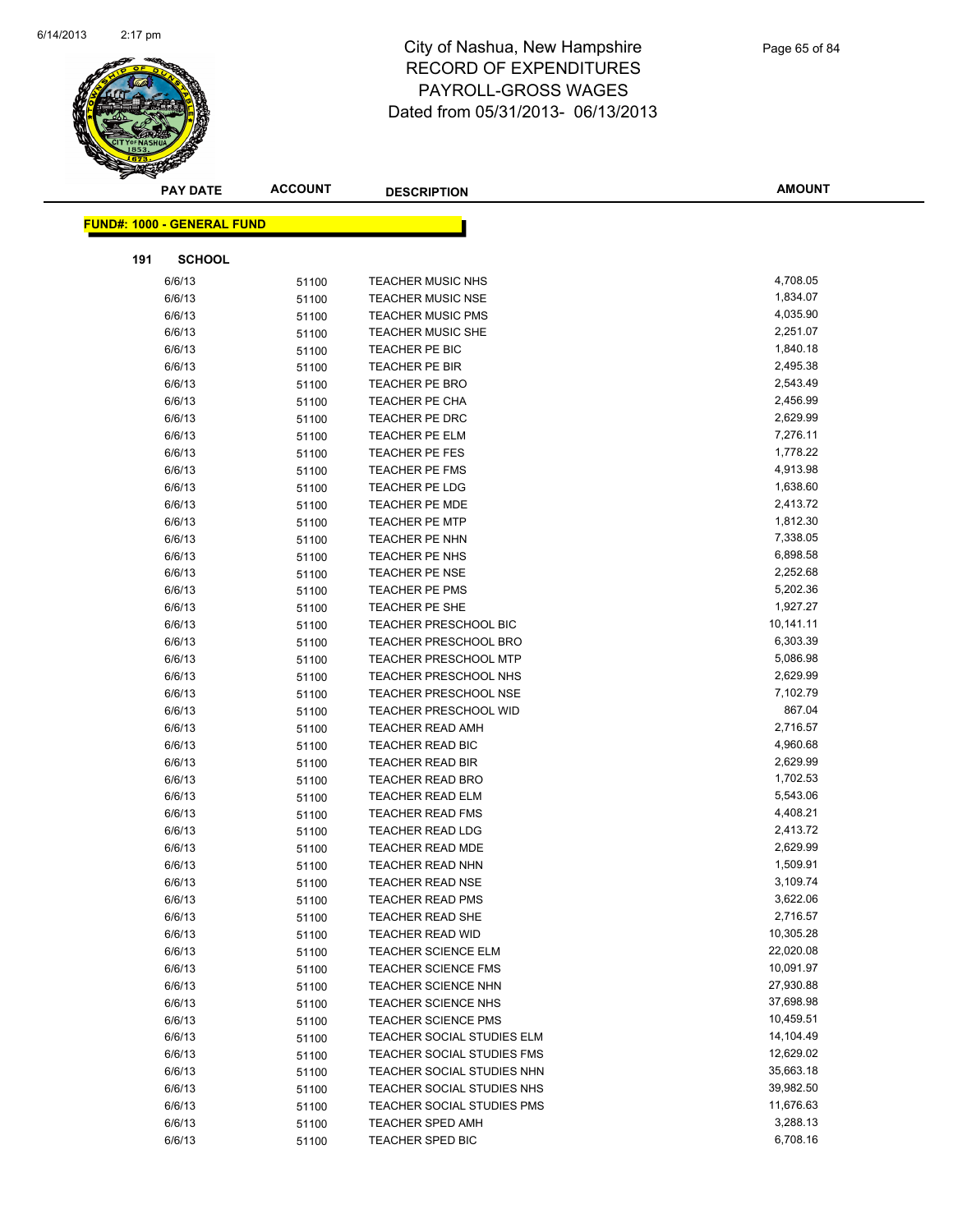

|     | <b>PAY DATE</b>                   | <b>ACCOUNT</b> | <b>DESCRIPTION</b>                | <b>AMOUNT</b> |
|-----|-----------------------------------|----------------|-----------------------------------|---------------|
|     | <b>FUND#: 1000 - GENERAL FUND</b> |                |                                   |               |
|     |                                   |                |                                   |               |
| 191 | <b>SCHOOL</b>                     |                |                                   |               |
|     | 6/6/13                            | 51100          | <b>TEACHER SPED BIR</b>           | 6,611.59      |
|     | 6/6/13                            | 51100          | <b>TEACHER SPED BRO</b>           | 5,339.51      |
|     | 6/6/13                            | 51100          | <b>TEACHER SPED CHA</b>           | 6,858.15      |
|     | 6/6/13                            | 51100          | <b>TEACHER SPED DRC</b>           | 5,739.54      |
|     | 6/6/13                            | 51100          | <b>TEACHER SPED ELM</b>           | 5,896.95      |
|     | 6/6/13                            | 51100          | <b>TEACHER SPED FES</b>           | 8,438.51      |
|     | 6/6/13                            | 51100          | <b>TEACHER SPED FMS</b>           | 5,132.16      |
|     | 6/6/13                            | 51100          | <b>TEACHER SPED LDG</b>           | 7,142.30      |
|     | 6/6/13                            | 51100          | <b>TEACHER SPED MDE</b>           | 5,534.32      |
|     | 6/6/13                            | 51100          | <b>TEACHER SPED MTP</b>           | 4,906.93      |
|     | 6/6/13                            | 51100          | <b>TEACHER SPED NHN</b>           | 13,245.55     |
|     | 6/6/13                            | 51100          | <b>TEACHER SPED NHS</b>           | 16,893.84     |
|     | 6/6/13                            | 51100          | <b>TEACHER SPED NSE</b>           | 3,411.63      |
|     | 6/6/13                            | 51100          | <b>TEACHER SPED PMS</b>           | 13,671.35     |
|     | 6/6/13                            | 51100          | <b>TEACHER SPED SHE</b>           | 4,871.54      |
|     | 6/6/13                            | 51100          | <b>TEACHER TECHED ELM</b>         | 7,931.19      |
|     | 6/6/13                            | 51100          | <b>TEACHER TECHED FMS</b>         | 5,130.29      |
|     | 6/6/13                            | 51100          | TEACHER TECHED NHN                | 10,475.13     |
|     | 6/6/13                            | 51100          | TEACHER TECHED NHS                | 4,913.98      |
|     | 6/6/13                            | 51100          | <b>TEACHER TECHED PMS</b>         | 5,294.61      |
|     | 6/6/13                            | 51100          | TEACHER TV PROD NHS               | 2,413.72      |
|     | 6/6/13                            | 51100          | <b>TEACHER VISION WID</b>         | 3,212.05      |
|     | 6/6/13                            | 51100          | TECH INTERGRATION ASST AMH        | 474.31        |
|     | 6/13/13                           | 51100          | TECH INTERGRATION ASST AMH        | 592.88        |
|     | 6/6/13                            | 51100          | TECH INTERGRATION ASST BIC        | 465.00        |
|     | 6/13/13                           | 51100          | TECH INTERGRATION ASST BIC        | 581.26        |
|     | 6/6/13                            | 51100          | TECH INTERGRATION ASST CHA        | 474.30        |
|     | 6/13/13                           | 51100          | TECH INTERGRATION ASST CHA        | 592.88        |
|     | 6/6/13                            | 51100          | TECH INTERGRATION ASST LDG        | 456.11        |
|     | 6/13/13                           | 51100          | TECH INTERGRATION ASST LDG        | 570.14        |
|     | 6/6/13                            | 51100          | TECH INTERGRATION ASST MDE        | 474.30        |
|     | 6/13/13                           | 51100          | TECH INTERGRATION ASST MDE        | 592.88        |
|     | 6/6/13                            | 51100          | TECH INTERGRATION ASST NSE        | 447.23        |
|     | 6/13/13                           | 51100          | TECH INTERGRATION ASST NSE        | 559.04        |
|     | 6/6/13                            | 51100          | <b>TECH INTERGRATION ASST SHE</b> | 474.31        |
|     | 6/13/13                           | 51100          | TECH INTERGRATION ASST SHE        | 592.87        |
|     | 6/6/13                            | 51200          | ADULT ED DIPOLMA INST             | 1,067.00      |
|     | 6/6/13                            | 51200          | ADULT ED INSTRUCTOR               | 750.00        |
|     | 6/6/13                            | 51200          | ADVISOR YEARBOOK PMS              | 351.00        |
|     | 6/6/13                            | 51200          | ASSISTANT PRINCIPAL BIR           | 1,516.44      |
|     | 6/6/13                            | 51200          | ATHLETIC EQUIPMENT MANAGER NHS    | 60.00         |
|     | 6/6/13                            | 51200          | <b>BASEBALL FMS</b>               | 1,602.00      |
|     | 6/6/13                            | 51200          | <b>BASEBALL FRESHMAN NHN</b>      | 1,858.00      |
|     | 6/6/13                            | 51200          | <b>BASEBALL PMS</b>               | 3,460.00      |
|     | 6/6/13                            | 51200          | CLERICAL ACADEMY NHN              | 351.00        |
|     | 6/6/13                            | 51200          | CLERICAL ACADEMY NHS              | 351.00        |
|     | 6/6/13                            | 51200          | CLERICAL VOLUNTEER SUP            | 336.77        |
|     | 6/13/13                           | 51200          | <b>CLERICAL VOLUNTEER SUP</b>     | 336.77        |
|     | 6/6/13                            | 51200          | <b>CROSS COUNTRY GIRLS FMS</b>    | 1,387.00      |
|     | 6/6/13                            | 51200          | <b>CROSSING GUARD WPO</b>         | 2,044.08      |
|     | 6/13/13                           | 51200          | <b>CROSSING GUARD WPO</b>         | 2,528.09      |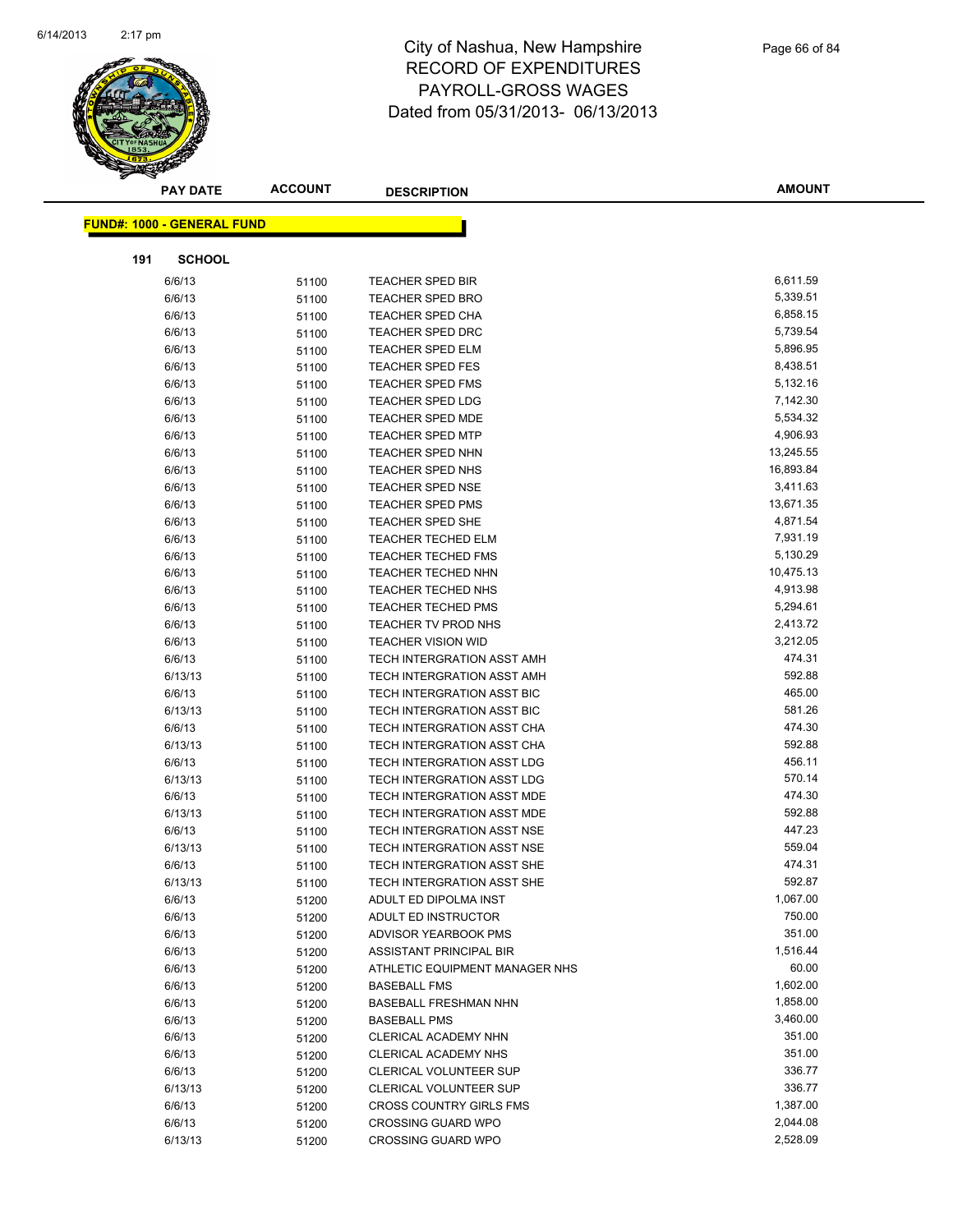

| <b>PAY DATE</b>                   | <b>ACCOUNT</b> | <b>DESCRIPTION</b>            | <b>AMOUNT</b> |
|-----------------------------------|----------------|-------------------------------|---------------|
| <b>FUND#: 1000 - GENERAL FUND</b> |                |                               |               |
|                                   |                |                               |               |
| 191<br><b>SCHOOL</b>              |                |                               |               |
| 6/6/13                            | 51200          | <b>CUSTODIAN CHA</b>          | 257.12        |
| 6/13/13                           | 51200          | <b>CUSTODIAN CHA</b>          | 321.40        |
| 6/13/13                           | 51200          | <b>CUSTODIAN HEAD MTP</b>     | 13.70         |
| 6/13/13                           | 51200          | <b>CUSTODIAN HEAD PMS</b>     | 13.70         |
| 6/13/13                           | 51200          | FIRE LIEUTENANT               | 1,826.00      |
| 6/6/13                            | 51200          | FOOD SERVICE COOK PMS         | 90.00         |
| 6/13/13                           | 51200          | <b>FOOD SERVICE COOK PMS</b>  | 30.00         |
| 6/6/13                            | 51200          | <b>GUIDANCE COUNSELOR PMS</b> | 351.00        |
| 6/6/13                            | 51200          | LACROSSE JR VARSITY BOYS NHS  | 1,931.00      |
| 6/6/13                            | 51200          | LACROSSE JR VARSITY GIRLS NHN | 1,894.00      |
| 6/6/13                            | 51200          | LACROSSE JR VARSITY GIRLSNHS  | 1,931.00      |
| 6/6/13                            | 51200          | LACROSSE VARSITY BOYS NHN     | 2,507.00      |
| 6/6/13                            | 51200          | <b>LIBRARIAN ELM</b>          | 748.50        |
| 6/6/13                            | 51200          | <b>LIBRARIAN FMS</b>          | 374.50        |
| 6/6/13                            | 51200          | <b>LIBRARIAN PMS</b>          | 381.99        |
| 6/6/13                            | 51200          | LUNCH MONITOR AMH             | 378.38        |
| 6/13/13                           | 51200          | LUNCH MONITOR AMH             | 479.29        |
| 6/6/13                            | 51200          | LUNCH MONITOR BIC             | 474.34        |
| 6/13/13                           | 51200          | LUNCH MONITOR BIC             | 652.21        |
| 6/6/13                            | 51200          | LUNCH MONITOR BIR             | 469.18        |
| 6/13/13                           | 51200          | LUNCH MONITOR BIR             | 626.51        |
| 6/6/13                            | 51200          | LUNCH MONITOR BRO             | 280.28        |
| 6/13/13                           | 51200          | LUNCH MONITOR BRO             | 409.64        |
| 6/6/13                            | 51200          | LUNCH MONITOR CHA             | 350.35        |
| 6/13/13                           | 51200          | LUNCH MONITOR CHA             | 404.25        |
| 6/6/13                            | 51200          | LUNCH MONITOR DRC             | 431.20        |
| 6/13/13                           | 51200          | LUNCH MONITOR DRC             | 458.15        |
| 6/6/13                            | 51200          | LUNCH MONITOR ELM             | 193.48        |
| 6/13/13                           | 51200          | LUNCH MONITOR ELM             | 403.55        |
| 6/6/13                            | 51200          | LUNCH MONITOR FES             | 565.95        |
| 6/13/13                           | 51200          | <b>LUNCH MONITOR FES</b>      | 808.50        |
| 6/6/13                            | 51200          | LUNCH MONITOR FMS             | 182.61        |
| 6/13/13                           | 51200          | LUNCH MONITOR FMS             | 234.79        |
| 6/6/13                            | 51200          | LUNCH MONITOR LDG             | 629.55        |
| 6/13/13                           | 51200          | <b>LUNCH MONITOR LDG</b>      | 629.56        |
| 6/6/13                            | 51200          | LUNCH MONITOR MDE             | 418.80        |
| 6/13/13                           | 51200          | LUNCH MONITOR MDE             | 558.40        |
| 6/6/13                            | 51200          | LUNCH MONITOR MTP             | 319.36        |
| 6/13/13                           | 51200          | LUNCH MONITOR MTP             | 318.35        |
| 6/6/13                            | 51200          | LUNCH MONITOR NHN             | 322.30        |
| 6/13/13                           | 51200          | LUNCH MONITOR NHN             | 348.98        |
| 6/6/13                            | 51200          | LUNCH MONITOR NHS             | 323.40        |
| 6/13/13                           | 51200          | LUNCH MONITOR NHS             | 404.25        |
| 6/6/13                            | 51200          | LUNCH MONITOR NSE             | 301.84        |
| 6/13/13                           | 51200          | LUNCH MONITOR NSE             | 431.20        |
| 6/6/13                            | 51200          | <b>LUNCH MONITOR PMS</b>      | 212.91        |
| 6/13/13                           | 51200          | LUNCH MONITOR PMS             | 234.47        |
| 6/6/13                            | 51200          | LUNCH MONITOR SHE             | 462.48        |
| 6/13/13                           | 51200          | LUNCH MONITOR SHE             | 640.21        |
| 6/6/13                            | 51200          | PARA DW SPEC ED BIR           | 372.00        |
| 6/13/13                           | 51200          | PARA DW SPEC ED BIR           | 532.75        |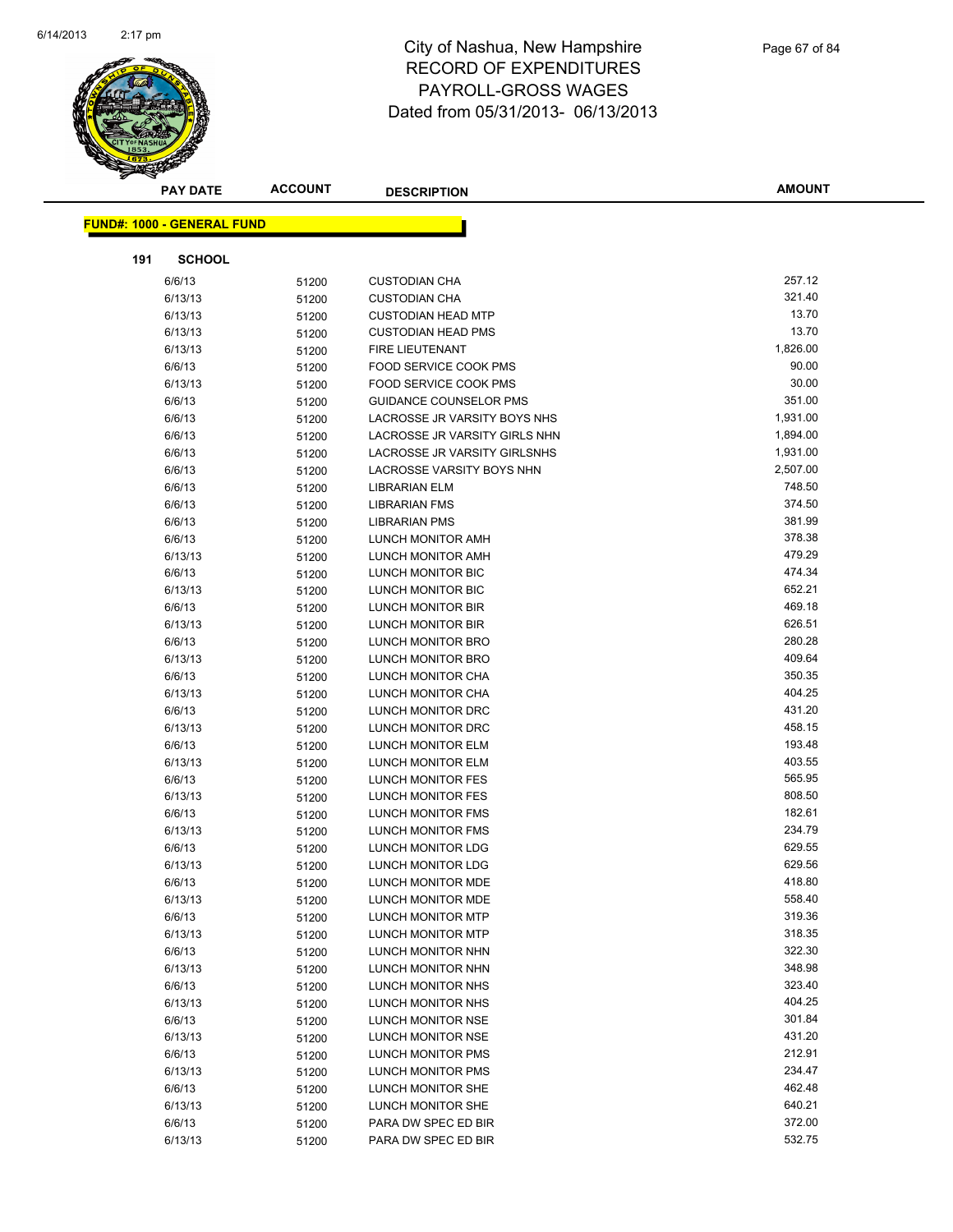

|     | <b>PAY DATE</b>                   | <b>ACCOUNT</b> | <b>DESCRIPTION</b>          | <b>AMOUNT</b> |
|-----|-----------------------------------|----------------|-----------------------------|---------------|
|     | <b>FUND#: 1000 - GENERAL FUND</b> |                |                             |               |
|     |                                   |                |                             |               |
| 191 | <b>SCHOOL</b>                     |                |                             |               |
|     | 6/6/13                            | 51200          | PARA DW SPEC ED NHN         | 2,443.00      |
|     | 6/13/13                           | 51200          | PARA DW SPEC ED NHN         | 200.00        |
|     | 6/6/13                            | 51200          | PARA DW SPEC ED NHS         | 1,858.00      |
|     | 6/6/13                            | 51200          | PARA DW SPEC ED NSE         | 272.70        |
|     | 6/13/13                           | 51200          | PARA DW SPEC ED NSE         | 363.60        |
|     | 6/6/13                            | 51200          | PARA DW SPEC ED PMS         | 64.68         |
|     | 6/13/13                           | 51200          | PARA DW SPEC ED PMS         | 80.85         |
|     | 6/6/13                            | 51200          | PARA INST AMH               | 556.48        |
|     | 6/13/13                           | 51200          | PARA INST AMH               | 747.77        |
|     | 6/6/13                            | 51200          | PARA INST BIC               | 568.92        |
|     | 6/13/13                           | 51200          | PARA INST BIC               | 723.78        |
|     | 6/6/13                            | 51200          | PARA INST ELM               | 382.58        |
|     | 6/13/13                           | 51200          | PARA INST ELM               | 246.73        |
|     | 6/6/13                            | 51200          | PARA INST MDP               | 250.42        |
|     | 6/13/13                           | 51200          | PARA INST MDP               | 313.02        |
|     | 6/6/13                            | 51200          | PARA INST NHN               | 391.04        |
|     | 6/13/13                           | 51200          | PARA INST NHN               | 464.00        |
|     | 6/13/13                           | 51200          | PARA INST PMS               | 100.00        |
|     | 6/6/13                            | 51200          | PARA INST SHE               | 525.75        |
|     | 6/13/13                           | 51200          | <b>PARA INST SHE</b>        | 743.71        |
|     | 6/6/13                            | 51200          | PARA LIB PMS                | 194.25        |
|     | 6/13/13                           | 51200          | PARA LIB PMS                | 194.25        |
|     | 6/6/13                            | 51200          | PARA PRE SCH BIC            | 1,827.00      |
|     | 6/13/13                           | 51200          | PARA PRE SCH BIC            | 2,436.00      |
|     | 6/6/13                            | 51200          | PARA PRE SCH BRO            | 1,819.57      |
|     | 6/13/13                           | 51200          | PARA PRE SCH BRO            | 2,524.06      |
|     | 6/6/13                            | 51200          | PARA PRE SCH MTP            | 1,449.96      |
|     | 6/13/13                           | 51200          | PARA PRE SCH MTP            | 2,132.00      |
|     | 6/6/13                            | 51200          | PARA PRE SCH NSE            | 2,971.70      |
|     | 6/13/13                           | 51200          | PARA PRE SCH NSE            | 3,334.19      |
|     | 6/6/13                            | 51200          | PARA TECH ELM               | 225.18        |
|     | 6/13/13                           | 51200          | PARA TECH ELM               | 281.48        |
|     | 6/6/13                            | 51200          | PARA TTI LDG                | 90.97         |
|     | 6/13/13                           | 51200          | PARA TTI LDG                | 90.97         |
|     | 6/6/13                            | 51200          | PARA TTI NURSERY            | 82.20         |
|     | 6/13/13                           | 51200          | PARA TTI NURSERY            | 95.90         |
|     | 6/6/13                            | 51200          | SCHOOL PSYCHOLOGIST WID     | 4,486.69      |
|     | 6/6/13                            | 51200          | SEASONAL PLANT OPERATIONS   | 640.00        |
|     | 6/13/13                           | 51200          | SEASONAL PLANT OPERATIONS   | 1,220.00      |
|     | 6/6/13                            | 51200          | SOFTBALL JR VARSITY NHS     | 4,462.00      |
|     | 6/6/13                            | 51200          | SOFTBALL VARSITY NHN        | 3,149.00      |
|     | 6/6/13                            | 51200          | SPECIAL EDUCATION TUTOR     | 375.00        |
|     | 6/13/13                           | 51200          | SPECIAL EDUCATION TUTOR     | 375.00        |
|     | 6/6/13                            | 51200          | SPEECH LANG PATHOLOGIST WID | 11,460.52     |
|     | 6/6/13                            | 51200          | SPEECH LANGUAGE ASST        | 511.54        |
|     | 6/13/13                           | 51200          | SPEECH LANGUAGE ASST        | 713.21        |
|     | 6/6/13                            | 51200          | STUDENT ACTIVITY COORD NHN  | 882.78        |
|     | 6/6/13                            | 51200          | STUDENT ACTIVITY COORD NHS  | 469.50        |
|     | 6/6/13                            | 51200          | <b>SUB TEACHER</b>          | 7,549.00      |
|     | 6/6/13                            | 51200          | SYSTEMS ADMIN FULL YEAR     | 374.50        |
|     | 6/6/13                            | 51200          | <b>TEACHER ART FMS</b>      | 117.00        |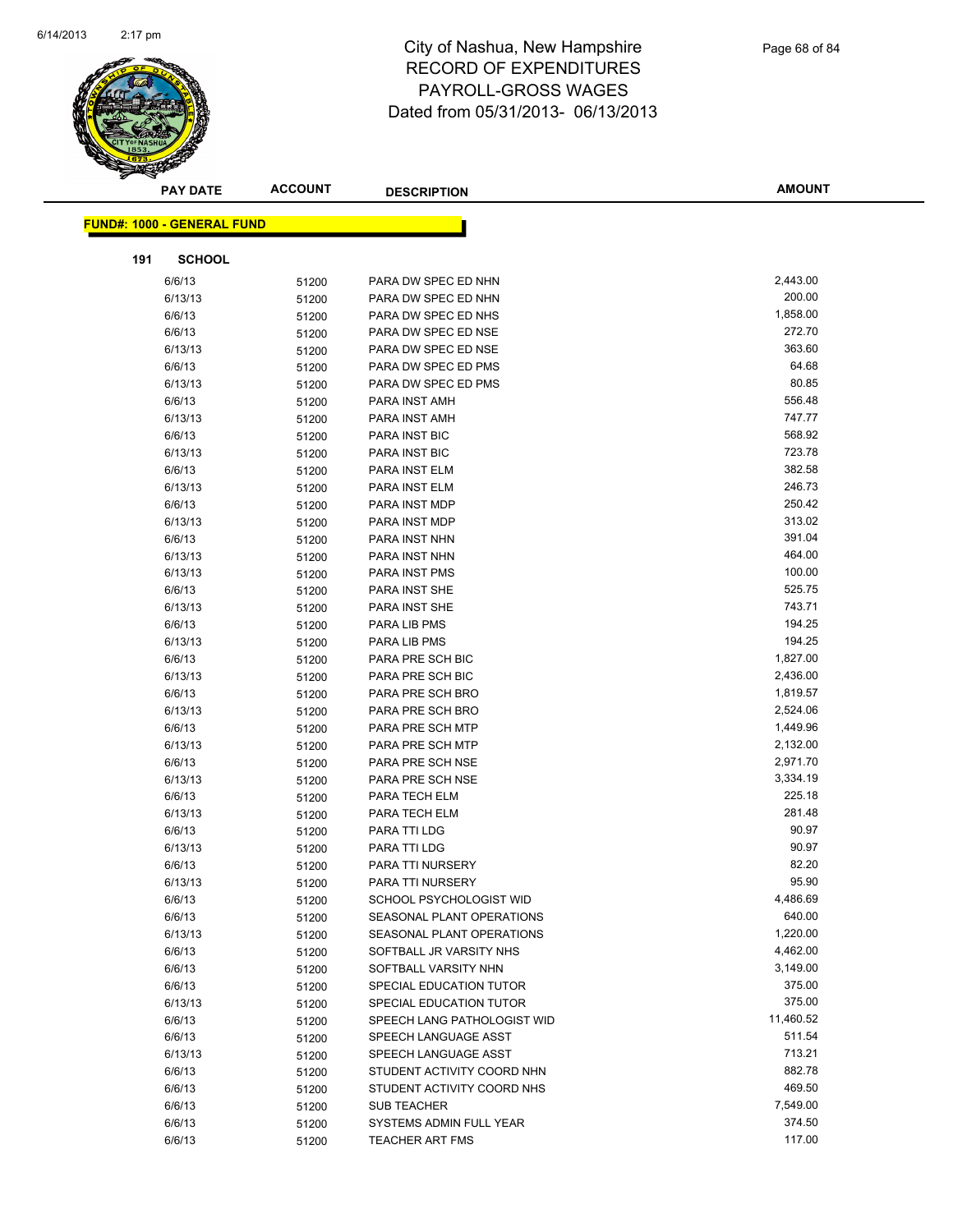

|     | <b>PAY DATE</b>                   | <b>ACCOUNT</b> | <b>DESCRIPTION</b>                                          | <b>AMOUNT</b>        |
|-----|-----------------------------------|----------------|-------------------------------------------------------------|----------------------|
|     |                                   |                |                                                             |                      |
|     | <b>FUND#: 1000 - GENERAL FUND</b> |                |                                                             |                      |
| 191 | <b>SCHOOL</b>                     |                |                                                             |                      |
|     | 6/6/13                            | 51200          | <b>TEACHER ART NHS</b>                                      | 1,228.50             |
|     | 6/6/13                            | 51200          | TEACHER BIO TEC NHN                                         | 449.50               |
|     | 6/6/13                            | 51200          | <b>TEACHER BUSINESS NHS</b>                                 | 449.50               |
|     | 6/6/13                            | 51200          | <b>TEACHER COMPUTER FMS</b>                                 | 117.00               |
|     | 6/6/13                            | 51200          | <b>TEACHER COMPUTER NHS</b>                                 | 748.50               |
|     | 6/6/13                            | 51200          | TEACHER ENGINEER NHS                                        | 883.82               |
|     | 6/6/13                            | 51200          | <b>TEACHER ENGLISH ELM</b>                                  | 365.04               |
|     | 6/6/13                            | 51200          | <b>TEACHER ENGLISH FMS</b>                                  | 121.73               |
|     | 6/6/13                            | 51200          | <b>TEACHER ENGLISH NHN</b>                                  | 4,277.95             |
|     | 6/6/13                            | 51200          | <b>TEACHER ENGLISH NHS</b>                                  | 3,858.07             |
|     | 6/6/13                            | 51200          | <b>TEACHER FACS FMS</b>                                     | 182.59               |
|     | 6/6/13                            | 51200          | <b>TEACHER FACS NHN</b>                                     | 1,017.40             |
|     | 6/6/13                            | 51200          | TEACHER FOREIGN LANG NHN                                    | 3,625.50             |
|     | 6/6/13                            | 51200          | <b>TEACHER GR2 FES</b>                                      | 2,131.00             |
|     | 6/6/13                            | 51200          | <b>TEACHER GR6 ELM</b>                                      | 3,414.00             |
|     | 6/6/13                            | 51200          | <b>TEACHER HEALTHOC NHS</b>                                 | 1,044.57             |
|     | 6/6/13                            | 51200          | TEACHER HVAC NHS                                            | 583.03               |
|     | 6/6/13                            | 51200          | <b>TEACHER KIND BIC</b>                                     | 1,315.00             |
|     | 6/6/13                            | 51200          | <b>TEACHER KIND BIR</b>                                     | 825.51               |
|     | 6/6/13                            | 51200          | TEACHER KIND CHA                                            | 1,315.00             |
|     | 6/6/13                            | 51200          | <b>TEACHER KIND MDE</b>                                     | 1,161.05             |
|     | 6/6/13                            | 51200          | <b>TEACHER KIND SHE</b>                                     | 1,228.50             |
|     | 6/6/13                            | 51200          | <b>TEACHER MATH NHN</b>                                     | 374.25               |
|     | 6/6/13                            | 51200          | <b>TEACHER MATH NHS</b>                                     | 1,785.24             |
|     | 6/6/13                            | 51200          | <b>TEACHER MUSIC ELM</b>                                    | 905.95               |
|     | 6/6/13                            | 51200          | <b>TEACHER MUSIC NHN</b>                                    | 2,970.80             |
|     | 6/6/13                            | 51200          | <b>TEACHER MUSIC NHS</b>                                    | 2,188.02             |
|     | 6/6/13                            | 51200          | <b>TEACHER MUSIC PMS</b>                                    | 702.00               |
|     | 6/6/13                            | 51200          | <b>TEACHER PE MDE</b>                                       | 2,840.00             |
|     | 6/6/13                            | 51200          | <b>TEACHER PE NHN</b>                                       | 288.33               |
|     | 6/6/13                            | 51200          | <b>TEACHER PE NHS</b>                                       | 469.50               |
|     | 6/6/13                            | 51200          | TEACHER REACH GIFTED WID                                    | 420.62               |
|     | 6/6/13                            | 51200          | <b>TEACHER READ WID</b>                                     | 253.65               |
|     | 6/6/13                            | 51200          | <b>TEACHER SCIENCE ELM</b>                                  | 2,118.00             |
|     | 6/6/13                            | 51200          | <b>TEACHER SCIENCE NHN</b>                                  | 4,446.02             |
|     | 6/6/13                            | 51200          | <b>TEACHER SCIENCE NHS</b>                                  | 1,631.50             |
|     | 6/6/13                            | 51200          | TEACHER SOCIAL STUDIES ELM                                  | 1,152.00             |
|     | 6/6/13                            | 51200          | TEACHER SOCIAL STUDIES NHN                                  | 6,455.13             |
|     | 6/6/13                            | 51200          | TEACHER SOCIAL STUDIES NHS                                  | 3,527.50             |
|     | 6/6/13                            | 51200          | <b>TEACHER SPED ELM</b>                                     | 1,891.59             |
|     | 6/6/13                            | 51200          | <b>TEACHER SPED FMS</b>                                     | 1,730.00             |
|     | 6/6/13                            | 51200          | TEACHER SPED NHN                                            | 4,340.07             |
|     | 6/6/13                            | 51200          | <b>TEACHER SPED NHS</b>                                     | 754.60               |
|     | 6/6/13                            | 51200          | <b>TEACHER VISION WIDE</b>                                  | 1,315.00             |
|     | 6/6/13                            | 51200          | <b>TENNIS BOYS NHN</b>                                      | 2,012.00             |
|     | 6/6/13                            | 51200          | TENNIS BOYS NHS                                             | 2,446.00             |
|     | 6/6/13                            | 51200          | <b>TENNIS GIRLS NHN</b>                                     | 1,973.00             |
|     | 6/6/13                            | 51200          | TRACK ASST VS INDR GRLS NHN                                 | 1,433.00<br>1,352.00 |
|     | 6/6/13                            | 51200          | TRACK ASST VS INDR GRLS NHS<br>TRACK ASST VS OUTDR BOYS NHS | 1,379.00             |
|     | 6/6/13<br>6/6/13                  | 51200          | TRACK BOYS PMS                                              | 1,067.00             |
|     |                                   | 51200          |                                                             |                      |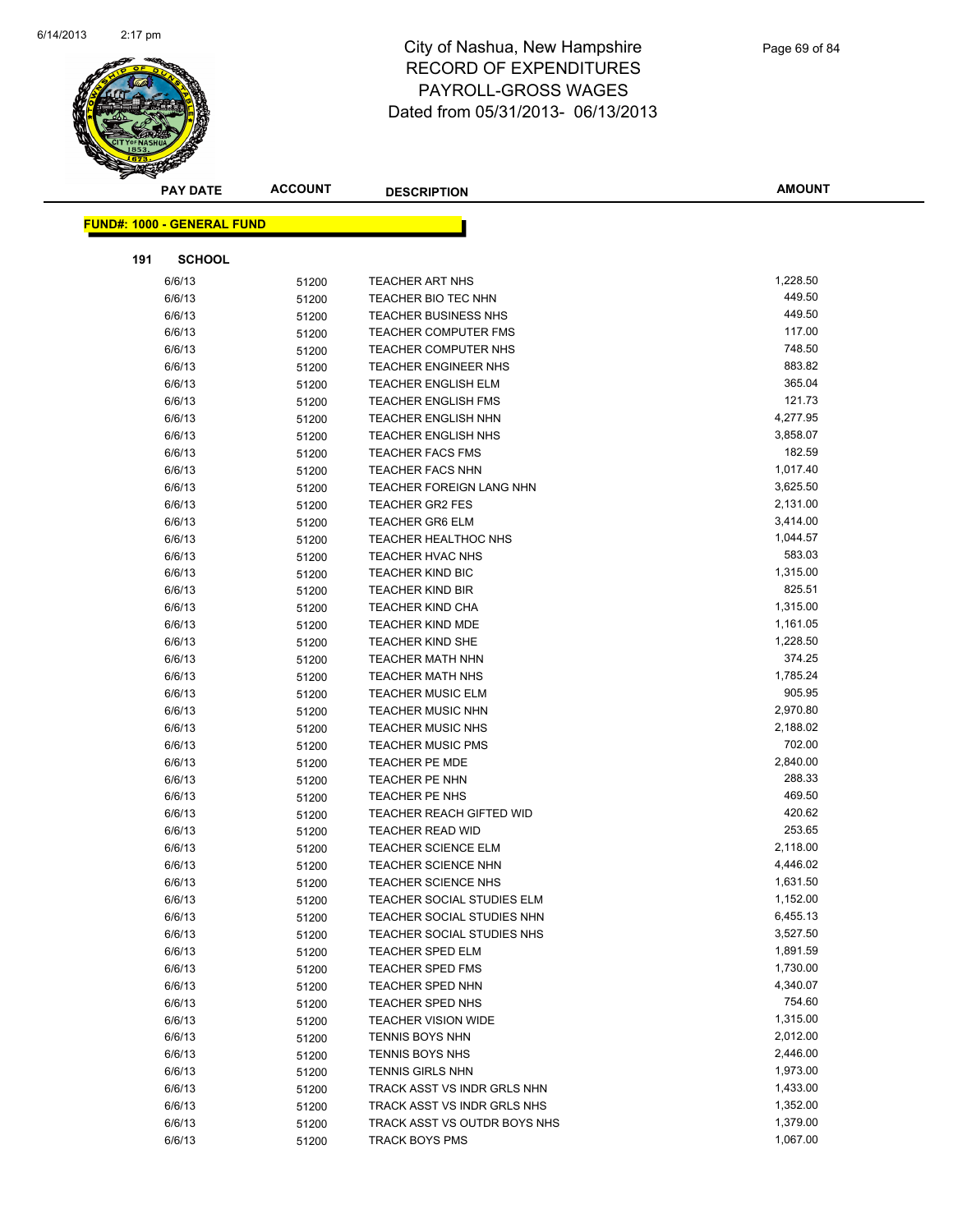

Page 70 of 84

| <b>PAY DATE</b>                   | <b>ACCOUNT</b> | <b>DESCRIPTION</b>         | <b>AMOUNT</b>  |
|-----------------------------------|----------------|----------------------------|----------------|
| <b>FUND#: 1000 - GENERAL FUND</b> |                |                            |                |
| <b>SCHOOL</b><br>191              |                |                            |                |
| 6/6/13                            | 51200          | <b>TRACK GIRLS PMS</b>     | 1,131.00       |
| 6/6/13                            | 51200          | TRACK VS INDR BOYS NHS     | 2,509.00       |
| 6/6/13                            | 51300          | <b>OVERTIME-REGULAR</b>    | 1,357.24       |
| 6/13/13                           | 51300          | <b>OVERTIME-REGULAR</b>    | 1,661.89       |
| 6/6/13                            | 51400          | <b>WAGES TEMP-SEASONAL</b> | 1,571.36       |
| 6/13/13                           | 51400          | <b>WAGES TEMP-SEASONAL</b> | 1,462.77       |
| 5/30/13                           | 51412          | <b>WAGES PER DIEM</b>      | (334.34)       |
| 6/6/13                            | 51412          | <b>WAGES PER DIEM</b>      | 43,615.71      |
| 6/13/13                           | 51412          | <b>WAGES PER DIEM</b>      | 55,843.76      |
| 5/30/13                           | 51600          | <b>LONGEVITY</b>           | (27.02)        |
| 6/6/13                            | 51600          | <b>LONGEVITY</b>           | 2,722.67       |
| 6/13/13                           | 51600          | <b>LONGEVITY</b>           | 2,695.65       |
| 5/30/13                           | 51650          | <b>ADDITIONAL HOURS</b>    | (56.25)        |
| 6/6/13                            | 51650          | <b>ADDITIONAL HOURS</b>    | 5,292.81       |
| 6/13/13                           | 51650          | <b>ADDITIONAL HOURS</b>    | 7,565.29       |
| 6/6/13                            | 51700          | <b>STIPENDS</b>            | 3,345.00       |
| 6/6/13                            | 53628          | <b>CONTRACT SERVICES</b>   | 60.00          |
| 6/6/13                            | 55642          | <b>GAME OFFICIALS</b>      | 80.00          |
| TOTAL 191 - SCHOOL                |                |                            | \$3,177,992.71 |

**TOTAL FUND 1000 - GENERAL FUND \$5,052,011.06** 

#### **FUND#: 1010 - GF-PRIOR YEAR ESCROWS**

| 101 | <b>MAYOR-PRIOR YEAR</b> |                                     |                            |          |
|-----|-------------------------|-------------------------------------|----------------------------|----------|
|     | 6/6/13                  | 51400                               | WAGES TEMP-SEASONAL        | 200.00   |
|     | 6/13/13                 | 51400                               | <b>WAGES TEMP-SEASONAL</b> | 100.00   |
|     |                         | <b>TOTAL 101 - MAYOR-PRIOR YEAR</b> |                            | \$300.00 |

**TOTAL FUND 1010 - GF-PRIOR YEAR ESCROWS \$300.00** 

| <b>FUND#: 2100 - FOOD SERVICES</b> |       |                               |  |
|------------------------------------|-------|-------------------------------|--|
|                                    |       |                               |  |
| 6/6/13                             | 51100 | CLERICAL FOOD SERVICE NHS     |  |
| 6/13/13                            | 51100 | CLERICAL FOOD SERVICE NHS     |  |
| 6/6/13                             | 51100 | DELIVERY DRIVER FOOD SERVICE  |  |
| 6/13/13                            | 51100 | DELIVERY DRIVER FOOD SERVICE  |  |
| 6/6/13                             | 51100 | FOOD SERVICE BUSINESS MANAGER |  |
| 6/6/13                             | 51100 | FOOD SERVICE COOK AMH         |  |
| 6/13/13                            | 51100 | FOOD SERVICE COOK AMH         |  |
| 6/6/13                             | 51100 | FOOD SERVICE COOK BIC         |  |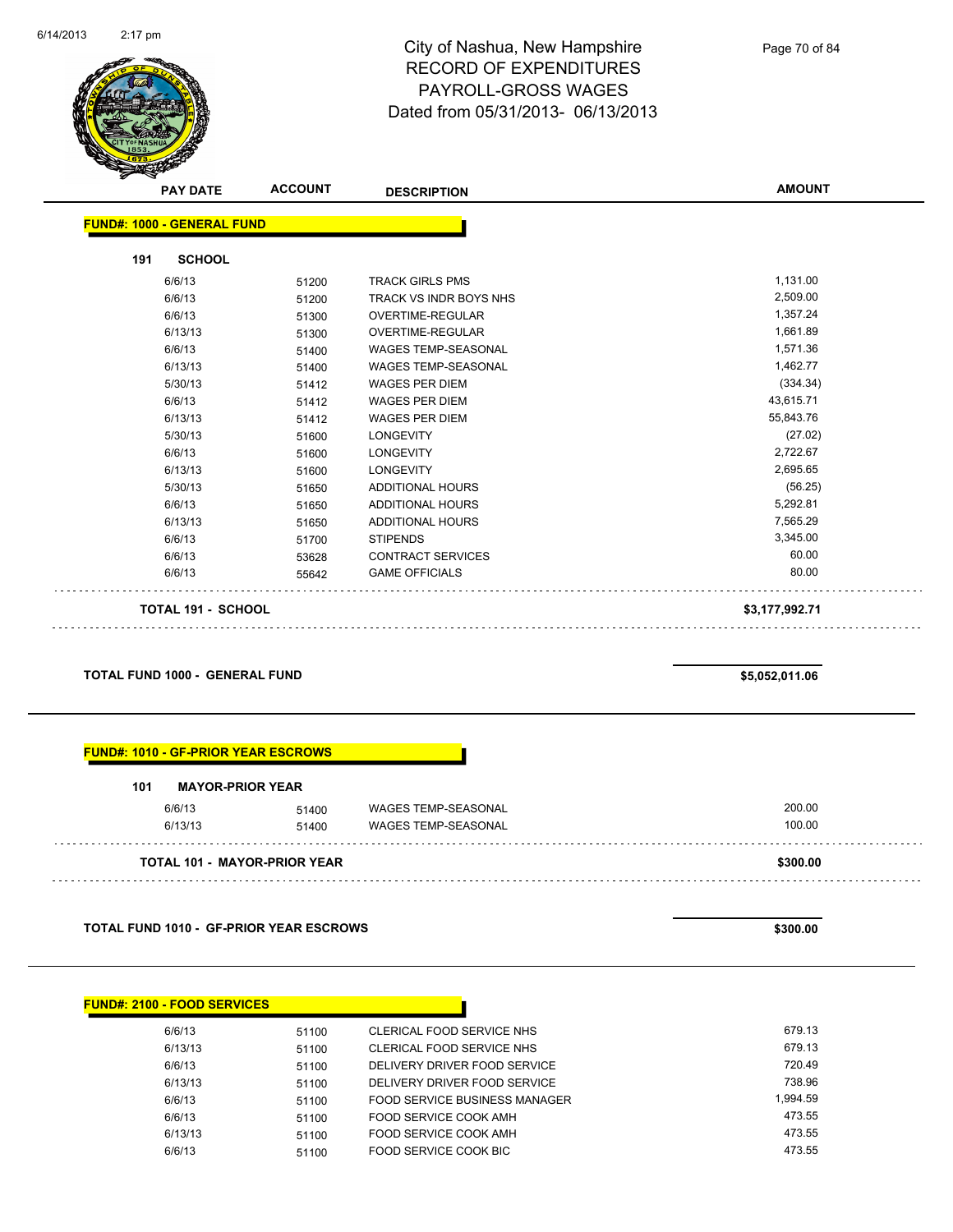

| <b>PAY DATE</b>                    | <b>ACCOUNT</b> | <b>DESCRIPTION</b>              | <b>AMOUNT</b> |
|------------------------------------|----------------|---------------------------------|---------------|
| <b>FUND#: 2100 - FOOD SERVICES</b> |                |                                 |               |
|                                    |                |                                 |               |
| 6/13/13                            | 51100          | FOOD SERVICE COOK BIC           | 473.55        |
| 6/6/13                             | 51100          | <b>FOOD SERVICE COOK BIR</b>    | 473.55        |
| 6/13/13                            | 51100          | <b>FOOD SERVICE COOK BIR</b>    | 473.55        |
| 6/6/13                             | 51100          | FOOD SERVICE COOK BRO           | 435.75        |
| 6/13/13                            | 51100          | FOOD SERVICE COOK BRO           | 435.75        |
| 6/6/13                             | 51100          | <b>FOOD SERVICE COOK CHA</b>    | 473.55        |
| 6/13/13                            | 51100          | FOOD SERVICE COOK CHA           | 473.55        |
| 6/6/13                             | 51100          | FOOD SERVICE COOK DRC           | 456.05        |
| 6/13/13                            | 51100          | FOOD SERVICE COOK DRC           | 456.05        |
| 6/6/13                             | 51100          | FOOD SERVICE COOK ELM           | 967.40        |
| 6/13/13                            | 51100          | FOOD SERVICE COOK ELM           | 967.40        |
| 6/6/13                             | 51100          | <b>FOOD SERVICE COOK FES</b>    | 368.28        |
| 6/13/13                            | 51100          | <b>FOOD SERVICE COOK FES</b>    | 415.80        |
| 6/6/13                             | 51100          | <b>FOOD SERVICE COOK FMS</b>    | 483.70        |
| 6/13/13                            | 51100          | <b>FOOD SERVICE COOK FMS</b>    | 483.70        |
| 6/6/13                             | 51100          | FOOD SERVICE COOK LDG           | 456.05        |
| 6/13/13                            | 51100          | <b>FOOD SERVICE COOK LDG</b>    | 456.05        |
| 6/6/13                             | 51100          | FOOD SERVICE COOK MDE           | 473.55        |
| 6/13/13                            | 51100          | <b>FOOD SERVICE COOK MDE</b>    | 473.55        |
| 6/6/13                             | 51100          | FOOD SERVICE COOK NHN           | 997.85        |
| 6/13/13                            | 51100          | FOOD SERVICE COOK NHN           | 997.85        |
| 6/6/13                             | 51100          | FOOD SERVICE COOK NHS           | 998.20        |
| 6/13/13                            | 51100          | FOOD SERVICE COOK NHS           | 998.20        |
| 6/6/13                             | 51100          | FOOD SERVICE COOK NSE           | 453.25        |
| 6/13/13                            | 51100          | FOOD SERVICE COOK NSE           | 453.25        |
| 6/6/13                             | 51100          | FOOD SERVICE COOK PMS           | 483.70        |
| 6/13/13                            | 51100          | FOOD SERVICE COOK PMS           | 483.70        |
| 6/6/13                             | 51100          | FOOD SERVICE COOK SHE           | 456.05        |
| 6/13/13                            | 51100          | FOOD SERVICE COOK SHE           | 456.05        |
| 6/6/13                             | 51100          | <b>FOOD SERVICE SITE CORD</b>   | 11,323.94     |
| 6/6/13                             | 51100          | <b>FOOD SERVICECOOK MTP</b>     | 415.80        |
| 6/13/13                            | 51100          | <b>FOOD SERVICECOOK MTP</b>     | 415.80        |
| 6/6/13                             | 51200          | FOOD SERVICE ASST PT AMH        | 470.47        |
| 6/13/13                            | 51200          | FOOD SERVICE ASST PT AMH        | 489.58        |
| 6/6/13                             | 51200          | FOOD SERVICE ASST PT BIC        | 532.07        |
| 6/13/13                            | 51200          | FOOD SERVICE ASST PT BIC        | 514.61        |
| 6/6/13                             | 51200          | FOOD SERVICE ASST PT BIR        | 498.30        |
| 6/13/13                            | 51200          | FOOD SERVICE ASST PT BIR        | 395.88        |
| 6/6/13                             | 51200          | FOOD SERVICE ASST PT BRO        | 333.90        |
| 6/13/13                            | 51200          | FOOD SERVICE ASST PT BRO        | 333.90        |
| 6/6/13                             | 51200          | FOOD SERVICE ASST PT CHA        | 655.57        |
| 6/13/13                            | 51200          | FOOD SERVICE ASST PT CHA        | 664.43        |
| 6/6/13                             | 51200          | <b>FOOD SERVICE ASST PT DRC</b> | 772.20        |
| 6/13/13                            | 51200          | FOOD SERVICE ASST PT DRC        | 804.96        |
| 6/6/13                             | 51200          | FOOD SERVICE ASST PT ELM        | 2,608.43      |
| 6/13/13                            | 51200          | FOOD SERVICE ASST PT ELM        | 2,698.07      |
| 6/6/13                             | 51200          | <b>FOOD SERVICE ASST PT FES</b> | 1,025.63      |
| 6/13/13                            | 51200          | <b>FOOD SERVICE ASST PT FES</b> | 1,025.63      |
| 6/6/13                             | 51200          | FOOD SERVICE ASST PT FMS        | 1,991.25      |
| 6/13/13                            | 51200          | FOOD SERVICE ASST PT FMS        | 1,926.11      |
| 6/6/13                             | 51200          | FOOD SERVICE ASST PT LDG        | 1,134.11      |
| 6/13/13                            | 51200          | FOOD SERVICE ASST PT LDG        | 1,024.91      |
| 6/6/13                             | 51200          | FOOD SERVICE ASST PT MDE        | 708.04        |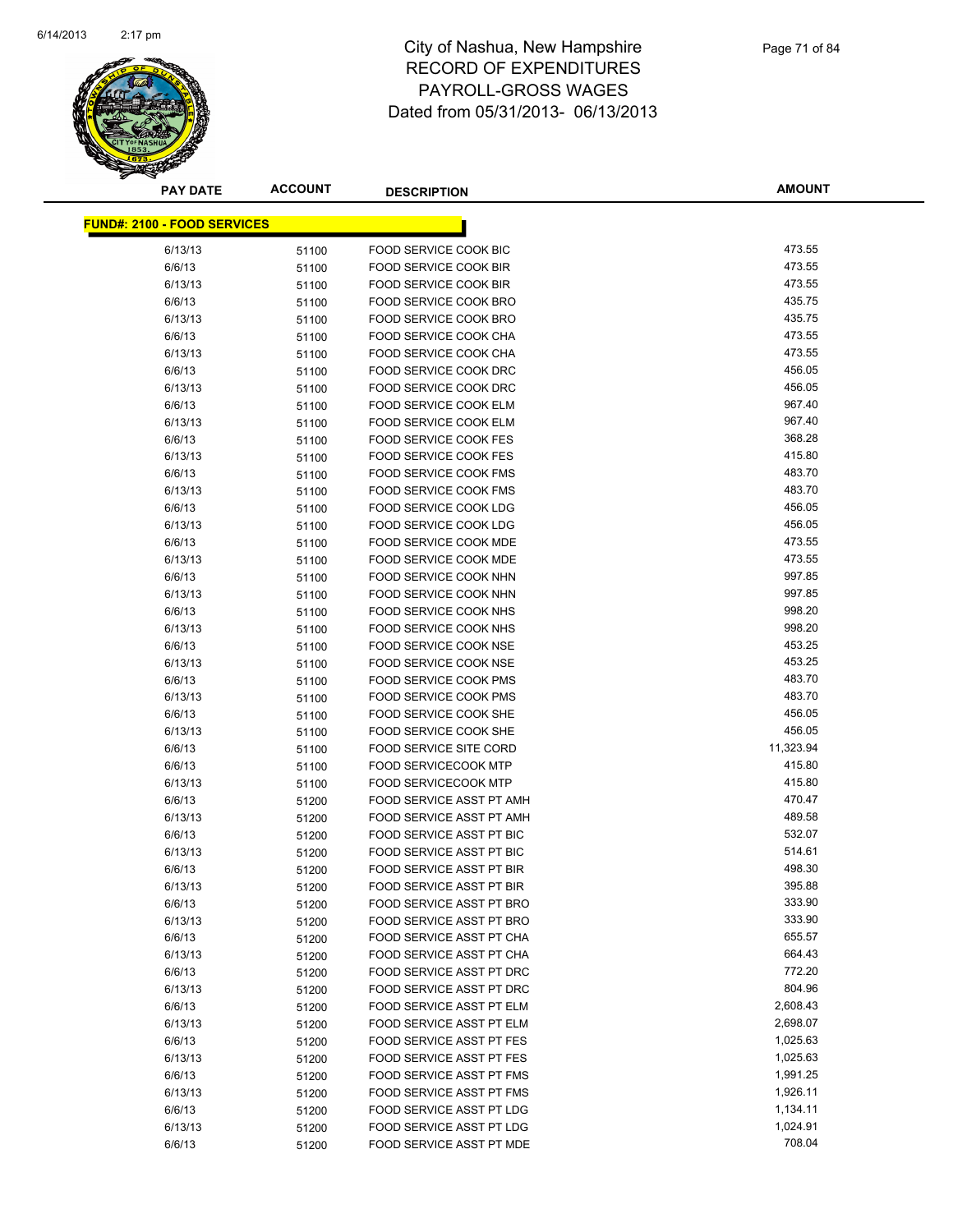

**AMOUNT**

| <b>FUND#: 2100 - FOOD SERVICES</b> |       |                                 |          |
|------------------------------------|-------|---------------------------------|----------|
| 6/13/13                            | 51200 | FOOD SERVICE ASST PT MDE        | 668.13   |
| 6/6/13                             | 51200 | FOOD SERVICE ASST PT MTP        | 459.11   |
| 6/13/13                            | 51200 | FOOD SERVICE ASST PT MTP        | 445.20   |
| 6/6/13                             | 51200 | FOOD SERVICE ASST PT NHN        | 4,684.73 |
| 6/13/13                            | 51200 | FOOD SERVICE ASST PT NHN        | 4,617.12 |
| 6/6/13                             | 51200 | FOOD SERVICE ASST PT NHS        | 3,358.10 |
| 6/13/13                            | 51200 | FOOD SERVICE ASST PT NHS        | 3,840.33 |
| 6/6/13                             | 51200 | FOOD SERVICE ASST PT NSE        | 281.14   |
| 6/13/13                            | 51200 | FOOD SERVICE ASST PT NSE        | 290.00   |
| 6/6/13                             | 51200 | FOOD SERVICE ASST PT PMS        | 1,713.89 |
| 6/13/13                            | 51200 | <b>FOOD SERVICE ASST PT PMS</b> | 1,650.12 |
| 6/6/13                             | 51200 | FOOD SERVICE ASST PT SHE        | 502.90   |
| 6/13/13                            | 51200 | FOOD SERVICE ASST PT SHE        | 502.90   |
| 6/6/13                             | 51200 | LUNCH MONITOR LDG               | 26.58    |
| 6/13/13                            | 51200 | LUNCH MONITOR LDG               | 33.23    |
| 6/6/13                             | 51200 | PARA DW SPEC ED BRO             | 17.72    |
| 6/13/13                            | 51200 | PARA DW SPEC ED BRO             | 22.15    |
| 6/6/13                             | 51200 | PARA ELL FES                    | 35.44    |
| 6/13/13                            | 51200 | PARA ELL FES                    | 44.30    |
| 6/6/13                             | 51200 | PARA INST AMH                   | 35.44    |
| 6/13/13                            | 51200 | PARA INST AMH                   | 44.30    |
| 6/6/13                             | 51200 | PARA INST BIC                   | 35.44    |
| 6/13/13                            | 51200 | PARA INST BIC                   | 44.30    |
| 6/6/13                             | 51200 | PARA INST BIR                   | 35.44    |
| 6/13/13                            | 51200 | PARA INST BIR                   | 44.30    |
| 6/6/13                             | 51200 | PARA INST DRC                   | 35.44    |
| 6/13/13                            | 51200 | PARA INST DRC                   | 44.30    |
| 6/6/13                             | 51200 | PARA INST FES                   | 35.44    |
| 6/13/13                            | 51200 | PARA INST FES                   | 35.44    |
| 6/6/13                             | 51200 | PARA INST LDG                   | 53.16    |
| 6/13/13                            | 51200 | PARA INST LDG                   | 66.46    |
| 5/30/13                            | 51200 | PARA TTI AMH                    | (44.30)  |
| 6/6/13                             | 51200 | PARA TTI AMH                    | 35.44    |
| 6/13/13                            | 51200 | PARA TTI AMH                    | 44.30    |
| 6/6/13                             | 51200 | <b>SUB LUNCH MONITOR</b>        | 26.58    |
| 6/13/13                            | 51200 | <b>SUB LUNCH MONITOR</b>        | 33.23    |
| 6/6/13                             | 51300 | OVERTIME-REGULAR                | 21.40    |
| 6/13/13                            | 51300 | OVERTIME-REGULAR                | 99.20    |
| 6/6/13                             | 51412 | <b>WAGES PER DIEM</b>           | 2,323.23 |
| 6/13/13                            | 51412 | <b>WAGES PER DIEM</b>           | 2.825.55 |

#### **TOTAL FUND 2100 - FOOD SERVICES \$84,538.65**

| <b>FUND#: 2201 - DRIVERS EDUCATION</b> |       |                           |
|----------------------------------------|-------|---------------------------|
| 6/6/13                                 | 51200 | DRIVER INSTRUCTOR         |
| 6/6/13                                 | 51200 | <b>TEACHER TECHED ELM</b> |
| 6/6/13                                 | 51200 | <b>TEACHER TECHED FMS</b> |
| 6/6/13                                 | 51200 | TEACHER TECHED PMS        |
| 6/13/13                                | 51300 | OVERTIME-REGULAR          |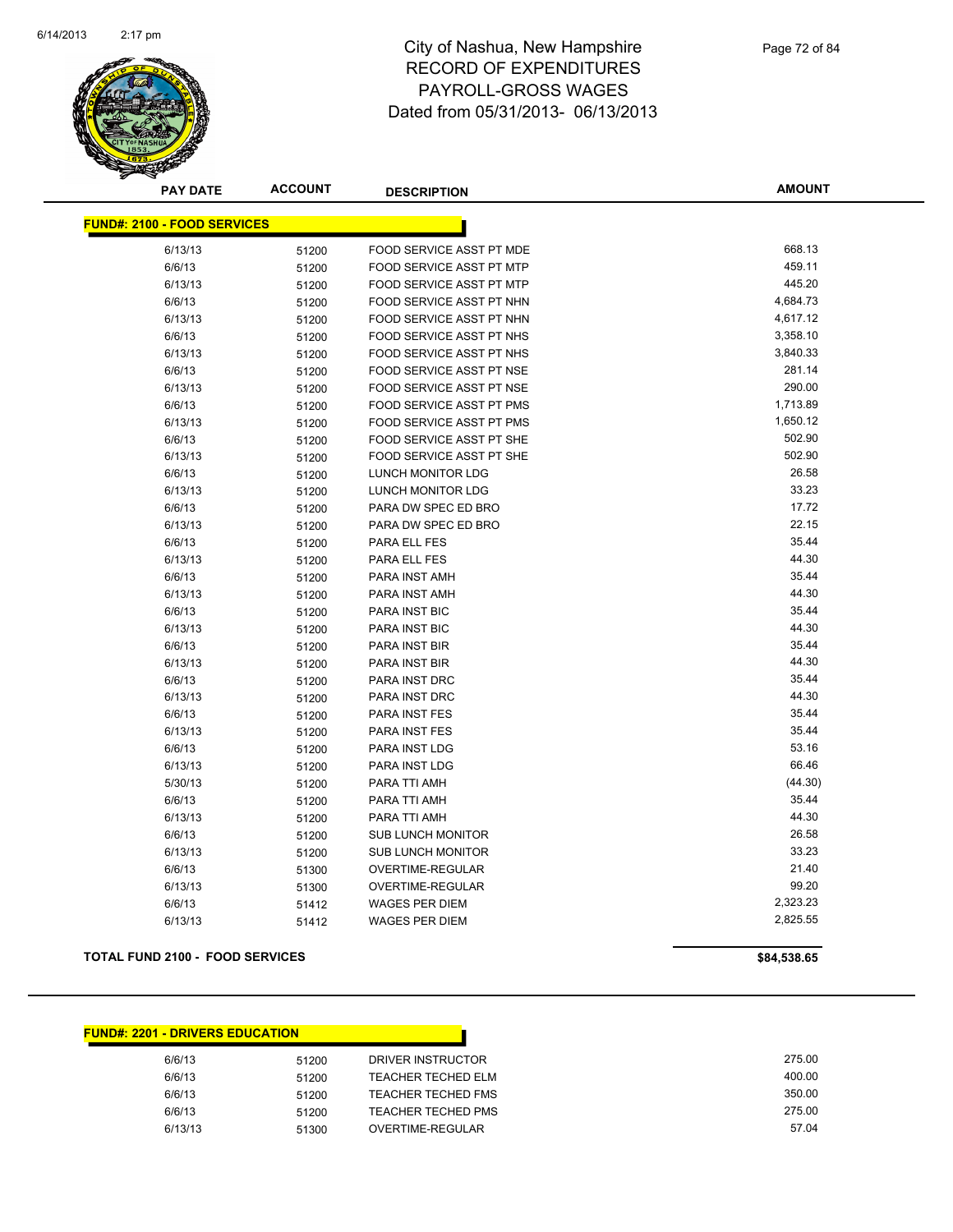|                                                       |                | City of Nashua, New Hampshire<br><b>RECORD OF EXPENDITURES</b><br>PAYROLL-GROSS WAGES<br>Dated from 05/31/2013- 06/13/2013 | Page 73 of 84 |
|-------------------------------------------------------|----------------|----------------------------------------------------------------------------------------------------------------------------|---------------|
| <b>PAY DATE</b>                                       | <b>ACCOUNT</b> | <b>DESCRIPTION</b>                                                                                                         | <b>AMOUNT</b> |
| <b>TOTAL FUND 2201 - DRIVERS EDUCATION</b>            |                |                                                                                                                            | \$1,357.04    |
|                                                       |                |                                                                                                                            |               |
| <b>FUND#: 2207 - ADULT ED/CONTINUING ED</b><br>6/6/13 | 51200          | ADULT ED ENRICHMENT INST                                                                                                   | 75.00         |
| 6/13/13                                               |                | ADULT ED ENRICHMENT INST                                                                                                   | 75.00         |
| 6/6/13                                                | 51200<br>51200 | ADULT ED ENRICHMENT TEACHER                                                                                                | 50.00         |
| 6/13/13                                               | 51200          | ADULT ED ENRICHMENT TEACHER                                                                                                | 50.00         |
| 6/6/13                                                | 51200          | <b>SUB TEACHER</b>                                                                                                         | 75.00         |
| 6/13/13                                               | 51200          | <b>SUB TEACHER</b>                                                                                                         | 275.00        |
| 6/6/13                                                | 51200          | <b>SUB TEACHER LONG TERM</b>                                                                                               | 150.00        |
| 6/13/13                                               | 51200          | <b>SUB TEACHER LONG TERM</b>                                                                                               | 150.00        |
| 6/6/13                                                | 51200          | TEACHER TECHED NHN                                                                                                         | 150.00        |

| <b>FUND#: 2222 - AFTER SCHOOL PROGRAM</b> |       |                               |          |
|-------------------------------------------|-------|-------------------------------|----------|
| 6/6/13                                    | 51200 | 21ST CENTURY INSTRUCTOR       | 2,051.89 |
| 6/13/13                                   | 51200 | 21ST CENTURY INSTRUCTOR       | 2,430.19 |
| 6/6/13                                    | 51200 | <b>FOOD SERVICE COOK LDG</b>  | 68.38    |
| 6/13/13                                   | 51200 | FOOD SERVICE COOK LDG         | 82.45    |
| 6/6/13                                    | 51200 | <b>GUIDANCE COUNSELOR FES</b> | 223.38   |
| 6/6/13                                    | 51200 | <b>GUIDANCE COUNSELOR PMS</b> | 43.76    |
| 6/6/13                                    | 51200 | <b>LIBRARIAN FMS</b>          | 50.00    |
| 6/6/13                                    | 51200 | <b>LIBRARIAN LDG</b>          | 70.00    |
| 6/6/13                                    | 51200 | <b>LIBRARIAN MTP</b>          | 180.00   |
| 6/6/13                                    | 51200 | <b>LUNCH MONITOR DRC</b>      | 345.94   |
| 6/13/13                                   | 51200 | LUNCH MONITOR DRC             | 421.81   |
| 6/6/13                                    | 51200 | <b>LUNCH MONITOR SHE</b>      | 35.00    |
| 6/13/13                                   | 51200 | <b>LUNCH MONITOR SHE</b>      | 35.00    |
| 6/6/13                                    | 51200 | PARA ALT FMS                  | 70.00    |
| 6/13/13                                   | 51200 | PARA ALT FMS                  | 122.50   |
| 6/6/13                                    | 51200 | PARA DW SPEC ED AMH           | 231.77   |
| 6/13/13                                   | 51200 | PARA DW SPEC ED AMH           | 388.53   |
| 6/6/13                                    | 51200 | PARA DW SPEC ED NHN           | 109.38   |
| 6/13/13                                   | 51200 | PARA DW SPEC ED NHN           | 109.38   |
| 6/6/13                                    | 51200 | PARA DW SPEC ED PMS           | 35.00    |
| 6/13/13                                   | 51200 | PARA DW SPEC ED PMS           | 35.00    |
| 6/6/13                                    | 51200 | PARA DW SPEC ELM              | 175.00   |
| 6/13/13                                   | 51200 | PARA DW SPEC ELM              | 210.00   |
| 6/6/13                                    | 51200 | PARA INST AMH                 | 38.34    |
| 6/13/13                                   | 51200 | PARA INST AMH                 | 38.34    |
| 6/6/13                                    | 51200 | <b>PARA INST DRC</b>          | 343.50   |
| 6/13/13                                   | 51200 | PARA INST DRC                 | 413.50   |
| 6/6/13                                    | 51200 | PARA INST ELM                 | 17.50    |
| 6/13/13                                   | 51200 | PARA INST ELM                 | 17.50    |
| 6/6/13                                    | 51200 | PARA INST FES                 | 288.39   |
| 6/13/13                                   | 51200 | PARA INST FES                 | 353.42   |
| 6/6/13                                    | 51200 | PARA INST FMS                 | 140.00   |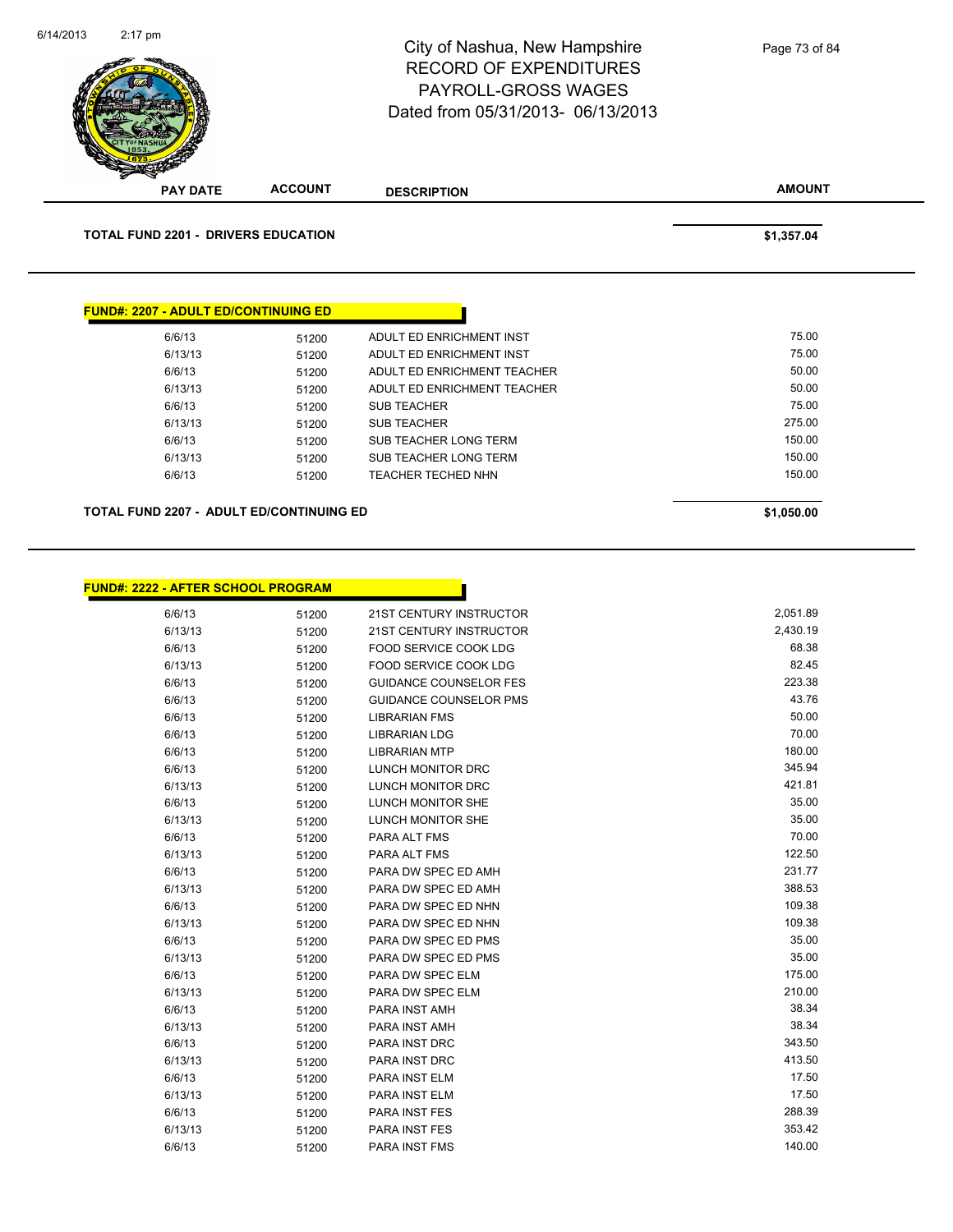

| <b>PAY DATE</b>                           | <b>ACCOUNT</b> | <b>DESCRIPTION</b>           | <b>AMOUNT</b> |
|-------------------------------------------|----------------|------------------------------|---------------|
| <b>FUND#: 2222 - AFTER SCHOOL PROGRAM</b> |                |                              |               |
|                                           |                |                              |               |
| 6/13/13                                   | 51200          | PARA INST FMS                | 105.00        |
| 6/6/13                                    | 51200          | PARA INST LDG                | 271.70        |
| 6/13/13                                   | 51200          | PARA INST LDG                | 341.70        |
| 6/6/13                                    | 51200          | PARA INST NHN                | 103.38        |
| 6/13/13                                   | 51200          | PARA INST NHN                | 103.38        |
| 6/6/13                                    | 51200          | PARA INST PMS                | 70.00         |
| 6/13/13                                   | 51200          | PARA INST PMS                | 87.50         |
| 6/6/13                                    | 51200          | PARA KIND AMH                | 70.00         |
| 6/13/13                                   | 51200          | PARA KIND AMH                | 105.00        |
| 6/6/13                                    | 51200          | PARA KIND LDG                | 83.35         |
| 6/13/13                                   | 51200          | PARA KIND LDG                | 83.35         |
| 6/6/13                                    | 51200          | PARA MEDIA NHN               | 135.04        |
| 6/13/13                                   | 51200          | PARA MEDIA NHN               | 128.36        |
| 6/6/13                                    | 51200          | PARA PRE SCH MTP             | 140.00        |
| 6/13/13                                   | 51200          | PARA PRE SCH MTP             | 140.00        |
| 6/6/13                                    | 51200          | PARA TTI LDG                 | 118.35        |
| 6/13/13                                   | 51200          | PARA TTI LDG                 | 83.35         |
| 6/6/13                                    | 51200          | <b>SUB TEACHER</b>           | 242.58        |
| 6/13/13                                   | 51200          | <b>SUB TEACHER</b>           | 214.25        |
| 6/6/13                                    | 51200          | <b>TEACHER DEAF WID</b>      | 17.50         |
| 6/6/13                                    | 51200          | <b>TEACHER GR1 AMH</b>       | 300.00        |
| 6/6/13                                    | 51200          | <b>TEACHER GR1 DRC</b>       | 175.00        |
| 6/6/13                                    | 51200          | <b>TEACHER GR1 FES</b>       | 166.68        |
| 6/6/13                                    | 51200          | <b>TEACHER GR1 LDG</b>       | 112.50        |
| 6/6/13                                    | 51200          | <b>TEACHER GR2 AMH</b>       | 300.00        |
| 6/6/13                                    | 51200          | TEACHER GR2 DRC              | 50.00         |
| 6/6/13                                    | 51200          | <b>TEACHER GR2 LDG</b>       | 138.35        |
| 6/6/13                                    | 51200          | <b>TEACHER GR3 AMH</b>       | 350.00        |
| 6/6/13                                    | 51200          | TEACHER GR3 DRC              | 125.00        |
| 6/6/13                                    | 51200          | <b>TEACHER GR3 FES</b>       | 137.74        |
| 6/6/13                                    | 51200          | <b>TEACHER GR3 LDG</b>       | 75.00         |
| 6/6/13                                    | 51200          | <b>TEACHER GR3 MTP</b>       | 26.25         |
| 6/6/13                                    | 51200          | TEACHER GR3 SHE              | 262.50        |
| 6/6/13                                    | 51200          | <b>TEACHER GR4 AMH</b>       | 150.00        |
| 6/6/13                                    | 51200          | TEACHER GR4 DRC              | 70.00         |
| 6/6/13                                    | 51200          | <b>TEACHER GR4 FES</b>       | 175.00        |
| 6/6/13                                    | 51200          | <b>TEACHER GR4 LDG</b>       | 355.63        |
| 6/6/13                                    | 51200          | <b>TEACHER GR5 FES</b>       | 75.00         |
| 6/6/13                                    | 51200          | <b>TEACHER GR5 LDG</b>       | 225.00        |
| 6/6/13                                    | 51200          | <b>TEACHER GR5 MTP</b>       | 272.50        |
| 6/6/13                                    | 51200          | <b>TEACHER GR6 ELM</b>       | 362.50        |
| 6/6/13                                    | 51200          | <b>TEACHER GR6 FMS</b>       | 276.68        |
| 6/6/13                                    | 51200          | <b>TEACHER GR6 PMS</b>       | 68.75         |
| 6/6/13                                    | 51200          | <b>TEACHER KIND AMH</b>      | 150.00        |
| 6/6/13                                    | 51200          | <b>TEACHER KIND FES</b>      | 75.00         |
| 6/6/13                                    | 51200          | <b>TEACHER KIND LDG</b>      | 300.00        |
| 6/6/13                                    | 51200          | TEACHER PE PMS               | 35.00         |
| 6/6/13                                    | 51200          | <b>TEACHER SCIENCE ELM</b>   | 125.00        |
| 6/6/13                                    | 51200          | <b>TEACHER SCIENCE FMS</b>   | 17.50         |
| 6/6/13                                    | 51200          | <b>TEACHER SCIENCE PMS</b>   | 50.00         |
| 6/6/13                                    | 51200          | <b>TEACHER SPED FMS</b>      | 387.63        |
| 6/6/13                                    | 51200          | TEACHER SPED LDG             | 525.00        |
| 6/6/13                                    | 51200          | TEACHER TEAM FACILITATOR NHS | 150.00        |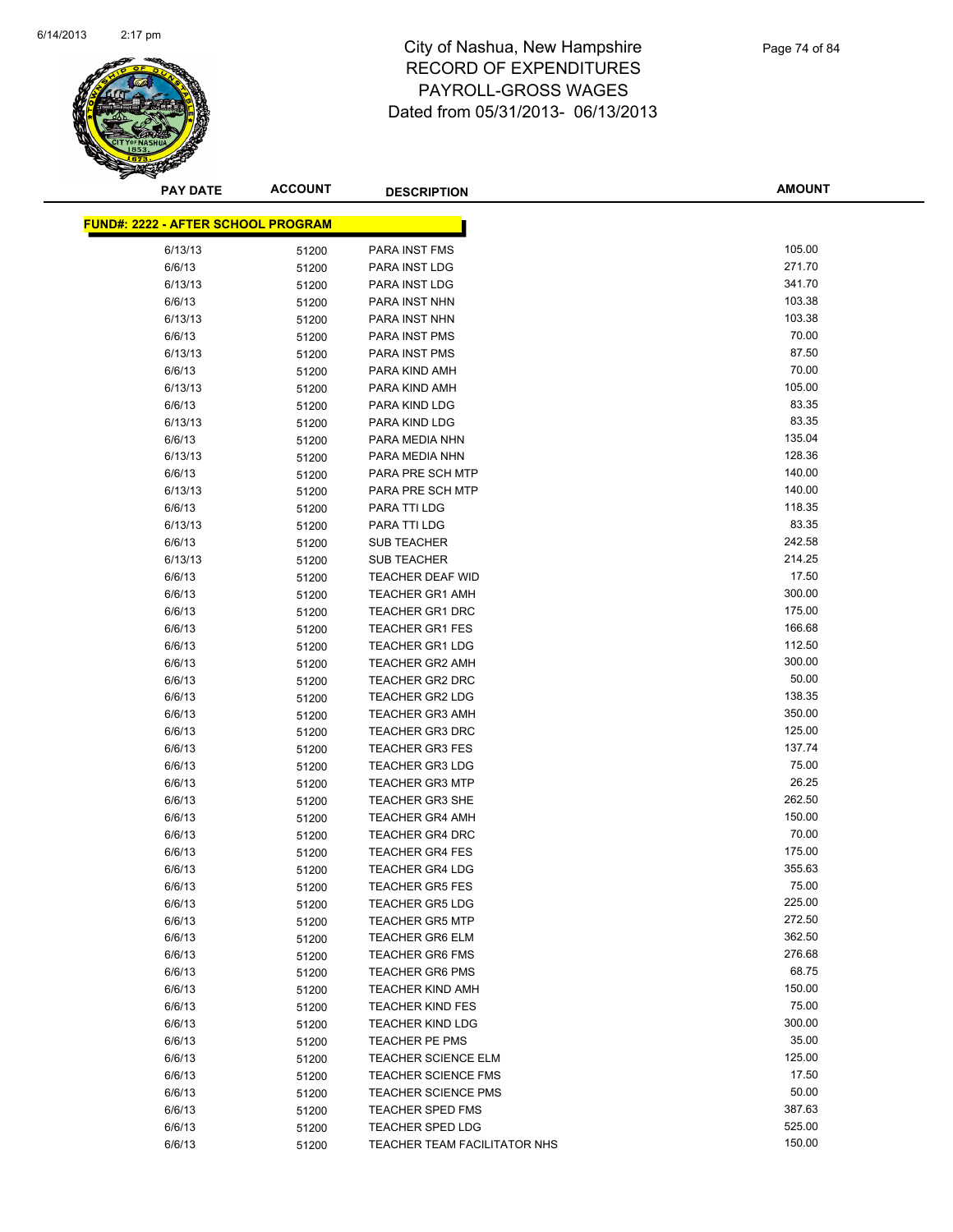

|                                                             | <b>DESCRIPTION</b>                                 | <b>AMOUNT</b>                                                                                                                                                                                                                                                                                                                            |
|-------------------------------------------------------------|----------------------------------------------------|------------------------------------------------------------------------------------------------------------------------------------------------------------------------------------------------------------------------------------------------------------------------------------------------------------------------------------------|
| <b>FUND#: 2222 - AFTER SCHOOL PROGRAM</b>                   |                                                    |                                                                                                                                                                                                                                                                                                                                          |
| 51200                                                       | TEACHER TECHED ELM                                 | 35.00                                                                                                                                                                                                                                                                                                                                    |
| 51200                                                       | <b>TEACHER TTI AMH</b>                             | 75.00                                                                                                                                                                                                                                                                                                                                    |
|                                                             | <b>TEACHER TTI FES</b>                             | 175.00                                                                                                                                                                                                                                                                                                                                   |
| 51200                                                       | <b>TEACHER TTI LDG</b>                             | 187.50                                                                                                                                                                                                                                                                                                                                   |
|                                                             |                                                    | \$18,356.35                                                                                                                                                                                                                                                                                                                              |
|                                                             |                                                    |                                                                                                                                                                                                                                                                                                                                          |
| 51100                                                       | PANTHER PRESCHOOL TEACHER                          | 863.78                                                                                                                                                                                                                                                                                                                                   |
| <b>TOTAL FUND 2252 - DAY CARE</b>                           |                                                    | \$863.78                                                                                                                                                                                                                                                                                                                                 |
|                                                             |                                                    |                                                                                                                                                                                                                                                                                                                                          |
|                                                             |                                                    | 340.84                                                                                                                                                                                                                                                                                                                                   |
|                                                             | PROGRAM COORDINATOR                                | 340.84                                                                                                                                                                                                                                                                                                                                   |
|                                                             |                                                    |                                                                                                                                                                                                                                                                                                                                          |
|                                                             |                                                    | \$681.68                                                                                                                                                                                                                                                                                                                                 |
|                                                             |                                                    | 985.56                                                                                                                                                                                                                                                                                                                                   |
|                                                             |                                                    | 985.56                                                                                                                                                                                                                                                                                                                                   |
|                                                             |                                                    | 1,106.96                                                                                                                                                                                                                                                                                                                                 |
| 51100                                                       | PEG PROGRAM MANAGER                                | 1,106.97                                                                                                                                                                                                                                                                                                                                 |
|                                                             |                                                    |                                                                                                                                                                                                                                                                                                                                          |
| <b>TOTAL FUND 2505 - GOVT &amp; EDUCATION CHANNELS FUND</b> |                                                    | \$4,185.05                                                                                                                                                                                                                                                                                                                               |
| <b>FUND#: 3050 - POLICE GRANTS FUND</b>                     |                                                    |                                                                                                                                                                                                                                                                                                                                          |
|                                                             | DOMESTIC VIOLENCE ADVOCATE                         | 717.45                                                                                                                                                                                                                                                                                                                                   |
| 51100                                                       | DOMESTIC VIOLENCE ADVOCATE                         | 717.44                                                                                                                                                                                                                                                                                                                                   |
| 51100                                                       |                                                    | 1,173.90                                                                                                                                                                                                                                                                                                                                 |
| 51100                                                       | PATROLMAN ALL RANKS                                | 1,173.90                                                                                                                                                                                                                                                                                                                                 |
| 51100                                                       | PATROLMAN ALL RANKS                                |                                                                                                                                                                                                                                                                                                                                          |
| 51300                                                       | <b>OVERTIME-REGULAR</b>                            | 1,292.21                                                                                                                                                                                                                                                                                                                                 |
| 51300<br>51628                                              | OVERTIME-REGULAR<br><b>EXTRA HOLIDAY</b>           | 1,120.80<br>234.78                                                                                                                                                                                                                                                                                                                       |
|                                                             | 51200<br>51100<br>51100<br>51100<br>51100<br>51100 | <b>TOTAL FUND 2222 - AFTER SCHOOL PROGRAM</b><br><b>FUND#: 2503 - PARKS &amp; REC PROGRAMS FUND</b><br>PROGRAM COORDINATOR<br><b>TOTAL FUND 2503 - PARKS &amp; REC PROGRAMS FUND</b><br><b>FUND#: 2505 - GOVT &amp; EDUCATION CHANNELS FUND</b><br>ECHANNEL ACCESS ADMINISTRATOR<br>ECHANNEL ACCESS ADMINISTRATOR<br>PEG PROGRAM MANAGER |

**FUND#: 3060 - FIRE GRANTS FUND**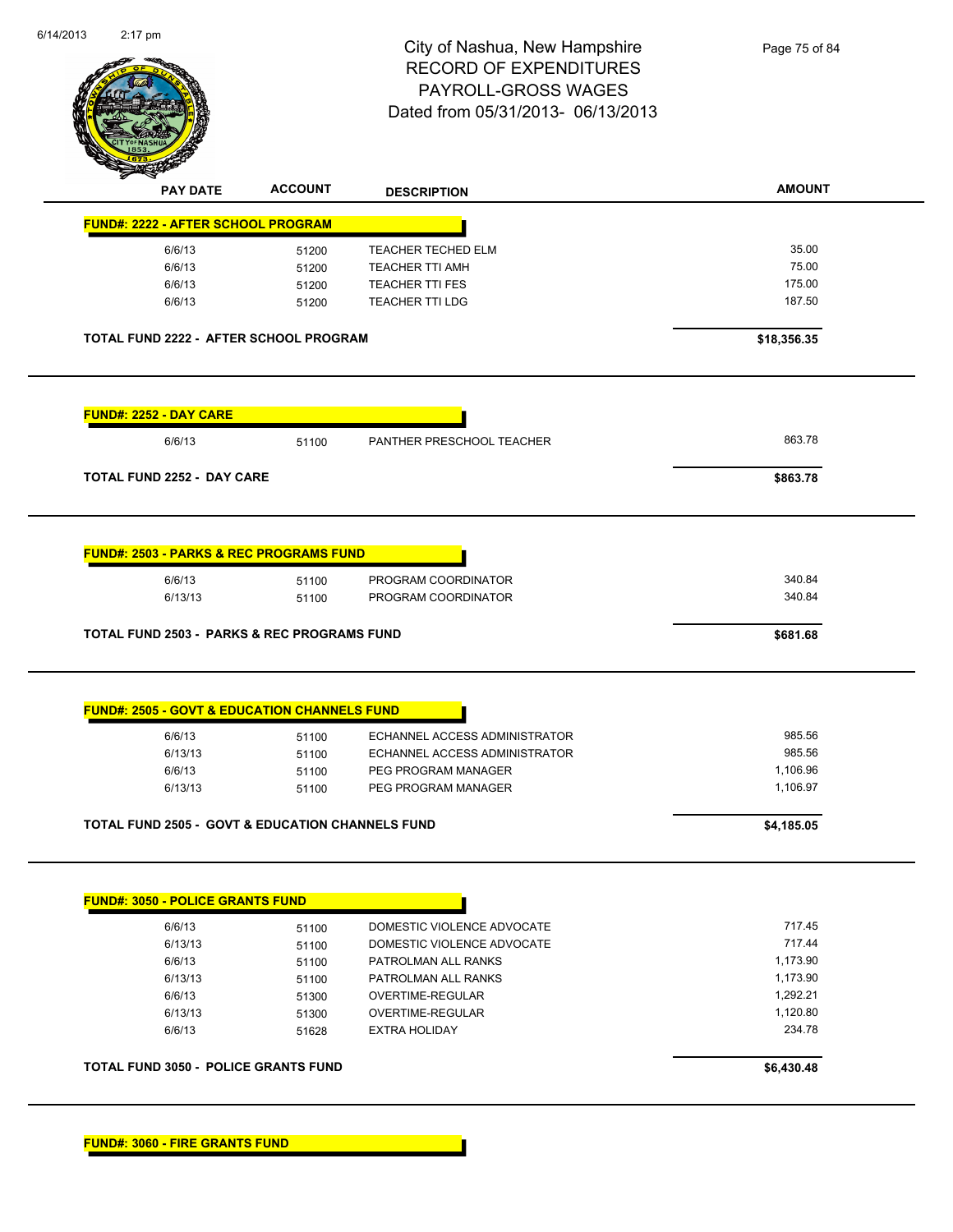|                                                               |                | City of Nashua, New Hampshire<br><b>RECORD OF EXPENDITURES</b><br>PAYROLL-GROSS WAGES<br>Dated from 05/31/2013-06/13/2013 | Page 76 of 84          |
|---------------------------------------------------------------|----------------|---------------------------------------------------------------------------------------------------------------------------|------------------------|
| <b>PAY DATE</b>                                               | <b>ACCOUNT</b> | <b>DESCRIPTION</b>                                                                                                        | <b>AMOUNT</b>          |
| <b>FUND#: 3060 - FIRE GRANTS FUND</b>                         |                |                                                                                                                           |                        |
| 6/6/13                                                        | 51309          | <b>OVERTIME-TRAINING</b>                                                                                                  | 1,840.76               |
| <b>TOTAL FUND 3060 - FIRE GRANTS FUND</b>                     |                |                                                                                                                           | \$1,840.76             |
| <b>FUND#: 3068 - COMMUNITY SERVICES GRANTS</b>                |                |                                                                                                                           |                        |
| 6/6/13                                                        | 51100          | BILINGUAL OUTREACH WORKER                                                                                                 | 212.40                 |
| 6/13/13                                                       | 51100          | BILINGUAL OUTREACH WORKER                                                                                                 | 212.40                 |
| 6/6/13                                                        | 51100          | <b>EPIDEMIOLOGIST</b>                                                                                                     | 1,256.05               |
| 6/13/13                                                       | 51100          | <b>EPIDEMIOLOGIST</b>                                                                                                     | 1,256.05               |
| 6/6/13                                                        | 51100          | <b>HEALTH PROGRAM SPEC</b>                                                                                                | 451.39                 |
| 6/13/13                                                       | 51100          | <b>HEALTH PROGRAM SPEC</b>                                                                                                | 451.38                 |
| 6/6/13                                                        | 51100          | INTAKE SPECIALIST PROGRAM ASST                                                                                            | 359.30                 |
| 6/13/13<br>6/6/13                                             | 51100          | INTAKE SPECIALIST PROGRAM ASST<br>PUB HEALTH NURSE                                                                        | 359.30<br>128.46       |
| 6/13/13                                                       | 51100<br>51100 | PUB HEALTH NURSE                                                                                                          | 128.47                 |
| 6/6/13                                                        |                | PUB HEALTH PREPAREDNESS COORD                                                                                             | 1,044.25               |
|                                                               |                |                                                                                                                           |                        |
| 6/13/13<br><b>TOTAL FUND 3068 - COMMUNITY SERVICES GRANTS</b> | 51100<br>51100 | PUB HEALTH PREPAREDNESS COORD                                                                                             | 1,044.25<br>\$6,903.70 |
|                                                               |                |                                                                                                                           |                        |
| <b>FUND#: 3070 - COMMUNITY HEALTH GRANTS FUND</b>             |                |                                                                                                                           |                        |
| 6/6/13                                                        | 51100          | <b>BILINGUAL OUTREACH WORKER</b>                                                                                          | 495.60                 |
| 6/13/13                                                       | 51100          | BILINGUAL OUTREACH WORKER                                                                                                 | 495.60                 |
| 6/6/13<br>6/13/13                                             | 51100<br>51100 | PUB HEALTH NURSE<br>PUB HEALTH NURSE                                                                                      | 859.75<br>859.74       |
| 6/6/13                                                        | 51412          | <b>WAGES PER DIEM</b>                                                                                                     | 114.00                 |
| 6/13/13                                                       | 51412          | <b>WAGES PER DIEM</b>                                                                                                     | 114.00                 |
| <b>TOTAL FUND 3070 - COMMUNITY HEALTH GRANTS FUND</b>         |                |                                                                                                                           | \$2,938.69             |
|                                                               |                |                                                                                                                           |                        |
| <b>FUND#: 3080 - COMMUNITY DEVELOPMENT GRANTS</b>             |                |                                                                                                                           |                        |
| 6/6/13                                                        | 51100          | OED PROGRAM COORDINATOR                                                                                                   | 229.29                 |
| 6/13/13                                                       | 51100          | OED PROGRAM COORDINATOR                                                                                                   | 152.86                 |
| 6/6/13<br>6/13/13                                             | 51400<br>51400 | WAGES TEMP-SEASONAL<br>WAGES TEMP-SEASONAL                                                                                | 448.00<br>560.00       |
| <b>TOTAL FUND 3080 - COMMUNITY DEVELOPMENT GRANTS</b>         |                |                                                                                                                           | \$1,390.15             |
|                                                               |                |                                                                                                                           |                        |
| <b>FUND#: 3090 - URBAN PROGRAM GRANTS</b>                     |                |                                                                                                                           |                        |
| 6/6/13                                                        | 51100          | <b>GRANT MGMT SPECIALIST</b>                                                                                              | 942.75                 |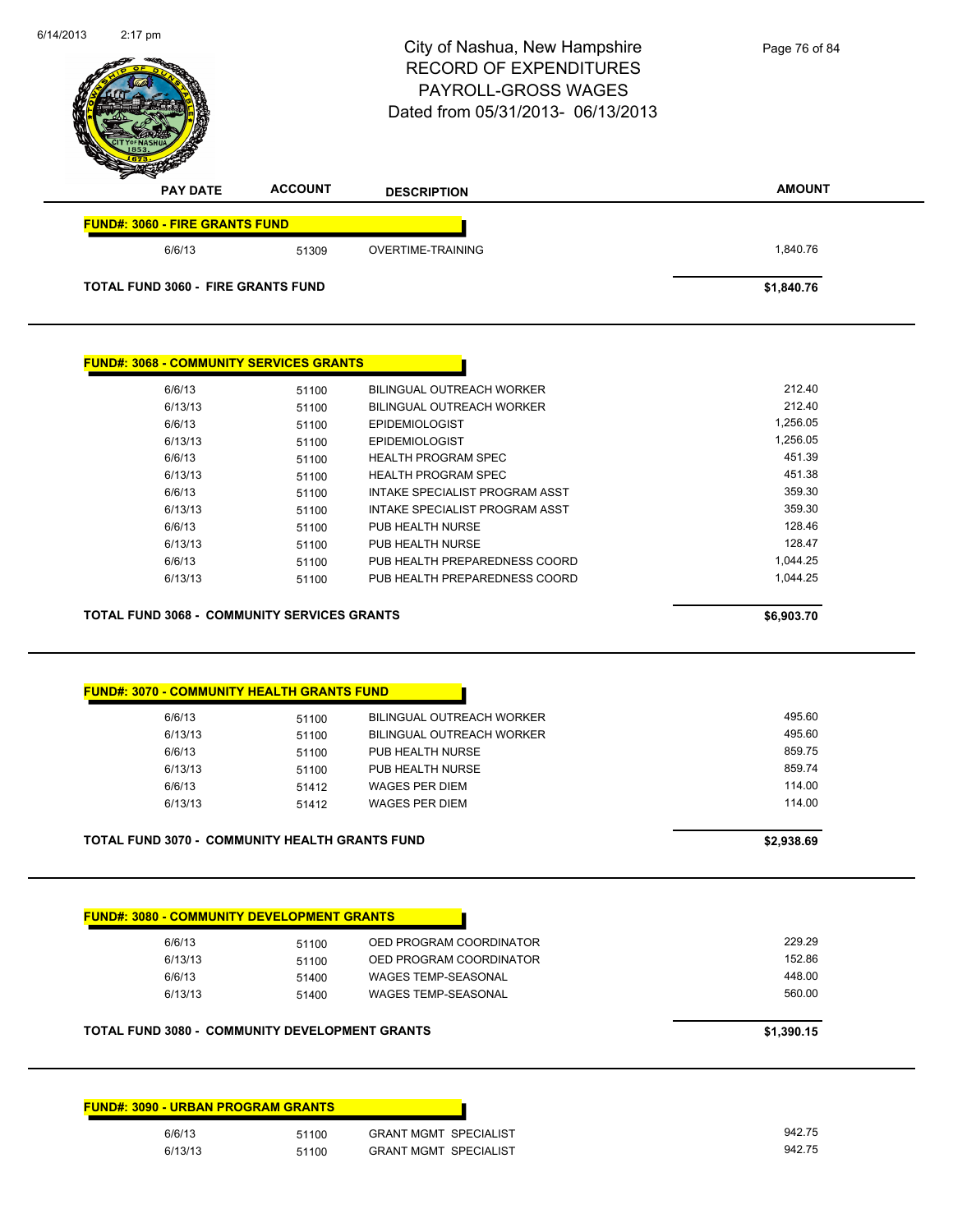

| <b>PAY DATE</b>                           | <b>ACCOUNT</b> | <b>DESCRIPTION</b>                 | <b>AMOUNT</b> |
|-------------------------------------------|----------------|------------------------------------|---------------|
| <b>FUND#: 3090 - URBAN PROGRAM GRANTS</b> |                |                                    |               |
| 6/6/13                                    | 51100          | INTAKE SPECIALIST PROGRAM ASST     | 538.94        |
| 6/13/13                                   | 51100          | INTAKE SPECIALIST PROGRAM ASST     | 538.94        |
| 6/6/13                                    | 51100          | MANAGER URBAN PROGRAMS             | 1.367.59      |
| 6/13/13                                   | 51100          | MANAGER URBAN PROGRAMS             | 1,367.59      |
| 6/6/13                                    | 51100          | PROGRAM COORDINATOR LP&HH          | 1,052.89      |
| 6/13/13                                   | 51100          | PROGRAM COORDINATOR LP&HH          | 1.052.89      |
| 6/6/13                                    | 51100          | PROJECT ADMINISTRATOR              | 1,139.66      |
| 6/13/13                                   | 51100          | PROJECT ADMINISTRATOR              | 1,139.67      |
| 6/6/13                                    | 51100          | PROJECT ADMINISTRATOR LP&HH        | 980.80        |
| 6/13/13                                   | 51100          | PROJECT ADMINISTRATOR LP&HH        | 980.80        |
| 6/6/13                                    | 51200          | <b>CODE ENFORCEMENT OFFICER II</b> | 546.25        |
| 6/13/13                                   | 51200          | CODE ENFORCEMENT OFFICER II        | 546.26        |
|                                           |                |                                    |               |

**TOTAL FUND 3090 - URBAN PROGRAM GRANTS \$13,137.78** 

| FUND#: 3120 - TRANSIT GRANTS |  |
|------------------------------|--|
|------------------------------|--|

| 6/6/13  | 51100 | OED PROGRAM COORDINATOR               | 152.86   |
|---------|-------|---------------------------------------|----------|
| 6/13/13 | 51100 | OED PROGRAM COORDINATOR               | 152.86   |
| 6/6/13  | 51100 | TRANSIT FINANCE COORDINATOR           | 1.117.29 |
| 6/13/13 | 51100 | TRANSIT FINANCE COORDINATOR           | 1.117.29 |
| 6/6/13  | 51100 | TRANSIT FLEET FACILITIES SUPV         | 942.75   |
| 6/13/13 | 51100 | TRANSIT FLEET FACILITIES SUPV         | 942.75   |
| 6/6/13  | 51100 | TRANSIT MECHANICS                     | 1,709.81 |
| 6/13/13 | 51100 | <b>TRANSIT MECHANICS</b>              | 1,709.81 |
| 6/6/13  | 51100 | TRANSIT OPER MKTG SUPV                | 956.86   |
| 6/13/13 | 51100 | TRANSIT OPER MKTG SUPV                | 956.86   |
| 6/6/13  | 51100 | <b>TRANSIT OPERATIONS COORDINATOR</b> | 846.45   |
| 6/13/13 | 51100 | TRANSIT OPERATIONS COORDINATOR        | 846.46   |
| 6/6/13  | 51100 | TRANSIT UTILITY SERVICE WORKER        | 629.89   |
| 6/13/13 | 51100 | TRANSIT UTILITY SERVICE WORKER        | 629.89   |
| 6/6/13  | 51100 | TRANSPORTATION DEPT MANAGER           | 1,418.41 |
| 6/13/13 | 51100 | <b>TRANSPORTATION DEPT MANAGER</b>    | 1,418.41 |
|         |       |                                       |          |

n

#### **TOTAL FUND 3120 - TRANSIT GRANTS \$15,548.65**

| <b>FUND#: 3800 - SCHOOL GRANTS FUND</b> |       |                                |          |
|-----------------------------------------|-------|--------------------------------|----------|
| 6/6/13                                  | 51100 | 21 CENTURY ELEM MFAM RES COORD | 6,257.39 |
| 6/6/13                                  | 51100 | 21 CENTURY MIDL FAM RES COORD  | 2.047.34 |
| 6/13/13                                 | 51100 | 21ST CENTURY INSTRUCTOR        | 275.00   |
| 6/6/13                                  | 51100 | ADULT ED DIPOLMA TEACHER       | 137.50   |
| 6/13/13                                 | 51100 | ADULT ED DIPOLMA TEACHER       | 275.00   |
| 6/6/13                                  | 51100 | ADULT ED ENRICHMENT INST       | 150.00   |
| 6/13/13                                 | 51100 | ADULT ED ENRICHMENT INST       | 475.00   |
| 6/6/13                                  | 51100 | ADULT ED INSTRUCTOR            | 375.00   |
| 6/13/13                                 | 51100 | ADULT ED INSTRUCTOR            | 475.00   |
| 6/6/13                                  | 51100 | ASSISTANT PRINCIPAL BRO        | 1,381.31 |
| 6/6/13                                  | 51100 | ASSISTANT PRINCIPAL MTP        | 1.381.31 |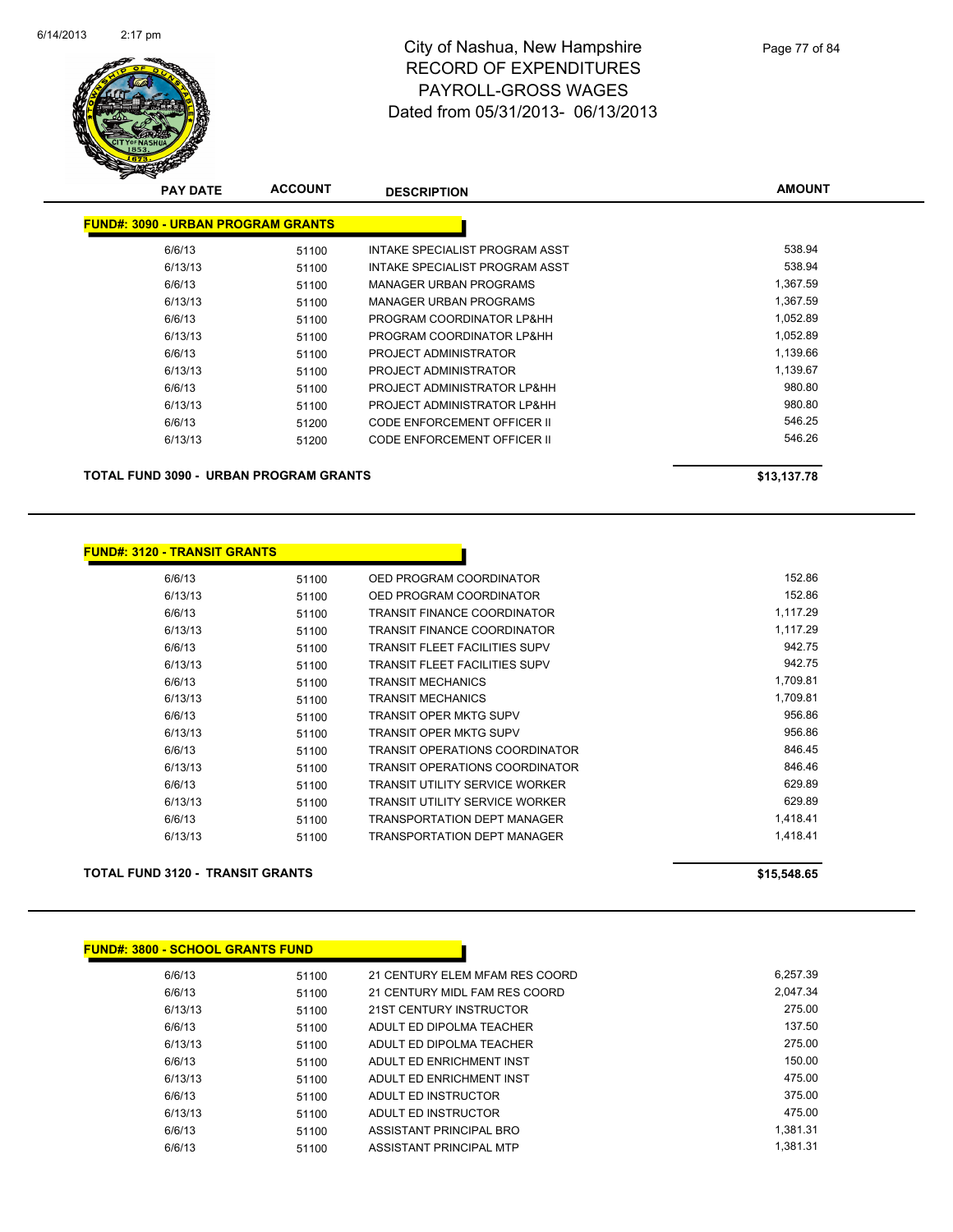

| <b>PAY DATE</b>                         | <b>ACCOUNT</b> | <b>DESCRIPTION</b>            | <b>AMOUNT</b>        |
|-----------------------------------------|----------------|-------------------------------|----------------------|
| <b>FUND#: 3800 - SCHOOL GRANTS FUND</b> |                |                               |                      |
|                                         |                |                               |                      |
| 6/6/13                                  | 51100          | ASSISTANT PRINCIPAL SHE       | 1,436.98<br>2,629.99 |
| 6/6/13                                  | 51100          | AYP FACILITATOR FES           |                      |
| 6/6/13                                  | 51100          | AYP FACILITATOR LDG           | 3,314.32             |
| 6/6/13                                  | 51100          | <b>CLERICAL 21 CENTURY</b>    | 712.88               |
| 6/13/13                                 | 51100          | <b>CLERICAL 21 CENTURY</b>    | 712.89               |
| 6/6/13                                  | 51100          | DEPT OF ED POSITION           | 2,467.00             |
| 6/6/13                                  | 51100          | DIRECTOR 21 CENTURY           | 2,157.90             |
| 6/6/13                                  | 51100          | <b>ELL TUTOR</b>              | 350.00               |
| 6/13/13                                 | 51100          | <b>ELL TUTOR</b>              | 200.00               |
| 6/6/13                                  | 51100          | <b>FAMILY LIAISON</b>         | 575.00<br>600.00     |
| 6/13/13                                 | 51100          | <b>FAMILY LIAISON</b>         |                      |
| 6/6/13                                  | 51100          | FOCUS MONITORING DATA ANALYST | 1,127.25             |
| 6/6/13                                  | 51100          | <b>INTERPRETER</b>            | 350.00               |
| 6/13/13                                 | 51100          | <b>INTERPRETER</b>            | 112.50               |
| 6/6/13                                  | 51100          | <b>LIBRARIAN NHN</b>          | 75.00                |
| 6/6/13                                  | 51100          | <b>LIBRARIAN NHS</b>          | 75.00                |
| 6/6/13                                  | 51100          | PARA DW SPEC ED NHN           | 75.00                |
| 6/13/13                                 | 51100          | PARA DW SPEC ED NHN           | 200.00               |
| 6/13/13                                 | 51100          | PARA ELL LDG                  | 122.50               |
| 6/6/13                                  | 51100          | <b>PARA INST BIR</b>          | 52.50                |
| 6/13/13                                 | 51100          | PARA INST BIR                 | 105.00               |
| 6/13/13                                 | 51100          | PARA INST LDG                 | 17.50                |
| 5/30/13                                 | 51100          | PARA TTI AMH                  | (505.20)             |
| 6/6/13                                  | 51100          | PARA TTI AMH                  | 1,532.10             |
| 6/13/13                                 | 51100          | PARA TTI AMH                  | 1,026.90             |
| 6/6/13                                  | 51100          | PARA TTI DRC                  | 918.66               |
| 6/13/13                                 | 51100          | PARA TTI DRC                  | 1,040.40             |
| 6/6/13                                  | 51100          | PARA TTI LDG                  | 2,502.90             |
| 6/13/13                                 | 51100          | PARA TTI LDG                  | 2,502.90             |
| 6/6/13                                  | 51100          | PARA TTI NURSERY              | 875.70               |
| 6/13/13                                 | 51100          | PARA TTI NURSERY              | 1,094.63             |
| 6/6/13                                  | 51100          | <b>SLC GRANT DIRECTOR</b>     | 3,310.28             |
| 6/6/13                                  | 51100          | SOCIAL WORKER FMS             | 150.00               |
| 6/6/13                                  | 51100          | <b>SUB TEACHER</b>            | 300.00               |
| 6/13/13                                 | 51100          | <b>SUB TEACHER</b>            | 675.00               |
| 6/6/13                                  | 51100          | SYSTEMS ADMIN SCH YEAR        | 2,105.58             |
| 6/6/13                                  | 51100          | <b>TEACHER BUSINESS NHN</b>   | 150.00               |
| 6/6/13                                  | 51100          | <b>TEACHER DWSE ELM</b>       | 8,111.16             |
| 6/6/13                                  | 51100          | <b>TEACHER ELL ELM</b>        | 75.00                |
| 6/6/13                                  | 51100          | <b>TEACHER ELL FMS</b>        | 100.00               |
| 6/6/13                                  | 51100          | TEACHER ELL LDG               | 986.32               |
| 6/6/13                                  | 51100          | <b>TEACHER ENGLISH FMS</b>    | 75.00                |
| 6/6/13                                  | 51100          | <b>TEACHER ENGLISH NHS</b>    | 125.00               |
| 6/6/13                                  | 51100          | <b>TEACHER GR1 DRC</b>        | 2,423.83             |
| 6/6/13                                  | 51100          | <b>TEACHER GR2 BRO</b>        | 858.62               |
| 6/6/13                                  | 51100          | <b>TEACHER GR2 FES</b>        | 1,529.84             |
| 6/6/13                                  | 51100          | <b>TEACHER GR2 SHE</b>        | 1,509.91             |
| 6/6/13                                  | 51100          | <b>TEACHER GR4 DRC</b>        | 75.00                |
| 6/6/13                                  | 51100          | <b>TEACHER GR4 LDG</b>        | 1,717.26             |
| 6/6/13                                  | 51100          | <b>TEACHER GR5 BIC</b>        | 1,488.22             |
| 6/6/13                                  | 51100          | <b>TEACHER GR6 ELM</b>        | 125.00               |
| 6/6/13                                  | 51100          | <b>TEACHER GR6 FMS</b>        | 87.50                |
| 6/6/13                                  | 51100          | TEACHER KIND BIR              | 75.00                |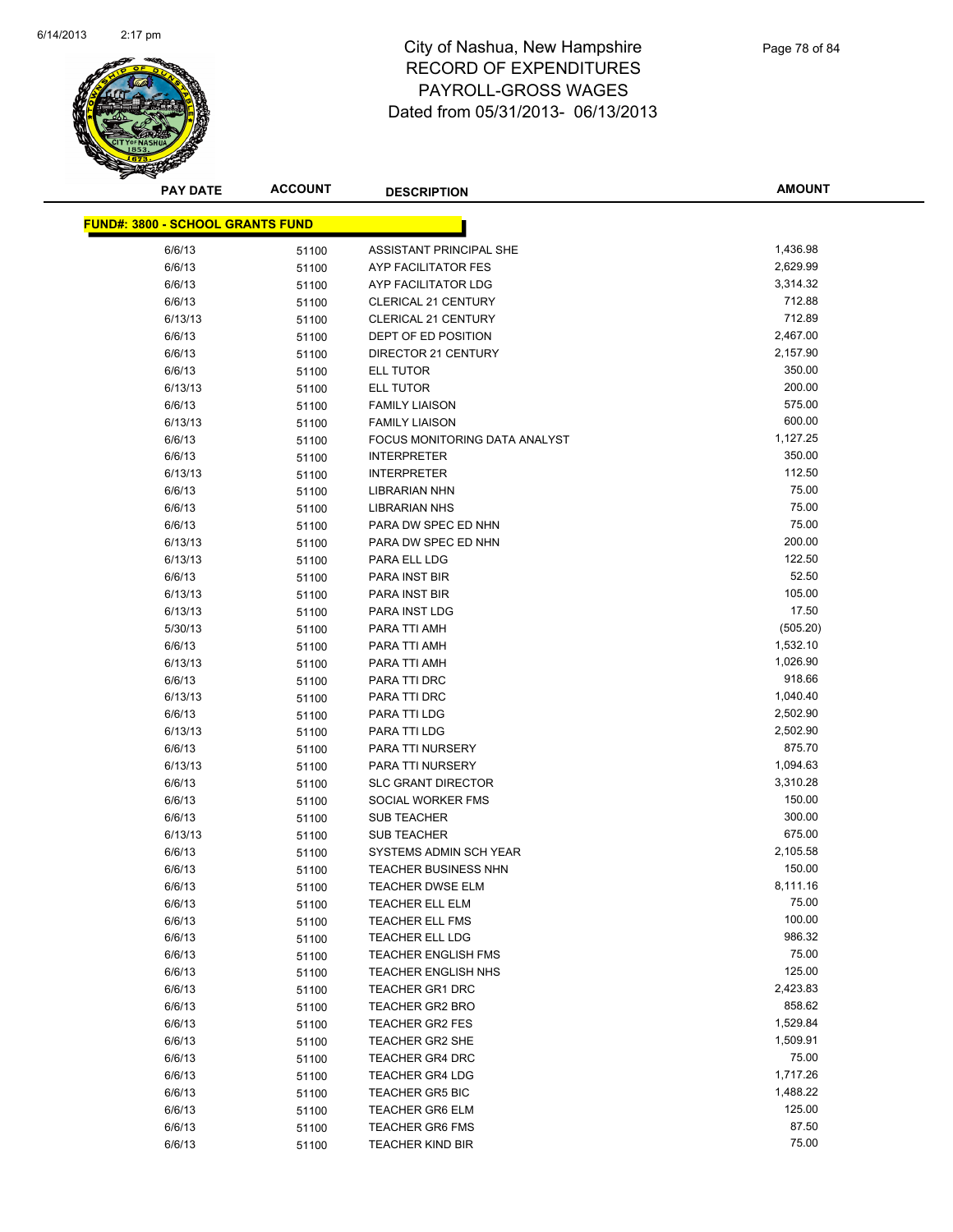

Page 79 of 84

| <b>PAY DATE</b>                         | <b>ACCOUNT</b> | <b>DESCRIPTION</b>                  | <b>AMOUNT</b> |
|-----------------------------------------|----------------|-------------------------------------|---------------|
| <b>FUND#: 3800 - SCHOOL GRANTS FUND</b> |                |                                     |               |
| 6/6/13                                  | 51100          | <b>TEACHER MATH NHN</b>             | 600.00        |
| 6/6/13                                  | 51100          | <b>TEACHER MATH NHS</b>             | 175.00        |
| 6/6/13                                  | 51100          | <b>TEACHER PRESCHOOL WID</b>        | 1,842.47      |
| 6/6/13                                  | 51100          | <b>TEACHER SCIENCE ELM</b>          | 87.50         |
| 6/6/13                                  | 51100          | <b>TEACHER SCIENCE NHN</b>          | 300.00        |
| 6/6/13                                  | 51100          | TEACHER SOCIAL STUDIES NHN          | 450.00        |
| 6/6/13                                  | 51100          | TEACHER SPED ELM                    | 15,722.02     |
| 6/13/13                                 | 51100          | <b>TEACHER SPED ELM</b>             | 982.08        |
| 6/6/13                                  | 51100          | TEACHER SPED FMS                    | 4,210.21      |
| 6/6/13                                  | 51100          | TEACHER SPED NHN                    | 8,729.92      |
| 6/6/13                                  | 51100          | TEACHER SPED NHS                    | 20,799.17     |
| 6/6/13                                  | 51100          | <b>TEACHER TEAM FACILITATOR MTP</b> | 1,777.04      |
| 6/6/13                                  | 51100          | TEACHER TEAM FACILITATOR NHS        | 2,456.99      |
| 6/6/13                                  | 51100          | <b>TEACHER TTI NURSERY</b>          | 2,526.22      |
| 6/6/13                                  | 51100          | TITLE 1 COORDINATOR TTI             | 2,917.57      |
| 6/6/13                                  | 51200          | <b>CLERICAL TITLE 1 TTI</b>         | 617.83        |
| 6/13/13                                 | 51200          | <b>CLERICAL TITLE 1 TTI</b>         | 617.83        |
| 6/6/13                                  | 51200          | <b>FAMILY LIAISON</b>               | 375.00        |
| 6/13/13                                 | 51200          | <b>FAMILY LIAISON</b>               | 375.00        |
| 6/6/13                                  | 51200          | <b>GUIDANCE COUNSELOR NHN</b>       | 250.00        |
| 6/6/13                                  | 51200          | HOME SCHOOL CORD TTI                | 3,000.51      |
| 6/13/13                                 | 51200          | HOME SCHOOL CORD TTI                | 3,436.76      |
| 6/13/13                                 | 51200          | <b>SUB TEACHER</b>                  | 62.00         |
| 6/6/13                                  | 51200          | <b>TEACHER TTI AMH</b>              | 6,485.54      |
| 6/6/13                                  | 51200          | <b>TEACHER TTI FES</b>              | 14,251.29     |
| 6/6/13                                  | 51200          | <b>TEACHER TTI LDG</b>              | 11,665.93     |
| 6/6/13                                  | 51200          | <b>TEACHER TTI MTP</b>              | 7,739.40      |
| 6/6/13                                  | 51200          | <b>TEACHER TTI NURSERY</b>          | 4,395.02      |
| 6/6/13                                  | 51200          | <b>TEACHER TTIDRC</b>               | 9,865.64      |
| 6/6/13                                  | 51300          | <b>OVERTIME-REGULAR</b>             | 55.23         |
| 6/13/13                                 | 51300          | OVERTIME-REGULAR                    | 165.72        |
| 6/6/13                                  | 51412          | <b>WAGES PER DIEM</b>               | 62.00         |
| 6/13/13                                 | 51412          | <b>WAGES PER DIEM</b>               | 282.10        |
| 6/6/13                                  | 51650          | ADDITIONAL HOURS                    | 1,240.30      |
| 6/13/13                                 | 51650          | ADDITIONAL HOURS                    | 509.05        |
| 6/6/13                                  | 51700          | <b>STIPENDS</b>                     | 783.00        |
| 6/13/13                                 | 51700          | <b>STIPENDS</b>                     | 412.50        |
|                                         |                |                                     |               |

**TOTAL FUND 3800 - SCHOOL GRANTS FUND 6197,965.41** 

| 6/6/13  | 51300 | OVERTIME-REGULAR | 1,077.95 |
|---------|-------|------------------|----------|
| 6/13/13 | 51300 | OVERTIME-REGULAR | 601.68   |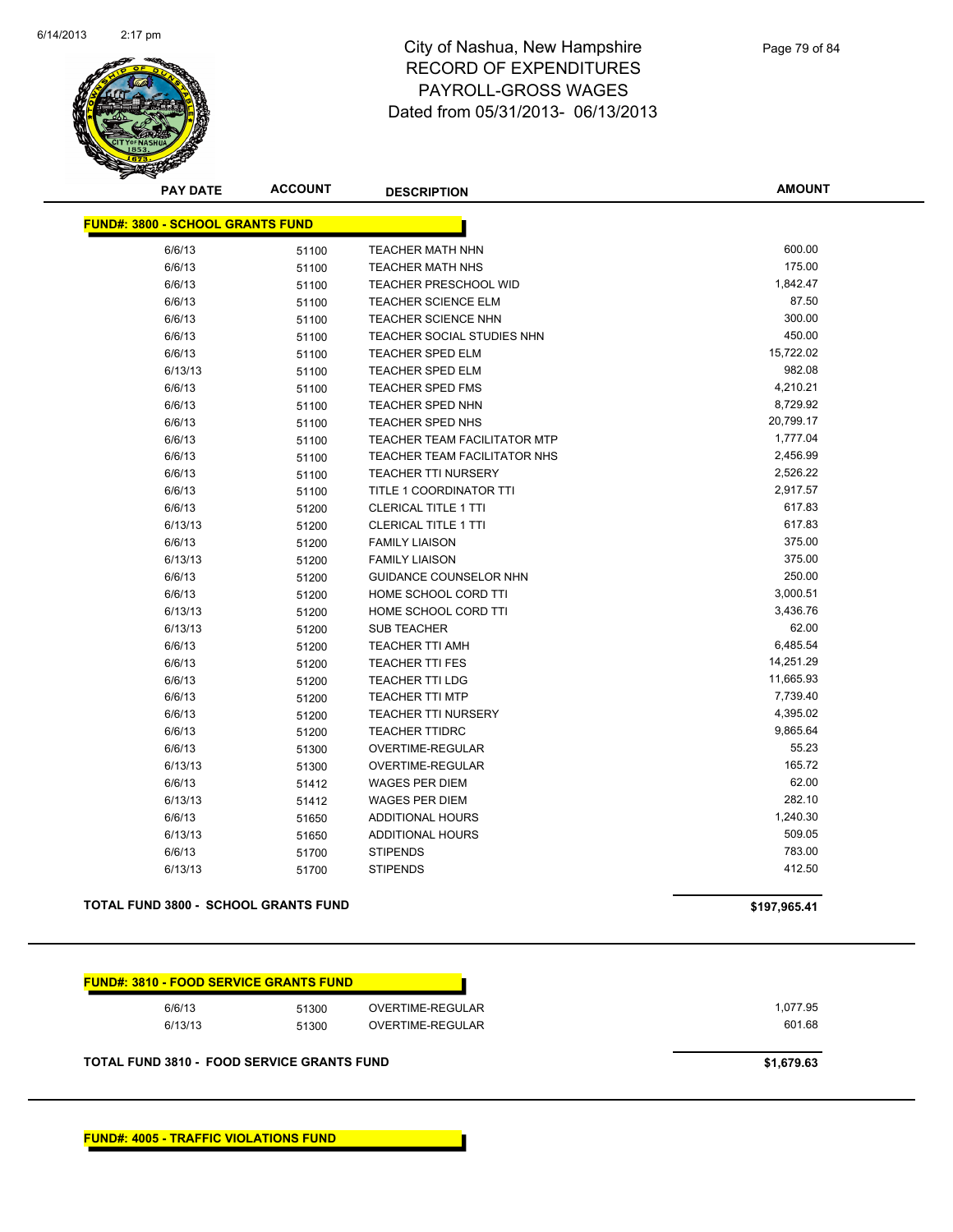

| <b>PAY DATE</b>                                   | <b>ACCOUNT</b> | <b>DESCRIPTION</b>                | <b>AMOUNT</b> |
|---------------------------------------------------|----------------|-----------------------------------|---------------|
| <b>FUND#: 4005 - TRAFFIC VIOLATIONS FUND</b>      |                |                                   |               |
| 6/6/13                                            | 51100          | PARKING ENFORCEMENT SPEC          | 2,257.83      |
| 6/13/13                                           | 51100          | PARKING ENFORCEMENT SPEC          | 2,257.86      |
| 6/6/13                                            | 51100          | PV/MV COORDINATOR                 | 827.49        |
| 6/13/13                                           | 51100          | PV/MV COORDINATOR                 | 827.49        |
| 6/6/13                                            | 51100          | <b>VEHICLE REGISTRATION CLERK</b> | 826.44        |
| 6/13/13                                           | 51100          | <b>VEHICLE REGISTRATION CLERK</b> | 826.43        |
| 6/6/13                                            | 51300          | <b>OVERTIME-REGULAR</b>           | 618.15        |
| 6/13/13                                           | 51300          | OVERTIME-REGULAR                  | 525.04        |
|                                                   |                |                                   |               |
| <b>TOTAL FUND 4005 - TRAFFIC VIOLATIONS FUND</b>  |                |                                   | \$8,966.73    |
| <b>FUND#: 4010 - MOTOR VEHICLE ADMIN FUND</b>     |                |                                   |               |
|                                                   |                |                                   |               |
| 6/6/13                                            | 51100          | <b>VEHICLE REGISTRATION CLERK</b> | 260.66        |
| 6/13/13                                           | 51100          | <b>VEHICLE REGISTRATION CLERK</b> | 260.66        |
| 6/6/13                                            | 51200          | <b>VEHICLE REGISTRATION CLERK</b> | 277.15        |
| 6/13/13                                           | 51200          | <b>VEHICLE REGISTRATION CLERK</b> | 309.44        |
| 6/6/13                                            | 51300          | OVERTIME-REGULAR                  | 54.98         |
| 6/13/13                                           | 51300          | OVERTIME-REGULAR                  | 25.30         |
| <b>TOTAL FUND 4010 - MOTOR VEHICLE ADMIN FUND</b> |                |                                   | \$1,188.19    |
| <b>FUND#: 4030 - POLICE SPECIAL DETAILS</b>       |                |                                   | 555.49        |
| 6/6/13                                            | 51200          | <b>OUTSIDE DETAIL SPEC PT</b>     | 1,978.35      |
| 6/13/13                                           | 51200          | <b>OUTSIDE DETAIL SPEC PT</b>     |               |
| 6/6/13                                            | 51712          | <b>SPECIAL DETAIL</b>             | 8,258.41      |
| 6/13/13                                           | 51712          | <b>SPECIAL DETAIL</b>             | 8,394.04      |
| <b>TOTAL FUND 4030 - POLICE SPECIAL DETAILS</b>   |                |                                   | \$19,186.29   |
|                                                   |                |                                   |               |
| <b>FUND#: 4035 - POLICE OT BILLING</b>            |                |                                   |               |
| 6/13/13                                           | 51300          | OVERTIME-REGULAR                  | 150.10        |
| <b>TOTAL FUND 4035 - POLICE OT BILLING</b>        |                |                                   | \$150.10      |
| <b>FUND#: 4065 - FIRE WATCHGUARDS FUND</b>        |                |                                   |               |
|                                                   |                |                                   | 468.99        |
| 6/6/13                                            | 51712          | SPECIAL DETAIL                    |               |

**TOTAL FUND 4065 - FIRE WATCHGUARDS FUND \$468.99**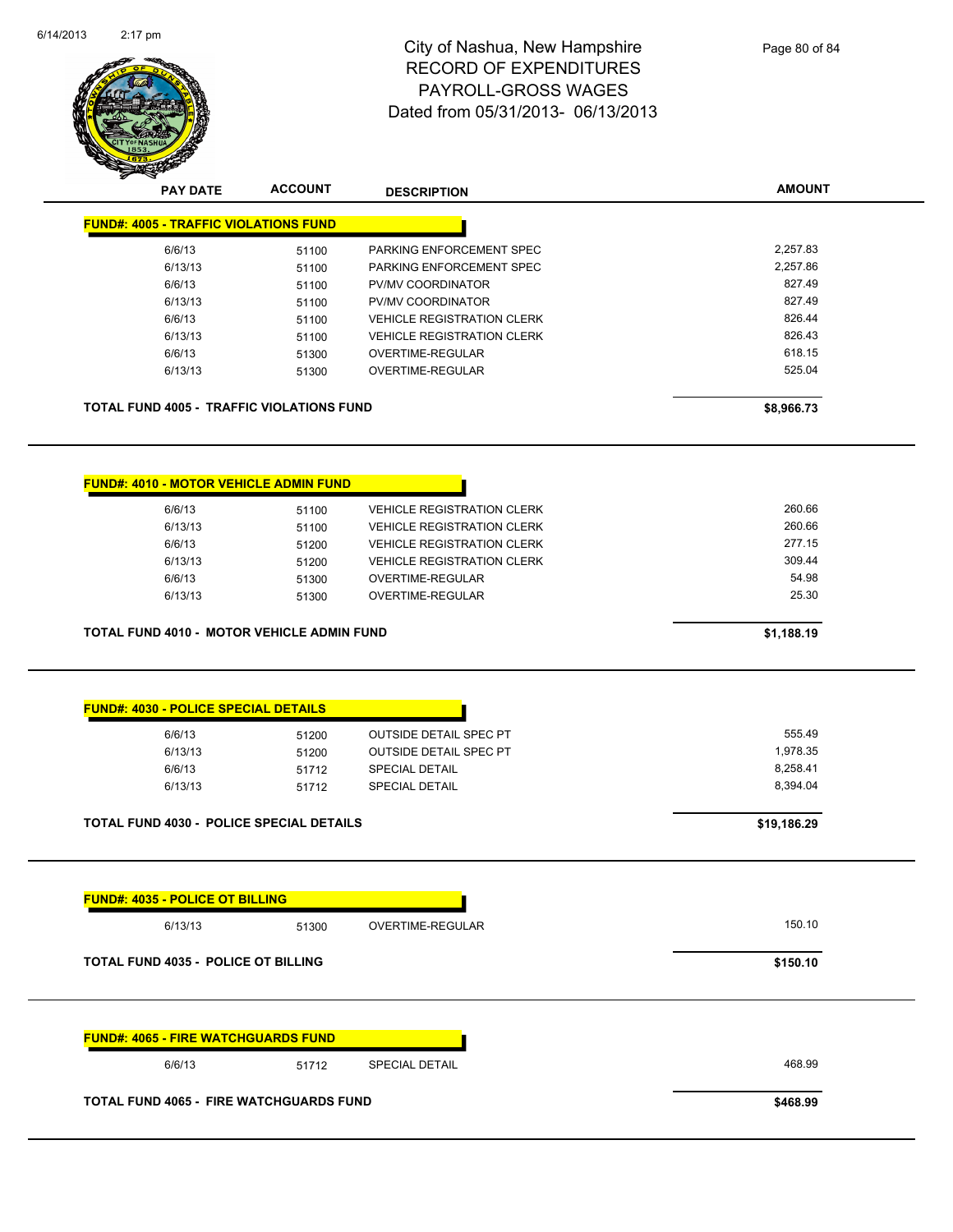| 6/14/2013 | $2:17$ pm                                     |                | City of Nashua, New Hampshire<br><b>RECORD OF EXPENDITURES</b><br>PAYROLL-GROSS WAGES<br>Dated from 05/31/2013- 06/13/2013 | Page 81 of 84 |
|-----------|-----------------------------------------------|----------------|----------------------------------------------------------------------------------------------------------------------------|---------------|
|           | <b>PAY DATE</b>                               | <b>ACCOUNT</b> | <b>DESCRIPTION</b>                                                                                                         | <b>AMOUNT</b> |
|           | <b>FUND#: 4068 - ENGINEERING SERVICES</b>     |                |                                                                                                                            |               |
|           | 6/6/13                                        | 51300          | OVERTIME-REGULAR                                                                                                           | 234.06        |
|           | <b>TOTAL FUND 4068 - ENGINEERING SERVICES</b> |                |                                                                                                                            | \$234.06      |
|           | <b>FUND#: 4600 - ECONOMIC DEVELOPMENT RLF</b> |                |                                                                                                                            |               |
|           | 6/13/13                                       | 51100          | OED PROGRAM COORDINATOR                                                                                                    | 76.43         |
|           | TOTAL FUND 4600 - ECONOMIC DEVELOPMENT RLF    |                |                                                                                                                            | \$76.43       |

| <b>FUND#: 6000 - SOLID WASTE FUND</b> |       |                                      |          |
|---------------------------------------|-------|--------------------------------------|----------|
| 6/6/13                                | 51100 | ACCOUNTING COMPLIANCE MGR            | 148.93   |
| 6/13/13                               | 51100 | ACCOUNTING COMPLIANCE MGR            | 148.93   |
| 6/6/13                                | 51100 | ADMINISTRATIVE ASSISTANT I           | 617.57   |
| 6/13/13                               | 51100 | ADMINISTRATIVE ASSISTANT I           | 617.57   |
| 6/6/13                                | 51100 | ADMINISTRATIVE ASSISTANT II          | 649.33   |
| 6/13/13                               | 51100 | ADMINISTRATIVE ASSISTANT II          | 649.34   |
| 6/6/13                                | 51100 | AUTOMATIC COLLECTION EQUIP OPR       | 3,564.80 |
| 6/13/13                               | 51100 | AUTOMATIC COLLECTION EQUIP OPR       | 3,564.80 |
| 6/6/13                                | 51100 | <b>CITY ENGINEER</b>                 | 289.38   |
| 6/13/13                               | 51100 | <b>CITY ENGINEER</b>                 | 289.35   |
| 6/6/13                                | 51100 | <b>COLLECTION EQUIP OPR</b>          | 8,460.80 |
| 6/13/13                               | 51100 | <b>COLLECTION EQUIP OPR</b>          | 8,470.40 |
| 6/6/13                                | 51100 | <b>COLLECTION EQUIP OPR LANDFILL</b> | 883.20   |
| 6/13/13                               | 51100 | <b>COLLECTION EQUIP OPR LANDFILL</b> | 883.20   |
| 6/6/13                                | 51100 | DEP TREASURER TAX COLLECTOR          | 223.96   |
| 6/13/13                               | 51100 | DEP TREASURER TAX COLLECTOR          | 223.96   |
| 6/6/13                                | 51100 | DEPUTY MANAGER OF ENGINEERING        | 72.31    |
| 6/13/13                               | 51100 | DEPUTY MANAGER OF ENGINEERING        | 72.32    |
| 6/6/13                                | 51100 | DIRECTOR PUBLIC WORKS                | 199.98   |
| 6/13/13                               | 51100 | DIRECTOR PUBLIC WORKS                | 199.96   |
| 6/6/13                                | 51100 | DPW BILLING ACCOUNTANT               | 427.79   |
| 6/13/13                               | 51100 | DPW BILLING ACCOUNTANT               | 427.78   |
| 6/6/13                                | 51100 | DPW COLLECTIONS SPEC III             | 355.32   |
| 6/13/13                               | 51100 | DPW COLLECTIONS SPEC III             | 355.32   |
| 6/6/13                                | 51100 | DPW CONTRACT ADMINISTRATOR           | 106.20   |
| 6/13/13                               | 51100 | DPW CONTRACT ADMINISTRATOR           | 106.16   |
| 6/6/13                                | 51100 | <b>ENVIRONMENTAL ENGINEER</b>        | 1,219.71 |
| 6/13/13                               | 51100 | <b>ENVIRONMENTAL ENGINEER</b>        | 1,219.71 |
| 6/6/13                                | 51100 | <b>EQUIPMENT OPR LANDFILL</b>        | 4,655.04 |
| 6/13/13                               | 51100 | <b>EQUIPMENT OPR LANDFILL</b>        | 4,655.04 |
| 6/6/13                                | 51100 | <b>EXECUTIVE ADMINISTRATOR</b>       | 141.40   |
| 6/13/13                               | 51100 | <b>EXECUTIVE ADMINISTRATOR</b>       | 141.41   |
| 6/6/13                                | 51100 | FINANCE AND ADMIN MANAGER            | 361.60   |
| 6/13/13                               | 51100 | FINANCE AND ADMIN MANAGER            | 361.60   |
| 6/6/13                                | 51100 | LICENSED SCALE OPERATOR              | 666.34   |
| 6/13/13                               | 51100 | <b>LICENSED SCALE OPERATOR</b>       | 666.33   |
| 6/6/13                                | 51100 | OPERATIONS MANAGER STREETS           | 199.93   |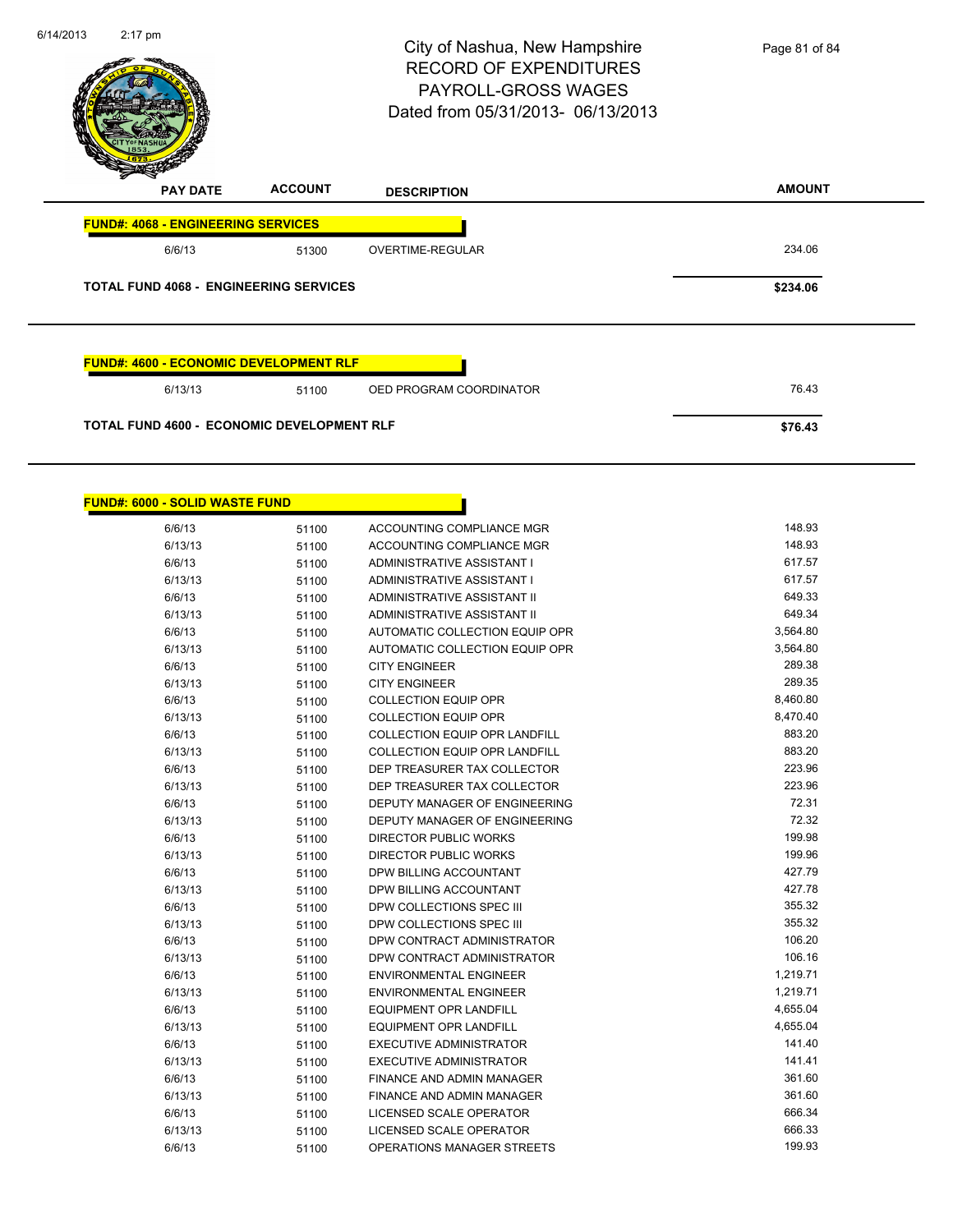

| <b>PAY DATE</b>                       | <b>ACCOUNT</b> | <b>DESCRIPTION</b>            | <b>AMOUNT</b> |
|---------------------------------------|----------------|-------------------------------|---------------|
| <b>FUND#: 6000 - SOLID WASTE FUND</b> |                |                               |               |
| 6/13/13                               | 51100          | OPERATIONS MANAGER STREETS    | 166.62        |
| 6/6/13                                | 51100          | <b>RECYCLING COORDINATOR</b>  | 1,040.86      |
| 6/13/13                               | 51100          | RECYCLING COORDINATOR         | 1,040.86      |
| 6/6/13                                | 51100          | <b>SOLID WASTE FOREMAN</b>    | 2,202.98      |
| 6/13/13                               | 51100          | SOLID WASTE FOREMAN           | 2,262.98      |
| 6/6/13                                | 51100          | SUPERINTENDENT OF SOLID WASTE | 1,485.69      |
| 6/13/13                               | 51100          | SUPERINTENDENT OF SOLID WASTE | 1,485.69      |
| 6/6/13                                | 51300          | OVERTIME-REGULAR              | 6,972.82      |
| 6/13/13                               | 51300          | OVERTIME-REGULAR              | 1,982.31      |
| 5/30/13                               | 51400          | <b>WAGES TEMP-SEASONAL</b>    | (520.00)      |
| 6/6/13                                | 51400          | <b>WAGES TEMP-SEASONAL</b>    | 3,588.75      |
| 6/13/13                               | 51400          | <b>WAGES TEMP-SEASONAL</b>    | 4,489.25      |
| TOTAL FUND 6000 - SOLID WASTE FUND    |                |                               | \$72,495.58   |

#### **FUND#: 6200 - WASTEWATER FUND**

| 6/6/13  | 51100 | ACCOUNTING COMPLIANCE MGR            | 297.88   |
|---------|-------|--------------------------------------|----------|
| 6/13/13 | 51100 | ACCOUNTING COMPLIANCE MGR            | 297.88   |
| 6/6/13  | 51100 | ADMINISTRATIVE ASSISTANT II          | 791.44   |
| 6/13/13 | 51100 | <b>ADMINISTRATIVE ASSISTANT II</b>   | 791.44   |
| 6/6/13  | 51100 | <b>ANALYTICAL CHEMIST</b>            | 1,102.84 |
| 6/13/13 | 51100 | <b>ANALYTICAL CHEMIST</b>            | 855.63   |
| 6/6/13  | 51100 | <b>CITY ENGINEER</b>                 | 675.24   |
| 6/13/13 | 51100 | <b>CITY ENGINEER</b>                 | 675.25   |
| 6/6/13  | 51100 | <b>COLLECTION SYSTEM FOREMAN</b>     | 1,066.22 |
| 6/13/13 | 51100 | <b>COLLECTION SYSTEM FOREMAN</b>     | 1,066.24 |
| 6/6/13  | 51100 | <b>COLLECTION SYSTEMS OPERATOR</b>   | 3,655.20 |
| 6/13/13 | 51100 | <b>COLLECTION SYSTEMS OPERATOR</b>   | 3,772.79 |
| 6/6/13  | 51100 | COLLECTION SYSTEMS TECHNICIAN        | 2,107.28 |
| 6/13/13 | 51100 | <b>COLLECTION SYSTEMS TECHNICIAN</b> | 1,742.23 |
| 6/6/13  | 51100 | <b>COLLECTIONS SPEC II</b>           | 772.08   |
| 6/13/13 | 51100 | <b>COLLECTIONS SPEC II</b>           | 772.08   |
| 6/6/13  | 51100 | CSO STORM WATER ENGINEER             | 1,173.51 |
| 6/13/13 | 51100 | <b>CSO STORM WATER ENGINEER</b>      | 1,173.51 |
| 6/13/13 | 51100 | CSO TECHNICIAN INSPECTOR             | 974.24   |
| 6/6/13  | 51100 | DEP TREASURER TAX COLLECTOR          | 223.96   |
| 6/13/13 | 51100 | DEP TREASURER TAX COLLECTOR          | 223.96   |
| 6/6/13  | 51100 | DEPUTY MANAGER OF ENGINEERING        | 723.20   |
| 6/13/13 | 51100 | DEPUTY MANAGER OF ENGINEERING        | 723.20   |
| 6/6/13  | 51100 | <b>DIRECTOR PUBLIC WORKS</b>         | 399.92   |
| 6/13/13 | 51100 | <b>DIRECTOR PUBLIC WORKS</b>         | 399.94   |
| 6/6/13  | 51100 | DPW BILLING ACCOUNTANT               | 427.76   |
| 6/13/13 | 51100 | DPW BILLING ACCOUNTANT               | 427.77   |
| 6/6/13  | 51100 | DPW COLLECTIONS SPEC III             | 355.33   |
| 6/13/13 | 51100 | DPW COLLECTIONS SPEC III             | 355.33   |
| 6/6/13  | 51100 | DPW CONTRACT ADMINISTRATOR           | 637.00   |
| 6/13/13 | 51100 | DPW CONTRACT ADMINISTRATOR           | 637.02   |
| 6/6/13  | 51100 | ELECTRICAL DIAGNOSTIC TECH I         | 2,038.40 |
| 6/13/13 | 51100 | ELECTRICAL DIAGNOSTIC TECH I         | 2,038.40 |
| 6/6/13  | 51100 | <b>ENGINEERING DESIGNER INSP</b>     | 223.71   |

Π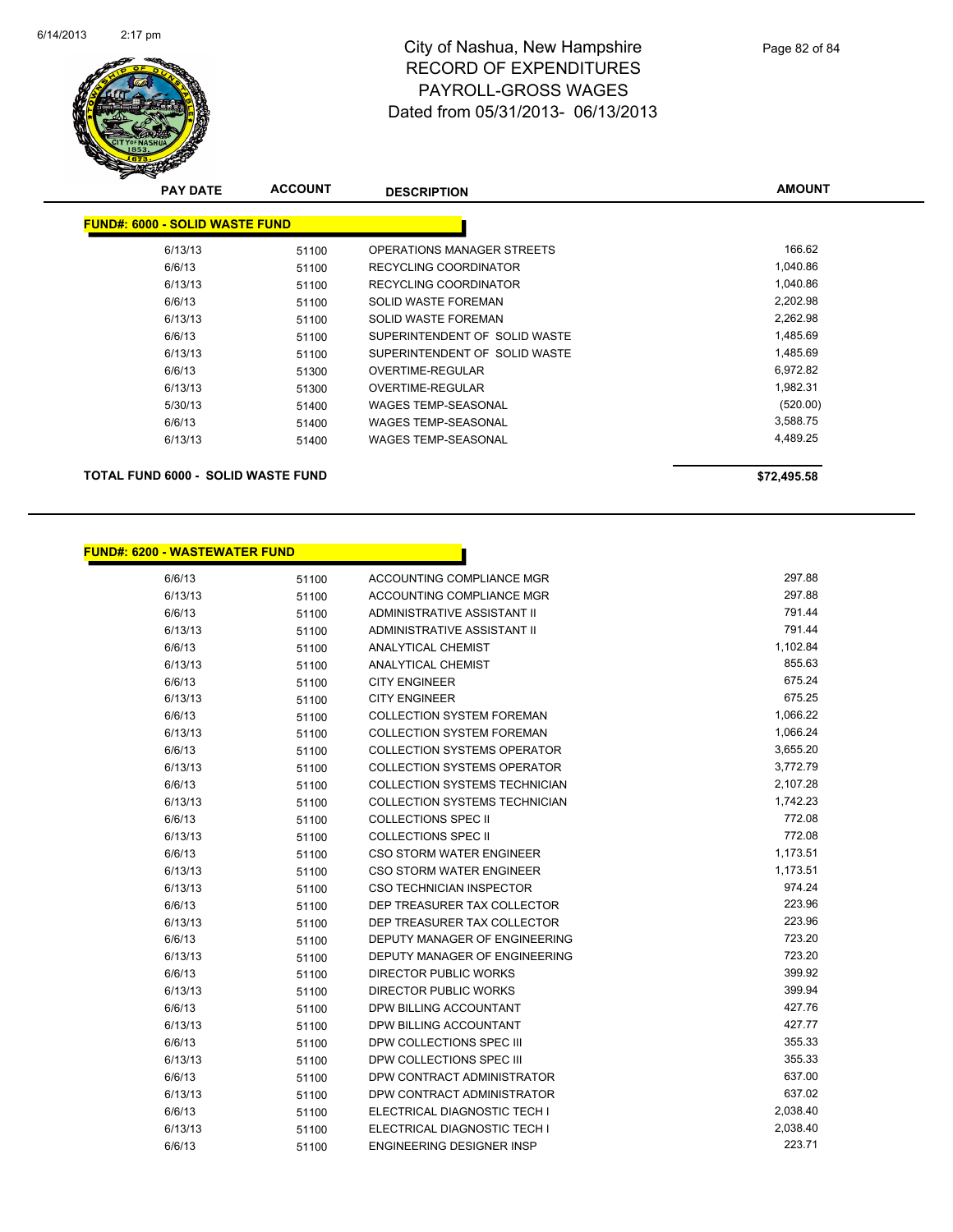

| <b>PAY DATE</b>                      | <b>ACCOUNT</b> | <b>DESCRIPTION</b>                | <b>AMOUNT</b> |
|--------------------------------------|----------------|-----------------------------------|---------------|
| <b>FUND#: 6200 - WASTEWATER FUND</b> |                |                                   |               |
|                                      |                |                                   |               |
| 6/13/13                              | 51100          | ENGINEERING DESIGNER INSP         | 223.72        |
| 6/6/13                               | 51100          | <b>EXECUTIVE ADMINISTRATOR</b>    | 141.42        |
| 6/13/13                              | 51100          | <b>EXECUTIVE ADMINISTRATOR</b>    | 141.41        |
| 6/6/13                               | 51100          | <b>FINANCE AND ADMIN MANAGER</b>  | 361.60        |
| 6/13/13                              | 51100          | <b>FINANCE AND ADMIN MANAGER</b>  | 361.60        |
| 6/6/13                               | 51100          | FLEET MANAGER STREET DEPT         | 341.90        |
| 6/13/13                              | 51100          | FLEET MANAGER STREET DEPT         | 341.90        |
| 6/6/13                               | 51100          | <b>FOREMAN MAINTENANCE</b>        | 1,131.49      |
| 6/13/13                              | 51100          | <b>FOREMAN MAINTENANCE</b>        | 1,131.49      |
| 6/6/13                               | 51100          | INDUSTRIAL PRETREATMENT COORD     | 1,131.51      |
| 6/13/13                              | 51100          | INDUSTRIAL PRETREATMENT COORD     | 1,131.52      |
| 6/6/13                               | 51100          | <b>MECHANIC WWTP 1ST CLASS</b>    | 2,944.80      |
| 6/13/13                              | 51100          | MECHANIC WWTP 1ST CLASS           | 3,965.03      |
| 6/6/13                               | 51100          | OPERATIONS MANAGER STREETS        | 199.96        |
| 6/13/13                              | 51100          | OPERATIONS MANAGER STREETS        | 166.61        |
| 6/6/13                               | 51100          | OPERATOR II WWTP                  | 7,872.00      |
| 6/13/13                              | 51100          | OPERATOR II WWTP                  | 7,864.81      |
| 6/6/13                               | 51100          | OPERATOR III WWTP                 | 3,086.00      |
| 6/13/13                              | 51100          | OPERATOR III WWTP                 | 2,878.09      |
| 6/6/13                               | 51100          | PROCESS CHEMIST                   | 1,052.89      |
| 6/13/13                              | 51100          | PROCESS CHEMIST                   | 1,052.88      |
| 6/6/13                               | 51100          | SUPERINTENDENT OF WASTEWATER      | 1,670.35      |
| 6/13/13                              | 51100          | SUPERINTENDENT OF WASTEWATER      | 1,670.34      |
| 6/6/13                               | 51100          | <b>SUPV LABORATORY</b>            | 1,131.51      |
| 6/13/13                              | 51100          | <b>SUPV LABORATORY</b>            | 1,131.52      |
| 6/6/13                               | 51100          | <b>TRUCK DRIVER STREET REPAIR</b> | 834.40        |
| 6/13/13                              | 51100          | <b>TRUCK DRIVER STREET REPAIR</b> | 837.60        |
| 6/6/13                               | 51100          | WASTEWATER PROJECT ENGINEER       | 1,255.86      |
| 6/13/13                              | 51100          | WASTEWATER PROJECT ENGINEER       | 1,255.87      |
| 6/6/13                               | 51300          | OVERTIME-REGULAR                  | 4,556.34      |
| 6/13/13                              | 51300          | OVERTIME-REGULAR                  | 5,236.08      |
| 6/6/13                               | 51400          | <b>WAGES TEMP-SEASONAL</b>        | 633.00        |
| 6/13/13                              | 51400          | <b>WAGES TEMP-SEASONAL</b>        | 1,392.00      |

**TOTAL FUND 6200 - WASTEWATER FUND \$92,725.38** 

| <b>FUND#: 6500 - PROPERTY &amp; CASUALTY FUND</b> |       |                                |
|---------------------------------------------------|-------|--------------------------------|
| 6/6/13                                            | 51100 | <b>PROGRAM SUPV</b>            |
| 6/13/13                                           | 51100 | <b>PROGRAM SUPV</b>            |
| 6/6/13                                            | 51100 | PROPERTY AND CASUALTY ADJUSTER |
| 6/13/13                                           | 51100 | PROPERTY AND CASUALTY ADJUSTER |
| 6/6/13                                            | 51100 | <b>RISK MANAGER</b>            |
| 6/13/13                                           | 51100 | <b>RISK MANAGER</b>            |
| 6/6/13                                            | 51100 | SAFETY LOSS PREVENTION SPEC    |
| 6/13/13                                           | 51100 | SAFETY LOSS PREVENTION SPEC    |
| 6/6/13                                            | 59207 | WORKERS COMPENSATION CLAIMS    |
| 6/13/13                                           | 59207 | WORKERS COMPENSATION CLAIMS    |
| 6/6/13                                            | 59290 | LONG TERM DISABILITY CLAIMS    |
| 6/13/13                                           | 59290 | LONG TERM DISABILITY CLAIMS    |